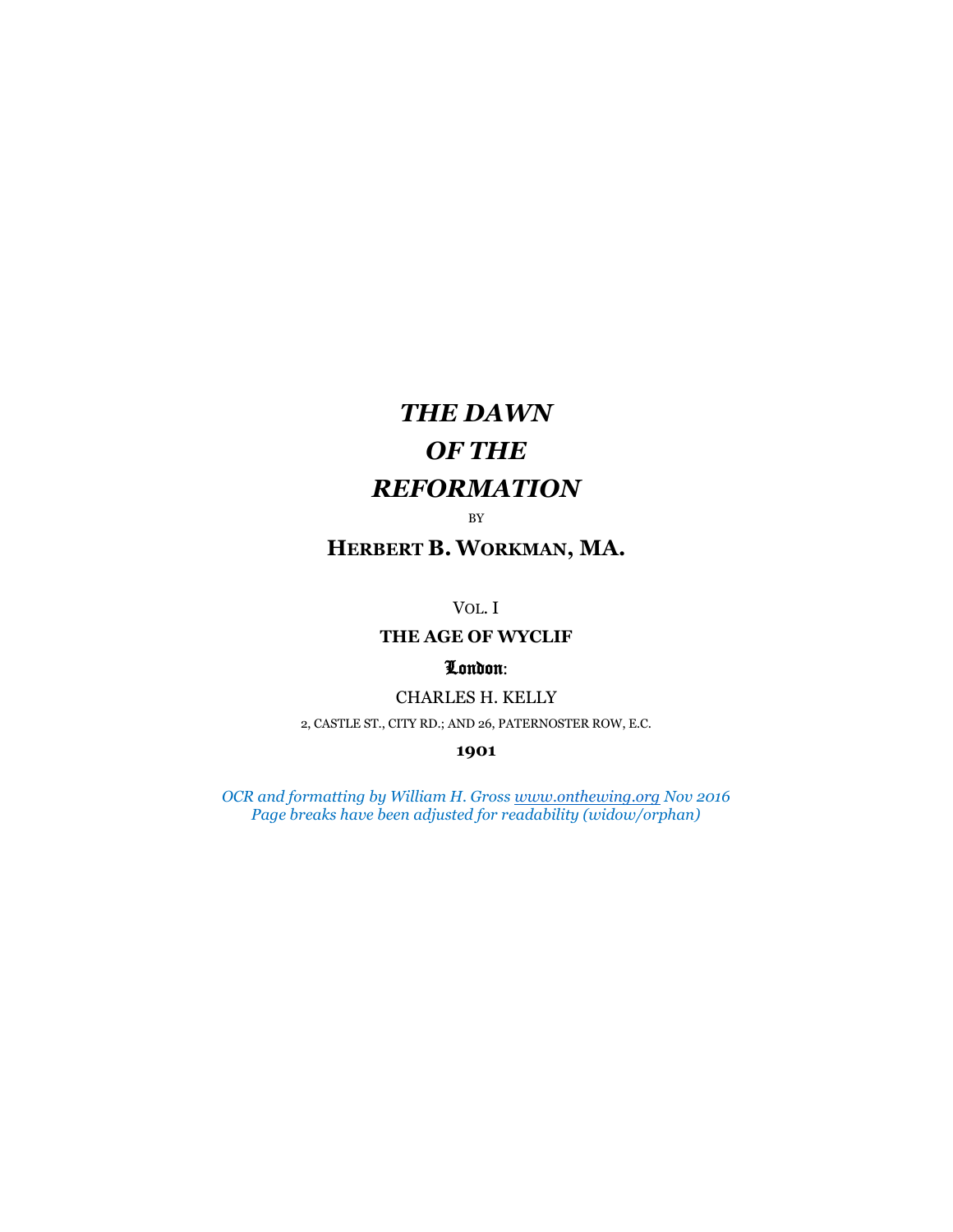# **PREFACE**

<span id="page-1-0"></span>I HAVE entitled this little work *The Dawn of the Reformation*. My purpose is to trace the various influences and forces both within and without the Church, which produced the great revolution of the sixteenth century. At what hour" dawn" begins is always a matter of dispute, and depends largely on local circumstances. But one thing is certain. A new day has begun long before the average worker has commenced his toil. So with the Reformation. The study of its causes cannot commence with Erasmus or Savonarola; its methods and results were to some extent settled for it in the century before Luther or Cranmer.

My narrow limits have compelled me to omit many things of interest, and to compress into a few lines others which demanded as many pages.

#### viii PREFACE

I have constantly realised that to write a small history is more difficult than to write one of larger margins. In what I have included, as well as in what I have omitted, the understanding of the Reformation and its causes has alone had weight. If it be objected that I have given a disproportionate space to Wyclif, or made him bulk larger than he did in his own day, I must plead that his life has scarcely received the attention it deserves. The materials, in fact, for estimating his work and character have but recently become generally available.

Whether or not it is yet possible to form an accurate statement of Wyclif's position may well be doubted. Much work, it seems to me, will yet have to be done before we may know for certain how the Reformer influenced his generation. For instance, I have dwelt somewhat at length upon the Spiritual Franciscans, because I have felt that Wyclif's whole work is saturated with the ideas of this movement. The violence of his language, which has shocked many, is chiefly borrowed from its current polemics. Arnold's most useful *Select English Works of John Wyclif* needs also, in my opinion, a careful revision.

#### PREFACE ix

His argument (*Introd*. viii-xii) can scarcely be upheld, and vitiates several of his conclusions. That Wyclif's English works will always be a difficulty may readily be acknowledged. But we may reach greater confidence by a careful comparison with his undoubted Latin treatises, as also by a comparison with such works as Purvey's *Remonstrance*. The higher criticism is always dangerous as an historical guide, and I have carefully excluded it from the following pages. Nevertheless, I have a deep suspicion that Wyclif was rather the head and inspiration of a school of workers than himself actually responsible for all that passes, even today, under his name. We may acknowledge, however, that to make Wyclif anything like consistent would require a pruning-knife, which would leave very little untouched. His very inconsistencies are not without their use. By reason thereof Wyclif forms, like Constance in the next age, a convenient centre round which to group the various forces of revolt. In him for the most part they find their contradictor)' expression.

#### x PREFACE

To the critics of my former work, *The Church of the West in the Middle Ages*, I return thanks for their uniform kindness. One and all have recognised my desire to be absolutely fair. I desire to write neither a panegyric nor a polemic. There are few matters over which the advice is not the wisest — *audi alteram partem*.

Of the many defects of my work I am deeply conscious. But one thing I may plead with confidence. I have no ecclesiastical axe to grind. Nonconformity is not, in my opinion, as some critics would have us understand, altogether a hindrance to historical study. On the one hand, it is true, the Nonconformist loses some degree of sympathy with, and inner understanding of, the life and faith of a church diametrically opposed to his own. On the other hand he gains, or rather should gain,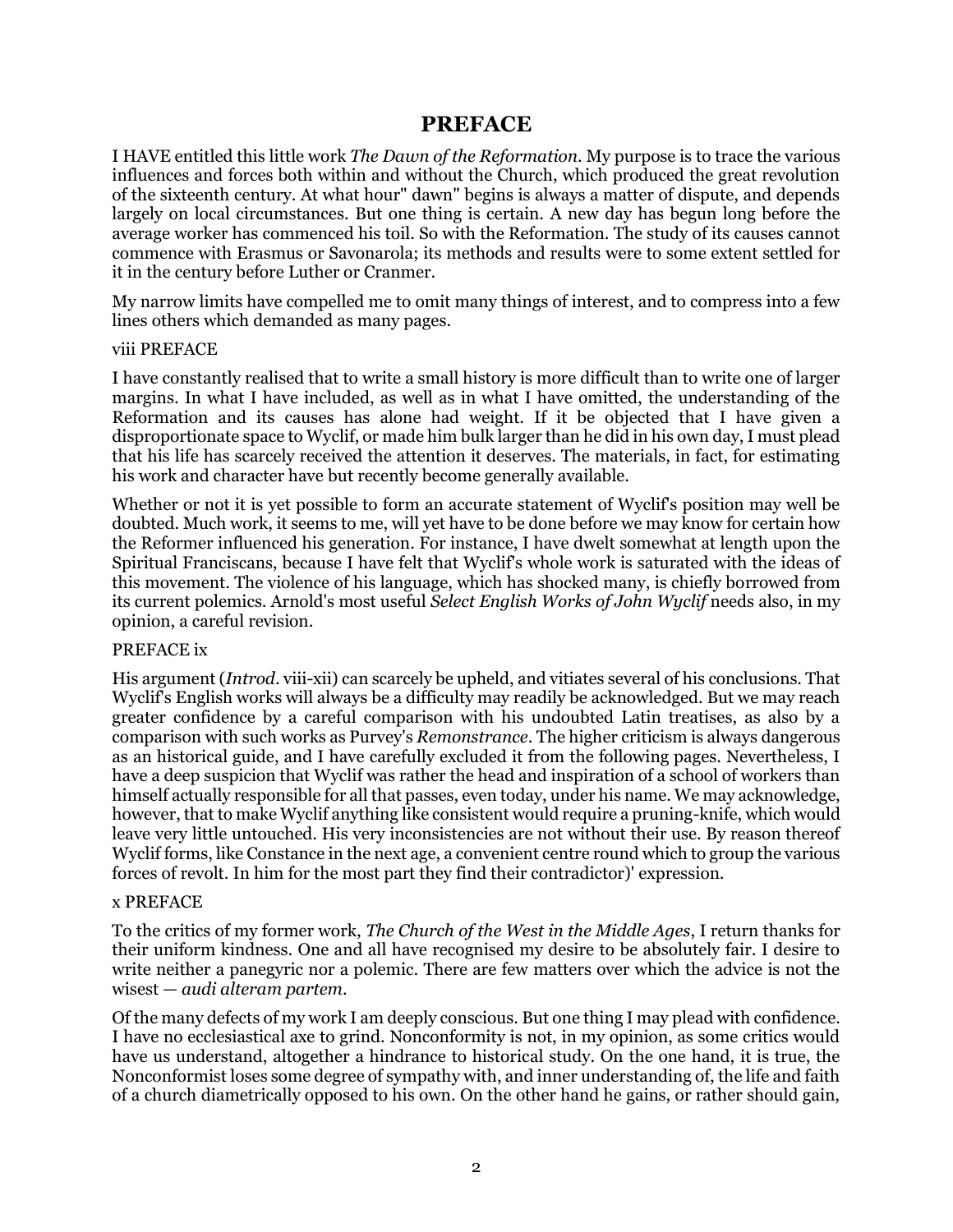in impartiality by this very detachment. The Anglican historian, however fair, is always liable to the temptation of pointing out the lines of his own growth; his weakness in dealing with the Reformation is his anxiety to prove that there has been no break in continuity. The Nonconformist, on the other hand, should be delivered from this bias. Of his own complete break of continuity, whatever be the case with the Anglican, he can have no doubt.

## PREFACE xi

His polemical contention, that this break is really a reversion to earlier type, should not be allowed to colour his historical examination of how this great break occurred. This, at any rate, is my ideal — how far I may fall short I must leave to my readers to decide.

I plead indulgence for a task carried on amid many difficulties. To the pressure of a busy pastorate, I must add the difficulty of readily obtaining the necessary books. Visits to the British Museum do not compensate the student in a provincial city for that which he misses at his own door. The sources of English history are generally provided; but beyond that there is a blank in the catalogues that reminds one of the early maps of Africa. As things at present exist, Manchester is the only city in which it is possible for the provincial student to find the sources he needs. This is especially unfortunate for Nonconformity. Our strength lies in provincial centres, where the intelligent study of church history, as distinct from compilation, is almost an impossibility.

#### xii PREFACE

A word may be advisable as to the notes and references. I have taken care to quote the sources of all my important statements. With the present fashion of writing history, especially textbooks like the present, without note or comment, I have little sympathy. However inadequate the notes I have supplied, they may at any rate serve the reader as a guide to future study, and furnish the student with a means of estimating the value of my judgments. In quoting sources, I have indicated the editions I have used, and in other ways sought to help the young student. In a few places I have thought it well, for the sake of greater completeness, to refer to works which for various reasons — chiefly because the subject lies outside my immediate purpose — I have not used or verified. *Such references are invariably distinguished by a †. The reader should also note that quotations from sources reasonably contemporary with the event in question are enclosed within '...' while quotations from later writers are enclosed in the usual "..."*

The Index, I may add, is postponed to Volume II.

BIRMINGHAM, 21*st July* 1901.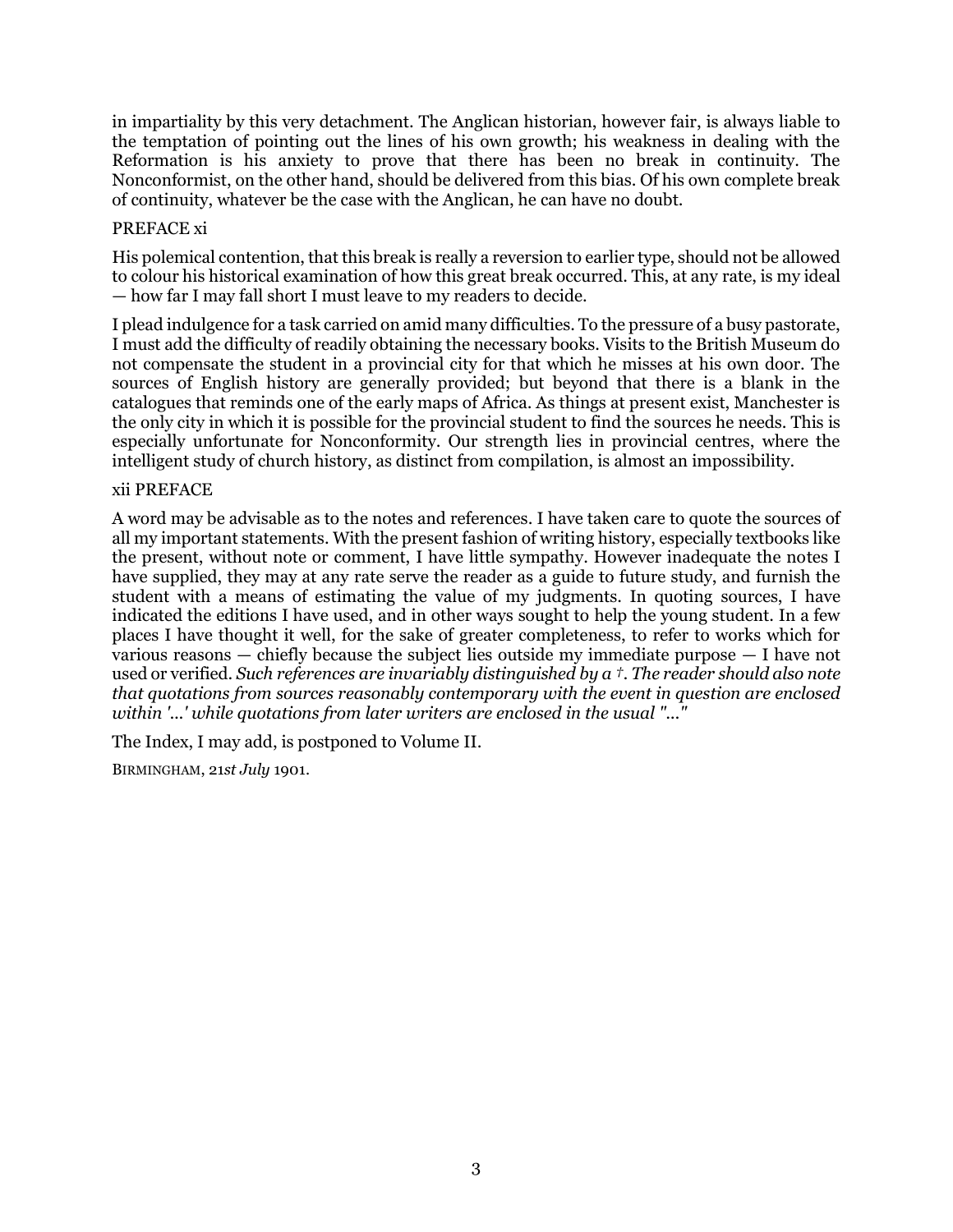# **Table of Contents**

| §I. A New Era — The Thirteenth Century — The Great Winter — Flagellants and Dancers<br>- The Verdict of Pastor. §II. The Fall of the Papacy - Dante - Causes and Remedies.<br>§III. The Overthrow of the Empire — Petrarch and Avignon — The Wailing of the Church<br>- "French Court Bishops" - The Danger of Europe. §IV. Extortion - "Provisions"<br>Alien Rectors $-$ The Bull Execrabilis $-$ A Pope like Melchisedek $-$ "The Gospel<br>According to the Silver Marks" - The Resistance of Grosseteste - Reform by Act of<br>Parliament. §V. The System of Appeals - The Wrath of Bernard - The Inconsistencies<br>of Grosseteste - Praemunire - Lyndwood. §VI. The Rise of the Seculars - The Black<br>Death - Vicars aud Stipends - Bishops - The Civil Service of the Crown - An Erastian |
|----------------------------------------------------------------------------------------------------------------------------------------------------------------------------------------------------------------------------------------------------------------------------------------------------------------------------------------------------------------------------------------------------------------------------------------------------------------------------------------------------------------------------------------------------------------------------------------------------------------------------------------------------------------------------------------------------------------------------------------------------------------------------------------------------|
|                                                                                                                                                                                                                                                                                                                                                                                                                                                                                                                                                                                                                                                                                                                                                                                                    |
|                                                                                                                                                                                                                                                                                                                                                                                                                                                                                                                                                                                                                                                                                                                                                                                                    |
| §I. Clement V-The Gascons - John XXII - The Avignon Popes. §II. Lewis the Bavarian<br>- Dante's De Monarchia - Henry VII. §III. Marsiglio of Padua - Defensor Pacis - A<br>Medieval Nonconformist - Ockham. §IV. The Spiritual Franciscans - The Eternal Gospel                                                                                                                                                                                                                                                                                                                                                                                                                                                                                                                                    |
|                                                                                                                                                                                                                                                                                                                                                                                                                                                                                                                                                                                                                                                                                                                                                                                                    |
|                                                                                                                                                                                                                                                                                                                                                                                                                                                                                                                                                                                                                                                                                                                                                                                                    |
| Retrospect. §II. The Early Life of Wyclif - The Three Johns - The Warden of<br>§Ι.<br>Canterbury - Sources of Wyclif's Influence. §III. Wyclif at Oxford - "The Great<br>Slaughter" - The New Oxford - A Fellow of Balliol - The Influence of the Friars - The<br>Great Quarrel - Richard Fitzralph. §IV. Aquinas and Scotus - Ockham - Wyclif's                                                                                                                                                                                                                                                                                                                                                                                                                                                   |
|                                                                                                                                                                                                                                                                                                                                                                                                                                                                                                                                                                                                                                                                                                                                                                                                    |
|                                                                                                                                                                                                                                                                                                                                                                                                                                                                                                                                                                                                                                                                                                                                                                                                    |
| $\S$ I. John of Gaunt – Bruges – Lordship – Socialism – Courtenay and Wyclif – The<br>Leader of the Nation. §II. The Great Insurrection - Wyclif's Break.with the Papacy -<br>The Schism - The Presbyterian. §III. Transubstantiation - Aquinas and Scotus -<br>Wyclif's Views. §IV. Courtenay and Oxford - - A Modern Pamphleteer - The Authority<br>of Scriptures $-$ The Translation of the Bible $-$ The Doubts of Dr. Gasquet $-$ Purvey's<br>Edition — Vernacular Scriptures — The Constitutions of Oxford. §V. The Bible-men —                                                                                                                                                                                                                                                              |
|                                                                                                                                                                                                                                                                                                                                                                                                                                                                                                                                                                                                                                                                                                                                                                                                    |
|                                                                                                                                                                                                                                                                                                                                                                                                                                                                                                                                                                                                                                                                                                                                                                                                    |
| Scotland and Bohemia - Luther and Hus. §II. The Oxford Lollards - Repyngdon<br>§Ι.<br>- Hereford and Purvey - Walter Brute - William Thorpe - The Visitation of Arundel<br>- A Daring Forgery - Flemyng - The Grave at Lutterworth. §III. The Country Gentry<br>- Parliament and Lollards - Swinderby - Old Images - Spenser of Norwich. §IV.<br>Sawtre — Badby — 'Three Pence a Day' — Oldcastle — Falstaff. §V. Driven Underground                                                                                                                                                                                                                                                                                                                                                               |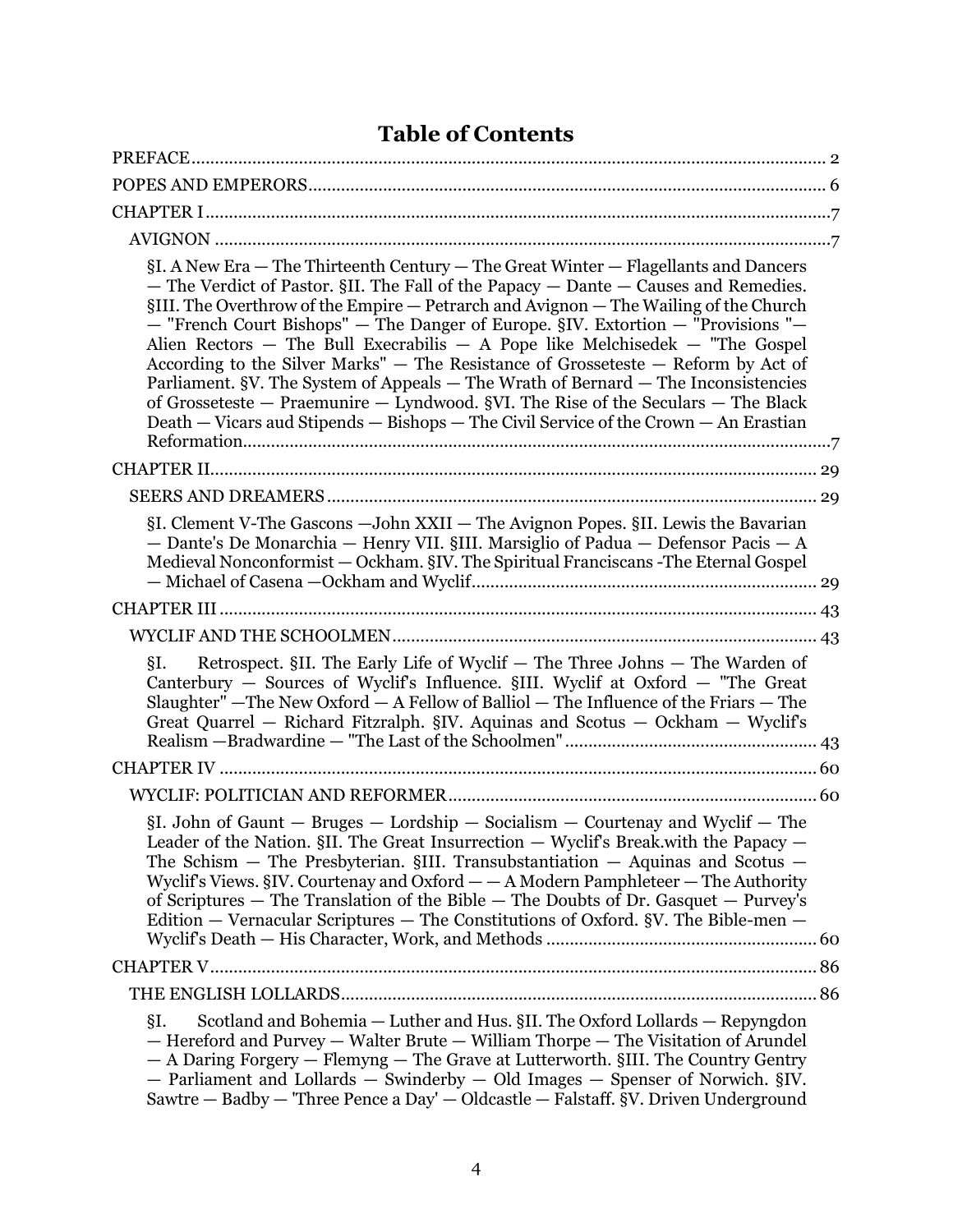| - Guilds and their Influence - 'Carpenters' Chips' - "Half Fanatics, Half Communists" |  |
|---------------------------------------------------------------------------------------|--|
| - Lollard Life and Teaching - Medieval Nonconformists - The New Humanity -            |  |
| Faithful unto Death — The Continuity of Dissent — Colet and Fitzjames — The Influence |  |
|                                                                                       |  |
|                                                                                       |  |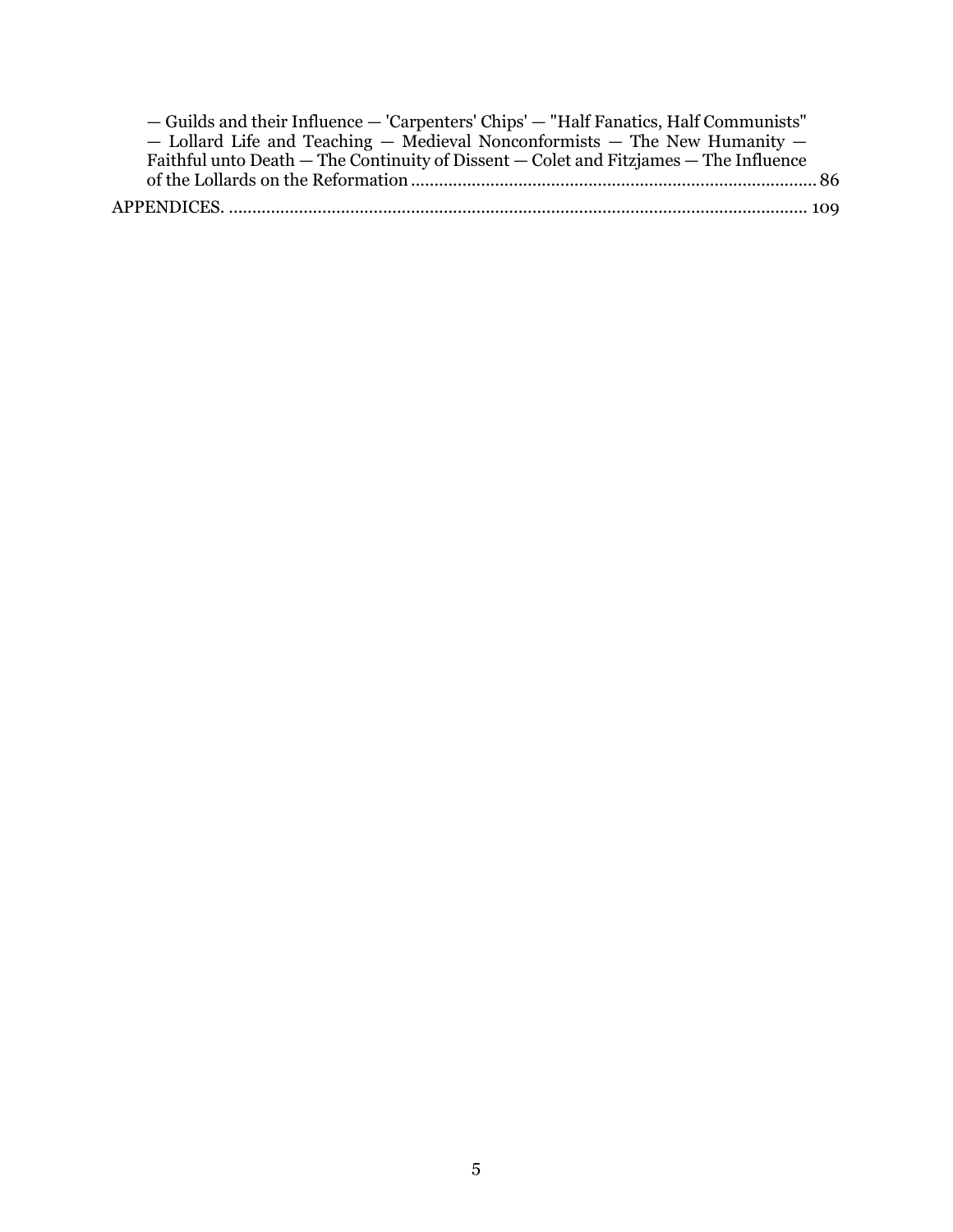# **POPES AND EMPERORS**

<span id="page-5-0"></span>

| Year of<br>Accession. | POPES.                       | EMPERORS.                        | Year of<br>Accession. |
|-----------------------|------------------------------|----------------------------------|-----------------------|
| 1305                  | Clement V.                   | Albert I. of Hapsburg            | 1298                  |
|                       |                              | Henry VII. of Luxembourg         | 1308                  |
| 1314                  | Vacancy                      | Lewis IV. of Bavaria             | 1314                  |
|                       |                              | (Frederick of Austria, rival)    |                       |
| 1316                  | John XXII.                   |                                  |                       |
| 1334                  | Benedict XII.                |                                  |                       |
| 1342                  | Clement VI.                  |                                  |                       |
|                       |                              | Charles IV. of Luxembourg        | 1347                  |
| 1352                  | Innocent VI.                 | (Günther of Schwartzburg, rival) |                       |
| 1362                  | Urban V.                     |                                  |                       |
| 1370                  | Gregory XI.                  |                                  |                       |
| 1378                  | Urban VI.                    | <b>Wenzel of Luxembourg</b>      | 1378                  |
|                       | (Clement VII.,<br>Anti-pope) |                                  |                       |
| 1389                  | Boniface IX.                 |                                  |                       |
| 1394                  | (Benedict,<br>Anti-pope)     |                                  |                       |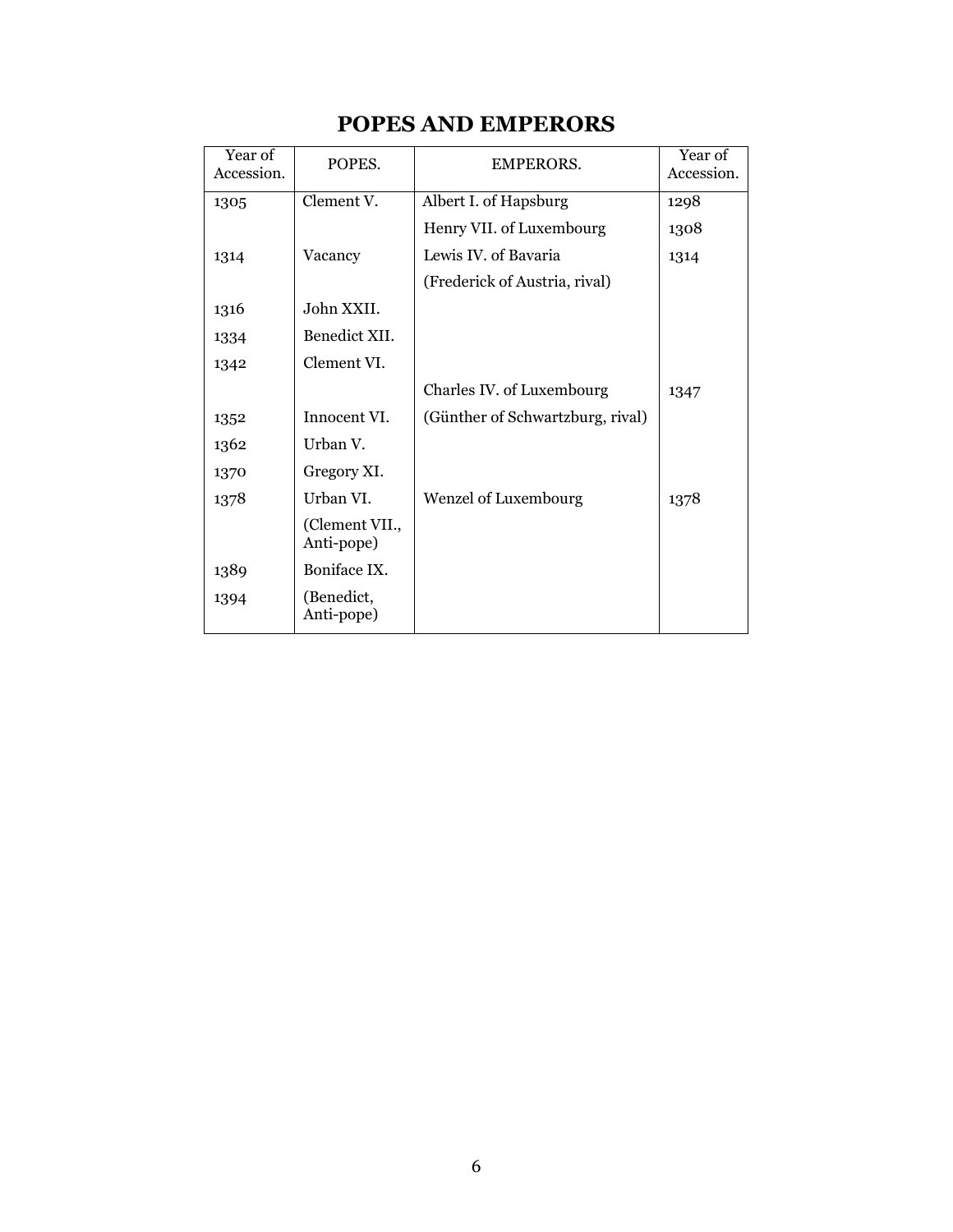# **CHAPTER I**

#### **AVIGNON**

*Habent imperia suos terminos; huc cum venerint, sistunt, retrocedunt, ruunt.*

<span id="page-6-2"></span><span id="page-6-1"></span><span id="page-6-0"></span>§I. A New Era — The Thirteenth Century — The Great Winter — Flagellants and Dancers — The Verdict of Pastor. §II. The Fall of the Papacy — Dante — Causes and Remedies. §III. The Overthrow of the Empire — Petrarch and Avignon — *The Wailing of the Church* — "French Court Bishops" — The Danger of Europe. §IV. Extortion — "Provisions "— Alien Rectors — The Bull *Execrabilis* — A Pope like Melchisedek — "The Gospel According to the Silver Marks" — The Resistance of Grosseteste — Reform by Act of Parliament. §V. The System of Appeals — The Wrath of Bernard — The Inconsistencies of Grosseteste — *Praemunire* — Lyndwood. §VI. The Rise of the Seculars — The Black Death — Vicars and Stipends — Bishops — The Civil Service of the Crown — An Erastian Reformation.

§§1, 2, and 3. Of the larger church histories for the period of Avignon, the best is MILMAN (ed. 1883, 9 vols). The great work of GREGOROVIUS, *Rome in the Middle Ages* (trans. Hamilton), is of necessity less valuable than usual, — "Hamlet without the Prince of Denmark," for whom Cola di Rienzo makes a poor substitute. The well-known works of CREIGHTON, *Papacy* (6 vols., 1897), and PASTOR, The Popes (great R. C. work; trans. Antrobus; 2nd ed., 6 vols), have scarcely begun. For readers of French, CHRISTOPHER, *Papauté pendant le xiv. Siècle* (3 vols., 1853), may be mentioned.

§4. For the legislation of the fourteenth century, see STUBBS or MAKOWER, *Constitutional History of the Church of England*. Many of the statutes will be found translated in the convenient GEE and HARDY *Documents Illustrative of English Church History*.

§5. For the Courts Christian, add MAITLAND, *Canon Law in the Church of England*, cc. 2 and 3.

§6. For the condition of the English Church in the fourteenth century, see CAPES, *Hist. of the Eng. Church*, 197-375; cf. also TREVELYAN, *Eng. in the Age of Wyclif*, c. 4.; WYLIE, *Henry IV*., iii. c. 71. For the effects of the Black Death on regulars and seculars, see GASQUET, *The Great Pestilence* (1893); cf. JESSOPP, *The Black Death in E. Anglia* (*Friars*, cc. 4 and 5).

2

#### **AVIGNON**

#### **I**

THE transfer of the Papacy to Avignon marks the beginning of a new era in the history of the Church. "At the present time," writes Renan in his *New Studies*, "nearly all the world is agreed as to the great divisions of the intellectual history of the Middle Ages. Far from casting a uniform shadow, as people often fancy it did, the long night, which extends from the downfall of antique civilisation to the birth of modern civilisation, displays to an attentive eye the clear lines of an intelligible design. The night really only lasted until the eleventh century. Then came a renaissance in philosophy, in poetry, in politics, in art. This renaissance, which dawned in France, culminated in the first half of the thirteenth century, and then stopped. Fanaticism, the narrow spirit of scholasticism, the atrocities of the Dominican Inquisition, the pedantry of the University of Paris, the incapacity of most contemporary sovereigns, brought about a complete decadence.

#### 4 THE DAWN OF THE REFORMATION

In all Europe, except Italy, the fourteenth and fifteenth centuries were stagnant periods during which thought existed no longer, literature was dead, art was dying, and poetry was mute."<sup>1</sup>

Such generalisations are too sweeping. Nevertheless, in the main, the description of the period before us is right. The transfer of the Papacy to Avignon marks the close of all that was brightest and most inspiring in the life of the Medieval Church, and the beginning of a period of decadence

 $\overline{a}$ <sup>1</sup> Renan: *New Studies* (English translation), p. 285.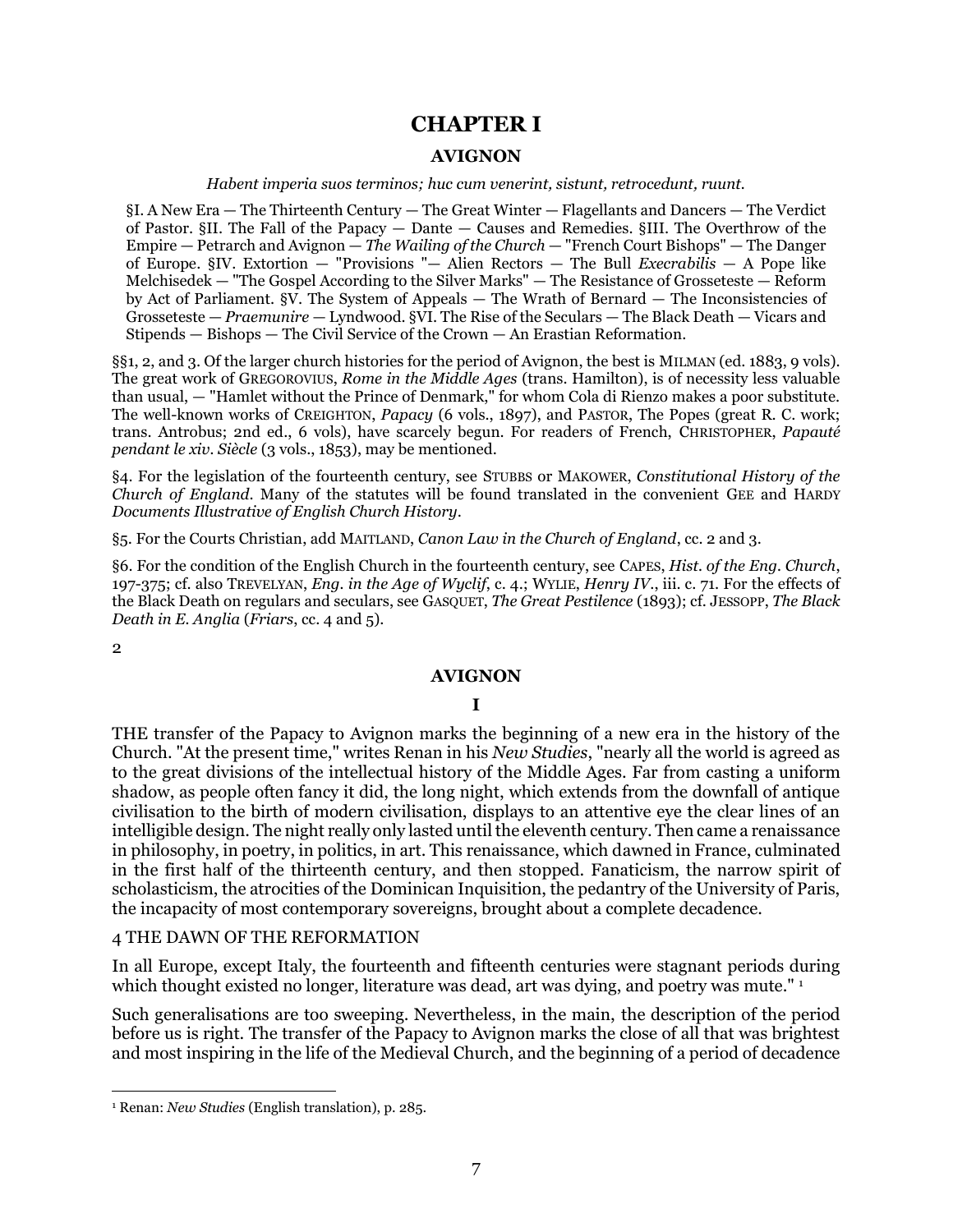and gloom, — the night, as it proved, before the dawn of new forces and new hopes. The destruction by fire in May  $1308$  — the first year of the exile — of the great Lateran Church, the Mother Church of Christendom, was more than an accident; it was rather an epitaph and a prophecy.

The causes of this decay and darkness are not difficult to discover. In the main they were two; the reaction from disappointed hopes, and a deep uncertainty as to wherein lay the path of future progress. If we attempted to describe the ecclesiastical history of the fourteenth century in a phrase, we should describe it as a century of contradictory and abortive efforts at reform standing out against

## AVIGNON 5

a background of spiritual fatigue and defeated aspiration. In the present chapter we shall examine this last in detail. Such examination is needful if we would rightly understand the great movements which preceded the Reformation. The revolt of Wyclif and Hus, the failure of the conciliar movement at Constance and Basel, the Mystics crying in the wilderness, the Babylonish Captivity, and the Great Schism can only be comprehended by the student who grasps the world — weariness of the age from which they spring.

For if the thirteenth century is in some respects the most wonderful in history, without doubt the consummation of the Medieval Spirit, the fourteenth — from the second Edward to the burning of Joan of Arc  $(1431)$  — is, from the very contrast it presents, one of the most dreary. The thirteenth century unfolds before the student the spectacle of a world that has renewed its youth. Everywhere we see the outburst of enthusiasm. At the commencement of the century St. Francis had pointed a world, weary of the hollow traditions of priestism, back to the simplicity of the gospel; while Dominic had revived the foolishness of preaching. The power of the revival they had begun cannot be exaggerated.

# 6 THE DAWN OF THE REFORMATION

The friars had saved the Latin Church from the ruin that at the close of the twelfth century seemed destined to overwhelm her. Architecture, art, politics had all alike felt the elevating touch of the new enthusiasm. Cities dropped their struggles in arms that they might enter into the new competition, which should build the most stately cathedrals, the spires soaring heavenwards, the most daring domes. In Rhineland and Italy democracy emancipated itself from its fetters and set about the organisation of self-government. In France and England the new consciousness of national unity was manifesting itself in the birth of Parliaments, the enforcement of charters of right, and the curtailment of arbitrary powers, whether in Church or State; while the rapid rise of the new universities and the thousands who flocked to the lecture-rooms of Paris and Oxford witnessed to the intellectual enthusiasm which was sweeping away a contented ignorance. The student of the thirteenth century is conscious everywhere of springtime. The winter of our discontent is ended; the soul and intellect of man is reawakening from the torpor of the past; before us there would lie, so it might appear, a summer glory, and the full fruition of the early growths. But this was not to be. The premature spring gave place to a settled winter.

## AVIGNON 7

"The third day came a frost, a killing frost," the buds were nipt, the fruit blighted. The youth of the thirteenth century, with its buoyant enthusiasms, its wide sympathies, its dreams and visions, gave place to a premature old age, in which every fire seemed quenched, every emotion and passion burned out. The throb of hope which had pulsed through life died out in inaction or despair. "Material life lingered on, indeed; commerce still widened, but its progress was disassociated from all the nobler elements of national well-being. The towns sank again into close oligarchies, the bondsmen struggling forward into freedom fell back into a serfage which still leaves its trace on the soil. Literature reached its lowest ebb. The religious revival of the Lollards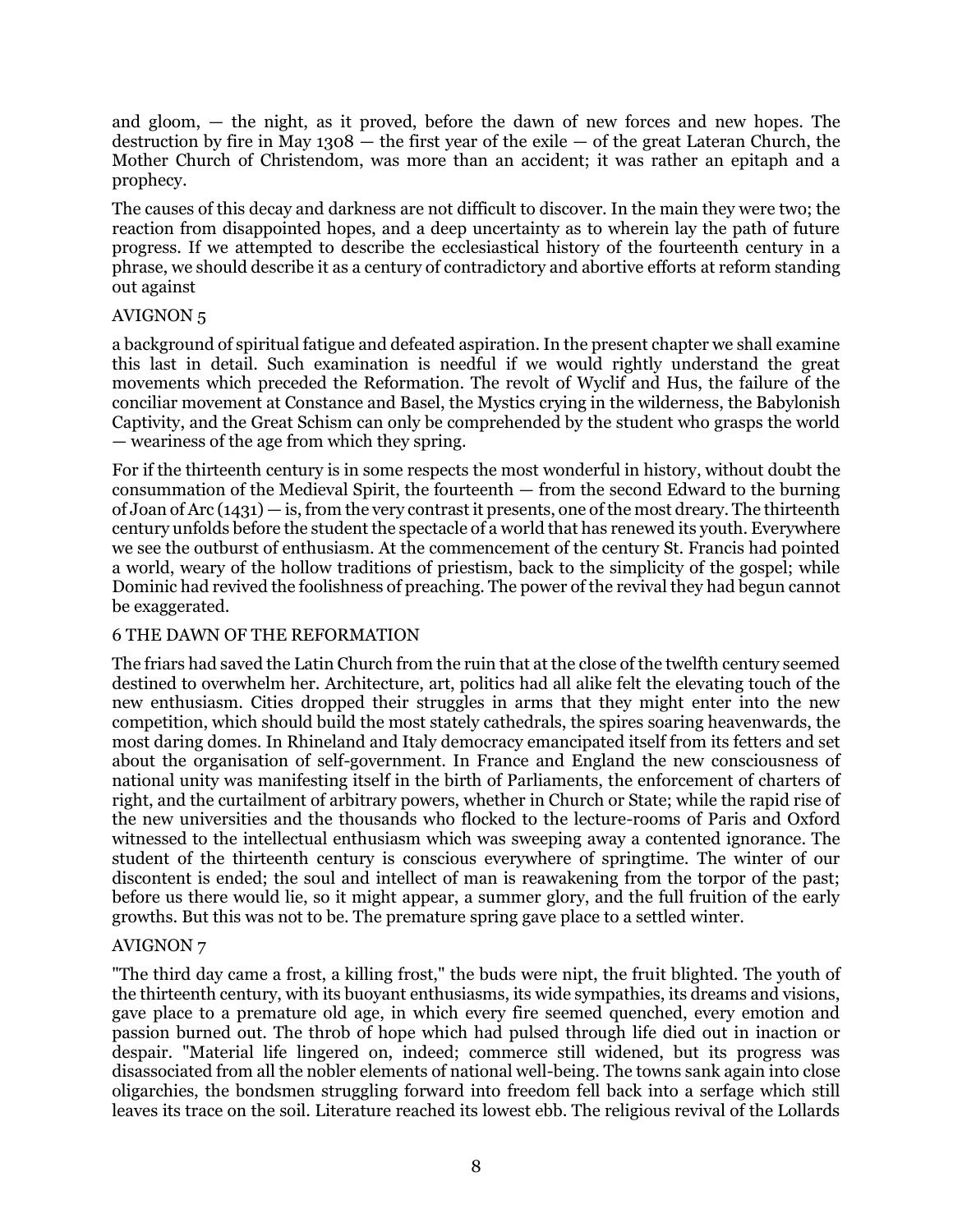was trodden out in blood, while the Church shrivelled into a self-seeking secular priesthood" (Green). The instincts of political freedom, with which the thirteenth century throbs, disappear in France in centralised despotisms, murdered by a hundred years of blind and foolish war. The republics of Italy become the fiefs of tyrants and the prey of roving adventurers like Hawkwood.

## 8 THE DAWN OF THE REFORMATION

In England, the new imperialism of Edward III spelt disaster to the higher interests of the nation, while medievalism, galvanised into life by Henry V, ended in the struggle of the Roses and the tyranny of the Tudors. Throughout Europe in the fourteenth century, violence and disorder crush out peace and progress.

Finally, in the Church the great spiritual forces of the past seemed exhausted. The mighty vision of Hildebrand has ended in the gloom of Avignon and the madness of the Schism; the dreams of Saints Francis and Dominic in the hopeless corruption of their orders. No Herlouins or Bernards now make the wilderness blossom as the rose; no Lanfrancs and Anselms turn the forest glade into an international university. Even the enthusiasms of the times, such as they were, have become repellent. In place of the Crusaders or the Little Brothers of Assisi, we see vast processions of Flagellants slowly marching through Europe, with bared shoulders and back, scourging themselves with cords weighted with iron spikes, so lustily laid on that, according to an eyewitness, two jerks were necessary to free the points from the flesh. They taught that this exercise, continued for thirty-three days, would rid the soul of its sin, and restore baptismal purity.

## AVIGNON 9

In spite of the bulls of Clement VI, the opposition of magistrates, the denunciation of the Mendicants, and the ceaseless persecution of the Inquisition, bands of Flagellants broke out throughout the century, first in 1349, and attracted to themselves the unbalanced elements among the Lollards, Beghards and Cellites. They gradually developed their crude theories of penance into antisacerdotal heresies of the most uncompromising character. Baptism must be replaced by the blood of the scourge, the Eucharist by flagellation. More dangerous still were their tenets, the result of unrestrained intimacy between the sexes, that matrimony defiled marriage, and that any sin could afterwards be expiated by stripes. But the Flagellants were respectable when compared with the Dancers, who in 1373 and 1374 poured from Rhineland into Flanders, dancing and singing until they fell to the earth in convulsions, then planning how to slay the canons and clergy of Liege. Madmen in all ages have mistaken the deliriums of their hearts for divine promptings, but the number and popularity of the Flagellants witness to the consciousness among the people that the Church no longer satisfied their desires for self-surrender. "We mark also that the outbreak of the Dancers was commonly attributed to defective baptism, caused by the universal practice among the priests of keeping concubines.

## 10 THE DAWN OF THE REFORMATION

Flagellants and Dancers were signs of the times. They would have been impossible in an age of spiritual life. Ignorance abounded: in England, according to the Lollard Thorpe, out of every twenty men or women there were not three 'who know surely a commandment of God, or could say their *Pater Noster*, *Ave Maria*, or *Credo* readily in every manner of language.' Crime prevailed: in Flanders, according to one of its annalists, in the territory of Ghent alone, there were, in ten months of 1379, no less than fourteen hundred murders.<sup>1</sup> The period was in many ways a most melancholy one" — we quote the verdict of the great Roman historian Dr. Pastor — "The prevailing immorality exceeded anything that had been witnessed since the tenth century.... Habits of life changed rapidly, and became more luxurious and pleasure-seeking. The clergy of all degrees, with some honourable exceptions, went with the current.... Gold became the ruling power

 $\overline{a}$ <sup>1</sup> Lea, *Inquis*., iii. 642.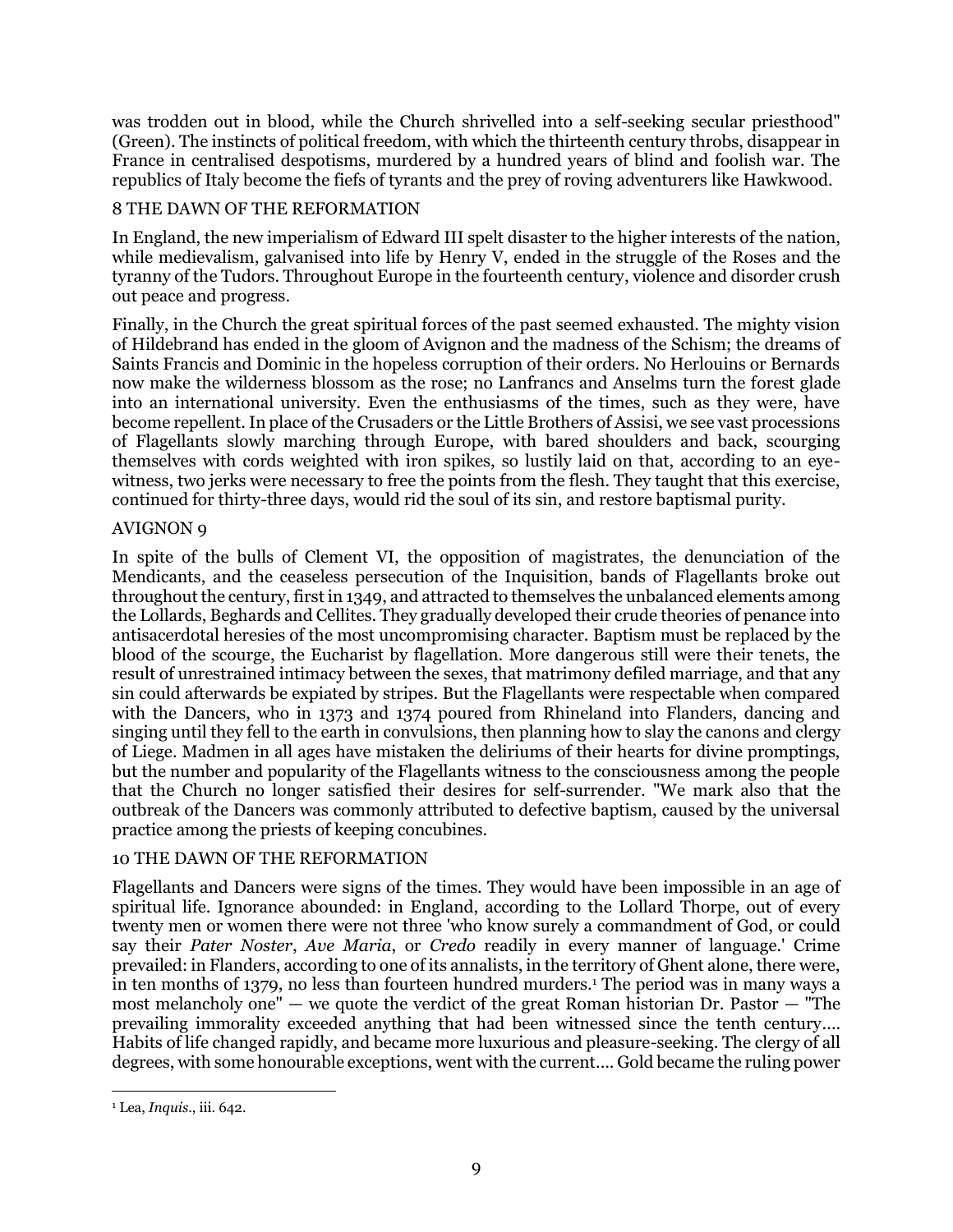everywhere. Even permission to receive holy orders had to be purchased by presents." We need not wonder that, under such conditions, "unbridled immorality kept pace with the increasing luxury of the age," or be astonished "at the decay of discipline in the matter of the celibacy of the clergy." $1 -$ 

## AVIGNON 11

Continence in high ecclesiastics had become a rare virtue, as we may see from the emphasis laid upon it in the case of "Saint" Archbp. Scrope.<sup>2</sup> Even literature drifted back towards heathen models. The most celebrated work of the age, Boccaccio's *Decameron*, may find the explanation, but not the excuse, of its brilliant licentiousness in the prevailing immorality. When Frederic of Trinacria wrote to his brother, Jayme II of Aragon (1305), to tell him, in confidence, of his doubts whether Christianity was a divine revelation, he gave three reasons. The first was the public wickedness of the seculars, especially of bishops and abbots; the second, the morals of the Mendicants; and the third, the negligence and worldliness of the Holy See.<sup>3</sup> He might have added a fourth: that the Inquisition had crushed out aspiration, and taught men that safety lay in mechanical conformity and indifference to corruption.

**II**

The student today can scarcely realise the feelings with which thoughtful men in the fourteenth century contemplated the manifest downfall of the Papacy. The world was conscious of a lost something, she scarcely knew what.

## 12 THE DAWN OF THE REFORMATION

In reality, Europe had lost her centre of balance, and was groping blindly for a substitute. Adequately to understand, we must remember all that the Holy See represented to the Middle Ages. }'or nearly eight hundred years Rome had stood, not merely for righteousness, but solidarity. Her bishops were not only the vicars of God; they were the symbols and source of a brotherhood that would otherwise have perished. Men remembered their services in the past; how they had tamed the barbarians, enforced law upon the lawless, preached the subordination of the individual to society, curbed the lust and despotism of kings, held up ideals of purity and truth in the darkest ages, saved the Church from the triumph of the Cathari, maintained a unity of faith and hope in the days when all creed was in danger of disintegration. That some of these services were imaginary, that others had been accomplished by other agents, whose labours Rome had oftentimes appropriated, lessened neither the belief of the age in their reality nor the gratitude of the pious. That the claims of the Papacy were unjustifiable in origin, impossible of execution, did not appeal to a generation that was neither historical nor critical. Enlightened thinkers brushed aside such arguments as irrelevant, or fell back for their justification upon the beneficial uses to which the Papal power had been put by the better pontiffs.

#### AVIGNON 13

Nowhere do we find a better illustration of this feeling than in the pages of the great thinker who embodies most fully the hope and despair of the early fourteenth century. No writer had shown himself more conscious of the failure and shame of Rome, the cupidity of its Curia, than Dante. In canto after canto he pours out his indignation, consigning popes to hell for their misdeeds, and meting out judgment with the fearlessness of a modern. But let not the reader be deceived into imagining that Dante was a Protestant. To the great poet, Rome is still the centre of faith, the heart of the Church, the hope of the world. Even a Boniface VIII, whom he hates, is the undoubted vicar

<sup>1</sup> Pastor, i. 97, 98, who refers to Schwab's *Gerson*, 38, 39.

<sup>2</sup> Wylie, *Henry IV*, ii. 203.

<sup>3</sup> Lea, *Inquis*., iii. 631-2.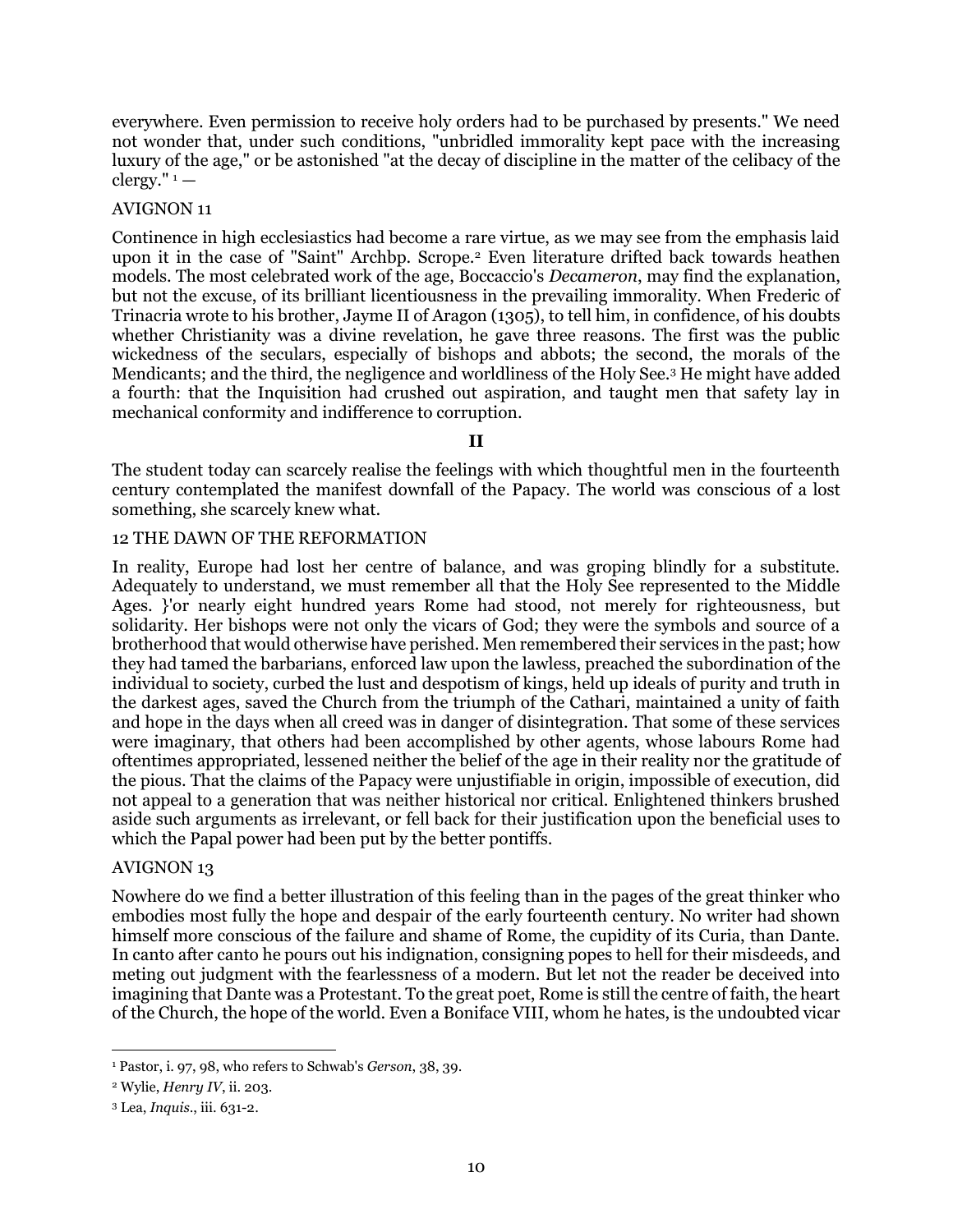of God. He would correct, not destroy; reform, not sweep away. His anger is terrible, but it is anger which wails over a lost ideal — anger such as the Psalmist felt when by the waters of Babylon he thought of his ruined Jerusalem. For him the Roman Church is still the Bride of Christ; though, alas! the bridal veil is rent, the orange flower faded. She who should be the spotless maiden is sold into the world. Dante's poem is the broken-hearted cry of one who mourns and refuses to be comforted.

## 14 THE DAWN OF THE REFORMATION

The present weighs on him like a nightmare; he looks into the future, but not with the eyes of a prophet. He sees not the cloud, no bigger than a man's hand, which shall yet be big with blessing. He is conscious of no new forces, no new ideals of progress. For him all hope lies in the restoration of the past: his golden age is in the days before 'avarice o'ercast the world with mourning ';

Ah, Constantine! to how much ill gave birth, Not thy conversion, but that plenteous dower Which the first wealthy Father gained from thee!<sup>1</sup>

His face, like that of his age, is turned toward the setting sun; he has heard no cry of the watchman heralding in the new dawn. He fails to discern that the great institutions of the Middle Ages — the Empire, the Papacy, Monasticism  $-$  are but stages in the progress of humanity, not finalities in themselves.

If from the despair of Europe at the downfall of the Papacy we turn to its causes, we shall see in their diversity the reason for the bewilderment of men with regard to the future. Every doctor who diagnosed the disease was not less certain as to the efficacy of his own remedy than positive in his refusal to adopt the methods of his rivals. As to the causes of downfall there was wonderful unanimity. By her vaulting ambition, Rome had overreached herself.

## AVIGNON 15

By her destruction of the Empire, she had overturned the theoretical basis upon which her power rested. By her impossible claims, her ceaseless exactions, her arrogant usurpations, she had estranged the sympathies of Europe. Her downfall was complete when a French pope made the Holy See into a dependence of a French king. Pretensions that men might have borne when made at Rome became intolerable when put forth by a Papacy that had ceased to be a universal sovereign power that had sunk into the department of one state amid a group of rising nations.

But when men attempted the cure we see at once hopeless divergence. Grosseteste, if we may take an illustration from the previous century, would have been satisfied with financial reform and stricter discipline. He scouted that idea of a national Church, so dear to Gerson and the Gallican bishops. Dante pleads for the restoration of vanished ideals and the reconstruction of ruins. The cure which he advocates for the world's woe was the re-establishment of the Ghibelline Utopia; Empire and Papacy once more the joint lights that shall rule the day and night; the world-empire the panacea for the world's fatigue. For him the extinction of the Empire is as inconceivable as the extinction of society.

## 16 THE DAWN OF THE REFORMATION

Gerson, on the contrary, repudiated the hopes and ideas of the great Florentine. He had drunk too deeply of the new national spirit which had made France to be deceived by the imperial ideal. For the two great lights he cared little; he would have cured the evils of the Church by reducing an autocratic Papacy into a constitutional monarchy, in which the real power should lie in a councilor parliament; the old imperial idea to give place to a new federalism or grouping by nations. Others, more conservative than Gerson, considered such innovations needless; all would be well, they

 $\overline{a}$ <sup>1</sup> *Inferno*, xix. 118. Read the whole canto.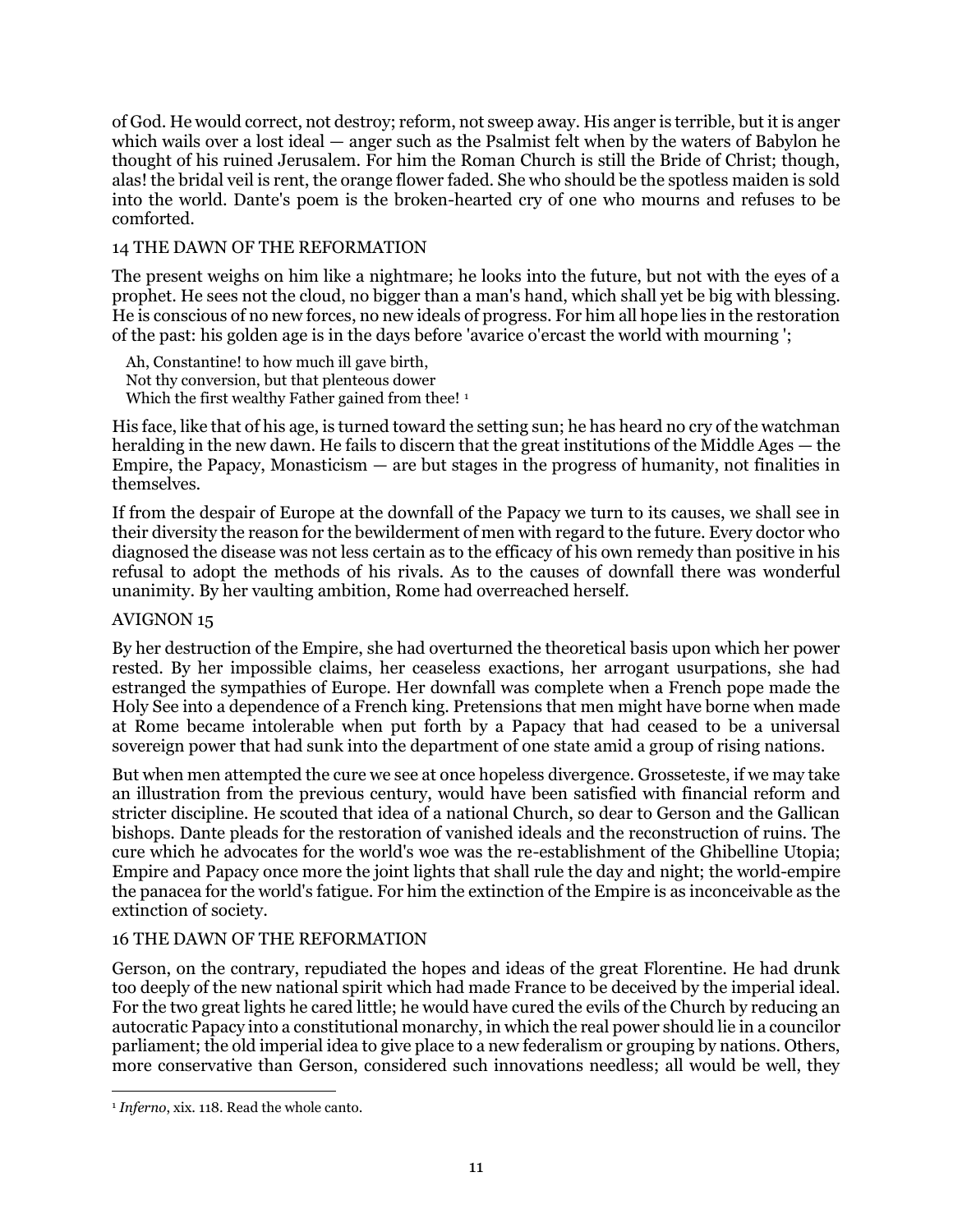urged, if the Papacy could be brought back to Rome, and the Schism ended. To Marsiglio, Wyclif, and Hus such reforms seemed a mere tinkering with evils, for the cure of which they turned to more revolutionary methods. Finally the Mystics, like a voice crying in the wilderness, pleaded amid growing darkness for the place and power of the inner light.

In this hopeless divergence of the reformers before the Reformation lay the opportunity of the Curia. They divided and ruled. The net result of a century of revolt was to show the impossibility of any reformation which left the Papacy in its old position.

## AVIGNON 17

This negative conclusion is the great work of the fourteenth century  $-$  we shall use the term to cover the period from the transfer to Avignon down to the close of the Council of Basel (1438). But this conclusion, negative though it was, prepared the way for more positive projects. The drastic methods of the sixteenth century will not receive fair treatment unless we remember the experience of the fourteenth. The reformation that succeeded is one with, and can only be understood by its relation to, the reformation that failed. Wyclif must. not be isolated from Luther, nor Constance from Worms.

There is another reason why the study of the Reformation should always begin with Avignon. The student of the fourteenth century sees the feudal and hierarchical institutions of the medieval world sink, not without noise of falling, to their grave. At the same time, he discerns the failure of all efforts to build up or repair on the old foundations. He realises that what is needed is a new world, new environment, new ideas, new machinery. The creation of this was the work of the fifteenth century. For the greatness of Luther and Calvin, as contrasted, for instance, with Marsiglio, Wyclif, or Gerson, does not lie so much in greater zeal, more thorough method, more logical aim, as in their greater opportunity. The fulness of the time had come.

### 18 THE DAWN OF THE REFORMATION

#### **III**

We have already glanced at the causes of the downfall of the Papacy. They demand, however, fuller analysis; for the reforms and revolts of the fourteenth century eddy and swirl round these different stones of offence.

We place first, as first in the order of development, the destruction by the Papacy of the Empire. The thirteenth century had witnessed the virtual overthrow by the popes of the most venerable institution in the world, the Holy Roman Empire. This victory of Rome over the Hohenstaufen, dazzling and complete though it seemed at the time, was not less disastrous in the long run for the Papacy itself. For the strength of Empire and Papacy lay in a common centripetal and universal idea, whose hold upon the thought of Europe was not the less profound because indefinite and illogical. By the destruction of her rival, Rome had undermined her own foundations. The central idea of the solidarity of Europe, upon which she rested for her strength, was shattered. The new nationalism stepped into the vacant place. While the popes had been busy reducing the Empire to a shadow, the Capets from ciphers had become realities, and England a consolidated monarchy.

#### AVIGNON 19

So long as the Empire existed, the new nationalism had' hesitated to attack the Papacy. But with the fall of the Hohenstaufen, Rome was left face to face with her new and greater foe. The kingdoms of Western Europe could now challenge the root ideas of papal power. This they were not slow to do. Throughout the fourteenth century we behold the new nationalism examine and check papal pretensions hitherto unchallenged. The religious reformation of the sixteenth century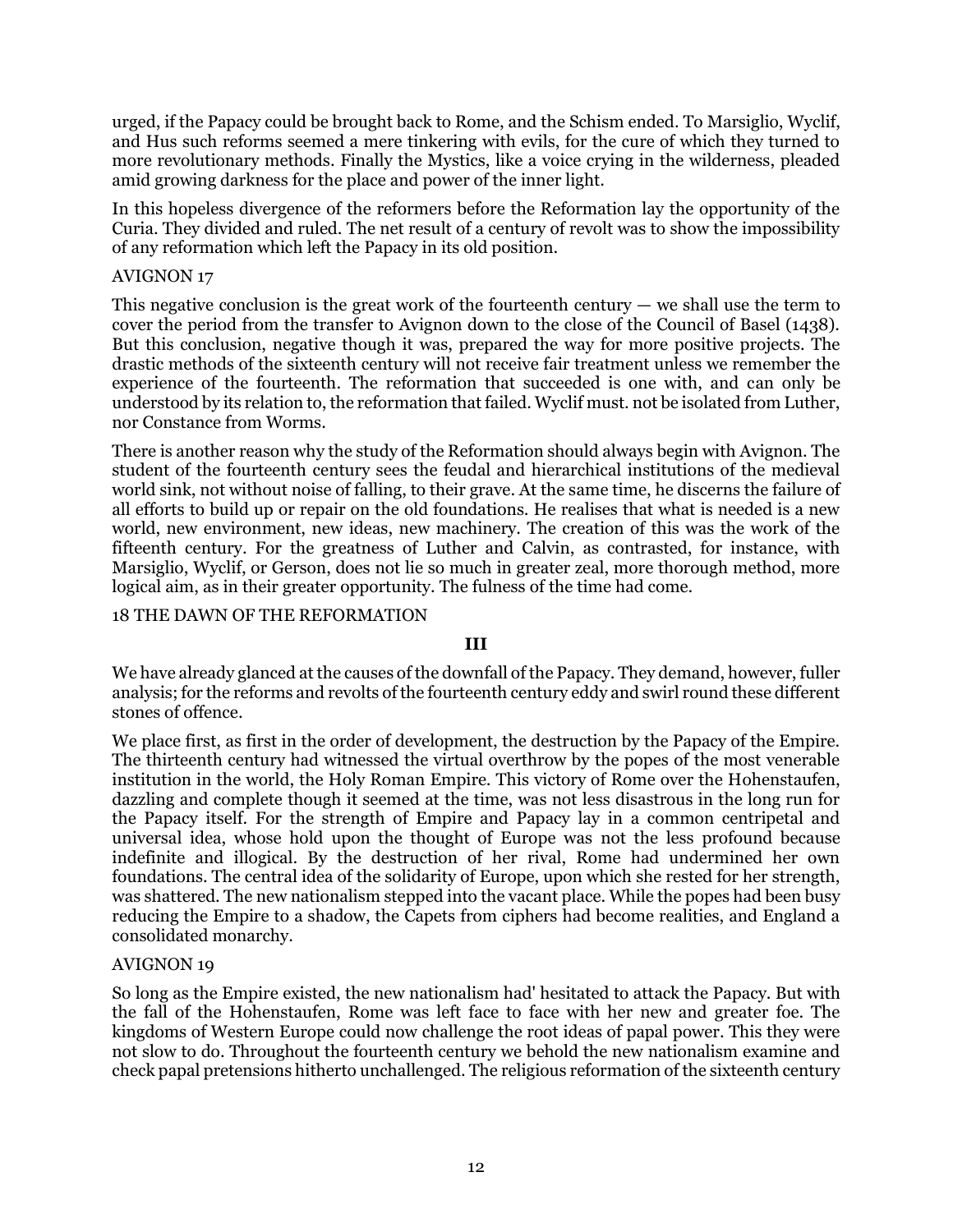was preceded by a political revolt, a protest against an all-centralised yet omnipresent worldpower, in theory spiritual, in practice secular, which had outlived the conditions of its birth. The imperial idea, which originated with Alexander, but was completed by the Caesars, was at last exhausted. Worldwide administrative centralisation, whether secular or spiritual, had ceased to be the ideal. "The building up of the nation had begun to be revealed as the goal of history." <sup>1</sup>

The overthrow of the Empire appealed to conservative thinkers like Dante; its effect on the crowd, at any rate in England, would be but slight. But the removal of the Papacy from Rome to Avignon struck at the deepest convictions of the learned and the vulgar.

## 20 THE DAWN OF THE REFORMATION

Little as they might understand the dogma of the unbroken continuity of the imperial idea, all men still lay under the spell of the name of Rome. To scholar and peasant Rome was still the world's capital, the source and centre of that unity with the past upon which the medieval world rested. More far-seeing than the cardinals, men could not understand how the Papacy could rest content to have broken with more than a thousand years of history or allow herself to be contemplated as a thing apart from the mysterious source of her greatness. With absentee bishops all men were acquainted, but an absentee Bishop of Rome was a contradiction in ideas; for the centre to shift from the centre and yet continue the centre, an impossibility. No martyrs bad consecrated the stones of Avignon, no apostles had founded its Church. For the traveller its sole interest lies in its Palace of the Popes, in itself a symbol or history written in stone. This gigantic pile, with its huge square towers, its yellowish brown colossal walls, five yards in thickness, "reflects in its strange combination of castle and cloister, prison and palace, the deterioration and the fate of the Papacy in France."<sup>2</sup>

## AVIGNON 21

Hard by is the cathedral, in itself massive, but by contrast insignificant. The spiritual element in the Holy See had become secondary in Avignon to the worldly and warlike, its historical purpose and evolution were forgotten. The Papacy had abandoned the rock from which it had been hewn, the pit from which it was digged.

The false position of the popes at Avignon, was accentuated by the looseness of their lives and the corruption of their courts. To Petrarch Avignon is not a city, but a den of spectres and goblins, the common sink of all vices, 'false, guilt-laden Babylon, the forge of lies, the horrible prison, the hell upon earth.' All the tales that he had read of Assyria or Egypt become fables by comparison with the actual vices of the abode of the vicar of Christ. A deluge only can sweep away its abominations; but, alas, there would be no Noah to survive it. One of the cardinals, he allows, is a man of nobler soul, had he not belonged to the Sacred College. Petrarch, we are told, is merely speaking" as a poet and as a fiery and enthusiastic Roman patriot." <sup>3</sup> Some deduction, we allow, must be made for the exaggeration  $-$  perhaps the spleen  $-$  of this disappointed or wronged Italian. Petrarch certainly displayed as much reluctance as Lot to escape from his Sodom.

## 22 THE DAWN OF THE REFORMATION

But the evidence against Avignon is too complete and cumulative. The lasciviousness of Clement VI was the common gossip of Europe. We can still read the story in the annals of a far-off Yorkshire abbey.<sup>4</sup> When his cardinals remonstrated: 'What we have done,' he replied, 'we have only done on

<sup>1</sup> Allen, *Christian Institutions*, 225. The whole of cc. x. and xi. are worth reading for their emphasis of "nationality"; as also Church, *Influence of Christianity upon National Character*. Mulford, *The Nation*, is very prolix.

<sup>2</sup> Pastor, i. 85.

<sup>3</sup> Pastor, i. 65, 66.

<sup>4</sup> *Chronicles Melsa* (Meaux, near Beverley) (R.S), iii. 89.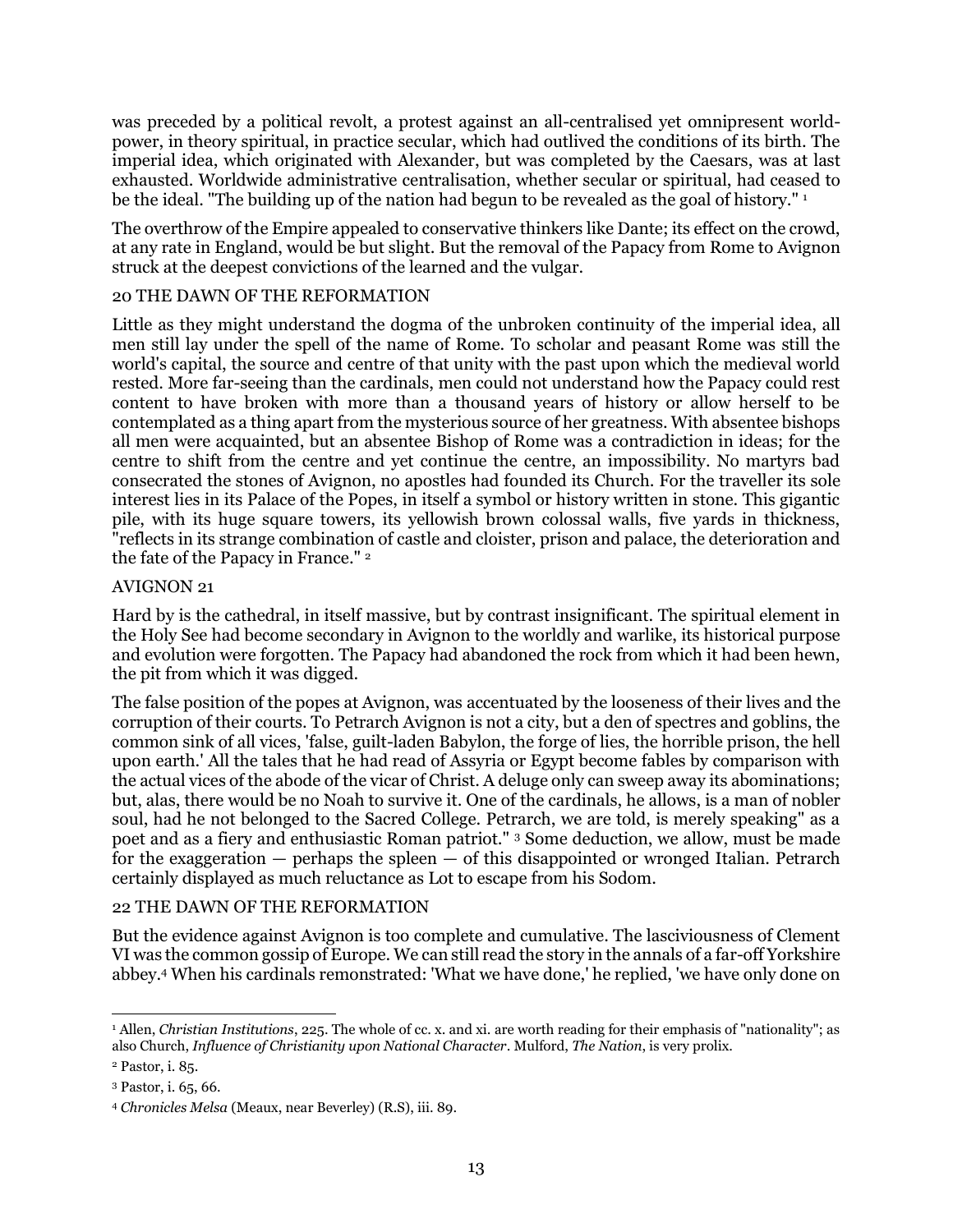the advice of our doctors.' Thereupon he produced a 'little black book, in which he had caused to be written the names of his predecessors which were incontinent, and showed by their deeds that they had ruled the Church better than the continent.' Abbot Burton may have slandered His Holiness; that he could write this tale and others of the same order in his *Chronicles* is evidence, at any rate, of popular feeling. We also read of a letter affixed in 1351 to the doors of the churches in Avignon. The writer, the Prince of Darkness, saluted, from the centre of hell, his vicar, the Pope, and his servants the cardinals, by whose assistance he had overcome Christ. He sent them the good wishes of their mother and sisters, Pride, Avarice, and Lust.<sup>1</sup> Boccaccio was not far wrong in his biting sarcasm.

### AVIGNON 23

In one of his tales he tells us of a Jew who, when he saw Avignon was converted to Christianity: This religion, he argued, must be of God, seeing that it spreads and flourishes in spite of the wickedness of its head.

We have other evidence more damaging than that of poets, satirists, or gossiping monks. After her sojourn at Avignon in 1376, St. Catherine loudly complains that at the Papal Court, which ought to have been a paradise of virtue, her nostrils were assailed by the odours of hell.<sup>2</sup> St. Briget of Sweden, writing to Gregory XI tells him that 'a brothel is now more respected than the Church! Nothing that Wyclif ever said of the wickedness of the clergy exceeds in bitterness her denunciation, while her revelations were officially ascribed to the Holy Ghost. If it is pleaded that these prophetesses were somewhat hysterical, the same cannot be said of Alvaro Pelayo. No canonist of Avignon was more zealous in his defence of the claims of the Papacy. He even maintained that the famous donation of Constantine was but the restoration of that which had been violently usurped from its legitimate owner.<sup>3</sup> The orthodoxy of this Franciscan is beyond suspicion; he was not even a Spiritual.

### 24 THE DAWN OF THE REFORMATION

In his *Wailing of the Church*, Avignon stands for ever self-condemned.<sup>4</sup>

In another respect also the transfer of the Holy See from its historic home was disastrous to its influence. In the theory of Hildebrand and Innocent, the Papacy was the supreme tribunal of Christendom, bound, as the regent of God, to protect the rights of all, and hold the scales evenly between the governors and the governed in a vast theocratic empire. No state had accepted this theory; nevertheless in practice it had proved itself a potent reality, acted on by Europe almost without question. But the theory presupposes the freedom and independence of this court of appeal; its working was impossible if one nation, caring nothing for the universal interests of the Church, intent only on its own advantage, should obtain exclusive possession of the supreme spiritual authority. At Avignon the Papacy, separated only by the breadth of the Rhone from the territories of the French king, became the creature of France, — "French court bishops," as the historian Hase calls them, with pardonable exaggeration.<sup>5</sup> Frenchmen themselves, and surrounded by a college of cardinals in which the French element predominated, they gave a French character to the government of the Church.

AVIGNON 25

<sup>1</sup> Lea, *Inquis*., iii. 633.

<sup>2</sup> Pastor, i. 107.

<sup>3</sup> Poole, *Med. Thought*, 250.

<sup>4</sup> See Appendix A.

<sup>5</sup> Cf. Dante, *Inf*., xix. 91.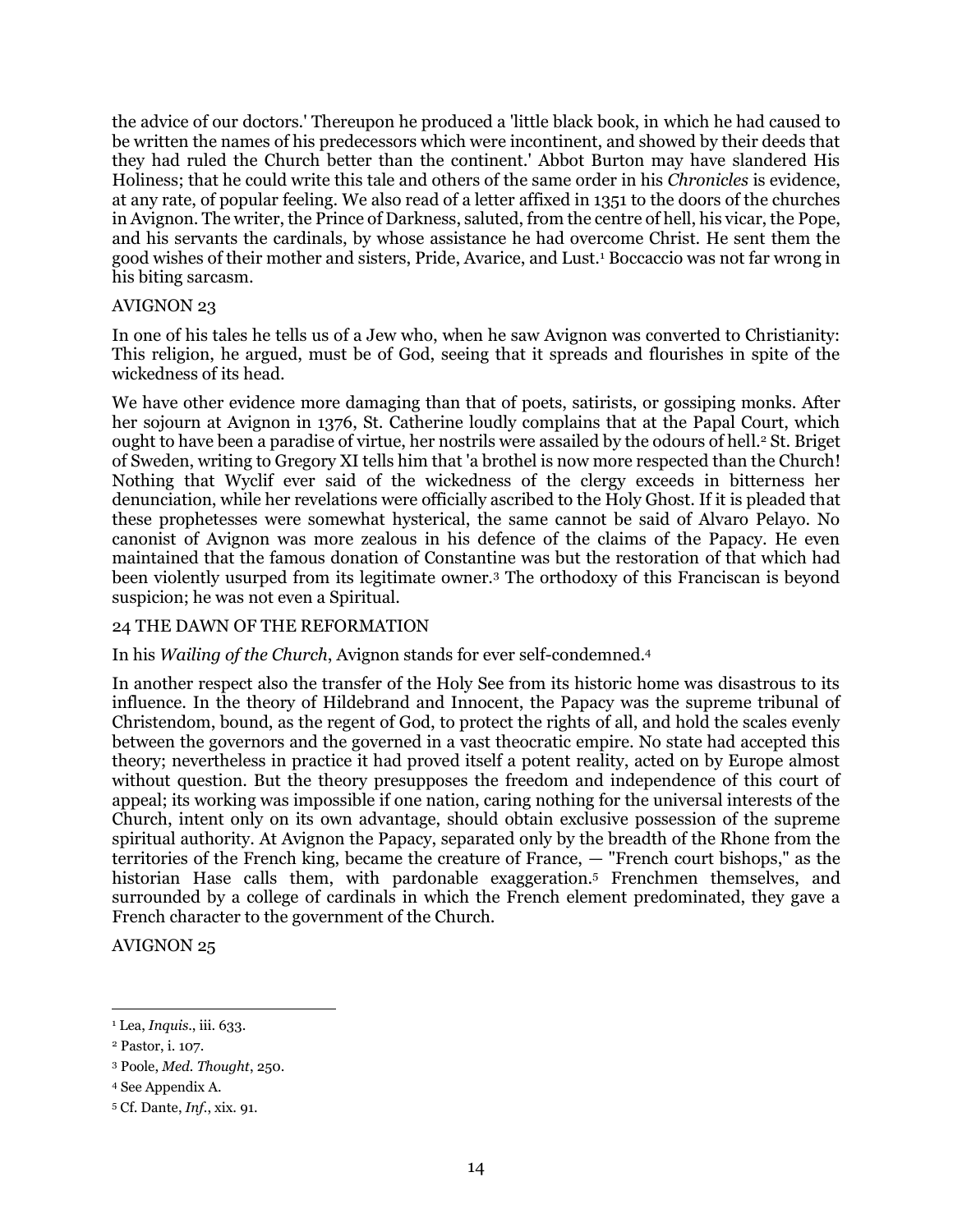The universality of the Papacy, as the common tribunal — the court of first instance of all nations, in no small degree the secret of the influence of the medieval popes, became a thing of the past. This universality, lost at Avignon, the Papacy has never recovered, not even in the lesser matter of the election of her popes. Rather than restore the international character of the Holy See, the French cardinals in 1378 plunged Europe and the Church into the greatest and most fatal of her schisms. The result was the defeat of the French, but not the restoration of the old internationalism. From Constance onwards, the Papacy has been an Italian institution, to which no foreigner can hope to aspire.

The supreme spiritual court could not become French without arousing in other nations suspicion and antagonism. For France in the opening years of the fourteenth as of the nineteenth centuries was accused, not without justice, of aiming at universal monarchy, of desiring to step into the place so long held in theory, though not in practice, by the Holy Roman Empire. Never, in fact not even in the days of Napoleon — was Europe in greater peril of falling under the dominion or overlordship of one house.

## 26 THE DAWN OF THE REFORMATION

Her rapid acquisitions of territory, whether at the expense of England, or, as in the case of the great city of Lyons,<sup>1</sup> at the expense of the Empire, were the outer signs only of a greater danger. A French dynasty sat on the throne of Naples and Sicily, and held Italy at their mercy. French princes had become the Kings of Hungary: A French candidate, Charles of Valois, offered himself for the Empire, vacant by the murder of Albert of Hapsburg (May 1308). The one service which Clement V rendered to Europe was his circumvention, in spite of all the efforts of Philip, of this crowning ambition of France, and his securing the election of the noble though powerless Henry 9f Luxembourg. For once the Pope became a Ghibelline, in spite of immemorial po $11 - y$  and traditions.

How great was this danger of universal French dominion may be seen in a remarkable treatise written in 1300 by a certain royal advocate in Normandy, Peter du Bois.<sup>2</sup> The author lays down in the plainest terms, that the best thing that could happen to society would be that it should become universally subject to Paris, —

#### AVIGNON

'Rome, Tuscany, the coasts and the mountains, Sicily, England, Aragon, and all the other countries' which formed the empire of Constantine; and therefore, by the famous Donation, the patrimony of the Papacy, should be handed over to the French King, in exchange for an adequate pension to the Pope, their present sovereign. By the transfer to Avignon the project seemed to have taken the first step towards accomplishment.

Antagonism and suspicion of Avignon and its influences was natural for all, but was especially bound to be the case with England; for the transfer of the Papacy to Avignon coincided with the breaking out of the hundred years' war between England and France. Veneration for the Holy See gave place to a growing irritation as men realised that the rulers of the Church were French by race; French in their sympathies, and inclined to lend the French King the use of their spiritual resources as weapons of war. The French cardinals, complained the Commons in 1376, are our enemies, almost to a man. How close were the relations of the popes at Avignon with the enemies of England is shown by the sums of money which Clement VI and his brother lent to the French kings and barons during the great war.

 $\overline{a}$ <sup>1</sup> Let me remind the reader never to read history with modern maps. A good cheap historical atlas, marvellous value for the money, is Putzger's *Historischer Schul-Atlas* (24th Ed. Leipzig). Freeman, Spruner-Menke, and the new Clarendon Press Atlas are costly.

<sup>2</sup> Poole, *Med. Thought*, 257-60.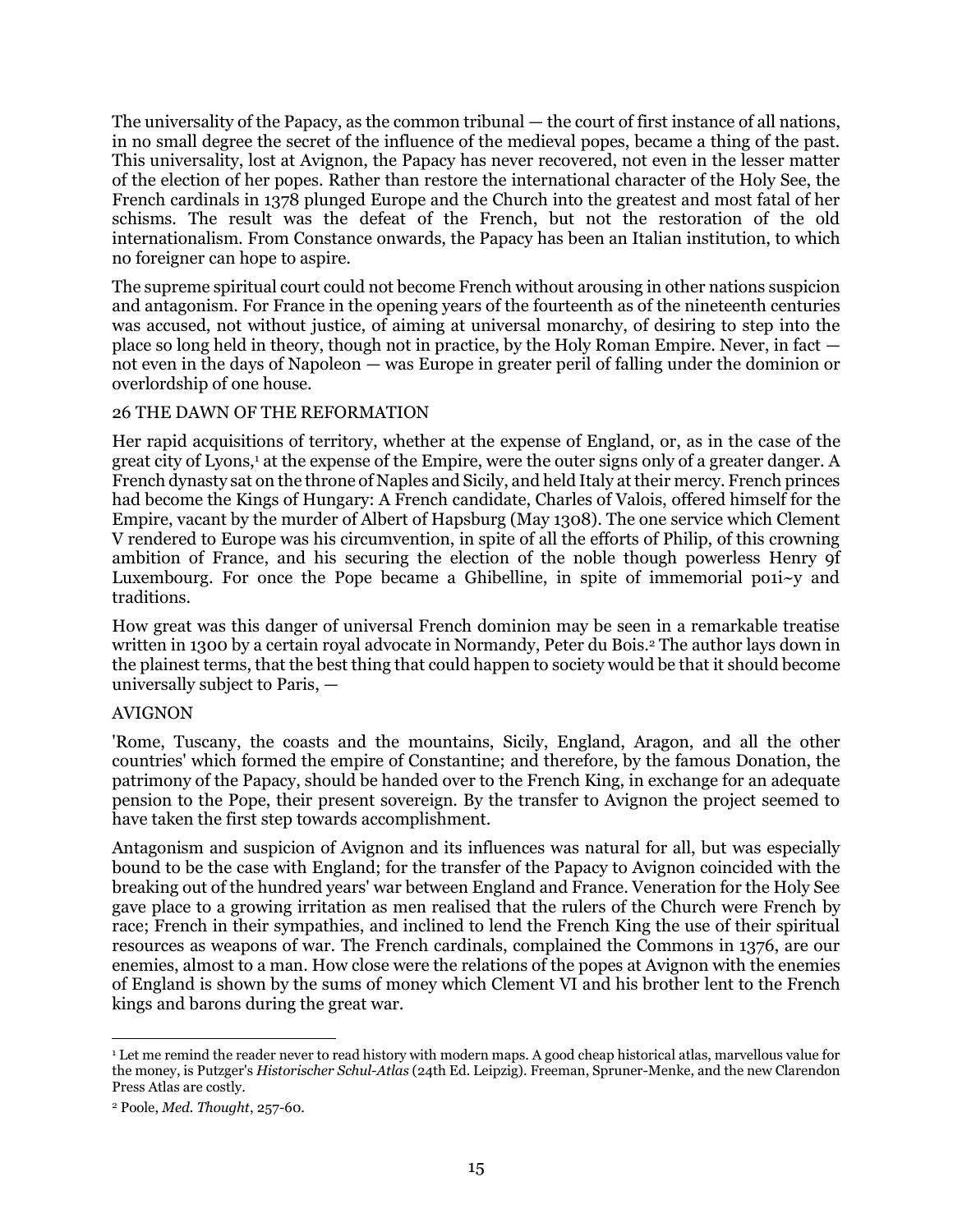#### 28 THE DAWN OF THE REFORMATION

"Between 1345 and 1350 Philip VI received 592,000 golden florins, and 5000 scudi, and John V the enormous sum of 3,517,000, florins." <sup>1</sup> Resentment was natural. The steady drain of English gold carried over seas to support a court of French cardinals and priests was bad enough; it became intolerable when used for the support of our foes.

#### **IV**

This last abuse was more fatal to the Papacy than any other. Europe groaned under a financial extortion as insatiate as it was shameless. 'The Church is pale,' wailed St. Catherine, 'through

loss of blood drained from her by insatiable devourers.' <sup>2</sup> This extortion was no new thing. "We see its steady growth throughout the thirteenth century, culminating in the' scandals and rapacities of the fourteenth. The system was so infamous, its consequences so important that we shall do well to illustrate its growth at length in the case of England.

#### AVIGNON 29

Throughout the thirteenth century the Papacy had used England as a milch cow. In 1229 Gregory IX had claimed a tenth of all movables from both clergy and laity. Ten years later he secured the fifth of all ecclesiastical revenues. The demands rose with obedience. In 1244 Innocent IV despatched his chamberlain, Martin, as nuncio to England, with more than legatine powers, to demand thirty thousand marks for his struggle with Frederic II.<sup>3</sup> In 1246 he further demanded from all the beneficed clergy a third of their revenues for three years, and in the case of Italians and non-residents one-half.<sup>4</sup> Such taxation, it might be pleaded, was but temporary, grants to meet the special emergencies of the life-and-death struggle of the Empire. Grosseteste himself, though disliking the form in which the demands were made, seems to have felt that the objects were necessary, and even to have taken a leading part in obtaining funds.<sup>5</sup> A more constant and irritating source of income was found in the system of annats. In 1256 Alexander IV had claimed the firstfruits of all bishoprics and benefices, a demand renewed by Clement V in 1306. In the fourteenth century this became fixed in a system.

### 30 THE DAWN OF THE REFORMATION

But the most grievous of papal extortions — the most disastrous, certainly in its consequences was the method of "provisions," by which the revenues of the most valuable benefices found their way into the hands of non-resident courtiers at Rome or Avignon. This famous infamy would seem to have been begun by Gregory  $IX<sup>6</sup>$  In 1240 we find him requiring Grosseteste and the Bishop of Salisbury to find benefices in their dioceses for three hundred Romans, the allegiance of whose friends he wished to retain in his struggle with Frederick II. He further prohibited them from giving away any benefices until his own requirements were satisfied. The demand soon developed into a regular system. In 1252 Grosseteste, who 'hated like the poison of snakes dishonest Romans who had the Pope's precept for a provision,' 7 caused inquiry to be made, that he might estimate the revenues sent abroad to these alien beneficiaries. 'It was ascertained: continues Matthew of

 $\overline{a}$ <sup>1</sup> Pastor, i. 92 n. The gold florin was worth 16s. For a convenient table of foreign moneys in the fourteenth century, see Wylie, *Henry the Fourth* (1896), iv" App. T. They must, of course, be multiplied by from 20 to 25 to get the modern purchasing value.

<sup>2</sup> Pastor, i. 105.

<sup>3</sup> *Hist. Maj*., iv. 368.

<sup>4</sup> *Hist. Maj*., iv. 580; Bliss, Calendar, i. 235.

<sup>5</sup> Stevenson, *Robert Grosseteste*, 252.

<sup>6</sup> *Hist. Maj*., iv. 31.

<sup>7</sup> *Hist. Maj*., v. 257.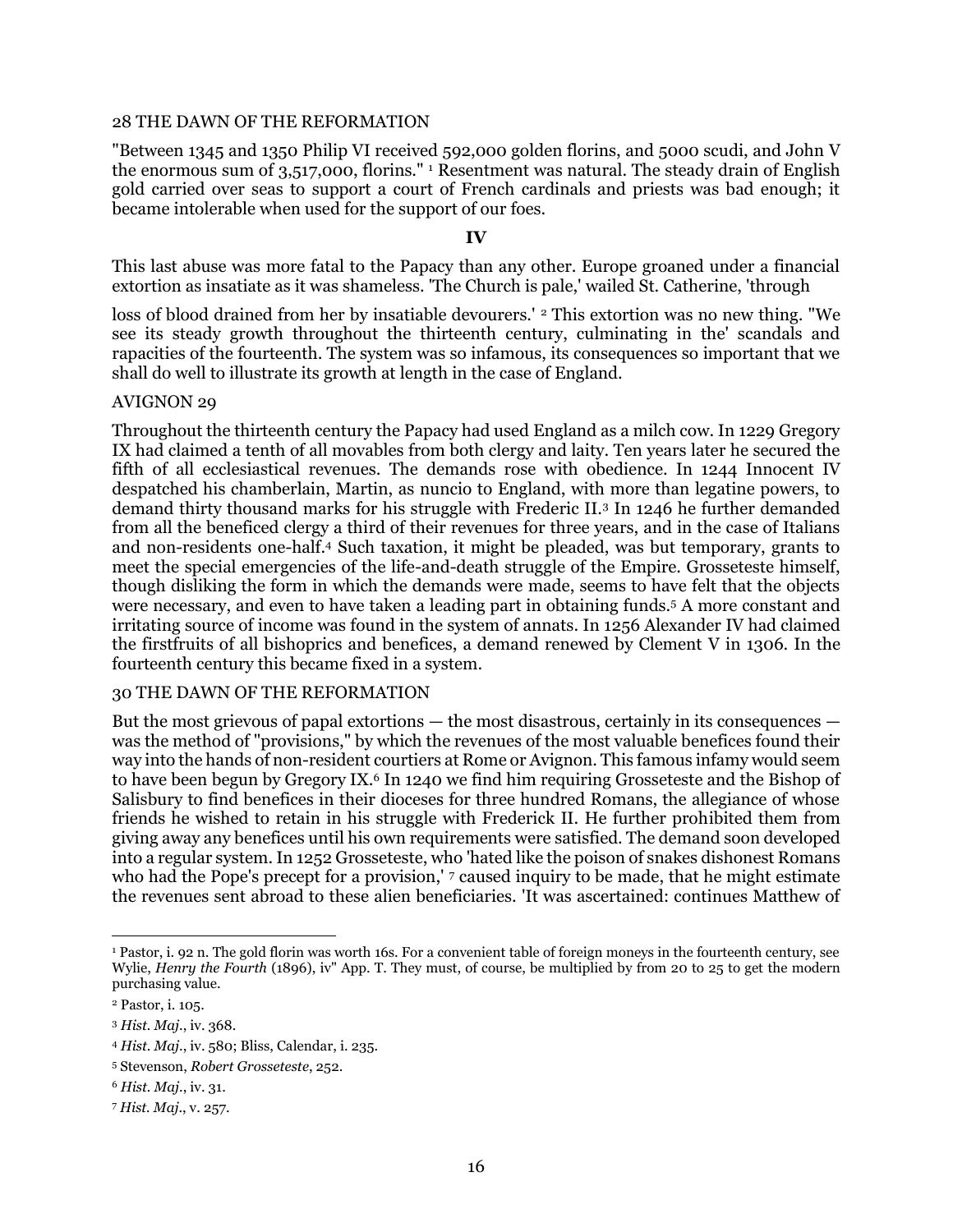Paris, 'that the present Pope, Innocent IV, had impoverished the universal Church more than all his predecessors had done from the time of the establishment of the Papacy; and the incomes of the foreign clerks appointed by him in England, whom the Roman Church had enriched, amounted to more than 70,000 marks. The clear revenue of the King did not amount to one-third of this.' <sup>1</sup>

## AVIGNON 31

This estimate of Matthew of Paris has been considered an exaggeration. But figures have been preserved for a century later (1377) which give us an indication of the magnitude of the evil. Of archdeacons in English dioceses the proportion of aliens to natives was one in three; of prebendal stalls, one in sixteen. "In some dioceses the number of rectories in foreign hands was considerable, while in the west of England there were very few." But among friars and abbots the proportion of aliens was very great.<sup>2</sup> "At Salisbury in 1326 the dean, the precentor, the treasurer, two archdeacons, and twenty-three prebendaries were papal nominees, and no less than eight were waiting with. the right of succession to prebends as they became void." <sup>3</sup> England was indeed, as Innocent IV called it, 'a garden of delights, a well that never failed.' <sup>4</sup> But men, of whom even the bishops complained (1318) that they knew not' the bleating of the flock,' ate the fat and drunk of the deep waters.

## 32 THE DAWN OF THE REFORMATION

The removal of the Papacy from Rome added to the evil. The greed of Avignon knew no bounds. With the loss of the income which they had drawn from Italy, the popes were driven back upon annats, reservations, and expectancies. 'Whenever I entered the chambers of the ecclesiastics of the Papal Court,' writes Alvaro Pelayo, a papal official himself, 'I found brokers and clergy engaged in weighing and reckoning the money which lay in heaps before them.' 'My predecessors did not know how to be popes,' laughed Clement VI, when his financial exactions were brought to his notice. But in this Clement did his predecessors an injustice. The first of the French popes, Clement V, had bequeathed 300,000 golden florins to his nephew, a sum which would have been larger had he not drained his wealth by sensual prodigality. His successor, John XXII, another Gascon from Cahors, was a worthy native of a city famous throughout the Middle Ages for its usurers. With his repudiation of apostolic poverty we shall deal later; his life, at any rate, was consistent with his doctrine. At his death a banker, Villani, the brother of the historian of Florence, was ordered to take the inventory of his hoard. It amounted to eighteen millions of gold florins in specie, and seven millions in plate and jewels.

## AVIGNON 33

'The good man,' satirically adds Villani, 'had forgotten the saying, "Lay not up for yourselves treasures upon earth"; but perhaps he intended this wealth for the recovery of the Holy Land.' One source of his wealth was notorious. He reserved to himself all benefices vacated by promotion made by the Pope, and afterwards extended the reservation, under the pretext of discouraging simony, to all collegiate benefices.

In his famous bull *Execrabilis* (November 1317), the cunning greed of John discovered a new source of income. Under the pretext of doing away with pluralities, the Pope commanded all pluralists with cure of souls to choose within one month one, and one only, of their benefices, the cardinals alone being exempted. The rest were to be surrendered to himself, that so' the vine of the Lord, which was bringing forth wild grapes, might bear sweet fruit.' The penalty for neglect of

<sup>1</sup> *Hist. Maj*., v. 355.

<sup>2</sup> Trevelyan, 119, 360 n.

<sup>3</sup> Capes, *op. cit*. 86.

<sup>4</sup> *Hist. Maj*., iv. 547.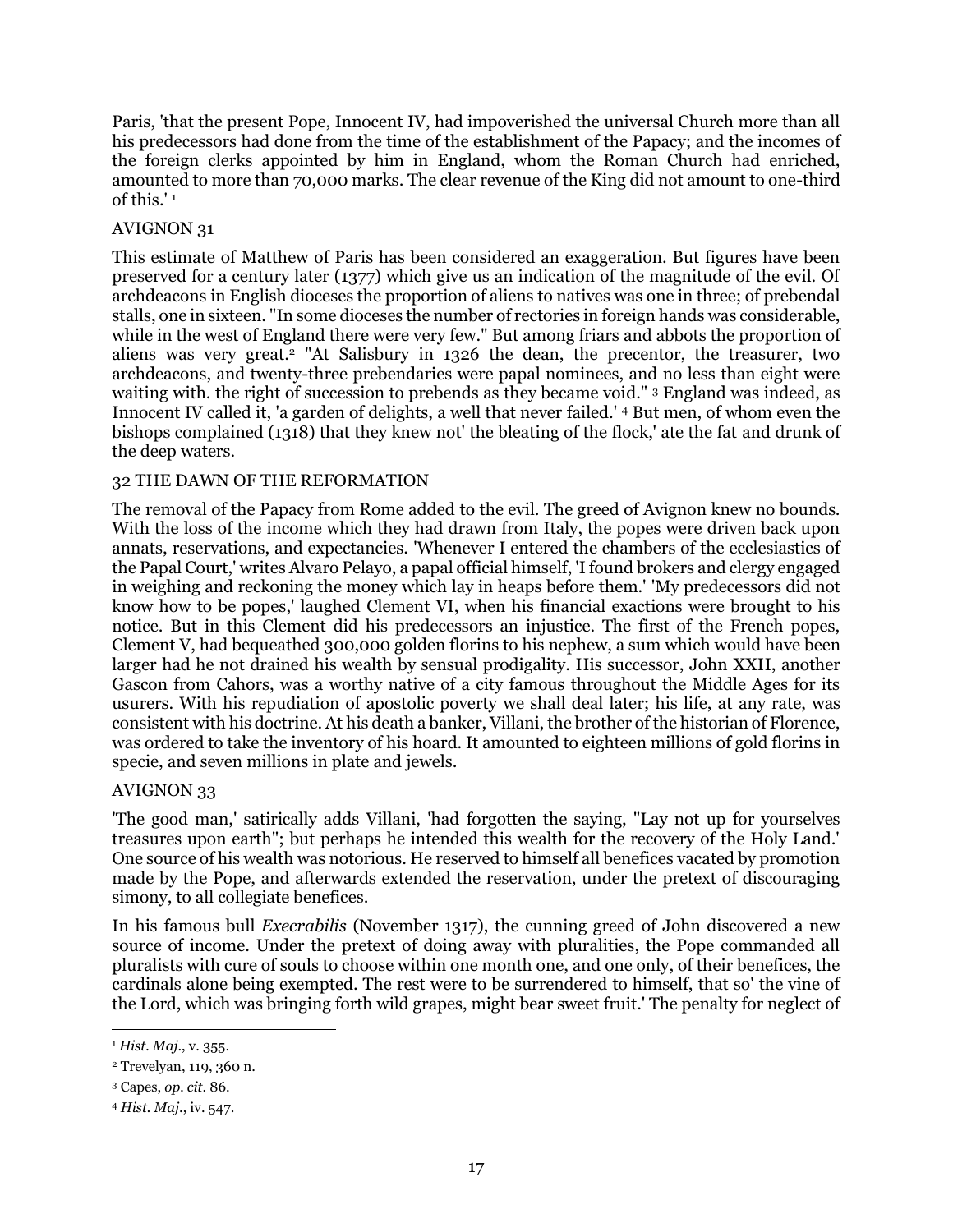obedience was, ipso jure, deprivation of all. By this measure John reaped, we are told, 'a countless store of treasure.' This we may well believe, for the benefices that fell into his hands were so numerous that for some years he found it a difficult task to fill them up with his friends. In England alone in the summer of 1318 fifty benefices fell into his hands.<sup>1</sup>

## 34 THE DAWN OF THE REFORMATION

By a skilful promotion from bishopric to bishopric he contrived that annats or firstfruits should be paid several times over within a brief period.

His successor, Benedict XII, strove in vain to do away with the abuses of nepotism and corruption. 'A pope,' he said, 'should be like Melchisedek, — without father, without mother, without genealogy.' He was followed by Clement VI who returned like a dog to his vomit, shamelessly acknowledging, as we have seen, his pre-eminence in extortion. He was Pope, he said, to promote the happiness of his subjects; and his cheerful prodigality soon exhausted the hoards of John. An eye-witness declared that a hundred thousand poor clergy flocked to Avignon to partake of his bounty. To satisfy these leeches, and to finish the great Palace of the Popes, he was forced to invent new modes of exaction. His policy was followed by Boniface IX. Dietrich of Niem, the historian and eye-witness of the Schism, for thirty-five years a papal official, tells us that when Boniface found himself in want of money with which to pay his troopers, he suddenly deposed nearly all the prelates who chanced to be at his court, together with many who were absent, translated some to titular sees, and sold their vacant places to the highest bidder.<sup>2</sup>

#### AVIGNON 35

The oppression of Avignon finance is written in the annals of the age. In one of the desponding letters of his later years, the reforming Archbishop Peckham (1279-1292) hinted his fears lest the Papacy should betray for a platter full. of coins the vital interests of the Church. His fears were justified. Nothing, in fact, that the Papacy had done or left undone contributed more to the undermining of its authority and the growing alienation of all classes. Throughout the Middle Ages simony was the corroding cancer of the Church. Sacraments, benefices, dispensations, indulgences were all alike sold in open market by men, whose sole object was the amassing of gold. But all eyes instinctively turned to the Holy See as the fountain of the evil. We see this both in the decrees of the mighty and the satires of the poor. In a curious parody of the thirteenth century we read: —

Here beginneth the Gospel according to the Silver Marks:

In those days the Pope said unto the Romans: When the Son of Man shall come to the throne of our majesty, first say to him: Friend, why comest thou?

And if he continue to knock, giving you nothing, ye shall cast him into outer darkness.

#### 36 THE DAWN OF THE REFORMATION

And it came to pass that a certain poor clerk came to the court of the Lord Pope, and cried out saying: Have mercy on me, ye gatekeepers of the Pope, for the hand of poverty hath touched me. I am poor and hungry, I pray you to help my misery.

Then were they wroth, and said: Friend, thy poverty perish with thee. Get thee behind me, Satan, for thou knowest not the odour of money.

Verily, verily I say unto you, that thou shalt not enter into the joy of thy Lord until thou hast given the last farthing.

Then the poor man went out and sold his cloak and his coat and all that he had, and gave it to the cardinals and gatekeepers and chamberlains.

 $\overline{a}$ <sup>1</sup> Bliss, *Calendar Papal Letters*, ii. 171-82. The bull *Execrabilis* has become, in a curious, roundabout way, part of the law of England. See Maitland, *Canon Law in C.E.*, c. v., *'Execrabilis' in the Common Pleas*, for the clever way in which the Crown appropriated this bull to itself.

<sup>2</sup> Niem, *De Scltmismate*, ii. c. xiv. For his life and writings see Creighton, i. 365-8.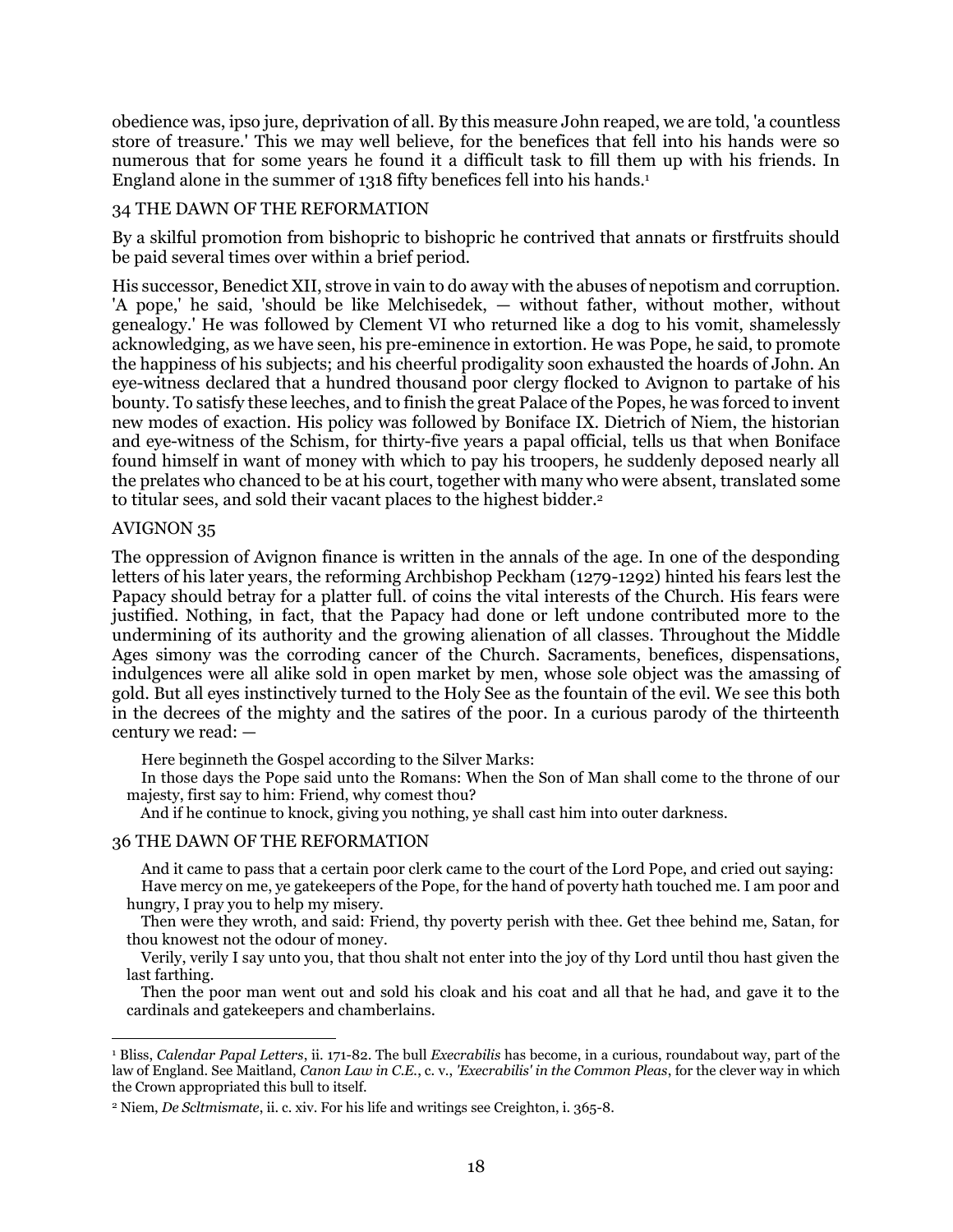But they said: What is this among so' many? And they cast him beyond the gate, and he wept bitterly, and could find none to comfort him. Then came there to the court a rich clerk, fat and broad and heavy, who in his wrath had slain a man.

First he gave to the gatekeeper, then to the chamberlain, then to the cardinals, and they thought they were about to receive more.

But the Lord Pope, hearing that the cardinals and servants had many gifts from the clerk, fell sick unto death. Then unto him the rich man sent an electuary of gold and silver, and straightway he was cured. Then the Lord Pope called unto him the cardinals and servants, and said unto them:

Brethren, take heed that no one seduce you with empty words. I set you an example: Even as I take, so shall ye take.<sup>1</sup>

#### AVIGNON 37

Dissatisfaction was not limited to the satires of the vulgar. In 1372 we find the monasteries of Rhineland entering into a compact to resist the levy proposed by Gregory XI of a tithe on their revenues. 'In consequence,' we read, 'of the exactions with which the Papal Court burdens the clergy, the Apostolic See has fallen into such contempt that the Catholic faith in these parts seems to be seriously imperilled. The laity speak slightingly of the Church, because, departing from the custom of former days, she hardly ever sends forth preachers or reformers, but rather ostentatious men, cunning, selfish and greedy. Things have come to such a pass that few are Christians more than in name.' In Bavaria in i367 Duke Stephen enjoined the clergy, 'under severe penalties, to pay no tax or tribute to the Pope, for their country is a free country.' <sup>2</sup>

Nowhere was revolt more marked than in England; nowhere, we may add, was it more needed. On all sides it was felt that the aggressions and extortions of the Papacy must be checked. In the passionate invective of the so-called Monk of Malmesbury we hear the voice of a nation: 'Of all the lands on earth it is England alone that feels the burden of its papal lord. His legates come and strip us bare. Others armed with his credentials demand our prebends.

#### 38 THE DAWN OF THE REFORMATION

Rules of residence are abolished for one dean. Canons are rarely to be seen. Lord Jesus, remove the Pope from off our backs, or curb his power! '

The student of the Reformation would do well to realise how persistent and continuous in England in the fourteenth century were the efforts of all classes 'to remove the popes from off their backs' and 'to curb his power.' In some respects the sixteenth century but took up the work that in the fifteenth century was interrupted by the "spirited foreign policy" of Henry V and the disastrous struggle of the Roses. The forerunner of revolt was a churchman, the most illustrious of medieval bishops, the famous Grosseteste. In his 'sharp epistle' <sup>3</sup> to 'Master Innocent' — the representative of Innocent IV in England — Grosseteste respectfully but firmly refused to 'provide' any prebend in Lincoln for the Pope's nephew, Frederic de Lavagna, Jan. 26, 1253, a demand, adds the monk of Burton, 'hateful to God and man.'

'It will be known to your Holiness,' he wrote, 'that I am ready to obey apostolical commands with filial affection, and with all devotion and reverence, but to those things which are opposed to apostolical commands, I, in my zeal for the honour of my parent, am also opposed.

#### AVIGNON 39

By apostolical commands are meant those which are" agreeable to the teaching of the apostles and of Christ Himself, the Lord and Master of the apostles, whose type and representation is specially borne in

<sup>1</sup> Lea, *Inquisition* in M. A., iii. 624-5, from *Carmina Burana* (†) (Breslau, 1883), pp. 22-3.

<sup>2</sup> Pastor, i. 91-2.

<sup>3</sup> 'Satis tonantem,' Higden, viii. 240 (Trevisa) 241.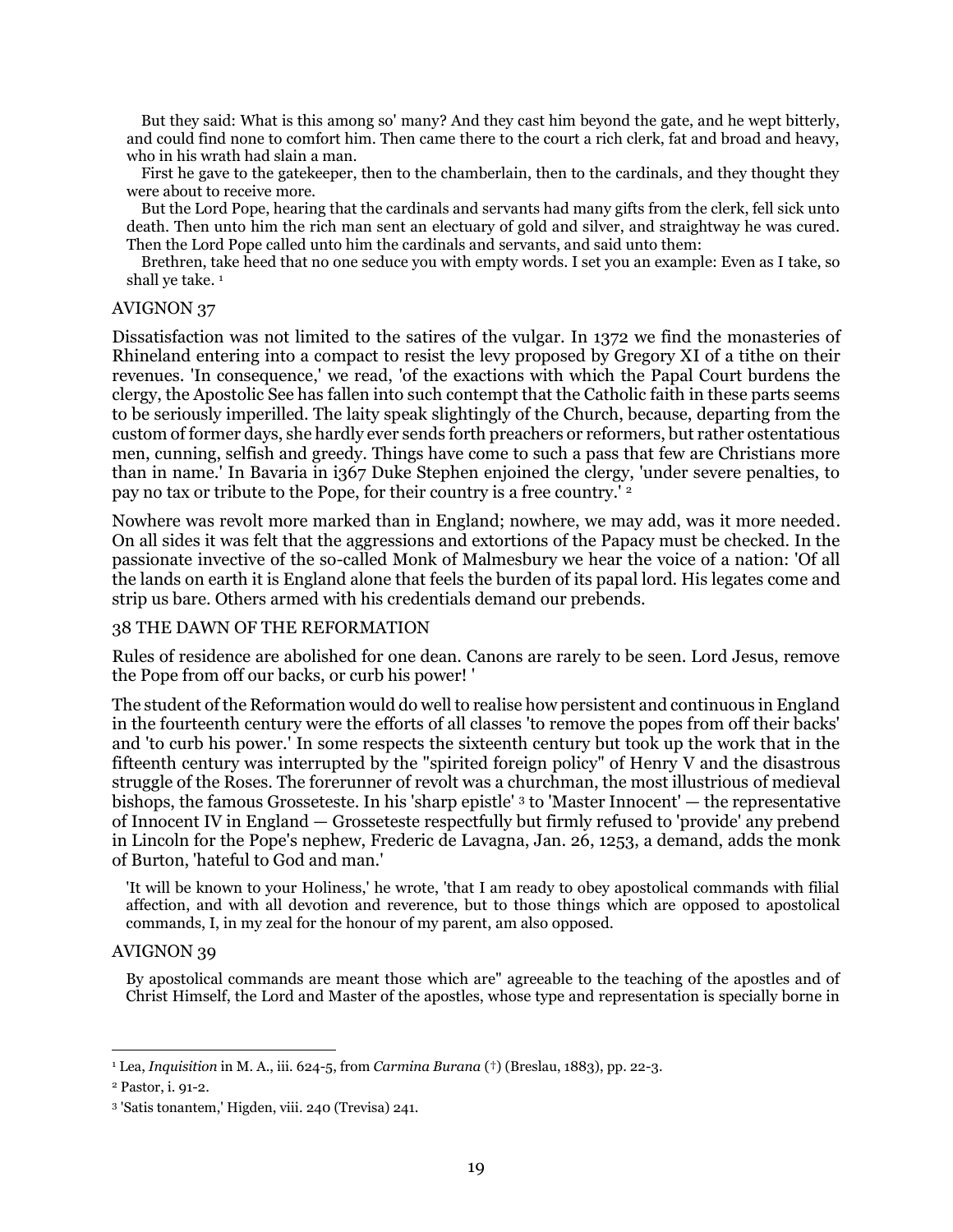the ecclesiastical hierarchy by the Pope. The letter above mentioned is not consonant with apostolical sanctity, but utterly at variance and discord with it.'

Grosseteste proceeds to argue that no sin can be worse than for the shepherds. to provide for their own carnal desires from the milk and wool of Christ's sheep, and yet by neglect of their pastoral duties bring loss and destruction on the flock. Therefore, 'out of filial reverence,' he is prepared to 'disobey, resist, and rebel.' 'The holiness of the Apostolic See,' he concludes, 'can only tend to edification, and not to destruction; for the plenitude of its power consists in its being able to do all things for edification. These "provisions," however, as they are called, are not for edification, but for manifest destruction. They are not, therefore, within the power of the Apostolic See. They owe their inspiration to flesh and blood, which shall not inherit the kingdom of God.' <sup>1</sup>

This fearless censure of Grosseteste, written, as his friend Adam Marsh claims,' with so much prudence, eloquence, and vigour, shall, by the aid of God, benefit all ages to come.' <sup>2</sup>

## 40 THE DAWN OF THE REFORMATION

Its immediate influence, it is true, was slight. 'Who is this raving old man,' cried Innocent in a passion, — 'this deaf and foolish dotard, who in his audacity judges my actions? By St. Peter and St. Paul, if we were not restrained by our generosity, we would make him an astonishment and warning to the world. Is not the King of England our vassal — rather our slave?' With difficulty the cardinals prevented Innocent IV from excommunicating him. 'We cannot condemn him,' they argued. 'He is a Catholic, yea, and most holy, — even stricter in his religious observances than we are; and, indeed, he is believed to have no equal among all prelates.' <sup>3</sup> They also urged that Grosseteste's 'death could not be far distant.' <sup>4</sup> In a few months their anticipations or wishes were fulfilled (Oct. 9). 'The Church will not be freed from her Egyptian bondage except at the point of the blood-stained sword,' murmured the dying saint,<sup>5</sup> 'uttering his words with difficulty, and amid sighs and tears.'

#### AVIGNON 41

'These evils,' he added, 'of which I have spoken are but slight as compared with those which will come in a short time, — perhaps within three years.' <sup>6</sup> His prophecy found its fulfilment in the greater exactions of Avignon and the rise in the next century of a new national party, Parliament and people united in resistance to the claims of Rome.

Two objects in special the national party set before themselves. The one was the repudiation of the shame of John; the other, the reform of the financial oppression of the Curia. The first was easily attained. King, Parliament, and Church alike united in getting rid of their fetters. In 1301 the Parliament of Lincoln repudiated 'the marvellous and unheard of' pretensions of Boniface VIII to the over-lordship of Scotland; Winchelsea, the Archbishop, alone withholding his name from the national protest.<sup>7</sup> The tribute and claims to homage were for a while quietly dropped by popes too wise or too weak to enforce the demands of an Innocent. But the reform of the financial oppression of the Curia was not so easily procured. The interests of the King, as we shall see, lay in an alliance with the Pope to defeat the law.

 $\overline{a}$ <sup>1</sup> This letter was often copied. *Hist. Mag*., v. 389-92; *Mon. Francis*., 382-5; Brown, *Fasciculus*, 400; Luard, *Epistles*, 432; *Annals of Burton* (R.S. 36), i. 311-33, 436-8. It is reproduced by Wyclif, with a commentary, *De Civ. Dom*., i. c. 43.

<sup>2</sup> *Mon. Francis*., i. 325.

<sup>3</sup> *Hist. Maj*., v. 393. Doubtless Matthew of Paris indulges in rhetoric, and makes speeches after the manner of the ancients.

<sup>4</sup> Stevenson, 313 n. 5.

<sup>5</sup> *Ibid*. 316 n., 323. Date, Oct. 9, 1253 (Luard, lxxxiii. n)

<sup>6</sup> *Hist. Maj*., v. 402-7.

<sup>7</sup> Translated in Gee and Hardy, 89-91.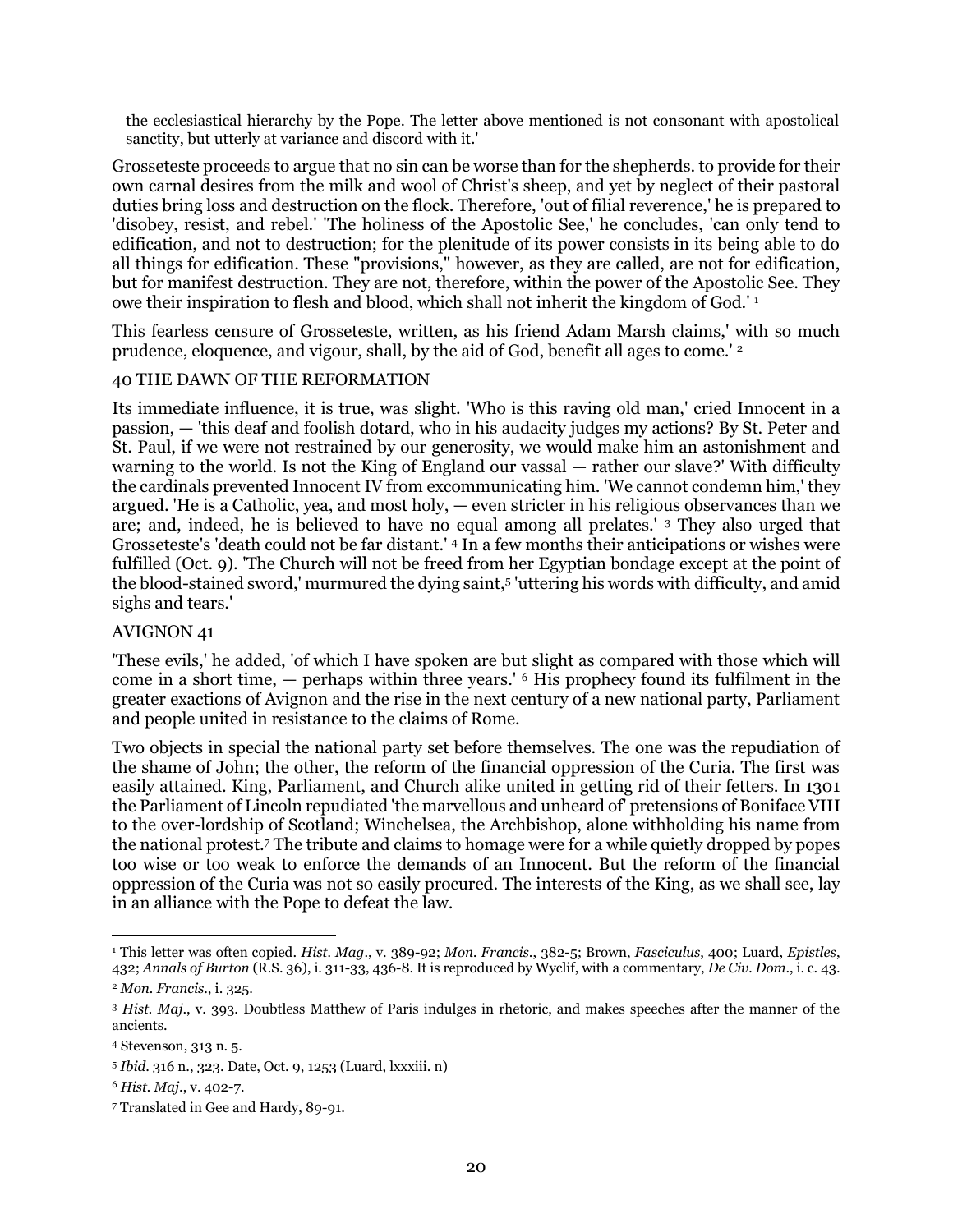#### 42 THE DAWN OF THE REFORMATION

All through the fourteenth century we are conscious of the deep-seated discontent of the people, not merely with papal extortion, but with clerical wealth and power. The mere record of Parliamentary action is in itself eloquent of new movements and forces. In the reign of Edward I, almost before Parliament had a regular existence, the statute of Mortmain (*De Religiosis*, 1279) crippled the religious corporations in their acquisition of land,<sup>1</sup> while in  $1285$  the King's writ, *Circumspecte Agatis*, <sup>2</sup> checked the claims of the ecclesiastical courts, and confined their jurisdiction to 'those things which are mostly spiritual.' In 1307, at the Parliament of Carlisle, a document passed from hand to hand, which led to the blazing out of the smouldering fires. With high-flown rhetoric, it compared the Pope to the Assyrian who wasted the temple of God and carried off the vessels of gold. The document ended with an appeal to kings and nobles to rise up and resist the aggression of the spoiler. Parliament replied by prohibiting any 'religious person, of whatsoever condition or state,' to carry abroad 'any rent, tallage, or any kind of imposition.' <sup>3</sup>

#### AVIGNON 43

In the confusion and anarchy of the reign of Edward II nothing was done. But with the accession of Edward III, the national party once more renewed its resistance to pretentions or abuse. In 1343 a grave remonstrance was drawn up by the Lords and Commons, to be carried to Avignon by Sir John Shoreditch, a baron of the Exchequer. Aliens, who knew neither the peoples' tongue nor mode' of life, had been intruded by the popes, to the chilling of devotion and the peril of men's souls. They therefore begged Clement VI to withdraw his system of provisions; while the King, at their request, gave instructions that all papal bulls should be seized at the ports.<sup>4</sup> In 1346 the Commons, irritated at the failure of their petition, urged that the revenues of all alien priories should pass to the King, while in 1351, after years of agitation, they succeeded in passing the famous *Statute of Provisors*. <sup>5</sup> By this it was enacted that in all preferments where 'reservation, collation, or provision had been made by the court of Rome' the preferment should be voided, and forfeited for that turn to the Crown; and that all holders of provisions 'shall be attached by their bodies, and brought in to answer; and if they be convicted, they shall abide in prison till they have made ransom to the King.'

#### 44 THE DAWN OF THE REFORMATION

In 1390 the first statute was strengthened, e it being shown to our lord the King, by the grievous complaint of all the commons of the realm, that the grievances and mischiefs aforesaid do daily abound, to the damage and destruction of the realm of England.' In spite of these stringent ordinances, the old abuses lingered on. 'At the sinful city of Avenon,' <sup>6</sup> as the Good Parliament (1376) daringly branded it, brokers still procured that e a caitiff who knows nothing and is worth nothing shall be promoted to churches and prebends of the value of a thousand marks.' The acts, in fact, failed through the usual cause — Papacy and Crown conspiring together to force their will upon the English Church, and replenish their funds at her expense. The statute, in fact, defeated itself by giving the Crown a powerful instrument for effecting bargains at the court of Rome. Throughout the fourteenth century we find Pope and King in collusion; the Pope sending bulls to support the royal candidate for bishoprics, the King allowing the Pope to II provide" his cardinals

 $\overline{a}$ <sup>1</sup> Trans. in Gee and Hardy, 81-2.

<sup>2</sup> Ibid. 83-5; cf. the *Articuli Cleri* of 1316, *ibid*. 96-102, and Stubbs, ii. 354.

<sup>3</sup> Gee and Hardy. 92-5.

<sup>4</sup> Wals., i. 254-8.

<sup>5</sup> Gee and Hardy, 112-21. The *Statute of Provisors* is made 'by the assent of all the great men and the commonalty.' The prelates probably had no part in it. See Stubbs, ii. 629, and Rot. Parl., ii. 285, for their refusal to assent to the *Statute of Praemunire*.

<sup>6</sup> *Rot. Parl*., ii. 336-9.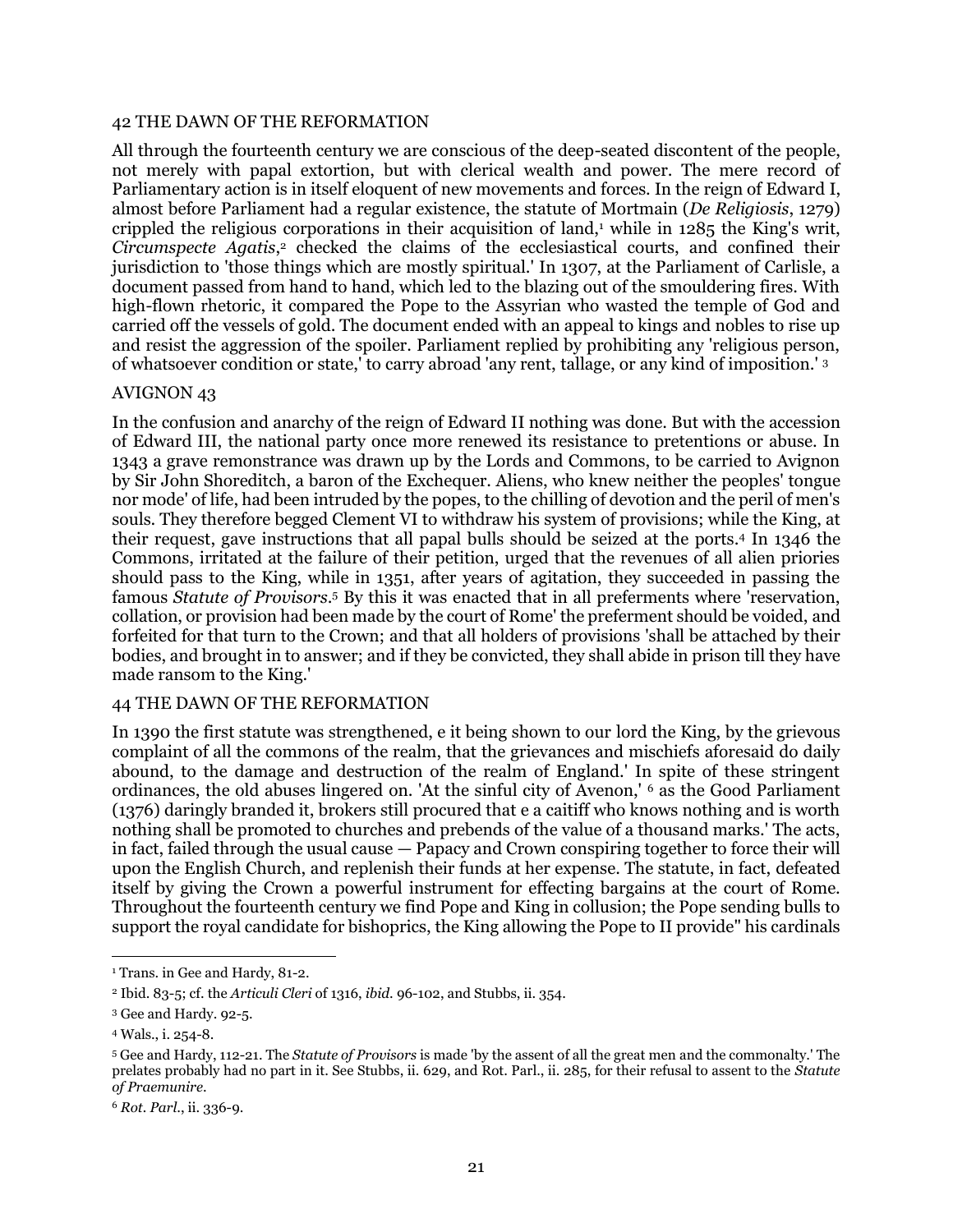with rich benefices, though always careful to guard against the denationalisation of the episcopate itself.

## AVIGNON 45

The modern historian is wont to wax very angry with the Bishop of Rome for his reservations, collations, and provisions. No doubt we do well to be angry. But our anger must not lead to injustice. In practice the Crown was as guilty as the Pope. For the Crown had found that the system of provisions was the easiest way of paying its civil servants. Take the case of John of Sandale, a clerk in the King's service, afterwards Chancellor of England and Bishop of Winchester.

"He, when yet a sub-deacon, obtained the chancellorship of St. Patrick's, at Dublin, the treasurership of Lichfield, seven churches in seven dioceses, and three prebends at Wells, Howden, and Beverley, and had leave from the Pope to accept additional benefices to the value of two hundred pounds. The requisite dispensation he had obtained from Clement V at the instance of the King of England. This is a good illustration of that viciously circular process from which an escape was impossible until the Pope's claims were utterly denied. The King's civil service must be maintained, but can only be maintained out of the revenues of the churches, such is the people's impatience of taxation.

## 46 THE DAWN OF THE REFORMATION

"The only method, however, by which these revenues can be secured for such an object must be found in papal dispensations. Therefore the Pope's power to dispense with the laws that he has ordained must be acknowledged. And then when the Pope tries to make profit for himself out of the power that we allow to him, we begin to complain and to pass Statutes of Provisors which we dare not enforce lest the King's civil service should break down." 1

But the student should note that by this joint deal the popes stood to be the loser. The Crown could at all times shuffle off responsibility for unpopular acts upon its partner at a distance; it reaped the profits, but did not share the odium. When it suited its purpose, it could also pose as the safeguard of bishops and clergy against papal extortion. The Papacy, on the other hand, became more and more opposed in national thought to the interests of the people, to the interests even of the clergy, more and more dependent upon the connivance of the Crown for the maintenance of its position. In the fifteenth century she seemed to have gained.

#### AVIGNON 47

The various candidates for the crown — Lancastrian, Yorkist, and Tudor — were bound by the insecurity of their positions to cultivate the friendship of the Pope. One of the first acts of Henry IV was practically to annul the statute against provisors, a concession to Rome which his father, the Duke of Lancaster, and Richard II had attempted in 1391.<sup>2</sup> As the century wore on, all antipapal legislation became more and more a dead letter. No statesman at Avignon or Rome was wise enough to discern the inevitable results, or to foresee the day when the Crown, strong at last in the destruction both of its rivals and the ancient nobility, would find that its profit lay in a break with the Papacy. When that day came there was no national respect to preserve the See of Rome from its whilom ally; on the contrary, a consciousness only of long-continued injustice and oppression.

## **V**

The deep-seated discontent of the people was not restricted to papal extortion. In 1353 the Commons struck a blow at the abuse of appeals to the papal courts. The *Statute of Praemunire*, 3

 $\overline{a}$ <sup>1</sup> Maitland, *Canon Law*, 157. See *infra*, p. 61.

<sup>2</sup> Wylie, i. 70, 31; Stubbs, ii. 506, iii. 324.

<sup>3</sup> First *Statute of Praemunire* was passed in 1353 'by the assent and prayer of the great men and Commons'; the second *Statute of Praemunire* in 1393.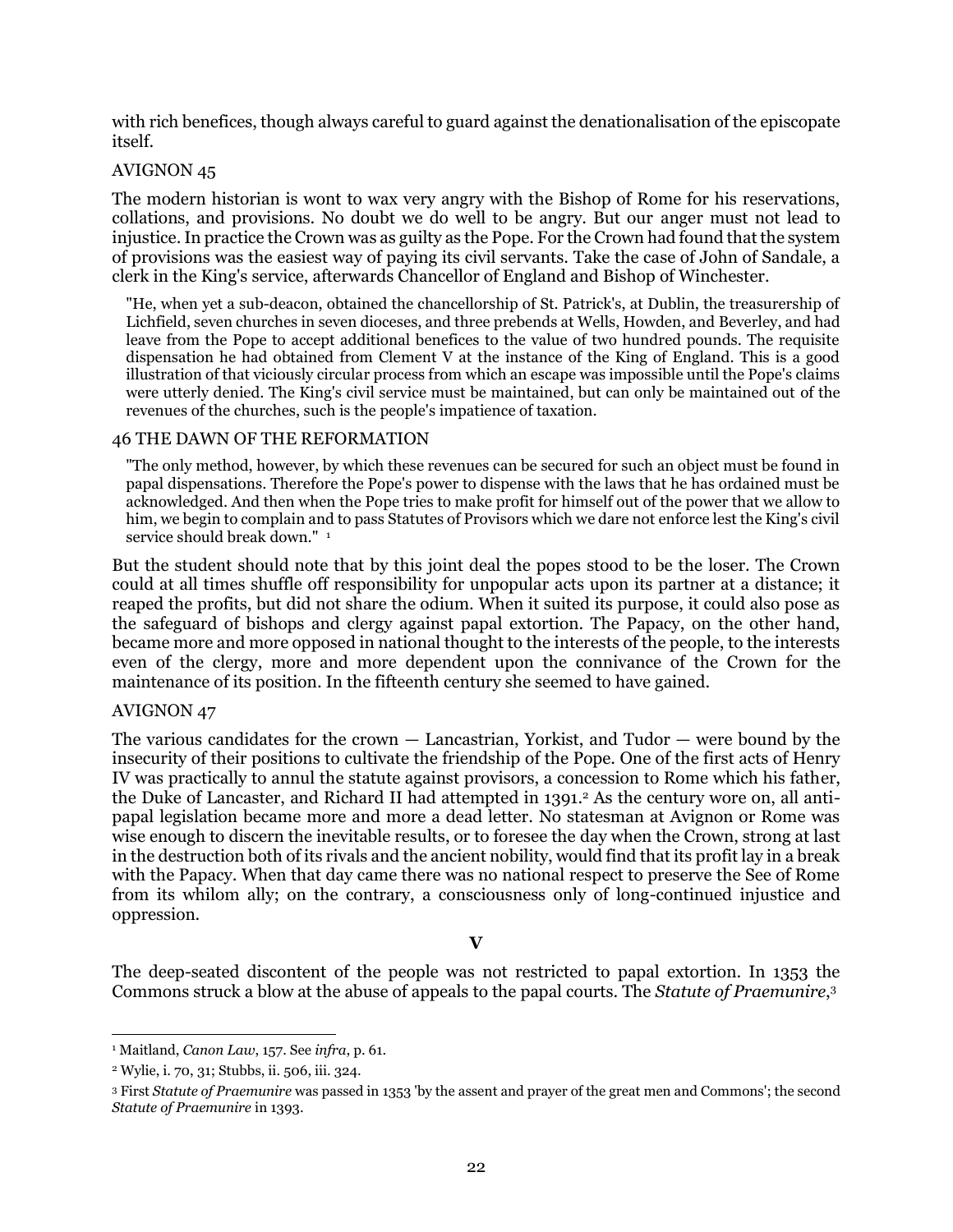## 48 THE DAWN OF THE REFORMATION

the most formidable of all the weapons which Parliament placed in the hands of the Crown that it might resist the Papacy, was directly caused by the efforts of unsuccessful provisors to reverse the Act of 1351 by lodging an appeal at Avignon. Indirectly, however, it was due to the. growing discontent of the people with the whole system of making the Roman Curia the omnipotent court of appeal for all Christendom. With the origin of the appellative jurisdiction of the Papacy we have dealt elsewhere.<sup>1</sup> However valuable the existence of a supreme court of Christendom at Rome may have been in the darker ages — and we are not careful to deny either its value or necessity — the abuses of that court were notorious and oppressive. The venality of the court was proverbial; all attempts at cure by reforming popes seemed in vain. 'O money, money!' Grosseteste is reported to have cried, after one of his interviews with Innocent IV, 'how much power you have, especially at the Roman Court: Matthew of Paris adds as his comment that the Curia could be turned by money, now one way, now another, like a reed shaken by the wind.

## AVIGNON 49

Nor was the corruption the only abuse. As Hildebert, Archbp. of Tours, had foretold in a letter to Honorius II (1125), rogues of all sorts had learned to take advantage of this method of checking interference with their evil courses. Nothing had more stirred the wrath of St. Bernard than this. 'All the good-for-nothings, all the litigious, among priests and people,' he wrote in one of his fiery letters to the Pope (180th), 'fly to you, and come back, boasting that they have obtained protection where they ought to have found chastisement. The sword of Phinehas is blunted against the shield of apostolic protection extended over the wrong-doers.' 'I will give you an example,' he bursts out elsewhere, 'of what comes of your appeals. A wedding was prepared, the day of the marriage had arrived, the guests were invited, all was ready, when lo! a fellow who lusted after his neighbour's bride interfered with an appeal. The bridegroom is in dismay; all is confusion; the priest dare not pronounce the nuptial benediction; all preparations are for nought; the guests must disperse, and nothing can be done till the appeal has been heard at Rome.' <sup>2</sup>

This illustration of St. Bernard is no doubt an exaggeration, one of those occasional events which become historic, not only because it is rare, but because it shows most forcibly a great evil or possible danger.

## 50 THE DAWN OF THE REFORMATION

The evil and danger had not grown less in the two centuries since St. Bernard. From every part of Christendom carriers and messengers, 'Rome-runners' of every kind were always on the road, speeding to the Papal Court with their complaints and requests. The chancery of the Holy See was overwhelmed with work, and however anxious a pope might be to deal justly, it was impossible for any man to be the universal judge of all men and all things. The least evil was the unavoidable delay. We read, for instance, of one case which dragged on before six popes, and when at last it was decided plaintiff and defendant had both passed away. But if in this matter the papal courts were not unlike our English Chancery — considering the number of cases with which they had to deal and their intricacy they were far more expeditious, — in the matter of expense they were unrivalled. The apostolic chamber, as one of their own number beareth record, was an ocean into which all rivers ran without overflowing it.<sup>3</sup> The "refreshers" of proctors and cardinals — and without proctor or cardinal you could do nothing — let alone the lesser crowd of briefers, bullwriters, engrossers, examiners, and the like, were even more burdensome than the exorbitant

 $\overline{a}$ <sup>1</sup> See *Church of the West*, ii. Co 4. The mastery of the subject-matter of this chapter is indispensable to the student.

<sup>2</sup> Bernard, *De Consideratione*, iii. c. 2. (In Goldast, ii. No.9) VOL I.

<sup>3</sup> Niem, 504.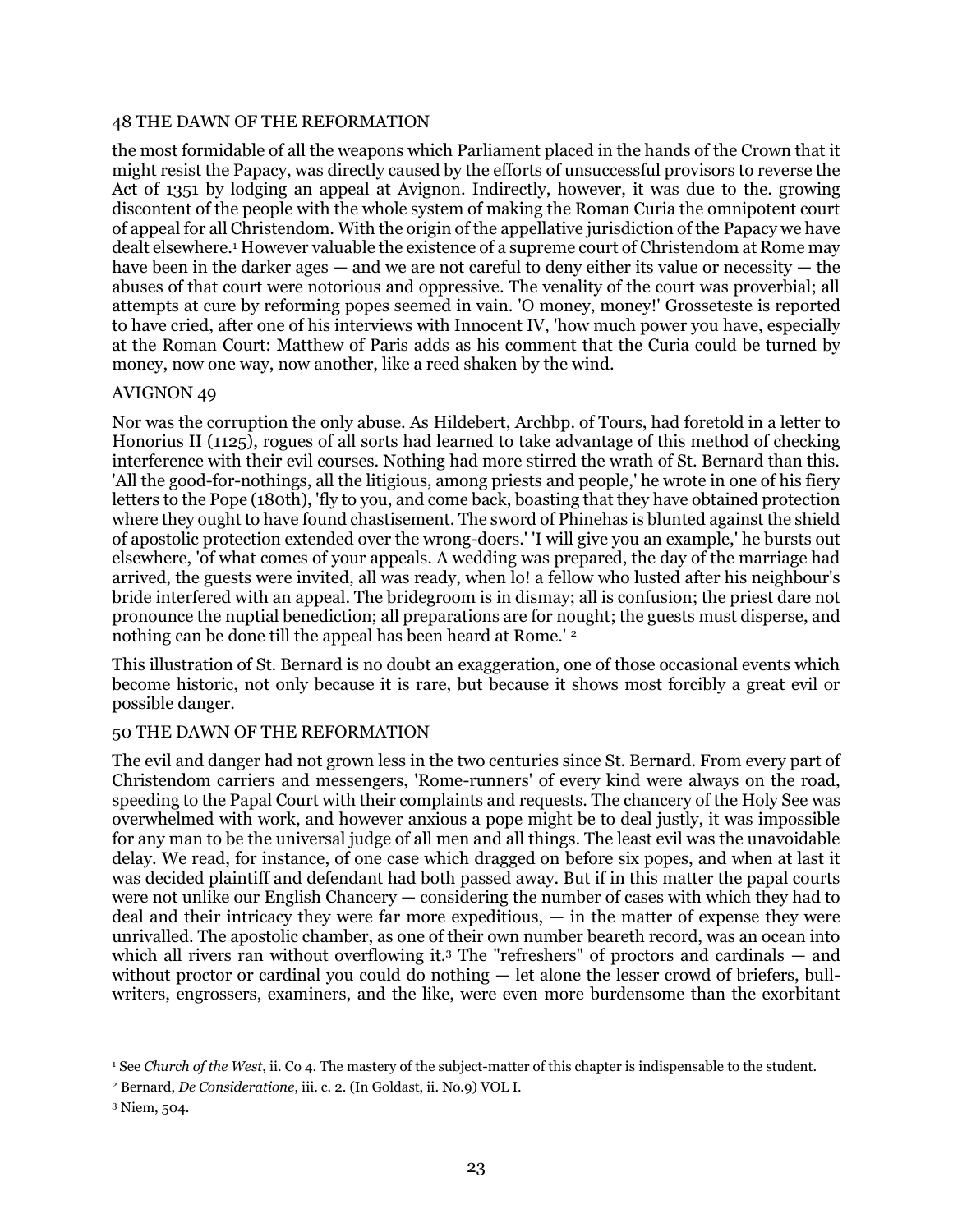charges of the law in our own day. Lawyers of all sorts, whether lay or clerical, were in that age noted for their corruption.

## AVIGNON 51

Thou had bet met (better measure) a mist on Malvern hills Than get a mum of their mouth, till money be them shewed,

wailed 'William Langland as he denounced the evils of an age in which 'law was grown lord.' The papal courts were in this respect no worse — perhaps, on the whole, more restrained — than the courts of the King. But while men felt that the evils of their own courts could be cured, they realised in the abuses of Avignon the burden of a foreign court, the staff of whose yoke they were determined to break.

Hitherto we have spoken of the legislation of the fourteenth century as antipapal. But in reality it was more than this: it was anti-ecclesiastical. The primary object of the *Statute of Provisors*, no doubt, was to prevent the "provisions" of the popes. But it was none the less welcome to its promoters, because it enabled them to deal a blow at ecclesiastics in general. For in practice the Pope did not, as a rule, "provide" to benefices, the presentation to which belonged to laymen. He contented himself with appropriating the patronage of bishops and abbots.

#### 52 THE DAWN OF THE REFORMATION

By their own oft-repeated theory, bishops and abbots could scarcely resist his claims, at any rate with any pretence of logic. Even Grosseteste, 'the hammer and despiser of the Romans,' whose' sharp epistle' has been the admiration of successive generations, had proclaimed in the strongest words that all ecclesiastical benefices are at the disposal of the Pope: 'I know, and know as a truth, that to the Lord Pope and the holy Roman Church belongs this right, of being able to ordain at will to all benefices of the Church.<sup>'</sup> <sup>1</sup> All men were not so heroic as Grosseteste, or so careless of their own consistency. Ecclesiastics in general might grumble, but made little real resistance to papal demands. 'Spiritual patrons dared not,' we read, 'because of the Pope, sue for their right in the King's court.' So the statute of 1390 forfeits to the Crown the presentation to all benefices in which a "provisor" appears on the scene, but such forfeit, be it observed, is not made if the patron is a layman. By another clause, if the Pope made "provision" to a bishopric the chapter was to lose for that occasion its rights of election. The sting of the clause lies in the words which follow; for a theory is propounded that of old the right of collation to bishoprics belonged to the Crown:

#### AVIGNON 53

'Seeing that the election was first granted by the King's progenitors upon a certain form and condition, as to demand licence of the King to choose, and after the election to7 have his royal assent, and not in other manner, which conditions not being kept, the thing ought by reason to resort to its first nature.'<sup>2</sup>

Nothing is so effectual as a historical fallacy perpetuated by statutes of the realm. The work of Hildebrand and Anselm <sup>3</sup> will soon be undone; the days of Henry VIII and the modern *congé d'élire* are already in sight. The grip of the Crown upon the Church is being steadily strengthened. Little wonder that the English Reformation, when it came, should be so fully the work of the Crown, so Erastian in its character, — a Reformation, in fact, by Act of Parliament.

The *Statutes of Praemunire* were even more markedly anti-ecclesiastical. Their primary purpose, no doubt, as the preamble (1393) states, was to prevent 'the diverse sentences and censures of excommunication made by the holy father the Pope upon certain bishops of England because they have made execution' of the King's will, to thwart also the appeals to Avignon whereby 'diverse of

<sup>1</sup> Grosseteste, *Epistles* (R.S), p. 145; Maitland, *op. cit*. 66-9.

<sup>2</sup> Gee and Hardy, 117.

<sup>3</sup> See *Ch. West in M. A*., i. 143, 144, 186.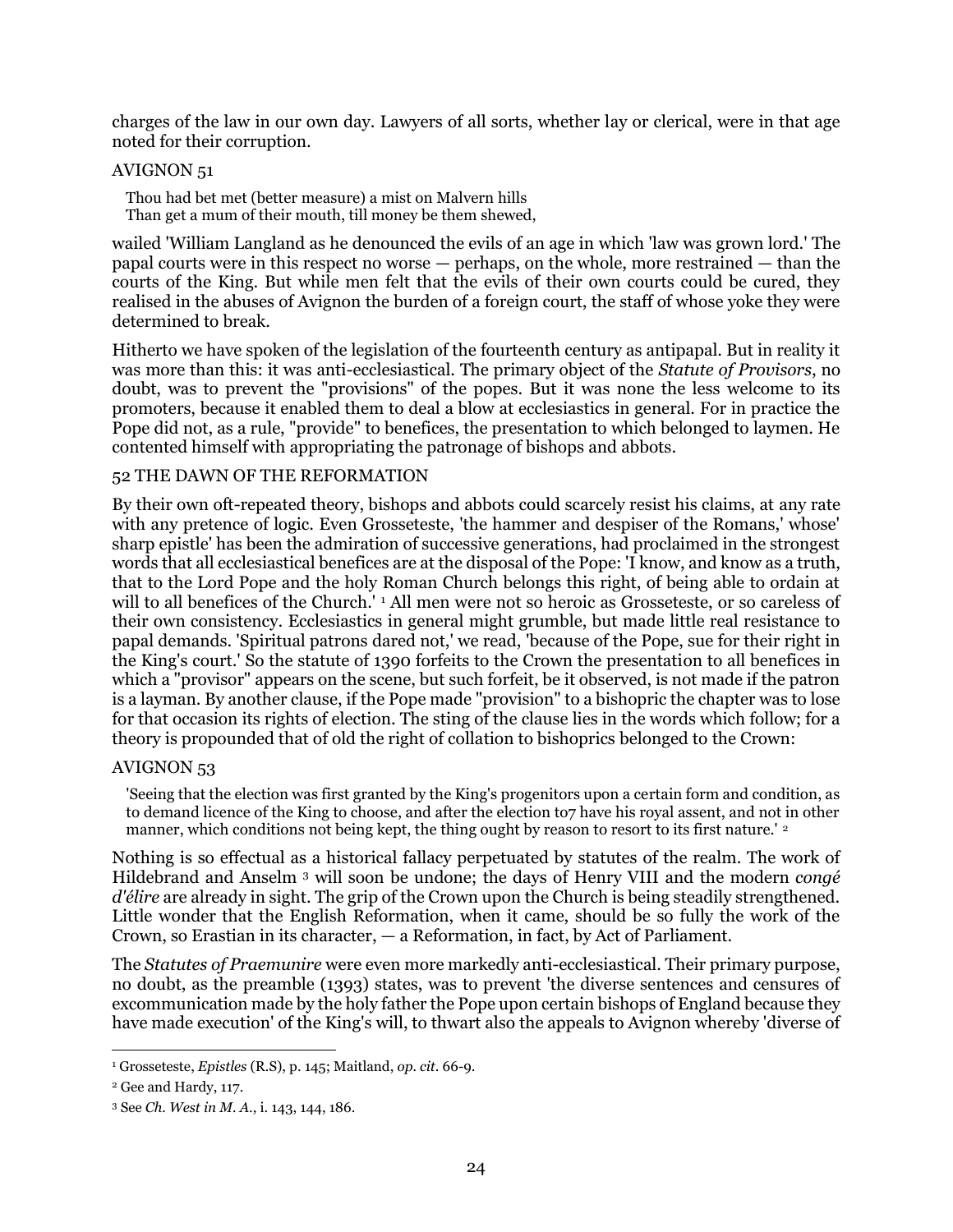the people be, and have been drawn out of the realm to answer for things whereof the cognisance pertains to the King's court.'

# 54 THE DAWN OF THE REFORMATION

But their other design was even more important, not the less so because less openly avowed. Hitherto the courts Christian and the King's courts had been regarded as equals, each supreme in its own definite province. The decisions of the one in matters pertaining to the Church — the rights of patronage alone excepted — were as absolute as the decisions of the other in matters pertaining to the State. Henceforth 'all the people of the King's allegiance, of whatsoever condition they be, ... which do sue in any other court '— the reference is not to Avignon, but to the courts Christian of the Church — 'to defeat or impeach the judgments given in the King's court, shall answer to the King in their proper persons of the contempt done in this behalf.'

For the next century, after this statute, the courts Christian were in a state of slow decay. The *Praemunire* statutes, in fact, were rarely used at all, except as a weapon for crushing the English ecclesiastical tribunals. The courts Christian, it is true, were still allowed to deal with morals and heresies, and all matters connected with wills. But the old claim of the Church to be the equal of the State; that her laws, law-givers, law courts, and lawyers, are in nowise bound to obey the State;

## AVIGNON 55

that the canon law may override the common law, — was bound to disappear when the one party in the supposed partnership had at its disposal so tremendous a weapon as the pains and penalties of *Praemunire*. Men in all ages have found it difficult to argue on any terms of equality with a man with a bludgeon. Once the ecclesiastics had possessed the bludgeon, and right mercilessly had they used it; but no one cared now for their obsolete excommunications, unless, indeed, he were an outlaw or Lollard. Lyndwood,<sup>1</sup> in his lectures at Oxford (1430), might choose to regard *Circumspecte Agatis* and other writs and statutes as documents not' authentic,' and to argue as if the canon law of Rome was still supreme in England; but a hundred years of *Praemunire* were more effectual than many academic lectures. By the close of the fifteenth century the old power of the courts Christian was gone. Even ecclesiastics had been driven into but a slack allegiance to the supreme law of their Church, the canon law of Rome. Yet in her canon law the Papacy had found the anvil upon which she had forged her claims. The canon law was a part of the very *esse* of the medieval Church. To weaken its hold, to deny its authority, was in itself to prepare for the disappearance of that Church.

## 56 THE DAWN OF THE REFORMATION

This was precisely the task that the great statutes of the fourteenth century accomplished. That century, after all, was not so dreary and barren as at first it appears. Its work remains; foundations buried beneath the soil upon which a later and more dazzling generation built up its revolutions and reforms.

# **VI**

Hitherto we have dwelt chiefly on the downfall of the Papacy. But before we pass away from this general survey of the rule and results of Avignon, a word should be said on the state of the other great forces in the medieval Church — the episcopate, the secular clergy, the monks, and the friars. In our present pages we shall confine ourselves to England; opportunity will arise later for dealing with the Continent. Throughout the fourteenth and fifteenth centuries we note the growth in importance I of the secular priesthood. The ideal of religious life was changing. Men began to realise the selfishness of monasticism. They saw that they could not only serve their own

 $\overline{a}$ <sup>1</sup> For Lyndwood, see Maitland, *op. cit*. pp. 1-50.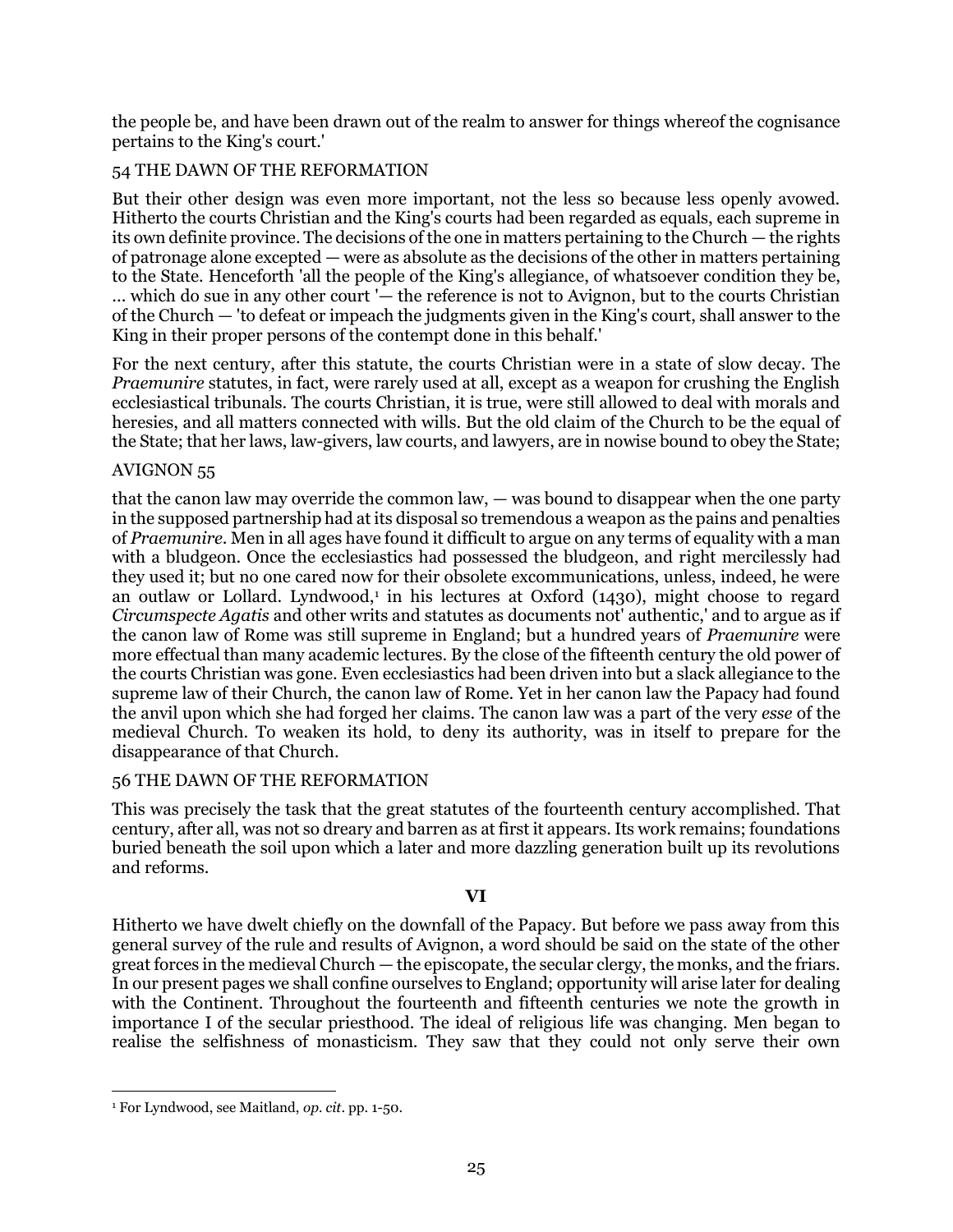generation, but serve God also to more effect in the vicarage than in the Benedictine cloister or the Carthusian cell. The fall of the friars hastened the reaction.

## AVIGNON 57

The enthusiasm which had led the great thinkers of the thirteenth century to give themselves to the Mendicants was exhausted. The more thoughtful began to perceive the value of the faithful discharge of parochial duty. Dante's ideal priests were monks and friars — Bernard, Francis, Dominic, Thomas. Two generations later Chaucer finds his ideal in a secular parson' threadbare, learned, and devout.

Christ's lore and His apostles twelve he taught, And first he followed it himself.

The attempted reformations of Wyclif and Hus differed also from all previous revivals in their being led by seculars, who never tired of upholding the weakness of the monastic ideal. 'We note the same reaction in the great university foundations of the fourteenth century. When William of Wykeham, the leader of the political party opposed to Wyclif, founded New College (1379), he showed that he agreed with Wyclif in thinking that the future lay with the seculars. "He saw that he could better contribute to a revivification of the old Church system by sending out into the world a continual succession of highly trained ecclesiastics, than by filling some secluded valley with the dwellings of contemplative recluses."<sup>1</sup>

## 58 THE DAWN OF THE REFORMATION

So, for the first time in the history of Europe, he provided a home for secular priests, where they would be as well-housed as the novices in an old Benedictine abbey. A few years earlier, Walter de Merton, by buying advowsons, which he attached to his college, began that system of college livings, almost unknown out of England, which, more than anything else, has contributed to the uplifting of the country clergy.

Even the stars in their courses fought for the seculars. When, in another volume, we shall deal with the causes which led to the downfall of the monasteries, we shall note the part played in their ruin by the Black Death of 1349. Wadding traced the decay of the Mendicants to the same cause, and much may be said for the partial truth of the explanation. But the very plague which emptied the monasteries, lowered their status, and stripped them of their wealth, produced a precisely opposite effect upon the seculars. So many thousands of the clergy perished that it was found impossible to obtain successors; many churches were left without ministers; deacons were authorised to give the sacraments; and the faithful exhorted to confess their sins to one another, in the full assurance that' such confession would be profitable to them for the remission of sins.'

#### AVIGNON 59

 $\overline{a}$ 

Such teaching and practices — we note in passing — probably prepared the way for Wyclif's Biblemen, by breaking down the sanctity which hitherto had hedged the priest. Another result, more abiding in its consequences, was a considerable rise in the status of vicars  $2 -$  in the majority, that is, of seculars. In spite of all the efforts of high-placed pluralists, aided by the scolding of the bishops, it was found impossible to obtain starveling vicars. for the five marks a year hitherto deemed sufficient. 'If any priest of our province,' thundered Archbp. Islip, 'under any colour whatsover, receive more by the year than five marks, without cure of souls, or six with such cure, let him *ipso facto* incur the sentence of suspension from his office, unless, within a month, he pay what he received over and above that sum to the fabric fund of his church.' But such was 'the unbridled covetousness of men' that priests could not be obtained unless 'pampered with the

<sup>1</sup> Rashdall, *Univs. in M. A*., ii. 505.

<sup>2</sup> For the meaning and origin of "vicars," see *Ch. West*, ii. 162, 170-3.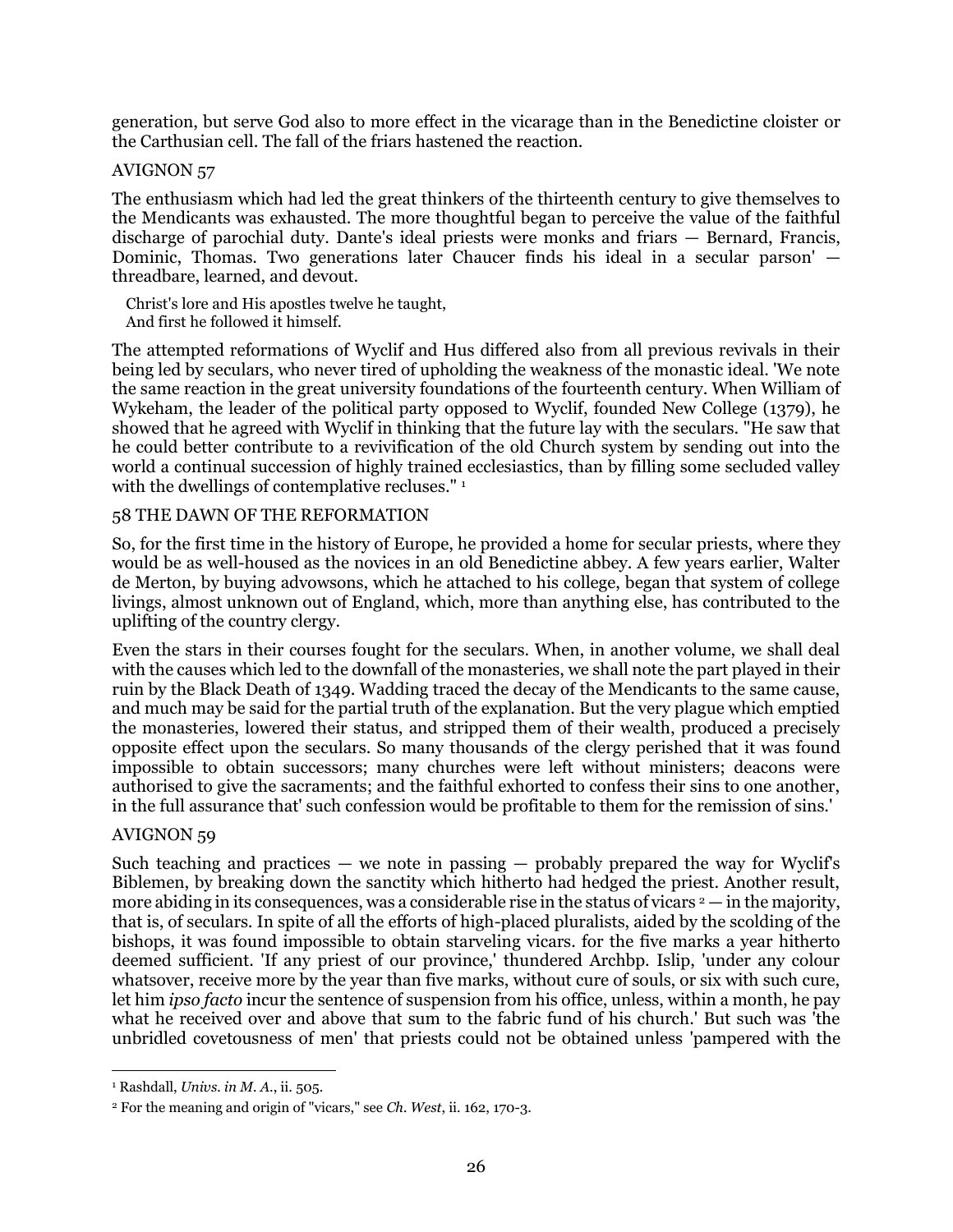excessive salaries' of seven, eight, or ten marks a year. All the efforts of Acts of Parliament to keep down the incomes of the vicars proved as useless as such measures always are. Wyclif tells us that in his day ten marks was the common stipend; while in 1439 all vicarages were augmented to twelve marks a year.<sup>1</sup>

## 60 THE DAWN OF THE REFORMATION

Thus the income, temper, qualifications, and character of the parochial clergy were on the rise, though it must be confessed the improvement was slow. In page after page of his *Vox Clamantis* the poet Gower describes their vices and follies, not with the cynicism of the professional satirist, but with the sorrow of the believer. 'No one nowadays:' moaned Nicholas de Clamengis, 'in taking a cure of souls inquires into anything but the amount of the income.' The level of life, it must be confessed, was low. The haunting of taverns and concubinage are among the common complaints of the times, and the easy fines with which they were punished — half a mark for incontinence are significant of much. But when all their vices and faults have been duly weighed, the great fact remains that the fourteenth and fifteenth centuries saw the steady development in influence of the secular or parochial clergy. In these, and not the regulars, the Reformation would find its instruments.

The student of the English Church in the fourteenth and fifteenth centuries will also note a growing characteristic of its episcopate.

## AVIGNON 61

They were rapidly becoming the servants of the King. Some of the bishops were men of low repute; a few even illiterate, like Lewis de Beaumont of Durham (1318), who knew so little Latin that he could not read aright the forms needful for his consecration. After much stammering, 'Let it be taken,' he said, 'as read.' These were the men of whom the Monk of Malmesbury speaks: 'illiterate fools lording it in the Church of Christ,' 'who have learnt nothing, yet are ambitious to be rulers.' For the most part, the bishops of the fourteenth century were respectable, hardworking men; but they worked hard not so much in care for their spiritual interests, as in the discharge of their many secular offices. The typical English bishop of the period is the noted pluralist, William of Wykeham, for ever illustrious as Chancellor of England, architect and builder of the royal palace at Windsor, princely founder of New College and Winchester. The higher offices of the Church had become filled with the nominees and civil servants of the Crown, men out of touch with spiritual things, who, like John Kemp, Archbishop of York (1426-52), only visited his diocese for two or three weeks every ten years. Such men performed their duties by titular bishops *in partibus*, scores of whom were about at this time.

## 62 THE DAWN OF THE REFORMATION

Upon these' Caesarean clergy,' as Wyclif called them, who climbed to promotion by their services to the Crown — 'not a clerk of learning or of good life, but a kitchen clerk, or a penny clerk, or one wise in building castles '— Wyclif never tired of pouring out his scorn. But Wyclif was not alone. There are, said Gascoigne, 'three things that make a man a bishop in England: the will of the King, the will of the Pope, and money paid in abundance to the Court of Rome.' As a rule, the first prevailed; at times the third, as Bishop Bubwith found when he paid, in 1408, 13,000 gold florins for his translation from Salisbury to Bath and Wells. These were the men of whom Brunton of Rochester speaks, men who were 'only seeking for higher preferment, and aspiring to be translated to higher sees,' whose immersion in purely secular business went far to justify the sweeping declaration of Gascoigne, that he had never known a man promoted to be bishop who 'might, could, or would be of any use to men's souls.' These were the men whose indifference and

 $\overline{a}$ <sup>1</sup> S.E. W., i. 291; *Rat. Parl*., ii. 271, iii. 501, iv. 52; Wilkins, iii. 30, 135; Wylie, iii. 208 n. 13.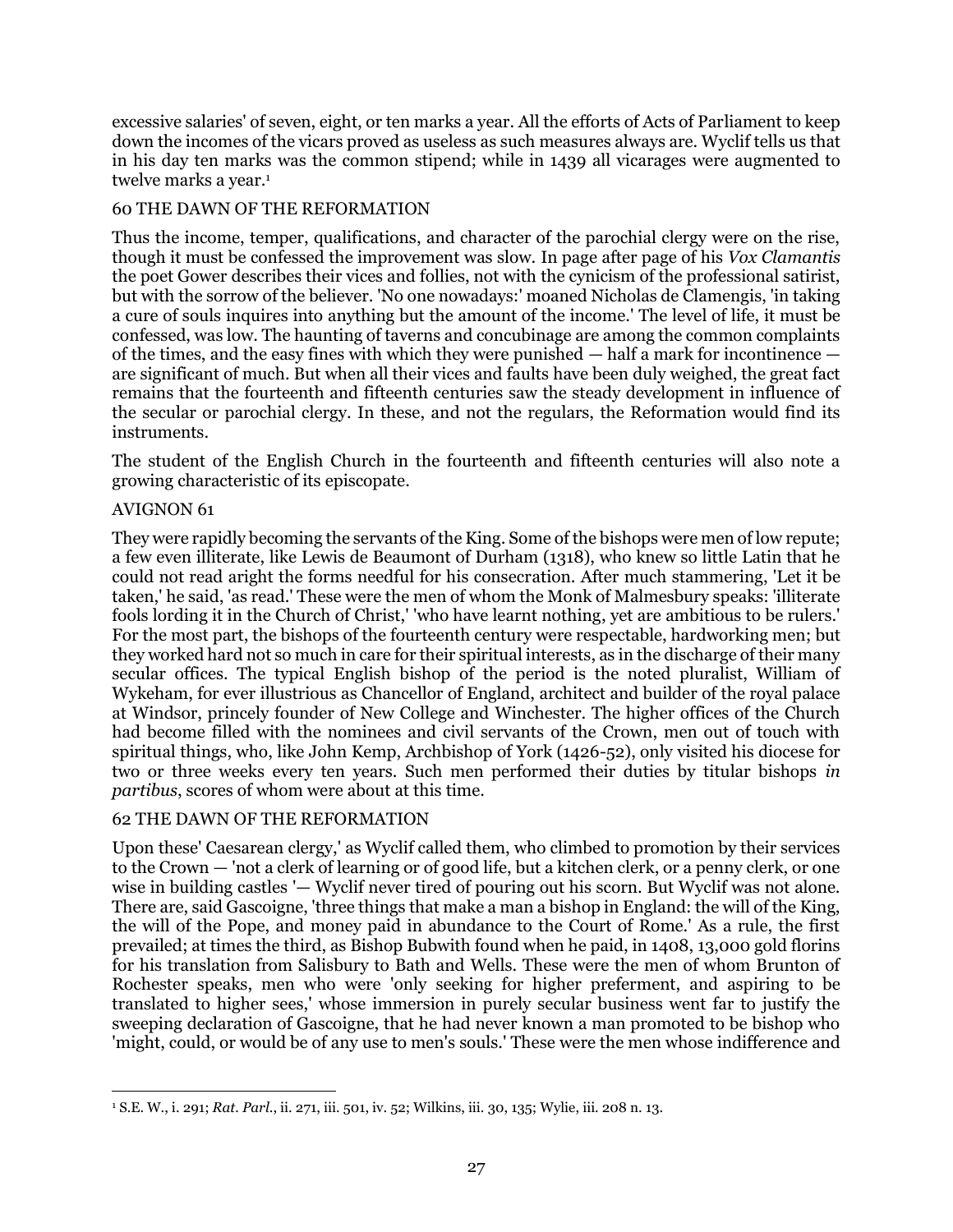hostility to all reform crushed out the Lollards, while their dependence and subservience to the Crown prepared the way for the Erastian revolution of a later age.<sup>1</sup>

<sup>1</sup> Gascoigne, *Collectanea*, ii. 527, 537, 514. *Dict. Nat. Biog*., s. v. Stretton. *S. E. W*., iii. 300, 335, and *passim* in Wyclif's works.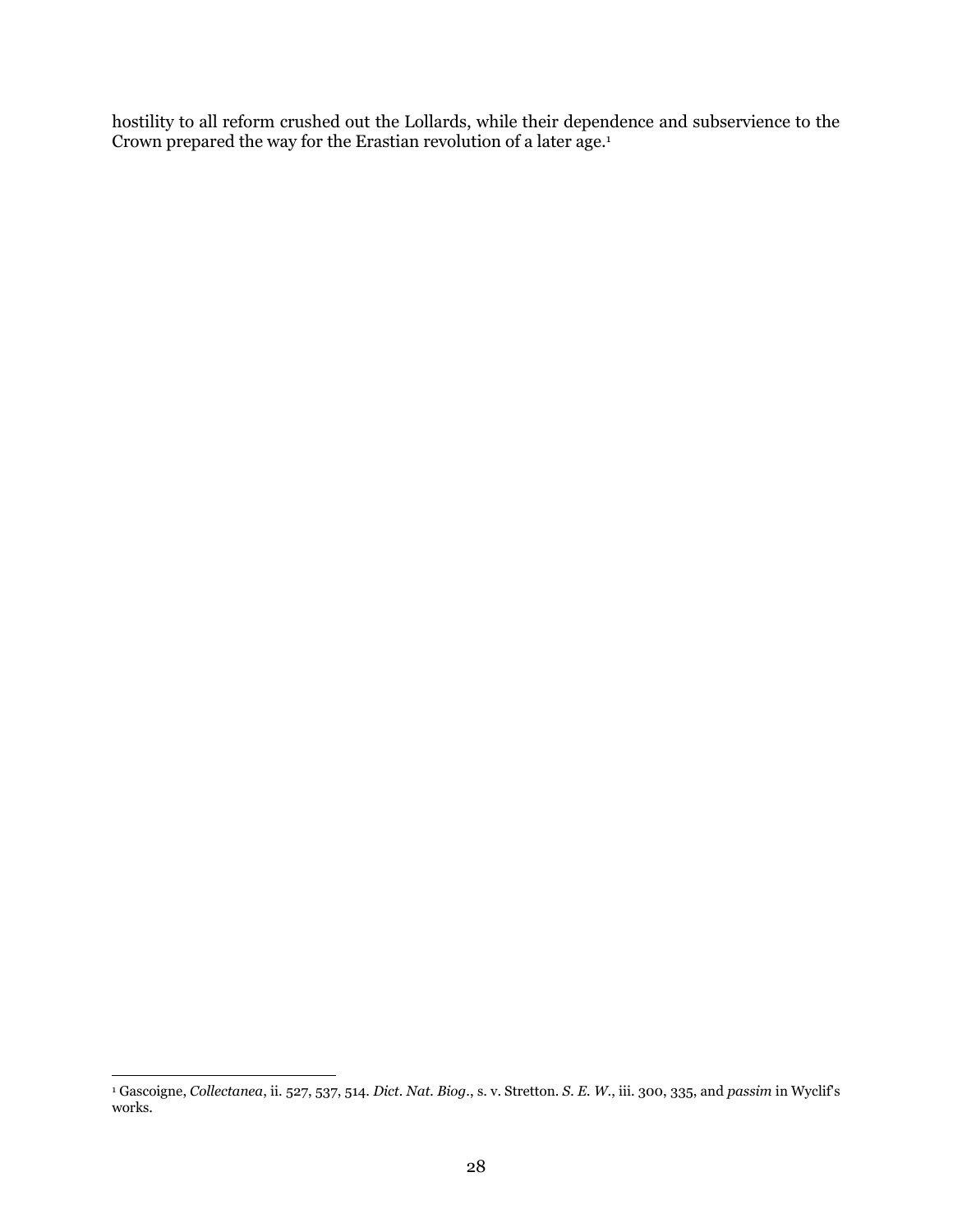# **CHAPTER II**

### **SEERS AND DREAMERS**

<span id="page-28-1"></span><span id="page-28-0"></span>*In history the divine element lies hid; is missed at the time even by those who are its vehicle; and does not parade itself in what they consciously design, but lurks in what they unconsciously execute. It comes forth at the end of the ages — the retrospect of many generations instead of the foresight of one.* 

MARTINEAU: *Studies of Christianity*, p. 292.

<span id="page-28-2"></span>§I. Clement V-The Gascons —John XXII — The Avignon Popes. §II. Lewis the Bavarian — *Dante's De Monarchia* — Henry VII. §III. Marsiglio of Padua — *Defensor Pacis* — A Medieval Nonconformist — Ockham. §IV. The Spiritual Franciscans -*The Eternal Gospel —* Michael of Casena —Ockham and Wyclif

63

§1. See Chapter I.

§2. For DANTE'S *De Monarchia* I have used the edition of E. MOORE, *Opere di DA*., Oxf., 1894. (The main positions will be found in I. e. v. 65-71, e. vii. 15-18, e. xi. 55-60; II. e. vii. 86-90; III. cc. xiii-xvi) Analyses are given by BRYCE, H.R.E., 263-9; GREGOROVIUS, vi. 19-24.

§3. For Marsiglio and Ockham, see POOLE'S able analysis, *Med. Thought*, c. 9. There are also analyses in Creighton, Pastor, Gregorovius, all largely dependent on RIEZLER'S (†) *Die Literarischen Widersacher der Päpste zur zeit Ludwig des Baiers* (1874). For Lewis and the voluminous German literature that has sprung up about him, see Greg. vi. 128 n., 131 n. Marsiglio's *Defensor Pasis* is in GOLDAST, ii. 147-312, where Marsiglio had added an 'Index Praemissorum' (309-12), giving the forty-two conclusions of his work. I have contented myself with this. Ockham's political works are also in GOLDAST. (Convenient index or summary of their contentions, ii. 396-7) For the life of Ockham, see POOLE in Dict. Nat. Biog., LITTLE'S *Grey Friars at Oxford*, 220, 224 fl. Full analysis of his philosophy in PRANTL (†), iii. 327-420.

§4. For the Spiritual Franciscans: Lea, *Inquis. in MA*., iii. 1-180; Sabatier, *St. Francis*, App. 'Critical Study of Sources.' The works of OCKHAM and MICHAEL OF CASENA (*Contra Errores Papae*, ii. pp. 1236-1361, index p. 1336) in GOLDAST. [Ed. Hanover, 1611. In the reissue of 1621 vol. ii. is called vol. iii.] For the *Eternal Gospel*, see RENAN'S *New Studies*, or the more sympathetic GEBHART'S *L'Italie Mystique* (1890), a history of the great Italian revival. For Joachim, c. 2; the *Eternal Gospel*, c. 6; the Spiritual Franciscans, c. 6.

64

## **SEERS AND DREAMERS**

#### **I**

ON March 19, 1314, the long farce of the trial of the Templars was finished.<sup>1</sup> The Grand Master, Jacques du Bourg-Molay, was slowly roasted on the island of the Seine, while the bull of Clement V, proclaiming the suppression of the order and the confiscation of their property, was read to the people of Paris. As the Master was burning 'in the light of the setting sun,' he is reported to have summoned 'Clement, iniquitous and cruel judge,' to meet him within forty days before the throne of the Most High. The prophecy, the fulfilment of which was, of course, exact, is the verdict of the age on the life and work of the first of the French popes. When in the following April the rumour ran that Clement was dying of cancer at Roquemaure, near Carpentras, all men realised that one of the worst and weakest of the Bishops of Rome was passing to his account.

#### 66 THE DAWN OF THE REFORMATION

His nepotism and insatiable avarice, his dalliance with the Countess of Talleyrand Perigord, might have been forgotten by future generations; but his break with the past, his degradation of the Papacy into the creature of France, are crimes more lasting than brass. For these, history can find

 $\overline{a}$ <sup>1</sup> See *Ch. West*, ii. 302-5; Lea, *Inquis*., ii. 238-334.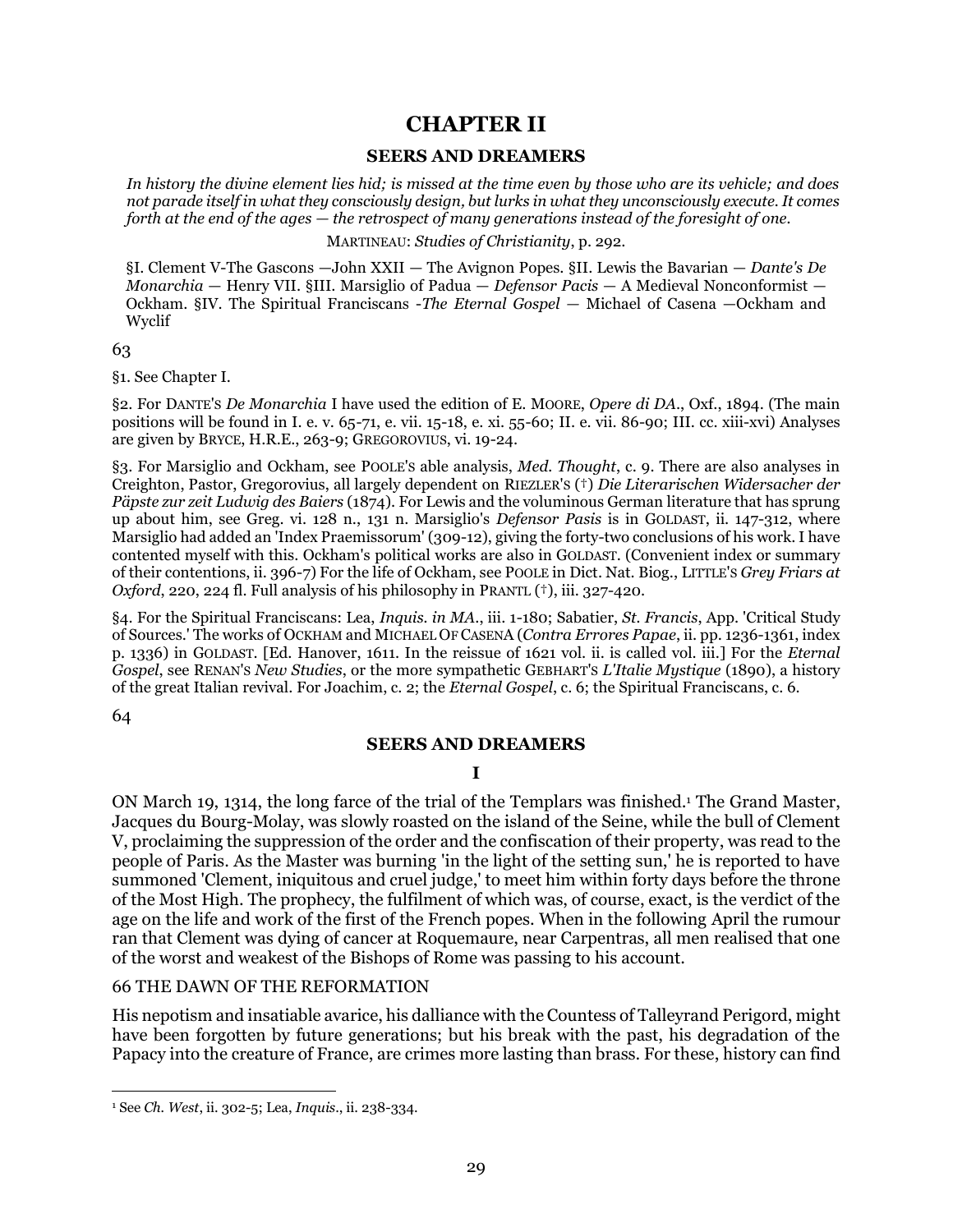neither excuse nor forgiveness. On April 20, 1314, Clement lay dead and neglected, mourned by none. Those whom he had enriched with his gold were chiefly anxious to secure their treasures. But his influence survived his decease. When the conclave assembled at Carpentras to elect his successor, his nephews, with other Gascons, attacked the city with cries of 'Death to the Italian cardinals!' They fired the houses, plundered the traders, and drove the cardinals elsewhere.

The riot of the Gascons was a shadow thrown beforehand of the great Schism of 1378. At all costs the French party were determined to prevent the return of the Papacy to Rome. When the conclave assembled, Cardinal Napoleon Orsini had brought before them, in a letter to the King of France, the desolation of the 'Sanctuary of the Apostles ': 'The throne of St. Peter was broken up, and the patrimony stripped as much by its governors as by robbers.' A more potent pen than his had already made its appeal.

## SEERS AND DREAMERS 67

In his letter from Florence to the Italian cardinal, Dante voiced the universal feeling in demanding the return of the Papacy. He bitterly reproved the College for their blindness in the election of an adventurer and sycophant like Clement; he pointed out the way of repentance:

'You, the chiefs of the Church militant, have neglected to guide the chariot of the Bride of the Crucified One along the path so clearly marked out for her. Like that false charioteer Phaeton, you have left the right track, and though it was your office to lead the hosts safely through the wilderness, you have dragged them after you into the abyss. But one remedy now remains. You, who have been the authors of all this confusion, must go forth with one heart and one soul into the fray in defence of the Bride of Christ, whose seat is in Rome. This you must do, and then, returning in triumph from the battlefield, you shall hear the song, "Glory to God in the highest"; and the disgrace of the covetous Gascons, striving to rob the Latins of their renown, shall serve as a warning to all future ages.' <sup>1</sup>

The ultramontane cardinals paid no heed to the pleadings of the poet. After a vacancy of two years and three months — once more we notice the shadow of coming events — the Gascon faction triumphed (August 1316), and procured the election of James Duese, known to history as John XXII. His father was a cobbler of Cahors; 2 the son had made his way by his extraordinary talents and knowledge of civil and canon law.

#### 68 THE DAWN OF THE REFORMATION

According to the common scandal, the cardinals, in the weariness of the deadlock, had agreed to elect as Pope the name to be submitted by the Cardinal of Porto. He nominated himself. By another version, he was only elected after promising the Italians that he would neither mount horse nor mule until he should set out on his return to Rome. He kept his vow by hiring a boat and dropping down the Rhone to Avignon.<sup>3</sup> Both tales are true; they mark men's estimate of his character.

Clement V had lived as a guest at the Dominican monastery of Avignon.<sup>4</sup> The erection, begun in 1339, of the Palace of the Popes, and the purchase in 1348 of Avignon from Joanna, the Queen of Naples, for the small sum of eighty thousand florins, showed the fixed determination of the French cardinals. They were perfectly content with their Babylonish captivity.

<sup>1</sup> See *Opere*, ed. Moore, 411-13, a fragment only.

<sup>2</sup> So Villani. But see Greg., vi. 101 n. See *Ch. West*, ii. 16 n., for a list of popes of humble birth.

<sup>3</sup> *Chron. Melsa* (Rolls), ii. 319, has this tale.

<sup>4</sup> The popes owned in the neighbourhood the county of Venaissin, which they had compelled Raymond of Toulouse to cede in 1228, after the Albigensian crusade.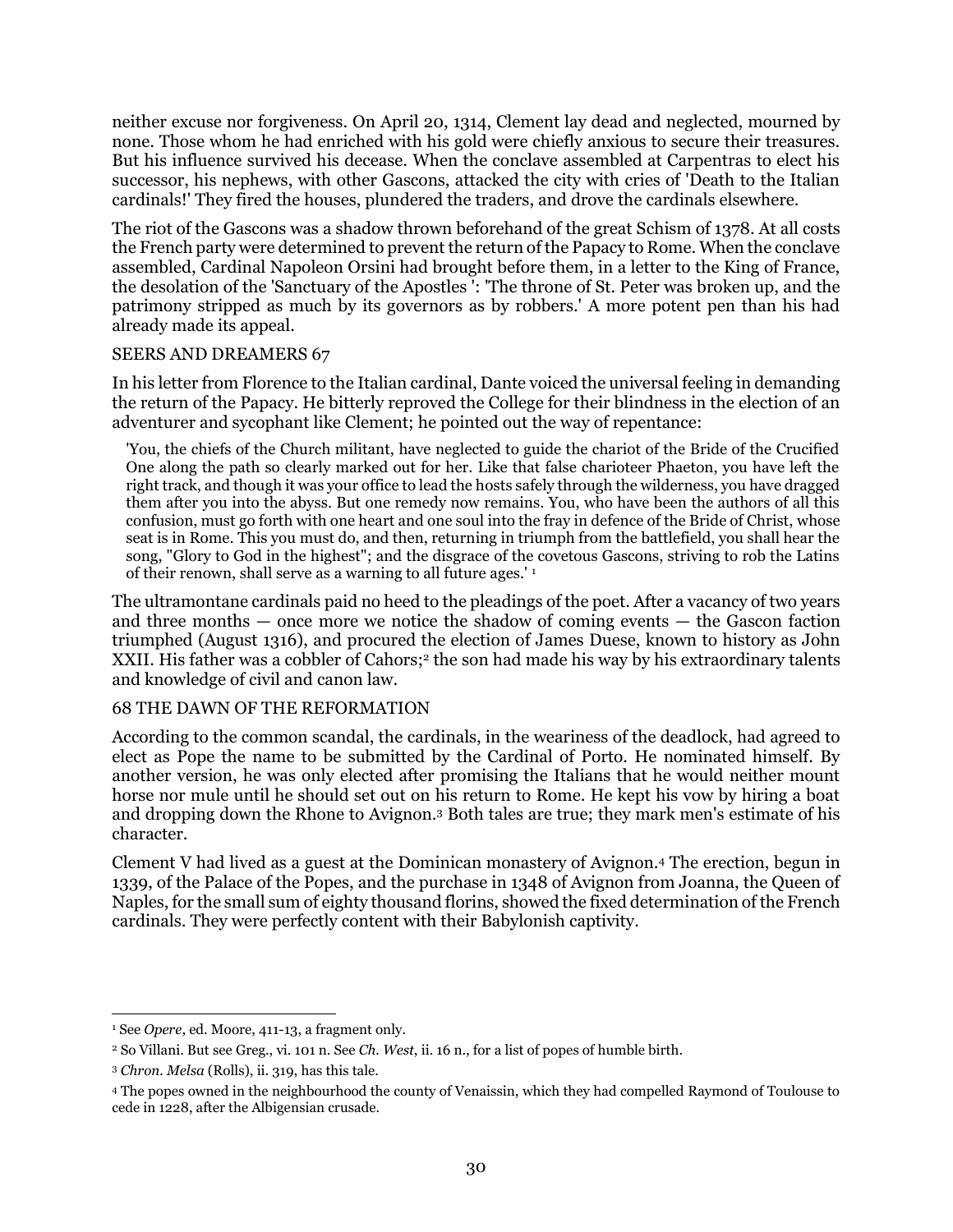The detailed story of this disastrous period lies outside our purpose. The whole epoch is chiefly memorable for the evil that it wrought.<sup>1</sup> With its financial oppressions we have already dealt;

## SEERS AND DREAMERS 69

the Schism it made inevitable we shall defer to another volume. Though not all the popes were corrupt, with two exceptions — John XXII and Innocent VI, — they were insignificant. Even the better popes were sadly lacking in purpose and will. One of the best was Benedict XII (1334-42), a Cistercian monk, son of a miller of Languedoc, a learned man, 'just, hard, and upright: But the weakness of his acts is a constant satire upon his ideals. He believed that the Papacy ought to return to Italy; he begun instead the great palace at Avignon. He kicked against the pricks, but did nothing to destroy the French bondage.<sup>2</sup>

Before his election, Urban V (1362-70), an outsider to the College, had exclaimed that if a pope were elected which should restore the Papacy to Rome he would die content. On his election he 'cut himself off from his former lasciviousness and light conduct,' and 'in his first consistory publicly interdicted any from presenting petitions to him' by his former concubine or 'his daughter.' <sup>3</sup> In May 1367, encouraged by the Emperor Charles IV, realising also the growing insecurity of Avignon now that the war with England had thrown the affairs of France into disorder, Urban returned to Rome, attended, it is said, by only five cardinals.

#### 70 THE DAWN OF THE REFORMATION

The others would not quit the luxuries of Avignon. This return would have been impossible had not the genius of the Spanish cardinal Albornoz, the legate of Innocent VI, subdued the tyrants of Italy and wrested the states of the Church from their grasp. But within three years Urban, frightened by the death of Albornoz (August 1367), had retreated to Avignon unable to resist the incessant murmurs of his cardinals.

Gregory XI (1370-8) was a man of conscience and piety. But the one glorious action in a most unfortunate reign was his return to Rome (September 1376) in obedience to the pleadings of Catherine of Siena. In spite of the prophetess, he was preparing to retire to Avignon when death interrupted his plans. Innocent VI (1352-62), the best of the Avignon popes, a distinguished canonist of Limoges, a just man, severe against abuse, a prudent and far-seeing administrator, was almost alone in "having a purpose and carrying it out.

#### SEERS AND DREAMERS 71

**II**

But the long pontificate of John XXII (1316-34) must not be lightly dismissed. Though an old man when he ascended the throne — he was born in  $1243 -$  to the last his energy was remarkable, his restlessness incessant. Some seventy thousand documents in the papal archives bear witness to his world-wide labours. Few subjects escaped his notice — from the habit of the French King of talking in church, the misrule of Edward II of England, or the devices of sorcerers, to the weightier matters of theology and law. His vast learning and pedantry was only equalled by his avarice; his passionateness by his piety.<sup>4</sup> His ambition convulsed the world with war; his theological tenets filled the Church with strife. By his immoderation and dogmas he did more than any other pope except Boniface VIII to overthrow the dreams of Hildebrand.

 $\overline{a}$ <sup>1</sup> For the missionary enterprises of the Avignon popes, a redeeming feature, see Pastor, 1. 60 n.

<sup>2</sup> His character was blackened by his enemies. Milman, vii. 448; Greg., vi. 224; Neander, ix. 58.

<sup>3</sup> *Chron. Melsa*, iii. 155, 169.

<sup>4</sup> For a case of his clemency, see Greg., vi. 178. On the other side, Milman, vii. 343, 382.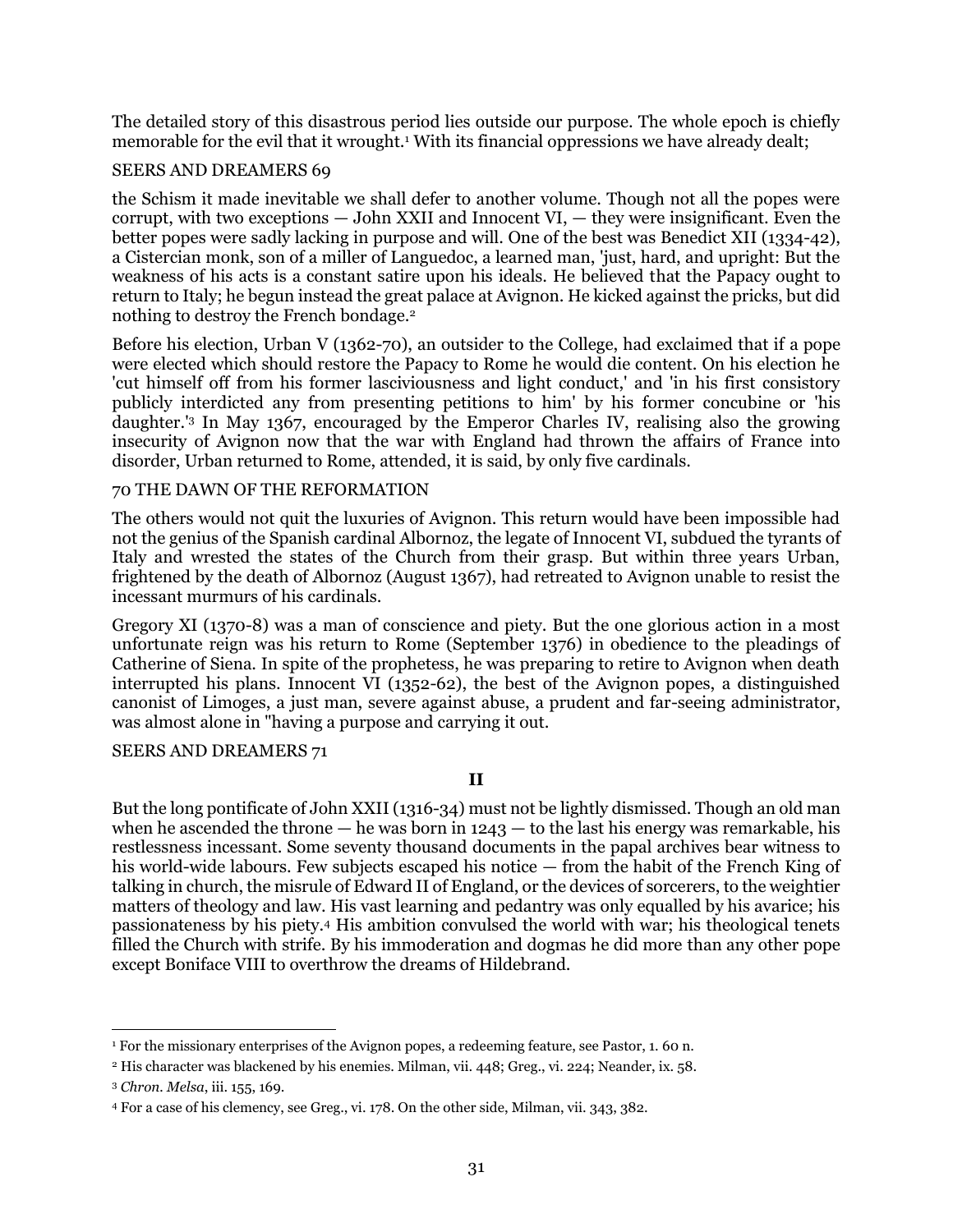Of his rapacity sufficient mention has been made. His reign was even more remarkable for his violent quarrel with the Empire, or rather with the shadow of it that survived to imitate the past. This struggle, though in itself \_insignificant when compared with the conflicts of the Gregories and Frederics, must always be of interest to the student of the Reformation.

## 72 THE DAWN OF THE REFORMATION

For though Lewis the Bavarian was powerless when not unbalanced, it was his fortune to rally to his cause thinkers and scholars whose works reveal an antagonism to the Papacy, the effects of which were felt in a later age. To the help of Lewis there also came spiritual enthusiasts, whose sacrifices redeem from ridicule their impossible conceptions. In this chapter we shall touch, as briefly as possible, on the outer framework of the struggle of Lewis, then pass to the new political speculations, the great names in which are Dante and Marsiglio of Padua. We shall conclude with a survey of the remarkable spiritual rebellion led by Michael, of Casena, the General of the Franciscans, and the Englishman William of Ockham.

Lewis the Bavarian — "busy, and even strenuous, but not successful "— need not himself long detain us. When, in 1313, the heroic Emperor Henry VII, whose unequal struggle really ends the history of the Empire in Italy, fell a victim to the fevers of the Tuscan summer, five of the electors proclaimed Lewis the King of the Romans, while two others nominated Frederic of Austria. The two candidates fought for the crown for years, while the Pope, a mere tool in the hands of the French king and Robert of Naples, of the house of Anjou, declared the Empire vacant, and put forth pretensions more arrogant than any in which Gregory VII had indulged, or for which Boniface had fallen.

## SEERS AND DREAMERS 73

In the bull of March 31st, John announced that the Pope was the sale lawful. vicar of the Empire while it remained vacant, and that all the imperial vicars in the cities and provinces of Italy must immediately surrender their offices to himself. This claim of the Pope to the administration of the Empire won the hearty support both of France and Naples, of whom the one dreamed of seizing the Empire; the other, of getting rid of the imperial restraints. The two monarchs therefore encouraged against another arguments and pretensions which they would not for a moment have allowed against themselves. It was the old story of selfishness, hitherto the surest foundation of papal power and papal claims

For five years Lewis could do little. All his energies were absorbed in his struggle with Frederic, who was supported both by the French King and John XXII. But the German people rallied to his standard. They realised that the struggle with his rival was really a conflict with France, while the Italian Ghibellines made war on the papal armies and laughed at John's bulls of excommunication. At length, in September 1322, the battle of Mühldorf on the Inn<sup>1</sup> gave the victory to Lewis.

## 74 THE DAWN OF THE REFORMATION

With the failure of the sword, John fell back upon his other weapons. From the secure retreat of Avignon he denounced (October 1323) the usurpations of Lewis, and required him to resign the Empire. In the following July he deposed and excommunicated him. Lewis met the papal sentence by a counter manifesto. He appealed from the Pope, the usurper of the Empire, to a General Council. In 1328 we find him in Rome, receiving the imperial crown from the hands of delegates of the people, deposing John, and with his own hands placing the fisherman's ring on the finger of his antipope, a simple monk of Corbara. The struggle would have been a caricature of the

 $\overline{a}$ <sup>1</sup> Description in Carlyle, *Fred. the Gr*., i. 107.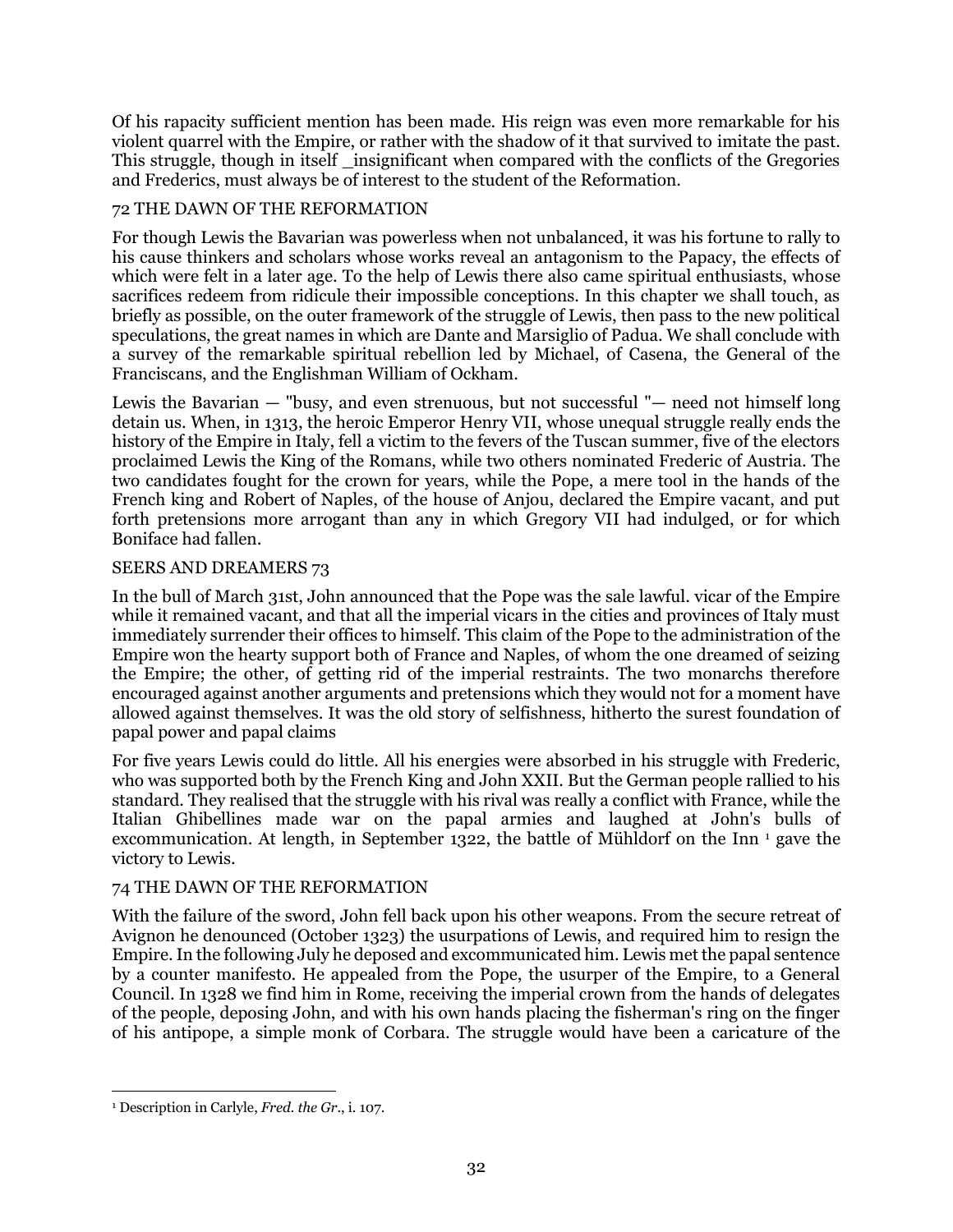conflict between the Hohenstaufen and the Gregories had not the help of unexpected allies, spiritual enthusiasts, and political speculators, made it for ever memorable.

Of the political speculators, the foremost was Dante. His *De Monarchia* is in form a prophecy of the blessings which the world should reap from the advent in Italy of Henry VII. In lines of sublime sorrow, the poet had already summoned Henry to his heritage —

Come and behold thy Rome, who calls on thee, Desolate widow, day and night with moans, 'My Caesar, why dost thou desert my side?'

#### SEERS AND DREAMERS 75

Henry was dead (August 1313), buried amid the wailings of the Ghibellines in his beloved Pisa. He had obtained the crown which Beatrice had shown prepared for him in Paradise:

Few now are wanting here! In that proud stall On which the crown, already o'er its state Suspended, holds thine eyes, shall rest the soul Of the great Henry, he who, by the world Augustus hailed, to Italy must come Before her day be ripe.<sup>1</sup>

Henry was dead: the last sacrifice offered up by Germany on the soil of Italy to a great but impossible idea. But the hope of which he had seemed the new Messiah could not die. So, in his *De Monarchia*, the poet, wandering in the exile which had overtaken the adherents of the Ghibelline ideal,<sup>2</sup> laid down in scholastic syllogisms and abstractions the ideal of universal Empire — that golden eagle which he had seen in his dreams floating in Paradise.

## 76 THE DAWN OF THE REFORMATION

The *De Monarchia* is the most thoughtful expression of the deepest conviction of the Middle Ages. Its main dogma is that unbroken continuity 'of the Empire, the consciousness of which was the mainspring of medieval politics and the key to its contradictions. In his weariness of the endless strife of princes and cities, "Dante raises a passionate cry for some power to still the tempest," and "restore unity and peace to hapless Italy" (Bryce). He can find this power only in the restoration of the Ghibelline ideal. Only when the Emperor has become the one shepherd of the one civic flock will mankind secure freedom and peace. "Justice" also will be "best secured by a supreme arbiter of disputes, himself unsolicited of ambition, since his dominion is already bounded by the ocean." So, with the usual scholastic paradoxes, he develops in three books his three principles — that universal monarchy is necessary for society; that this *imperium* belongs to the Roman people; and that its authority is derived immediately from God, and not from the Pope as His Vicar.

The reader, if he have opportunity to open Dante's pages, will probably turn away in impatience from imperialist theories whose absoluteness is only matched by their historic unreality. He will marvel at the medieval logic, which sets out that the fact that Christ was born under the Roman Empire 'in the fulness of times' was proof that He was persuaded of its justice (ii. 12);

#### SEERS AND DREAMERS 77

while by His dying under that Empire He confirmed its jurisdiction over the whole human race (ii. 13). He will marvel most of all at the chapter in which Dante gravely sets forth the miracles

 $\overline{a}$ <sup>1</sup> *Purg*., vi.; *Parad*., xxx. Cf. Dante's letter to Henry, *Opere*, 4.09-11.

<sup>2</sup> For date of *De Mon*., see Bryce, 263 n.; Greg., vi. 19, 21 n. For the expedition of Henry, Greg., vi. 25-92, and for the common belief that he was poisoned in the sacramental cup, *ibid*. vi., 87 n.; and Buddensieg, Wyclif, *Polem. Works*, i. 227.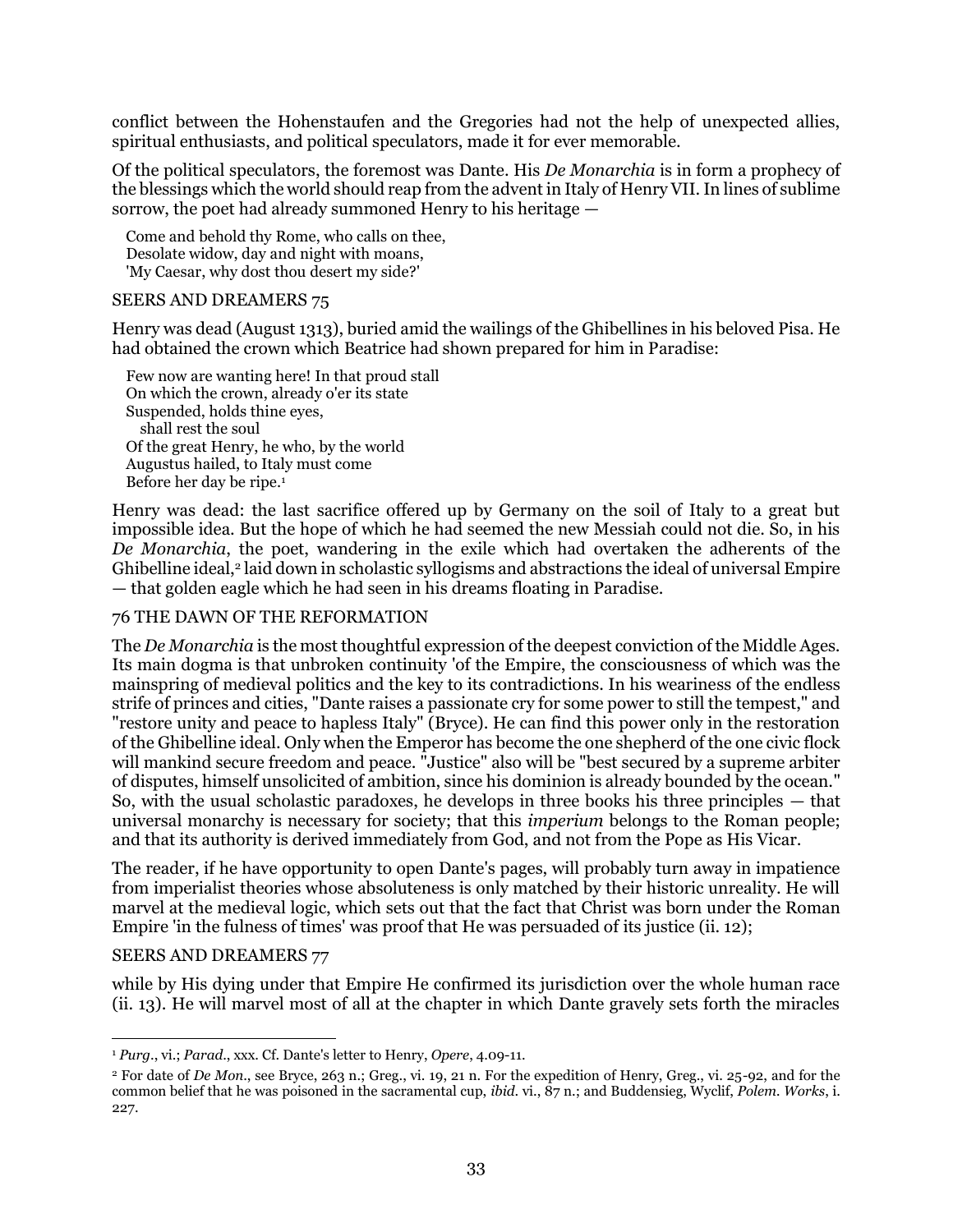whereby God has testified to the authority of the Empire (ii. 4), the fall of the shields of Numa, the geese of the Capitol, the hailstorm after Cannae, and the like. He will remember that within a few years of this glorification of the Empire, this very Empire under Lewis and his successors sank to its lowest depths of degradation.

But Dante's exalted Utopia must not be judged altogether by modern standards of logic or appeal to facts. Its importance was twofold. In the first place, as Bryce has remarked, with a reference to the date at which it was written, it proved" an epitaph instead of a prophecy." No abstract splendours of ideal, no compressed energy of diction, could conceal from later generations that the medieval idea was for ever buried; that Rome had become scarcely more than an honoured name; in the fine phrase of Gregorovius, but "a document smothered in dust, on which was inscribed claims to universal supremacy." No small factor in this burial was the clearness with which the poet unconsciously showed that his ideal looked backward instead of forward.

## 78 THE DAWN OF THE REFORMATION

Yet, in fairness, the vision was not altogether set on it vanishing past. To us today the chief value of the *De Monarchia* lies in its emphasis of the secular. For Dante's ideal temporal monarch — *'rex mundi et Dei minister'* (Ep. vi) — was only Hildebrand's ideal pope with a difference. Dante had translated this glorified president of the human republic from the Church into. the secular sphere. Herein the poet proved, as in all else that he wrote, the prophet of the future. For, as Gregorovius has justly remarked

(vi. 24), "there lies at the bottom of Dante's enthusiasm for the Roman Empire, a deep love of historic humanity, the life of which, in all its relations, is conceived as a revelation of the Divine Spirit, with no lower claims than those of the Church."

In spite of all its abstractions and unrealities, Dante's *De Monarchia*, by its protest against papal usurpation, by its emphasis of the value of the secular sides of life, laid foundations upon which later generations were to build up a revolution and reformation. The resounding lines of the Aeneid on which he relies —

Tu regere imperio populos, Romane, memento;

Hae tibi erunt artes; pacisque imponere morem,

Parcere subiectis, et debellare superbos.

were to find their accomplishment, not by seeking the living among the dead, but by the evolution of the future.

## SEERS AND DREAMERS 79

For in 1338 Germany awoke to the consciousness of her rights and independence. At Rhense, a hamlet on the Rhine, five miles above Coblenz, the German electors repudiated in the name of the nation the claims of the Papacy, and severed Germany from Italy and Rome. This separation of the twin sisters was the beginning of the greater severance of the German intellect from the Roman Church. At the same time, in Italy, the genius of Cola di Rienzo grasped and expressed the new ideas of revolt. For this extraordinary man was something more than a "tragic actor in the tattered purple of antiquity." His importance lies in his discovery that the salvation of Italy lay neither in Guelf nor Ghibelline, but in Italy itself. Though in later years Cola disgraced or threw aside his own ideal, though five centuries should elapse before it could be accomplished, the author of this new idea should not be forgotten.<sup>1</sup>

# 80 THE DAWN OF THE REFORMATION

 $\overline{a}$  $1$  For Rienzo (b. 1314, d. Oct. 8, 1354), see the full and interesting account, Greg., vi. 231-376, 683-5.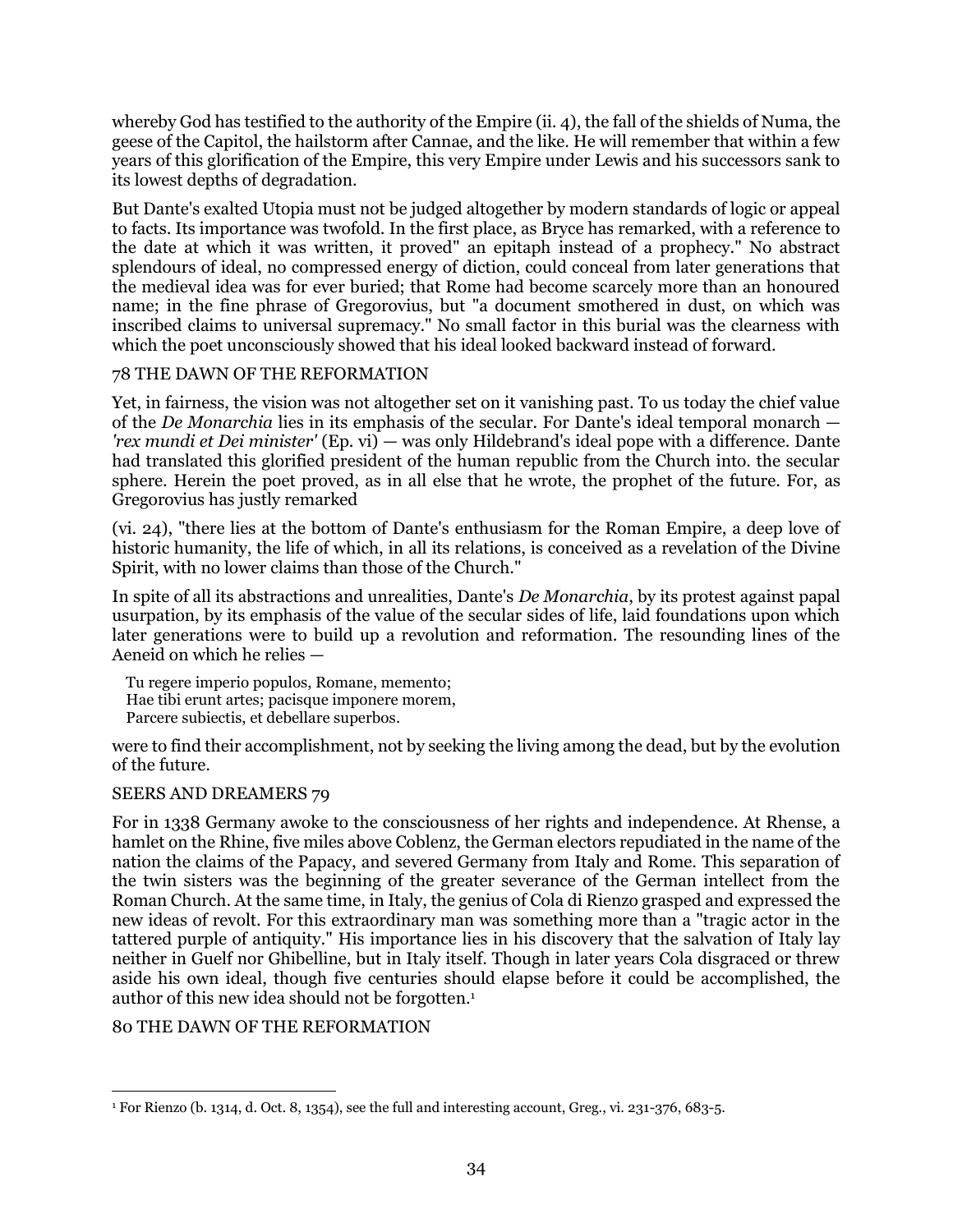Dante's *De Monarchia* was a failure" because it looked backward instead of forward." The great work of Marsiglio of Padua, the *Defensor Pacis*, <sup>1</sup> erred in the opposite direction by proceeding "on the basis of an advanced polity which it needed centuries for men to understand." Marsiglio dei Raimondini is one of the most interesting if impracticable thinkers of the Middle Ages. Born at Padua in 1270, of a plain burgher family, his reckless nature drove him from the study of medicine to the profession of arms. In 1312 we find him studying at Paris under William Ockham. At a later date he took orders as a secular cleric. Though the great ally of the Spiritual Franciscans, he never himself entered their ranks. By occupation, it would appear, he was in later life a physician. In June 1324, with the help of his friend John of Jandun, — 'the two beasts,' as the Pope called them, 'from the abyss of Satan,' — he wrote his great work in the incredible space of two months. Two years later, probably in the summer of 1326, he joined himself to Lewis, at that time at Nuremburg.

#### SEERS AND DREAMERS 81

There he became the leader in the band of visionaries who urged the Emperor on in his struggle with 'the great dragon and old serpent '- John XXII. 'Do thou defend me with thy sword; I will defend thee with my pen,' Ockham is reported to have said to Lewis when he fled to his court at Munich. Both Marsiglio and Ockham kept their promise. In treatise after treatise they criticised the nature of the papal power, denied its claims, and demanded the restoration of secular supremacy.

The *Defensor Pacis* is the most original political treatise of the Middle Ages. In his first book Marsiglio discusses, after the method of Aristotle, the origin and principles of government. Sovereignty, he held, rests with the people, from whom, 'or the majority of them, determining by their choice or will, expressed by speech in the general assembly of the citizens,' proceeds all right and power. For the purposes of action, 'the rule of a king is perhaps the more perfect'; but the king, as the officer of the people, must be directly elected. Marsiglio will have nothing to do with either divine right or the hereditary principle. Such elected monarch is responsible to the people, whose instrument he is, and by whom he may be deposed if he override the national will. Equally remarkable is Marsiglio's anticipation of certain modern social movements.

#### 82 THE DAWN OF THE REFORMATION

 $\overline{a}$ 

He would give to the civil power the right of determining the number of men to be employed in every trade or profession.

In his second book, Marsiglio is not less thoroughgoing in his examination of the nature of the priesthood and its relation to the State. He begins by defining the Church as the entire body of Christian merits (truest and most proper signification.' He thus sweeps away at one stroke the pretensions of a sacerdotal order. The sole business of the priest is to preach the faith and administer the sacraments. His rights and claims should be strictly limited to this. Excommunication, for instance, can only be decreed by the congregation to which the believer belongs, while the clergy, in all but their strictly spiritual functions, must be treated exactly the same as all other members of the civil society, save only that their crimes should be punished with greater strictness, because they cannot plead the same excuse of ignorance. Marsiglio follows Jerome, and anticipates the modern Nonconformist in his maintaining that bishop and priest are convertible terms. More remarkable in its originality is his claim that heresy must be unpunished

<sup>1</sup> Another work of Marsiglio's is on the familiar theme, *Of the Translation of the Empire* (1313) (in Goldast, ii. 147-153; cf. *Ch. West*, ii. 12; Bryce, 218; Poole, *Med. Thought*, 250). In his *Forma Dispensationis super Affinitatis*, etc. (Goldast, ii. 1386-90), we see how far Marsiglio would have carried the powers of a secular head of the Church.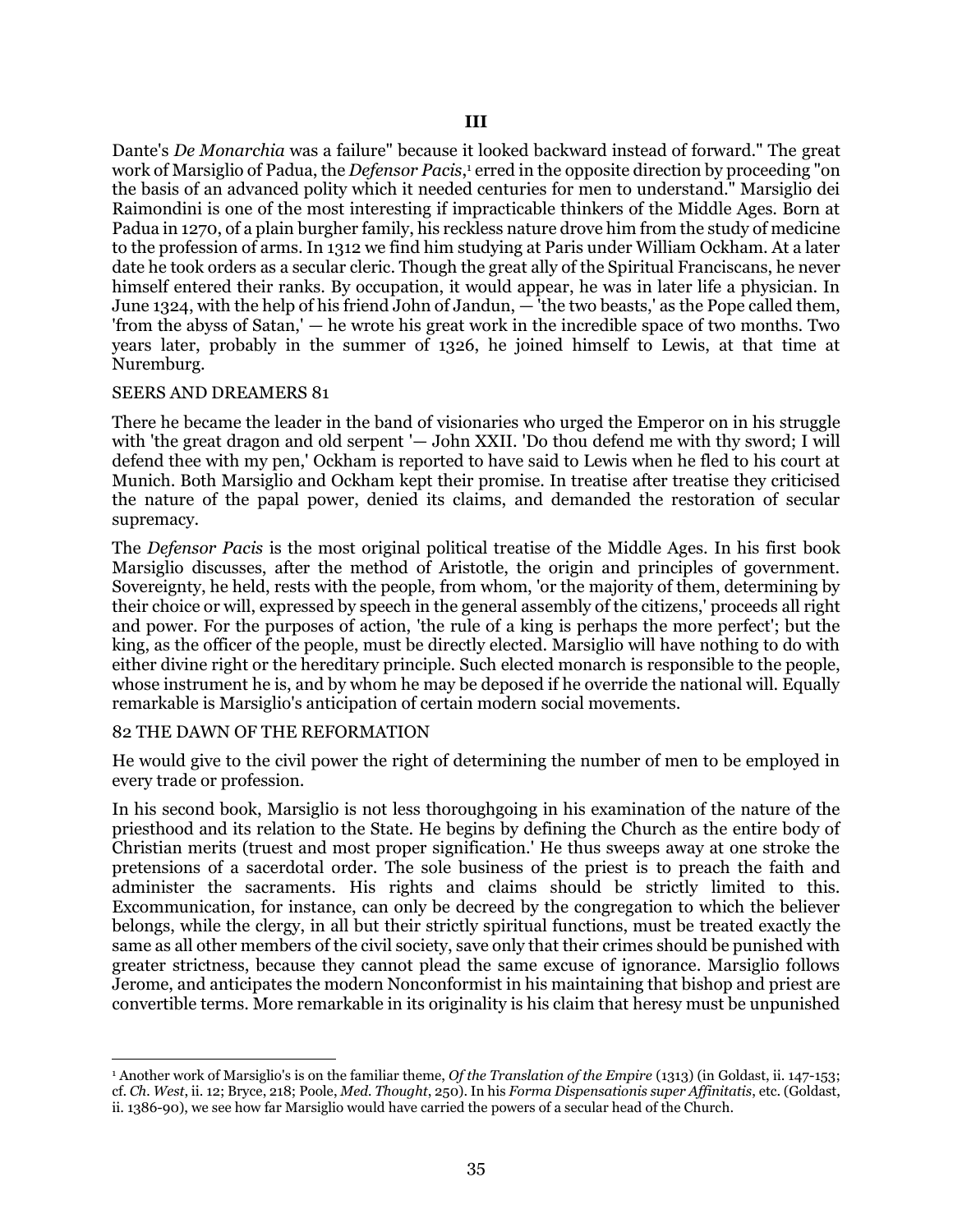in this world, except in so far as it may prove dangerous to society. Even in this case the punishment should only be inflicted by the civil courts.

## SEERS AND DREAMERS 83

Errors of opinion, 'howsoever great they may be,' must on no account be punished. Of these Jesus is the judge.in a world to come, whose reality and terrors it is the business of priests to uphold before offenders.

Marsiglio reduced Church government to a question of expediency — in this again anticipating some modern Nonconformists. Though in theory all priests are equal, the Papacy, he held, is convenient as a symbol of the unity of the Church, and as providing a needed president for its councils. None the less Marsiglio sweeps aside all the fictions, ancient and modern, of papal historians. He doubts whether Peter was ever bishop of Rome at all; he disbelieves in his superiority over the other apostles, and questions his power to hand on his gift to his successors. He brushes aside the *Decretals* as not necessary to salvation. With rare historical insight, Marsiglio traces the origin of the Papacy to the influence of the Roman Empire, and to the donation of Constantine, the genuineness of which he does not dispute. The power of the keys, he holds, is of but limited extent. The keys open and close the door of forgiveness, but the turnkey is not the judge. Without the penitence of the sinner, priestly absolution is of no avail. The argument of the "two swords" he sweeps aside by the text, "My kingdom is not of this world."

## 84 THE DAWN OF THE REFORMATION

Thus the Papacy can have no temporal sovereignty or jurisdiction; the attempts to enforce these have filled the Church with corruption and disorder. With Marsiglio the State is supreme, or rather, as with Calvin,<sup>1</sup> State and Church become one. Ecclesiastics, even the Pope himself, must be subject to her tribunals, their number be limited by its pleasure. To the State also belongs all patronage, which should, as a rule, be exercised by the free election of the parish itself, with whom also should rest the power of dismissal. The ecclesiastical property must be vested in the State, which can at any time secularise superfluities to other uses.

Perhaps the most fruitful of Marsiglio's contentions was his defence of a General Council, formed of clergy and laity alike, as the supreme power in the Church. Such a Council would voice the Church Universal, and be a supreme Parliament of the nations, both in matters temporal and spiritual. The Catholic creed is determined by its interpretations, which must in all cases be based on Scripture alone. For the Bible is the foundation of faith, and of the authority of the Church.

#### SEERS AND DREAMERS 85

 $\overline{a}$ 

To its decisions the Pope would of necessity be subject, and it alone could pronounce excommunication or interdict upon peoples and their rulers.

Marsiglio has been termed a *visionaire*. His later political career in Italy, as the Vicar of Rome, would justify the title. All men would have saluted him as competent to rule had he never had the opportunity to demonstrate his incapacity.<sup>2</sup> But in his writings Marsiglio was a *visionaire* only in the sense in which all prophets are such. For of necessity the seer must be before his age; the coming of his 'hour may be delayed' for centuries. No seer ever had a clearer vision of the new order towards which the world was slowly moving; no prophet ever glanced deeper into the future. In his principles, as Dr. Poole observes, "the modern constitutional statesmen, the modern Protestant," find little to alter. He has only "to develop them, and fill in their outline." The works of Marsiglio give us in clear outline the ideals which now regulate the progress of Europe. The bolts which he forged have shattered the doctrine of Divine Right and the temporal claims of the

<sup>1</sup> Dëllinger and Pastor (i. 78) both detect the influence of Marsiglio on Calvin, but without proof.

<sup>2</sup> See Greg., vi. 140-160, for his curious career at Rome.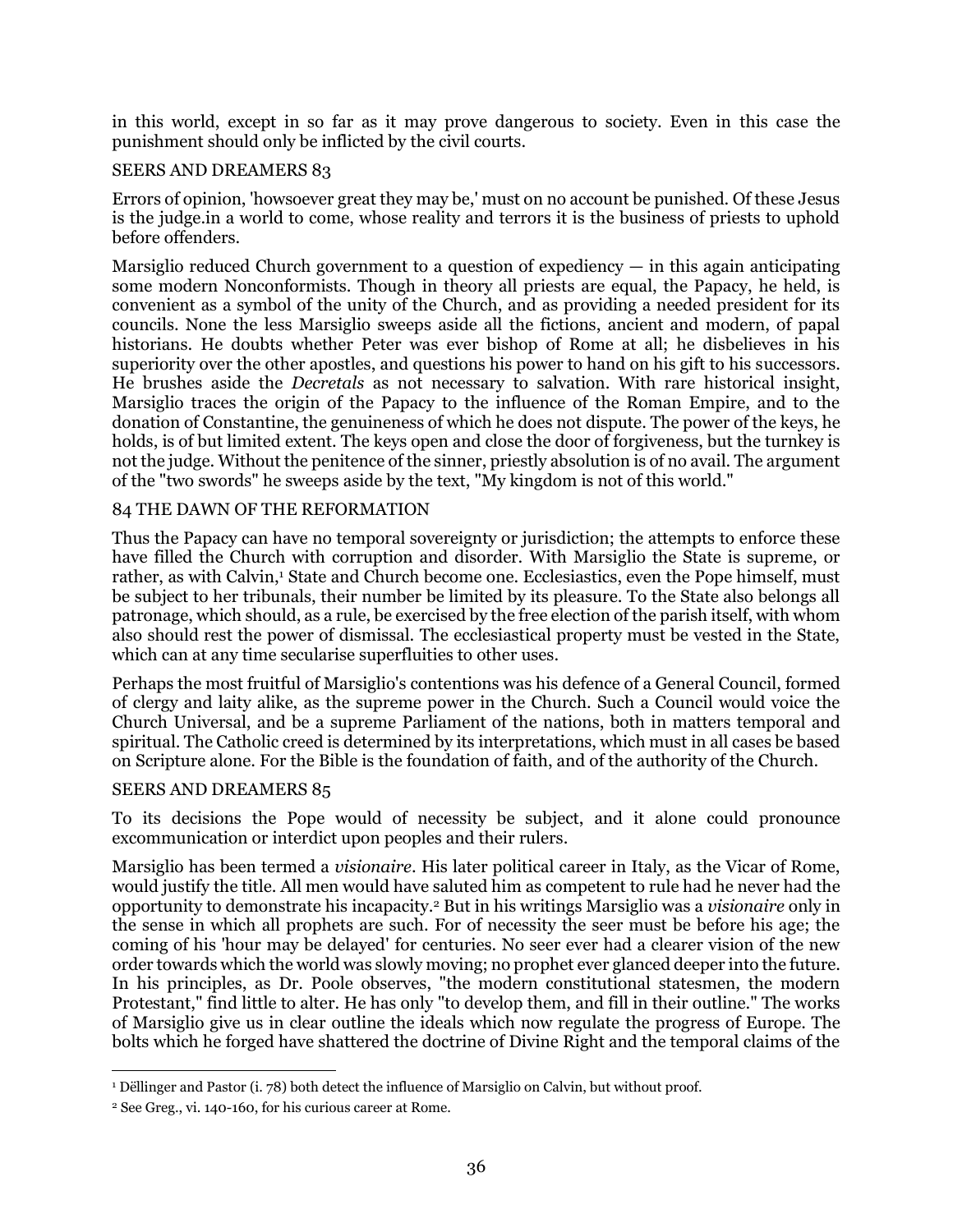Papacy. In his emphasis of the value of Scripture, though the hand that wrote was the hand of Marsiglio, the voice seems the voice of Luther.

# 86 THE DAWN OF THE REFORMATION

In his call to the laity he foreshadowed Wesley; in his views as to the rights of separate congregations he was the forerunner of the Independents.

Nor was Marsiglio without influence even in his own age. Wyclif has been called "the Morning Star of the Reformation," but the author of the *Defensor Pacis* might more justly claim the title. According to the bull of Gregory XI in 1377, the conclusions of the Englishman 'but represent, with a few terms changed, the perverted opinions and ignorant doctrines of Marsiglio of Padua, of damned memory, and of John of Jandun.' <sup>1</sup> His clear formulation of the idea of a supreme Parliament of the Church explains the ease with which, in the next generation, the Conciliar theory won its way to general acceptance. With a true insight into his claims as a forerunner, his work was translated into English at the beginning of the Reformation, and included in a list of prohibited books.<sup>2</sup> But "in the clear definition of the limits of ecclesiastical authority, in his assertion of the dignity of the individual believer, Marsiglio's ideas still remain unrealised."

### SEERS AND DREAMERS 87

In these speculations he stands alone among medieval writers, so far above his age in the breadth of his outlook, "that the truths which he brought into view had to be rediscovered, without even the knowledge that he had found them out beforehand, by the political philosophers of modern times." <sup>3</sup>

If Marsiglio had learned much at Paris from the great English schoolman Ockham,<sup>4</sup> Ockham, whose books in point of time are later than Marsiglio's, had learned much from his more daring and original pupil. William of Ockham — a village of Surrey — was one of the most brilliant of the later English Franciscans. After studying at Oxford in the house of his order — that he was ever a member of Merton is a common but impossible blunder — he passed on to Paris. There he flung himself into the great controversy which was splitting the Minorites into rival camps. On Dec. 1, 1323, John XXII ordered the Bishops of Ferrara and Bologna to make inquiry touching a sermon of Ockham's at Bologna, in which he had charged the Pope with heretical definitions. Ockham was condemned, but his capture, it would seem, was not effected until four years later. On May 25, 1328, he escaped from Avignon by boat, and at Aigues-Mortes found a ship which the Genoese had sent to his assistance.

#### 88 THE DAWN OF THE REFORMATION

On June 8 he arrived at the Emperor's court at Pisa, but afterwards went to Munich. There he lived in security, in spite of the efforts of the Pope to arrest him, pouring out voluminous works against the Papacy and the heresies of John. In 1343 he began to collect his writings on Church and State, into the form of an immense *Dialogus*; but whether this work was ever completed would seem to be uncertain. In 1349 Clement VI sent him a pardon, provided he would recant his more obnoxious doctrines. He died shortly afterwards at Munich, and was buried there in the Franciscan Church; that, before the end, Ockham became reconciled to the Church, as Roman historians maintain, is at least doubtful.

Of the two men, Ockham, like most Englishmen, was more practical — we are referring at present merely to his political works — more influenced by the spirit of the day than by the demands of

 $\overline{a}$ <sup>1</sup> Gee and Hardy, 106. Fasciculus Zizaniorum, 243.

<sup>2</sup> Baker, "Notes on Burnet," *Brit. Mag.,* xxxvi. 395, who perhaps refers to W. Marshall's translation. London, 1535.

<sup>3</sup> Poole, *op. cit*. 277.

<sup>4</sup> For his philosophy, see later, p. 137. See also App. B.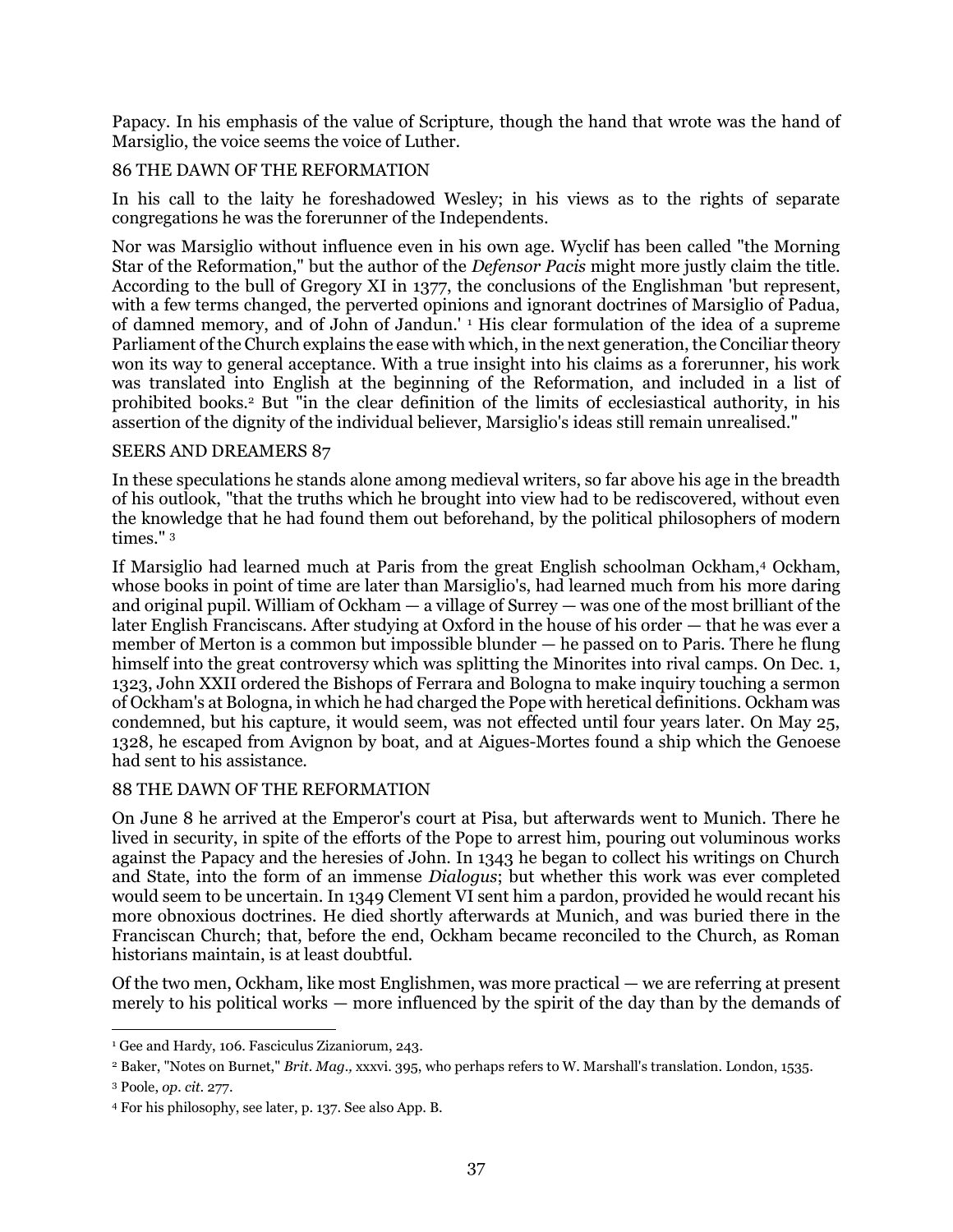absolute logic. He had the usual reward. Marsiglio exercised little direct influence on his age; Ockham handed on his teaching through Wyclif and Hus to the German reformers of the sixteenth century. For the greatest difference between his standpoint and that of Marsiglio is his unwillingness to trust even a General Council — in which we note he provided a place for women.

#### SEERS AND DREAMERS 89

Such a Council, he claimed, must be as fallible as the Pope and the doctors and fathers of the Church. Ockham, in fact, though he pays, with more than usual unreality, the customary medieval tribute to the imperial idea, is essentially an individualist, as in logic he was a nominalist. But this very individualism gave him his influence over another individualist and fellow-countryman, John Wyclif.

### **IV**

William of Ockham was not merely the political philosopher and the friend of Marsiglio. He was the leader of the Spiritual Franciscans, those other allies who had assembled to the help of Lewis against the Pope. To understand the revolt of the Spiritual Franciscans, we must retrace our steps. In a previous volume <sup>1</sup> we lingered lovingly round the ideal of the great saint of the Middle Ages, Francis of Assisi. The later history of the friars, even before the death of Francis, is one of the tragedies of history, to the student wearisome by its endless squabbles, yet vital for the understanding of the history of the Church.

### 90 THE DAWN OF THE REFORMATION

Far be it from our purpose to enter at length into the dreary annals of the conflict between the Zealots and Moderates. Their quarrel has long since burnt itself out into ashes, which we would not lightly disturb. Nevertheless, the blaze had in it once the fire of life; for the quarrel between Zealots and Moderates was something more than a struggle over the precise number of rags that could be patched on to an old garment, as in the famous case of Fra Corrado da Offido, the friend of John of Parma, who for fifty-five years wore the same gown. The impartial historian will neither approve the ideals of the Zealots or give his imprimatur to their methods, nor, on the contrary, will he condemn the Moderates without discrimination. He will, however, discern that, in a dim, unconscious fashion, the Spirituals had grasped a mighty truth, of which the Moderates, with all their greater sanity and more prudent conduct, were profoundly ignorant.

For what was the quarrel? Put in a word, it was this: Should the friars descend from the lofty ideals of their founder to the common dreams of common day? Francis had held before the world the vision splendid. His sons maintained that it was unattainable. This was the policy of Cardinal Ugolini, of Brother Elias,<sup>2</sup> and the Moderates.

#### SEERS AND DREAMERS 91

We should do wrong if we overwhelmed them with abuse. The majority of the Moderates were conscientious and devout. They were firmly persuaded that they were acting in the true interests of the Church. The ideal, they pleaded, is beyond us; let us reconstruct it on the lines of the attainable. So St. Francis was scarcely in his grave before they whittled away his teaching, and taught that his words were but counsels of perfection.

To alter the Rule was not easy. Francis, foreseeing the efforts which would be made to evade its spirit, had in his last Will strictly forbidden glosses and explanations. The Rule, like the Sermon on the Mount, was to be interpreted literally. The more also that Rome proclaimed the glorification of the saint, exalting him in popular worship and story into a being rather divine than

<sup>1</sup> *Ch. West*, ii. c. 6.

<sup>2</sup> Ch. West, ii. 221.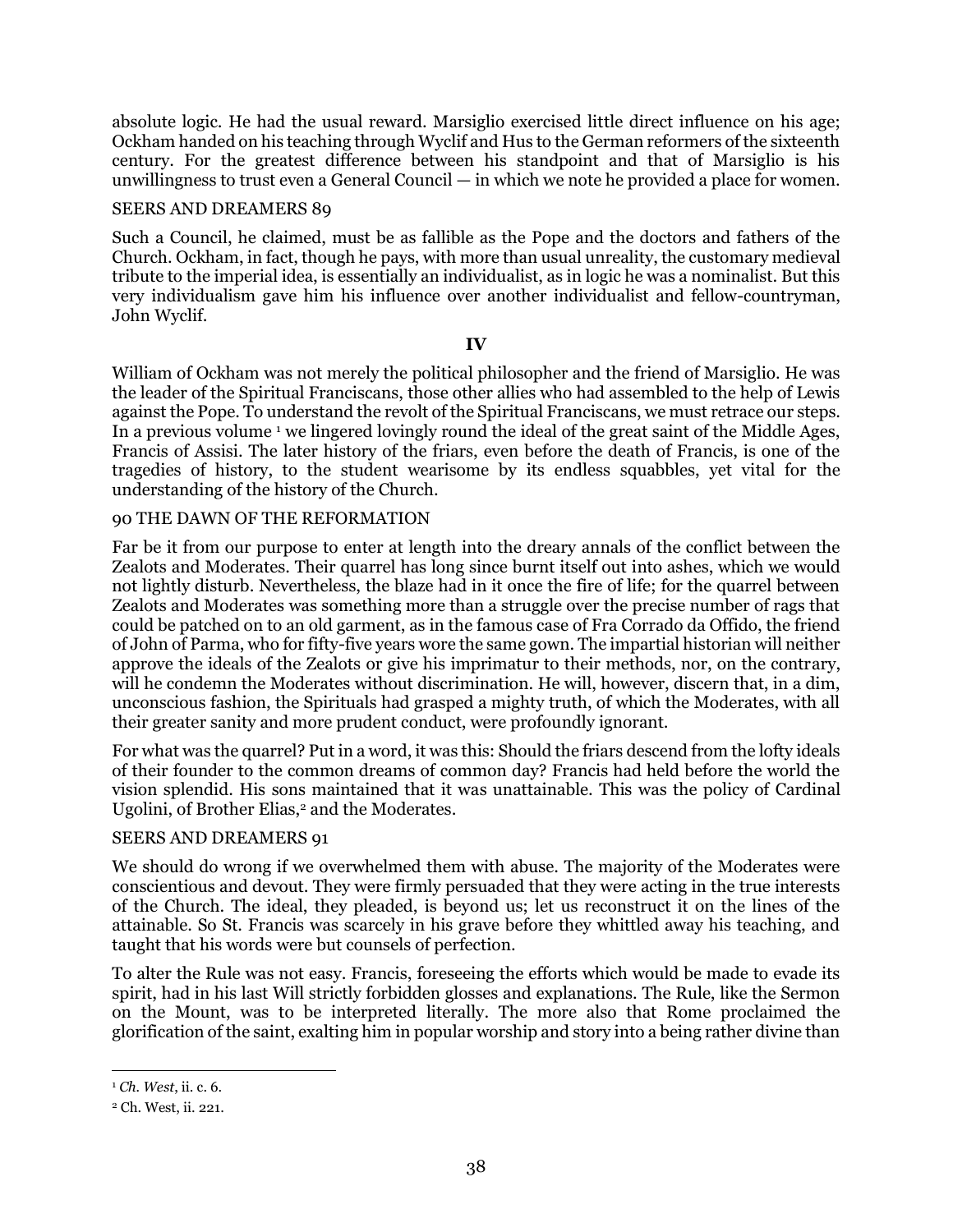human, the greater the authority of the Rule and its claim to be regarded as a new gospel. But the astute churchmanship of Cardinal Ugolini was equal to the task. In 123I, as Pope Gregory IX,<sup>1</sup> he pointed out to the chapter that Francis could not bind his successor, and that by a system of third parties — trustees, as we should now call them — the order could hold money and property, and yet keep the letter of the Rule.

# 92 THE DAWN OF THE REFORMATION

The long, weary struggle that followed belongs rather to the history of the Franciscans than to the general story of the Church. But one or two events stand out by their importance from the general dreariness. In 1248 John of Parma, professor of theology in the University of Paris, was elected the head of the order. He determined to bring back the brethren to the forgotten ideal of their founder. For three years he visited on foot and in disguise the various friaries of Europe, remaining in each several days, until he could observe its character, then revealing himself and reforming abuses. Emboldened by 'the river of fire which flowed from his lips,' the Spirituals broke out into fearless denunciation of existing evils and began to circulate apocalyptic prophecies, which they ascribed to the famous Joachim di Fiori (1145-1202). Rome was described as the great whore, the Roman Church as the barren fig-tree, the Empire as the instrument of God which should overthrow a corrupt Church. Joachim had prophesied that in 1260 the dominion of the Holy Ghost, the third age of the Church, should succeed the exhausted dispensations of the Father and the Son. A terrible persecution should separate the wheat from the chaff, and the elect should enter into quietude and peace.

# SEERS AND DREAMERS 93

The reign of love, 'an age of lilies' and of 'perfect day,' should begin when old men and youths should become children.

For sixty years these speculations of Joachim had been prized by the Church; popes and theologians had failed to discern their dangerous tendencies. But in 1254 the Spirituals forced them into prominence by their publication at Paris of the famous treatise, *The Eternal Gospel*, the work, as it would seem, of the learned enthusiast Gherardo da Borgo San Donnino. The work met among all classes with unbounded success; yet nothing more revolutionary of the whole order of the Church had ever been penned. In the introduction which it contains to the three undoubted works of Joachim, Gherardo sweeps away the whole sacerdotal system; love would replace all the sacraments of the Church.

The publication of this anarchist volume was the downfall of the Spirituals. They showed that they too had abandoned the ideal of their founder; that they had forsaken right living for the intoxications of prophetism. John of Parma was forced to resign, though allowed to Dominate his successor. He chose the saintly Bonaventura, then only thirty-five years of age.

# 94 THE DAWN OF THE REFORMATION

Bonaventura at once consigned Gherardo to the dungeon where, for eighteen years, he lingered until the end came; John of Parma was banished to Rieti. But the rule of Bonaventura was not the triumph of the Conventuals or Moderates. In his controversy with William of St. Amour the saint identified poverty and perfection; he denied that Christ and His apostles had ever held property of any kind. He tried honestly to restrain the growing laxity of the order. He would submit, he said, to be ground to powder if only he could bring back the ideals of St. Francis.

Even Bonaventura could not stop the growing dissension over the question of poverty. For twenty years the quarrel went on, daily becoming more envenomed, until in 1279 Nicholas III undertook to settle it by the formal declaration known as the bull *Exiit qui Seminat*. The Rule of Francis was

 $\overline{a}$ <sup>1</sup> *Ch. West*, 26 ff.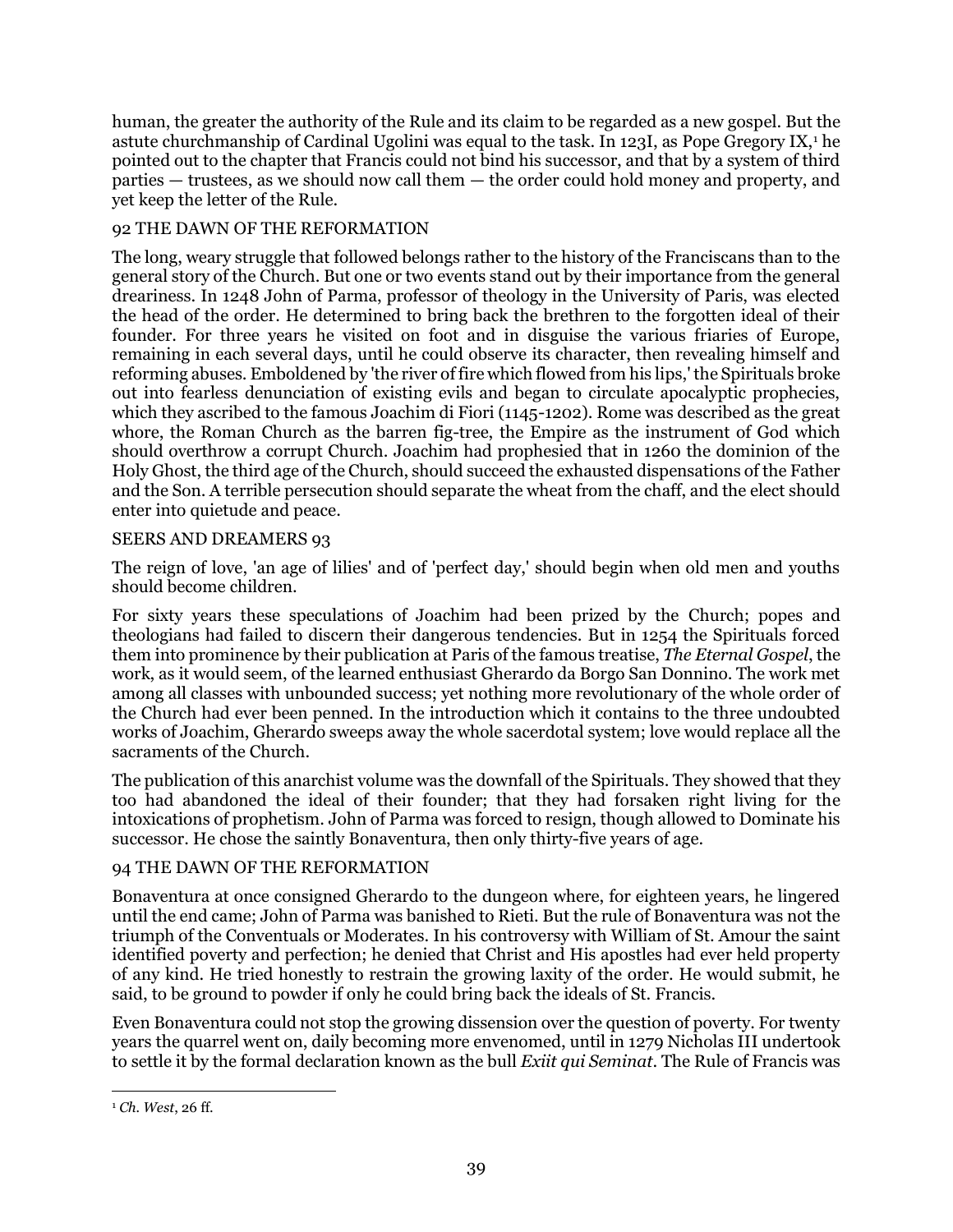declared to be the inspiration of the Holy Ghost; absolute renunciation of possession had been practised by Christ and His apostles. But while ownership was thus denied, usufruct or use might be permitted. The proprietorship of all that the Franciscans enjoyed must be vested in the Roman pontiff, as the trustee of the order. To dispute this happy evasion was to incur excommunication.

### SEERS AND DREAMERS 95

The. subtleties of this bull did not end the controversy. The consciences of the Spirituals were not satisfied. Poverty, they claimed, as Wyclif claimed in the next generation, was an indispensable note of the true Church. To the modern the idea is unintelligible because unworkable, unless, indeed, by poverty be meant what undoubtedly many of its adherents intended — the voluntary system as practised among modern Nonconformists. The struggle would thus resolve itself, as it resolved itself with 'Wyclif, into a struggle against endowments. Others, however, were more literal in their claims and obligations. But whatever be the precise nature of the question at issue, we must not withhold our admiration from those who chose rather to rot in perpetual chains or endure even death at the fire than surrender their ideals. So determined were the Moderates to crush the Zealots, that in some places they actually ordered the Will of St. Francis to be publicly burnt. The elevation of the hermit Peter Murrone into the Pope Celestine V gave the martyrs a respite; but the accession of Boniface VIII added fuel to the flames of strife.<sup>1</sup> Celestine, they maintained, had no right to resign; Boniface was no true Pope.

### 96 THE DAWN OF THE REFORMATION

True Pope or not, Boniface was determined to crush the Spirituals. Some were driven across the seas to find refuge in an island of the Gulf of Corinth. Others, like Jacopone of Todi,<sup>2</sup> were captured and imprisoned 'wound round with chains,' and otherwise tortured.

The reign of Clement V gave the Spirituals once more a respite. In obedience to his invitation, they laid before the Pope thirty-five indictments against the luxury and corruption of their order; while the new general, Gonsalvo, set to work to pull down the costly buildings and return legacies to donors and heirs. But with the death of Clement a new ground of quarrel arose. John XXII was not the man to be enthusiastic for poverty (*supra*, p. 32). He determined to settle once for all the two burning questions — the character of the vestments to be worn, and the legality of storing up wine and corn in cellars and granaries. He wound up his bull on the matter with the significant words, 'Great is poverty, but greater is blamelessness, while perfect obedience is the greatest good.' Twenty-four Spirituals who refused to recant were handed over to the Inquisition. Four were burnt at Marseilles (May 1318), the rest were imprisoned for life. Henceforth it was heresy to hold that friars should not possess granaries and cellars, or to attack under any pretext the property of the Church or its orders.

#### SEERS AND DREAMERS 97

For the student of the Reformation it is important to understand the new aspect which the quarrel assumed under John. Hitherto it had been a commonplace of the schools that the Pope had no power to dispense with vows, especially those of poverty or chastity. John laid down that henceforth it was heresy, to be punished with burning, to deny his rights, and the Inquisition carried out his order. Hundreds died at the stake. At Carcassone alone, between 1318 and 1350, one hundred and thirteen were executed, and in 1323, according to Wadding, Franciscan inquisitors alone burned one hundred and fourteen of their brethren. Such persecutions naturally intensified antagonism to the Holy See. The doctrines of *The Eternal Gospel* were revived and became the leading principles of a new sect. The Roman Church was 'the carnal Church,' the 'Whore of Babylon,' 'the Synagogue of Satan'; the Pope was 'Anti-christ'; the sacraments no longer

<sup>1</sup> *Ch. West*, ii. 285 ff.

<sup>2</sup> *Ch. West*, ii. 227. Gebhart, op. cit. 257-276.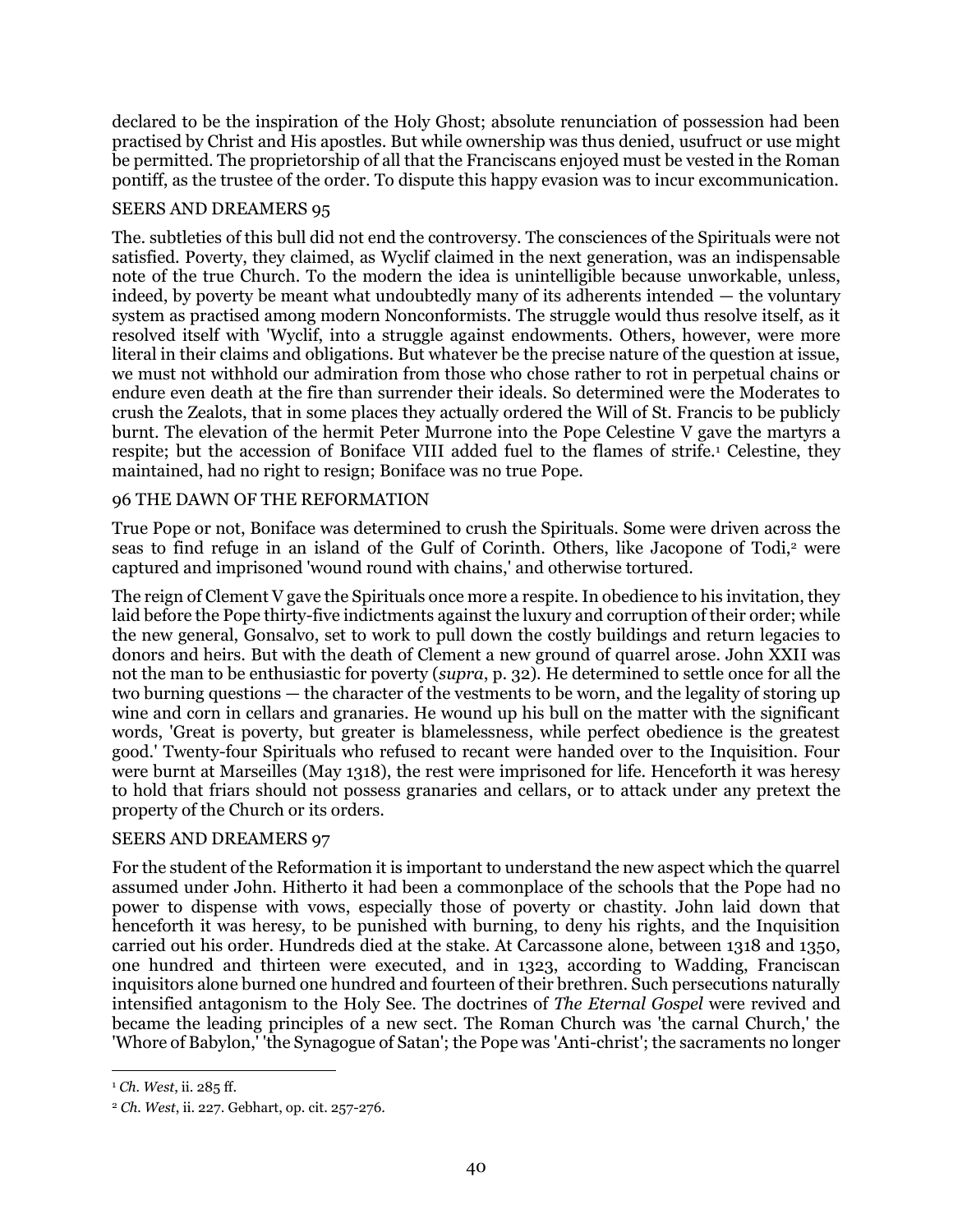needful for salvation, for the Holy Ghost would soon usher in a new age, when the world should be ruled by poverty and love.<sup>1</sup>

# 98 THE DAWN OF THE REFORMATION

In his persecution of the Spirituals John had been assisted by Michael of Casena, the General of the order, who had determined to reduce all to obedience. But the logical intellect of John, carrying out with thorough worldliness the principles of his bulls to their conclusions, soon involved the Pope in a disastrous struggle with Casena and the Franciscans as a body. In 1322 John laid before his prelates and doctors the question whether or not the assertion that Christ and His apostles possessed nothing, either individually or in common, was not a heresy. He obtained the answer which an enormously wealthy vicar of Christ would desire — which wealthy bishops, who claimed to be the successors of the apostles, might be expected to furnish. Almost unanimously  $-$  eight Franciscans alone excepted  $-$  John was advised that both Christ and His apostles had owned property. At a chapter general held at Perugia (May 30, 1322), the Franciscans appealed to Christendom at large. They maintained that the absolute poverty of Christ was the accepted doctrine of the Church.

### SEERS AND DREAMERS 99

In Dec. 1322 and Nov. 1323, John replied with shrewd but remorseless logic, he annulled that happy evasion, the trusteeship of Rome for the order. It was absurd, he said, to speak of Rome as owning the eggs and cheese the friars ate; henceforth they must own their property themselves. To hold that Christ or His apostles possessed no property was a perversion of Scripture — heresy itself. At this stage the quarrel passed into politics. Lewis of Bavaria took up the matter as a convenient weapon. In the Nuremburg Protest (Dec. 18, 1323), and later in the Protest of Sachsenhausen (May 1324) — a document extensively copied from the writings of the famous Spiritual, John Peter Olivi  $2 - h$ e laid down that, as the head of the Empire, his duty called him to maintain the purity of the faith against a Pope who was a heretic. He demanded, therefore, the assembling of a General Council.

The poverty of Christ was thus launched on the world as a European question. But men realised that beneath this academic issue there lay involved two principles of importance. The first struck at the worldliness of the representatives of the apostles and the existence of all Church endowments.

#### 100 THE DAWN OF THE REFORMATION

The second was a direct challenge to the papal claim to be the infallible dictator of right and wrong, with powers of binding and loosing at will. The leaders in this crusade were Michael of Casena and William of Ockham. In his *Contra Errores Papae*, Michael denounced the utterances of John as heresies, and appealed 'to the universal Church and a General Council, which in faith and morals is superior to the Pope, since a pope can err in faith and morals, as many Roman popes have fallen from the faith, but the universal Church cannot err, and a council representing the universal Church is also free from error.' In a flood of scholastic subtleties, Ockham pursued the same theme to further conclusions. The Pope may err, a General Council may err, the doctors of

l <sup>1</sup> Wyclif did not advocate this last idea. But one of the difficulties of his life is to settle whether or not he adopted much of his familiar phraseology from tbe Spirituals, and if so, to what extent in insular England, remote from this great struggle, it was recognised as such. Nothing is more difficult than to determine wbat we may call the current small coin of theology in any age, and the precise face-value of that coin in different ages — its mint, superscription, etc. Wyclif's 'Antichrist' will serve as an example. See also p. 154, note 3.

<sup>2</sup> Lea., iii. 138 n. Milman, vii. 351-3.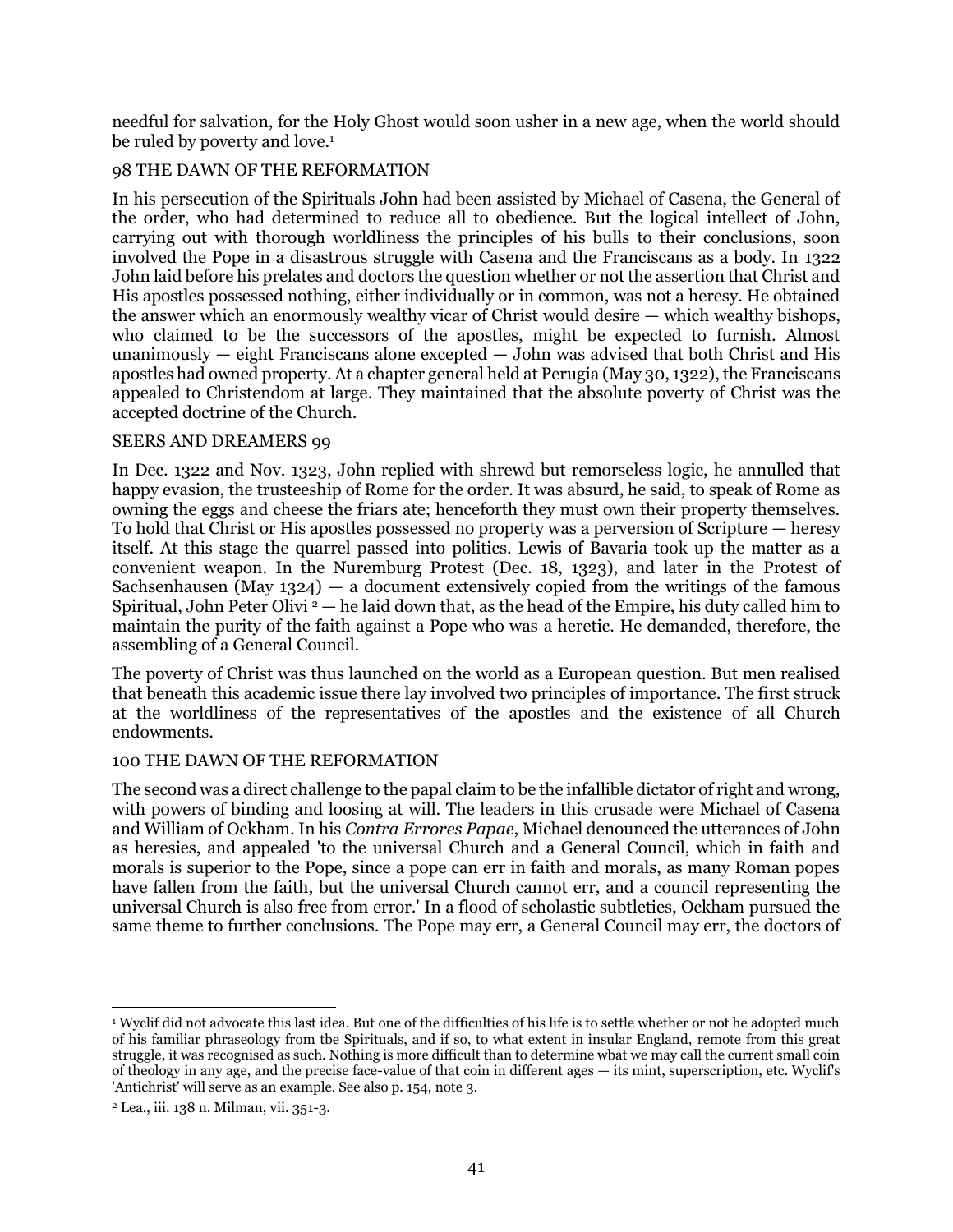the Church may err; only Holy Scripture and the beliefs of the Church are of universal validity, and with these to guide him the meanest peasant may know the truth.<sup>1</sup>

We do not propose to follow the quarrel through its various stages; how Lewis tried the Pope, pronounced him a heretic for denying the poverty of Christ, burnt John in effigy, and elected in his place as antipope a Franciscan, formerly married, whose wife, it was said, came forward after years of absence and claimed once more her husband;

### SEERS AND DREAMERS

how Lewis returned to Munich carrying his politicians and Franciscans with him, but abandoning to the Inquisition his antipope and Ghibelline cities, like Todi, that had trusted in him.<sup>2</sup> Nor shall we follow the wanderings of Michael and Ockham, nor enter further into the war of manifestoes of portentous length, which now slumber undisturbed in the pages of Goldast. The victory, such as it was, seemed to rest with John. The Spirituals, who had formed themselves into a number of sects, — some of them with clergy and bishops of their own, whose missionaries penetrated to the Chazars of the Crimea and the Muslim of Egypt and Syria, $3$  — were crushed by the Inquisition. Michael of Casena was deposed, the order of St. Francis purged, and Lewis became a suitor at the Pope's feet for a pardon, which the haughty old man refused to give.

But in reality the victory lay elsewhere. The flood of political and religious controversy, of which the Papacy and its claims had formed the ground of attack and defence, had awakened Europe to the criticism of an institution for generations accepted as divine.

# 102 THE DAWN OF THE REFORMATION

Belief in the infallibility of the Papacy was gone, destroyed as much by John XXII himself <sup>4</sup> as by the attacks of the heretics. Henceforth the more conservative looked to a General Council, the more revolutionary to the plans of Marsiglio and Ockham.

In Nov. 1342 Michael of Casena passed away, declaring in his latest effort that John was a heretic, and his successors were heretics. A few years later William of Ockham, the last of the remarkable group that had for years made Munich the head centre of revolt, finished his course. These men, it might appear, left no successors; the Popes remained on secure at Avignon. In reality, in the next generation their work was taken up under a changed environment, with different objects, another angle of vision, by an even greater iconoclast. In many respects Wyclif sums up in himself the movements and forces, in themselves largely contradictory, which had gathered round Lewis of Bavaria for the attack of their common foe.

 $\overline{a}$ <sup>1</sup> Compare Wyc1if's teaching, p. 192.

<sup>2</sup> Lea, iii. 149-151.

<sup>3</sup> *Ibid*. iii. 167.

<sup>4</sup> I have said nothing of John's famous heresy concerning Retardation of the Beatific Vision (Lea, iii. 590-5). John only saved himself from being pronounced heretical by theUniversity of Paris and King Philip de Valois of France by a timely and mysterious deathbed recantation (Dec, 2, 1234) or bull promulgated (Dec. 5) after his decease, in which he submitted himself to the judgment of the Church. Michael and Ockham were not slow to fasten on this very awkward incident, over which Pastor maintains a wise silence. As a theological speculation, I should imagine the Pope was correct; only his dogmas would have struck a fatal blow at the current Mariolatry, and invocation of "retarded" saints.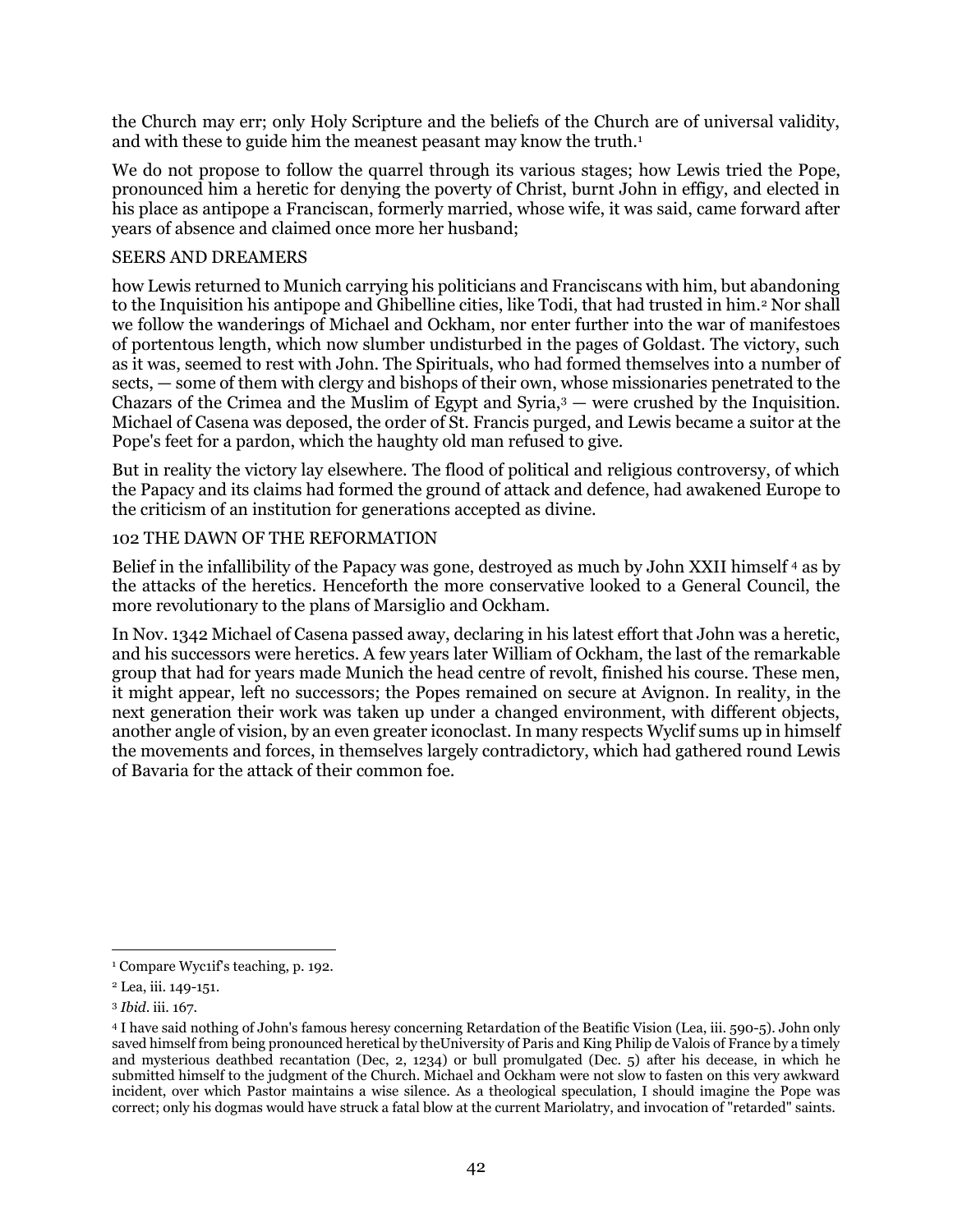# **CHAPTER III**

### **WYCLIF AND THE SCHOOLMEN**

*Great as Wyclif was, we do not know him yet as we should. That he influenced his time is on all sides conceded; how he influenced it nobody precisely knows.* — BUDDENSIEG (1883).

§I. Retrospect. §II. The Early Life of Wyclif — The Three Johns — The Warden of Canterbury — Sources of Wyclif's Influence. §III. Wyclif at Oxford — "The Great Slaughter" —The New Oxford — A Fellow of Balliol — The Influence of the Friars — The Great Quarrel — Richard Fitzralph. §IV. Aquinas and Scotus — Ockham — Wyclif's Realism —Bradwardine — "The Last of the Schoolmen"

103

§ 2. For *sources*, etc., of Wyclif, see next chapter,

§ 3. For the Oxford of Wyclif's day, see RASHDALL, *Univs. of Europe in MA*., vol. ii., and for student life in the MA., *ibid*. c. xiv. For information *re* Balliol, add the important *Historical MSS. Commission*, 1874, Report by RILEY, pp. 442-451. For Merton, see BRODRICK, *Memorials of Merton* (1885) (needs care over "Merton men"), and for general information, LYTE, *Hist. Univ. Oxford*, and the indispensable WOOD, *Annals; Hist. City Oxford* (New Eds. Oxford Historical Soc.). For the friars at Oxford: BREWER, *Monumenta Franciscana* (R.S), and the valuable LITTLE, *Grey Friars at Oxford* (1892). For the Oxford of Rich, see the able biography, WILFRED WALLACE*, St. Edmund of Canterbury* (1893); also *Collectanea* (Oxford Historical Soc., 1885), ii. 138-192. For Fitzralph, see POOLE, *Dict. Nat. Biog*. with chronology corrected, *De Dom. Div*., xxxv-viii. For the dispute of 1311-13, add *Collectanea*, ii. 195-273.

§ 4. For "authorities" re Scholasticism in general, see my *Church West in MA*., i., c. vi.; ii., c. vii. Add for the present chapter, BREWER, *Mon. Francis*, i. liii-lix.; RASHDALL, *op. cit.* ii., e. xii. §7. For the life of Duns, see LITTLE, *op. cit.*, correcting in some details RIGG in *Dict. Nat. Biog*. For Ockham, see *supra*, p. 64. For Bradwardine, STEPHENS, in *Dict. Nat. Biog*., chiefly from Life by SAVILE; *De Causa Dei* (1618). For Wyclif's realism, DZIEWICKI, Preface to *De Logica*, ii., also iii., xxxvi-xxxviii. The theology of the Schoolmen is dealt with by BANKS, *Development of Doctrine*, ii. 55-62; 89-100, a companion work to the present. See also Fisher, *History of Christian Doctrine*, 229-269.

104

#### **WYCLIF AND THE SCHOOLMEN**

#### **I**

THE moral power of the Papacy and its supremacy over the conscience of men perished in the captivity at Avignon.<sup>1</sup> Nowhere was that fall more complete than in England. For Rome had succeeded in allying against herself all the forces of patriotism and nationalism both in Church and State. Never was victory purchased more dearly than when Innocent forced John to receive his kingdom as a papal fief, and to pay the annual tribute of a thousand marks. If, during the thirteenth century, the Papacy succeeded in maintaining her claims, she only did so by an intolerable alliance with the sovereign against the people. Worthless monarchs like Henry III might grovel in the dust, and agree on the division of the plunder which they wrung from the people; and Rome in her folly mistook the stricken acquiescence of the people for content.

#### 106 THE DAWN OF THE REFORMATION

But the papal exactions were driving even the most submissive of English churchmen into opposition to her claims. A new national party sprang into existence, in which we find the opponents of the misgovernment of the king making common cause with the victims of the rapacity of the popes. The champion of the one was Simon de Montfort; of the other Robert Grosseteste. Both alike had seemed to fail: Montfort stricken down on the field of Evesham; Grosseteste had passed away conscious of the skilful indifference. with which the curia had treated

 $\overline{a}$ <sup>1</sup>This section is a summary for the convenience of the reader's memory of the argument in c. i., so far as it affects Wyclif.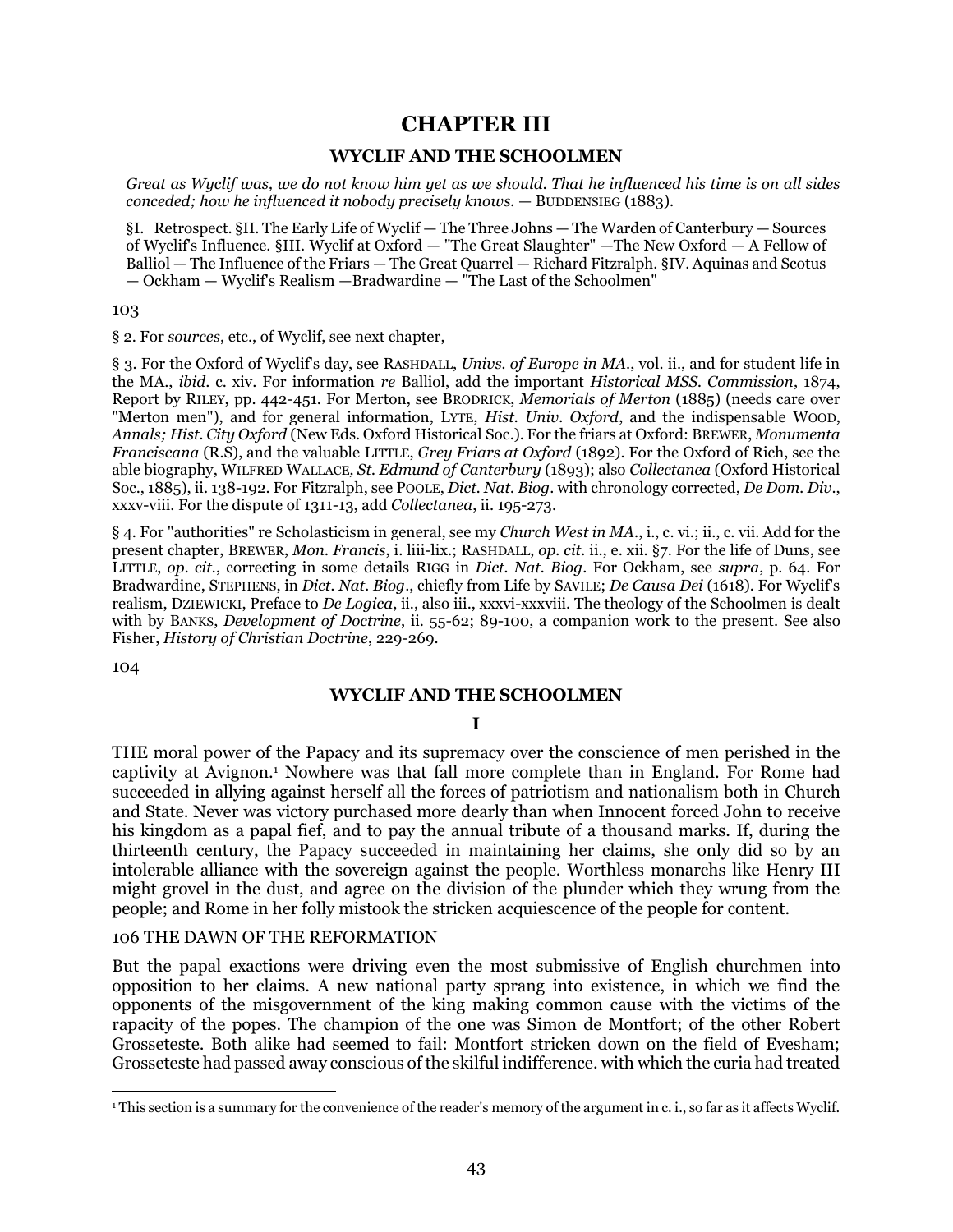his protest. Both alike had really succeeded; their works followed them. For when Earl Simon, after his victory at Lewes, had, for the first time in the history of the nation, summoned not only knights of the shire, but two citizens from every borough to sit beside the barons and ecclesiastics in his Parliament at Westminster, he had called into being a power which carried on the struggle after the great patriot had passed away. The memory also of Grosseteste's impeachment of the papal rapacity lived on in the resistance of Parliaments to the papal claims. The fourteenth century opened with the union of king and people in the consciousness of the new nationalism, and the determination to cut off the sources of abuse.

#### WYCLIF AND THE SCHOOLMEN 107

Throughout the fourteenth century the student will discern two movements going on in England, both tending in the same direction, though with different designs; both temporarily defeated, both preparing the way for future triumphs. The one attack was directed against the temporal and political power of the clergy, the other against the dogmas and superstitions of the Church. On all sides we discern signs of revolt, a fear lest the Church should become too strong for the State, a desire to deliver religion from a degrading materialism. The two movements, though finally they became separate and even opposed, were at first united. The leader in the struggle was John Wyclif.

**II**

"On most of us, the dim image of Wyclif<sup>1</sup> looks down like the portrait of the first of a long line of kings, without personality or expression  $-$  he is the first of the reformers." This judgment of Shirley is unfortunately still too true, despite fifty years' efforts to make up for the neglect of centuries.

#### 108 THE DAWN OF THE REFORMATION

Almost every particular in the life of Wyclif is the occasion of controversy; over his earlier years there hangs a more than medieval obscurity; while the vague chronology is in marked contrast to our exact knowledge of his teaching. That he was a Yorkshireman is certain; born at  $-$  at least he 'drew his origin' from — Wyclif-on-Tees<sup>2</sup> 'at a date unknown, but, in our opinion, nearer 1330 than 1320;<sup>3</sup> a scion, perhaps the head, of a proud but poor family  $-$  the manor of Wyclif was but 720 acres — since extinct, that clung tenaciously to the Roman Church in the years of triumph of the Reformer's doctrines. On entering Oxford, Wyclif would attach himself to the college of the Northern Nation, founded half a century previously (1261) by the neighbouring family of Balliol of Barnard Castle.

Wyclif's life at Oxford is worse than a blank; it is a puzzle in identity. For there were at the University at that time two other John Wyclifs with whom, it would appear, the Reformer has been grievously confused. The first is an 'almonry boy' at Queen's, of whom all that we know is that in 1371 he was studying his Latin grammar. His shadowy form has led many astray, and flits through the rooms at Queen's — rent always in arrears — at various dates between 1363 and 1380.

### WYCLIF AND THE SCHOOLMEN 109

The second John Wyclif is more substantial, a 'portionist' of Merton, for whose confusion with the Reformer historians have less excuse. For in "Wyclif's time," as Dr. Poole has pointed out, "Balliol and Merton formed the opposite poles of the academical world," the headquarters respectively of the Northern and Southern Nations; and Merton, as we know from Wood, refused, both in 1334

 $\overline{a}$ <sup>1</sup> Matthew (*Acad.*, June 1884) has shown that the first syllable is "Wy" (water) not "Wic" (=Wick). According to Buddensieg, there are thirty-one ways in which his name is spelt. Wyclif or Wycliffe is a matter of indifference.

<sup>2</sup> Leland, *Collectanea*, i. pt. ii. p. 329.

<sup>3</sup> For the early life, etc., of Wyclif, se[e Appendix C.](#page-108-0)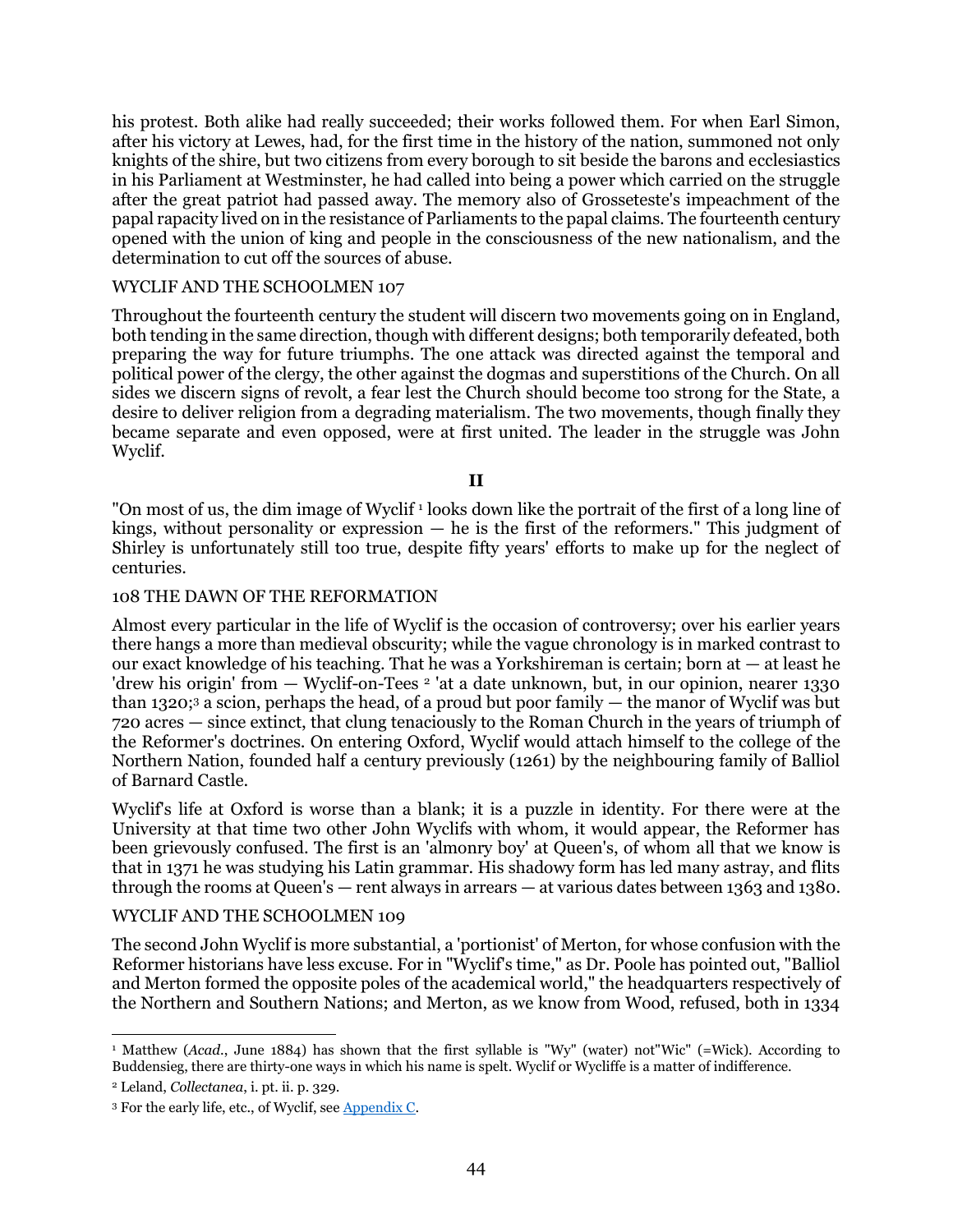and afterwards, to elect Northern scholars into their society. The third John Wyclif, a certain John Wyclif or Whitclif of Mayfield, is an even more troublesome double, not merely of the Reformer but of the portionist of Merton, with whom he is probably one and the same.<sup>1</sup>

In 1360, or possibly earlier, Wyclif was elected the Master of Balliol, not at that time the lucrative honour of later days. This position he resigned shortly after he had been presented (May 16, 1361) to the college living of Fillingham in Lincolnshire, 'value thirty marks.'  $2$  The next incident in his life is one of the ironies of history. In 1362 the University of Oxford petitioned Urban V to exercise the papal power of "provision" by granting Wyclif 'a canonry and dignity of York, notwithstanding that he holds the church of Fillingham.' <sup>3</sup>

### 110 THE DAWN OF THE REFORMATION

The Pope granted instead the prebend of Aust in the collegiate church of Westbury-on-Trym, near Bristol. For the next few years the Reformer disappears from sight, unless, — indeed, he be the John Wyclif or Whitclif who was nominated by Archbp. Islip warden of Canterbury in a deed dated 'Mayfield, Dec. 9,1365.' This hall had been founded (Ap. 1363) to repair the ravages of the Black Death among the clergy by preparing candidates of scanty learning and low social status. The identification has this much in its favour, that the work at the new foundation would fit in exactly with what we know in later life to have been the views of the founder of the Biblemen. Unfortunately for the experiment, Islip had involved it in the endless conflict between seculars and regulars. After trying in vain to bring together priests and monks in one foundation, Islip expelled the monks. His successor, Archbp. Langham, an ex-abbot of 'Westminster (March 1367), showed his different sympathies. He drove out the seculars, with this Wyclif at their head, and handed over the hall to the monks of Christ Church, of which College it now forms a part.

### WYCLIF AND THE SCHOOLMEN 111

The warden's appeal to Avignon was rejected after the usual delay (1371); he had, in fact, no good standpoint at law.

The identity of the Reformer with the warden of Canterbury is a matter of dispute and should, we think, be rejected.<sup>4</sup> For the warden was a scholar or, as we should now say, a fellow, in the house which Wyclif,<sup>5</sup> ex-master of Balliol, could scarcely have been; while other evidence points to the warden being John Wyclif of Mayfield. In 1368 we are, however, once more on firm ground. In the registers of the see of Lincoln we find that licence was granted by Bp. Buckingham to 'Master John de Wyclif that he might absent himself from his church for the space of two years, to devote himself to the study of letters in the University.' Later on in the same year Wyclif exchanged his Lincolnshire rectory for that of Ludgershall in Buckinghamshire. Its nearness to Oxford — but sixteen miles — compensated Wyclif for its lesser income.

### 112 THE DAWN OF THE REFORMATION

In 1372 Wyclif finished the sixteen years' course for the degree in divinity (S.T.M) and acquired the right of delivering lectures on theology. In 1373 we come across another curious incident. The Pope granted to Wyclif, his 'dilectissimo filio,' a canonry of Lincoln, 'while retaining the canonry and prebend of Aust.' The words seem to indicate Wyclif's acceptance of Westbury, and a local tradition points out the rooms that he occupied in the College (today a tenement); but no trace

l

<sup>&</sup>lt;sup>1</sup> For the Three Wyclifs, see [App. D.](#page-108-1)

<sup>2</sup> In July 1361 Wyclif still signs himself Master.

<sup>3</sup> Bliss, Cal. Papal Registers Petitions, i. 390. Granted , '8 Kal. Dec.,' 1362.

<sup>4</sup> Se[e App. E.](#page-109-0)

<sup>5</sup> Register of Langham (Vaughan, 553), 'directo ad John Wyclif et ceteros sCoW,res Aulae Cant.' But this should not be pressed too much.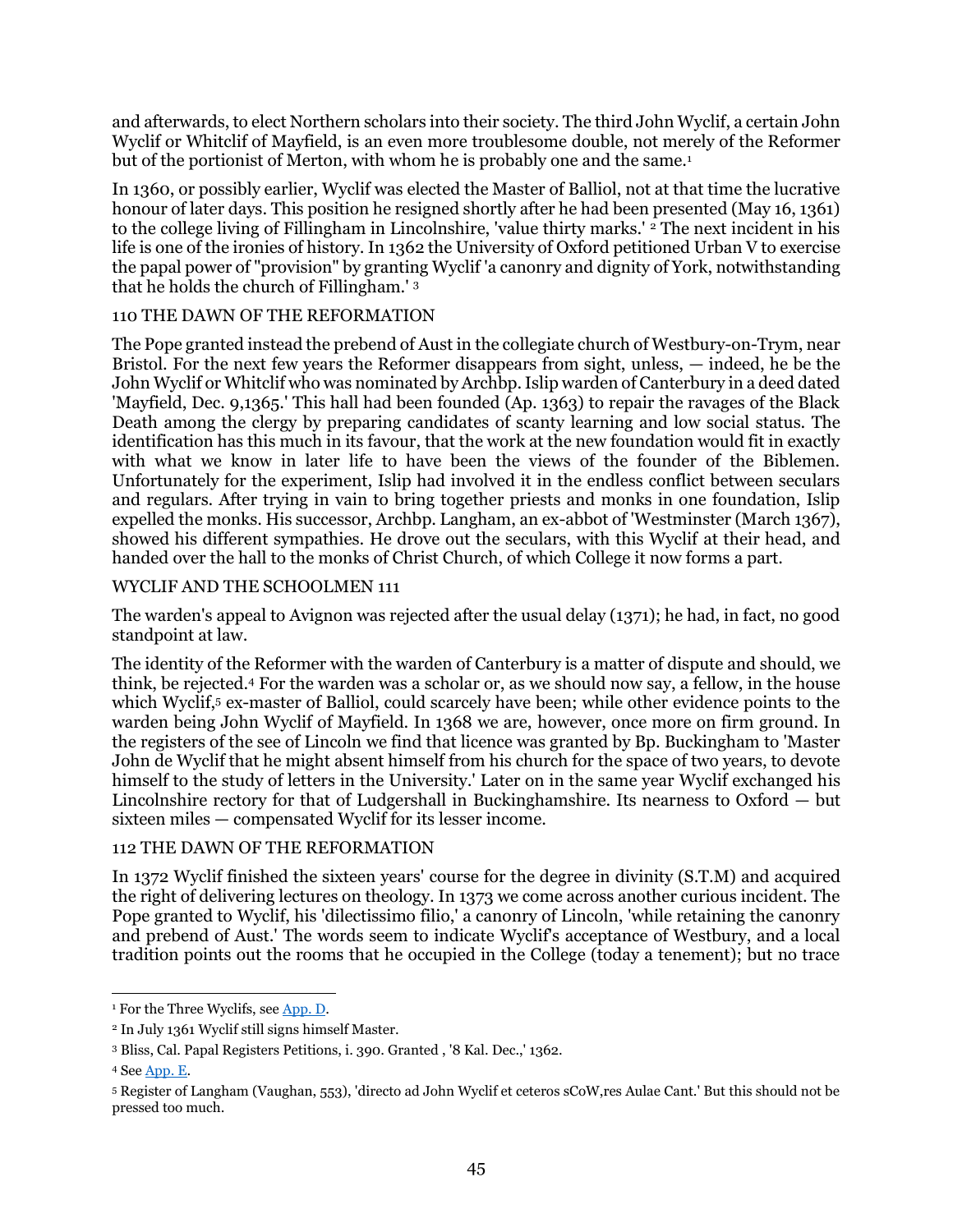can now be found of his institution. The King's confirmation is dated November 6, 1375, and, according to the registers, the prebend was conferred a few days later upon another, a certain Robert of Farrington. The benefice at Lincoln which Wyclif accepted was afterwards, as Wyclif himself tells us,<sup>1</sup> taken from him by Gregory XI and bestowed on a foreigner, on his refusal, or delay, to pay the first fruits of £45. Amid many uncertainties one thing is clear. The great quarrel had evidently not yet begun; while Wyclif's objection to pluralities would seem to have been of later growth. We must own also that, until Lutterworth, Wyclif was probably an absentee rector. But the silence of his enemies is proof that he made ample provision for the cure of souls.

### WYCLIF AND THE SCHOOLMEN

In 1374 Wyclif at last definitely emerges into full public view, first as a commissioner at Bruges, and then as the leader of the nation in its struggle with Rome. Anticipating his services at Bruges the Crown, taking advantage of the minority of the patron, rewarded him (1374) with the rectory of Lutterworth, of the value of £26 per annum.<sup>2</sup> There, on the 31st of December 1384, after ten years of life so full and stirring that history can find few parallels, the great Reformer entered into rest.<sup>3</sup>

If the details of the life of Wyclif are obscure, the source of his influence is clear. The importance of his attack upon the medieval Church lay in the fact that for the first time the assault was conducted, not by an obscure fanatic, but by the foremost schoolman of his age  $-$  'the flower,' even his enemies owned, 'of Oxford scholarship,' — at a time when the decay of Paris had left Oxford without a rival. The first of the reformers was, in fact, the last of the schoolmen, according to Knighton, 'in philosophy second to none, in the training of the schools without a rival.' Even Arundel acknowledged to Thorpe: 'Wyclif, your author, was a great clerk, and many men held him a perfect liver.' <sup>4</sup>

### 114 THE DAWN OF THE REFORMATION

An unrevised notebook of some of his lectures, evidently taken down by one of his pupils, has come down to us, and amazes the reader by its "accumulated stores of learning from every field of human knowledge, and the mastery displayed of the entire Bible." <sup>5</sup>

Equally clear with the source of his influence is the general development of his teaching. From subtle disputations Wyclif passed, like William of Ockham, into politics. He was the brains of the party who sought in Parliament and elsewhere to resist the papal claims. Hitherto reformers had attempted to accomplish their purposes from within, and would have resisted outside interference. Wyclif introduced a new thing into the medieval world by calling upon the State to reform an unwilling clergy. Next he laboured to effect the revival of religious life by the restoration of simple preaching, 'a humble and homely proclamation of the gospel,' and the distribution to the people of the Word of God. He struck hard at the current methods of the pulpit, the endless logical distinctions and divisions, 'the subtle hair-splitting which the apostles would have despised,' the rhetoric, legends, and poetry which men substituted for the bread of life.

### WYCLIF AND THE SCHOOLMEN 115

Finally he felt that the souls of men were being sacrificed to an overgrown sacramental system, at the roots of which he struck by his attack on the doctrine of transubstantiation. In all these aspects

<sup>1</sup> Loserth, *Op. Evang*., xxx. (a work never finished).

<sup>2</sup> Vaughan, 180 n.

<sup>&</sup>lt;sup>3</sup> For the chronology of Wyclif, see [App, F.](#page-110-0)

<sup>4</sup> See *Arbers' Eng. Garner*, vi. 62-64 (also note p. 242 *infra*),

<sup>5</sup> Beer, *De Compos. Hominis*, Pref. xvii. (the notebook in question). See also the indices of quotations, etc.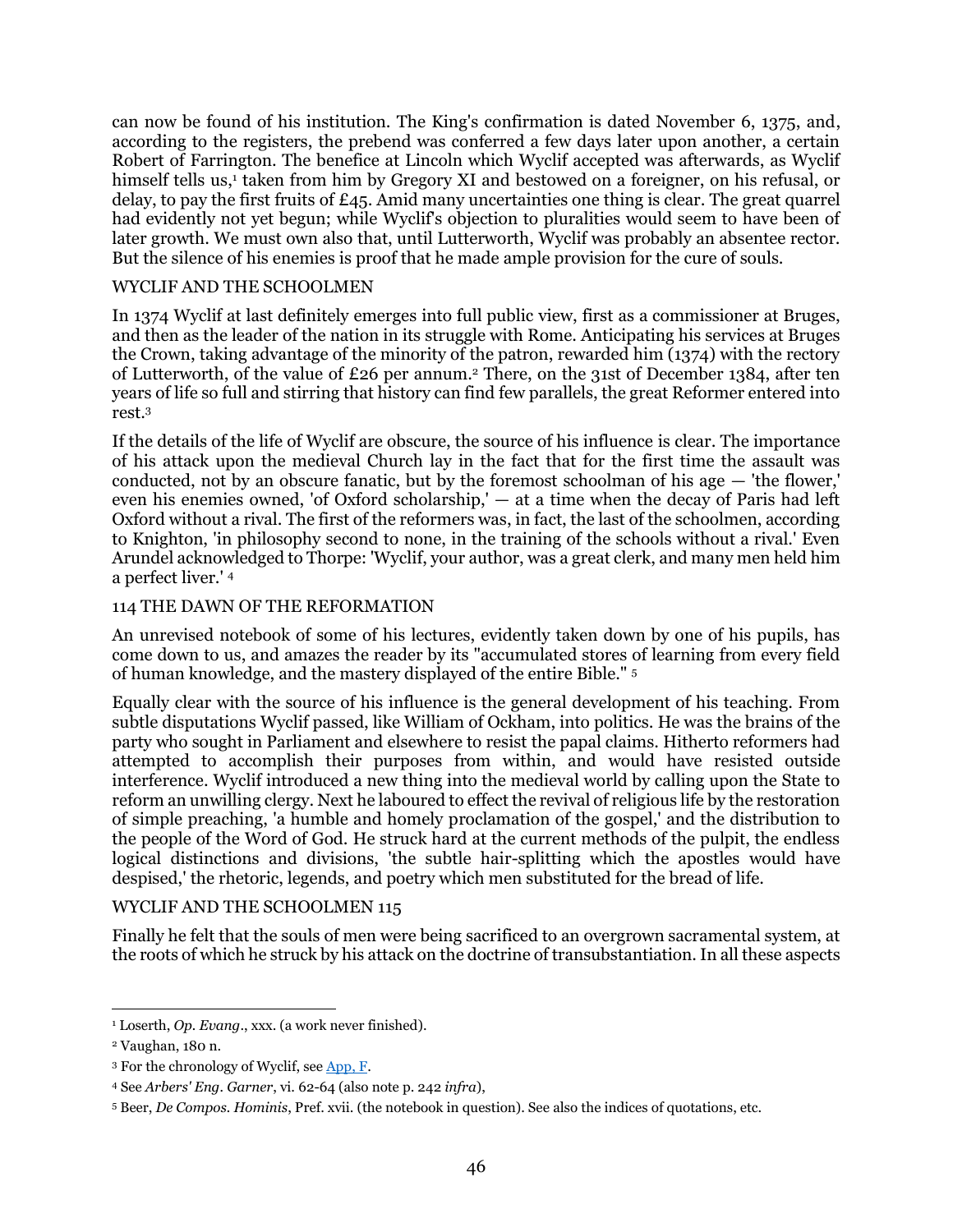— Schoolman, Politician, Preacher, and Reformer — Wyclif was the foremost man of his age, the range of whose activities was not less remarkable than the energy with which he pursued his aims.

**III**

Of Wyclif's life at Oxford we know nothing. His writings, in this matter, alas! are singularly lacking in personal reference. This is the more to be regretted when we remember that Wyclif's residence at the university covered more than a generation. The Reformer would be in Oxford in the year of the great Plague (1349), when, under the blazing July sun, death reigned in the noisome alleys and crowded halls. The marvel is that he survived. For if, as Professor Sedgwick once remarked, the" dirt was sublime in former years," it was" sublimest," perhaps, in the great university, too" sublime" even for the medieval nose. From a royal letter to the sheriff' in 1300, we learn that 'the air is so corrupted and infected' by the filth in the streets that 'an abominable loathing is diffused among the aforesaid masters and scholars.'

#### 116 THE DAWN OF THE REFORMATION

Wyclif would be at Oxford also at the' Great Slaughter' of 1354, a riot which broke out in a tavern over the quality of the wine. For "on Tuesday, February 10th," — we quote the lively narrative of Anthony Wood<sup>1</sup> –

"being the feast of S. Scolastica the Virgin, came Walter de Springheuse and other clerks to the tavern called Swydlestock [being now the Mermaid tavern at Quatrevois], and there, calling for wine, John de Croydon, the vintner, brought them some; but they, disliking it, as it would seem, and he avouching it to be good, several snappish words passed between them. At length, the vintner giving them stubborn and saucy language, they threw the wine vessel at his head."

Within a few hours the bell of St. Martin's was summoning" town" to the rescue, while the bell of St. Mary's called "gown" to arms. The first day's scrimmage was bloodless. On the following morning the students were in the schools, and all seemed peaceful; but at dinner-time (11 a.m.), as "gown" was disporting itself in the fields of Beaumont, eighty men assembled at St. Giles', and began the attack with bows and arrows. "Gown" tried to shut the gates of the city, for two thousand armed rustics were already pouring in, carrying a black flag, and crying 'slay, slay! havoc, havoc! smite fast! give good blows!'

#### WYCLIF AND THE SCHOOLMEN 117

By the close of the day "town" had won; twenty halls had been pillaged and burnt, chaplains flayed, and" gown" driven headlong from the city, save only the students of Merton, safe behind their solid walls. When the friars, forgetting in the common danger their feud with the seculars, came to the rescue, not with carnal weapons, but bearing the host and chanting a litany for peace, their crucifix was dashed to the ground.

Wyclif also would witness the subsequent triumph of "gown," when the mayor and bailiff were sent to the Marshalsea, and an enormous fine imposed of  $£250 -$  two shillings per head of the population. The assize of bread, wine and ale, weights, measures, the cleansing and paving of streets, in fact all self-government was taken away by the Crown from the humbled city and given to the university. Henceforth the inhabitants of Oxford were helots, hewers of wood and drawers of water. Their town was mapped out into districts. Over each of these, two artists and one doctor of theology were appointed as inquisitors, to hold annual investigation into the morals of the inhabitants. 2

#### 118 THE DAWN OF THE REFORMATION

 $\overline{a}$ <sup>1</sup> *Annals*, i. 456

<sup>2</sup> On the morals of the university, see [App. G.](#page-110-1) For the effect of the Great Slaughter on Oxford Markets, see *Collectanea*, ii. 52-3.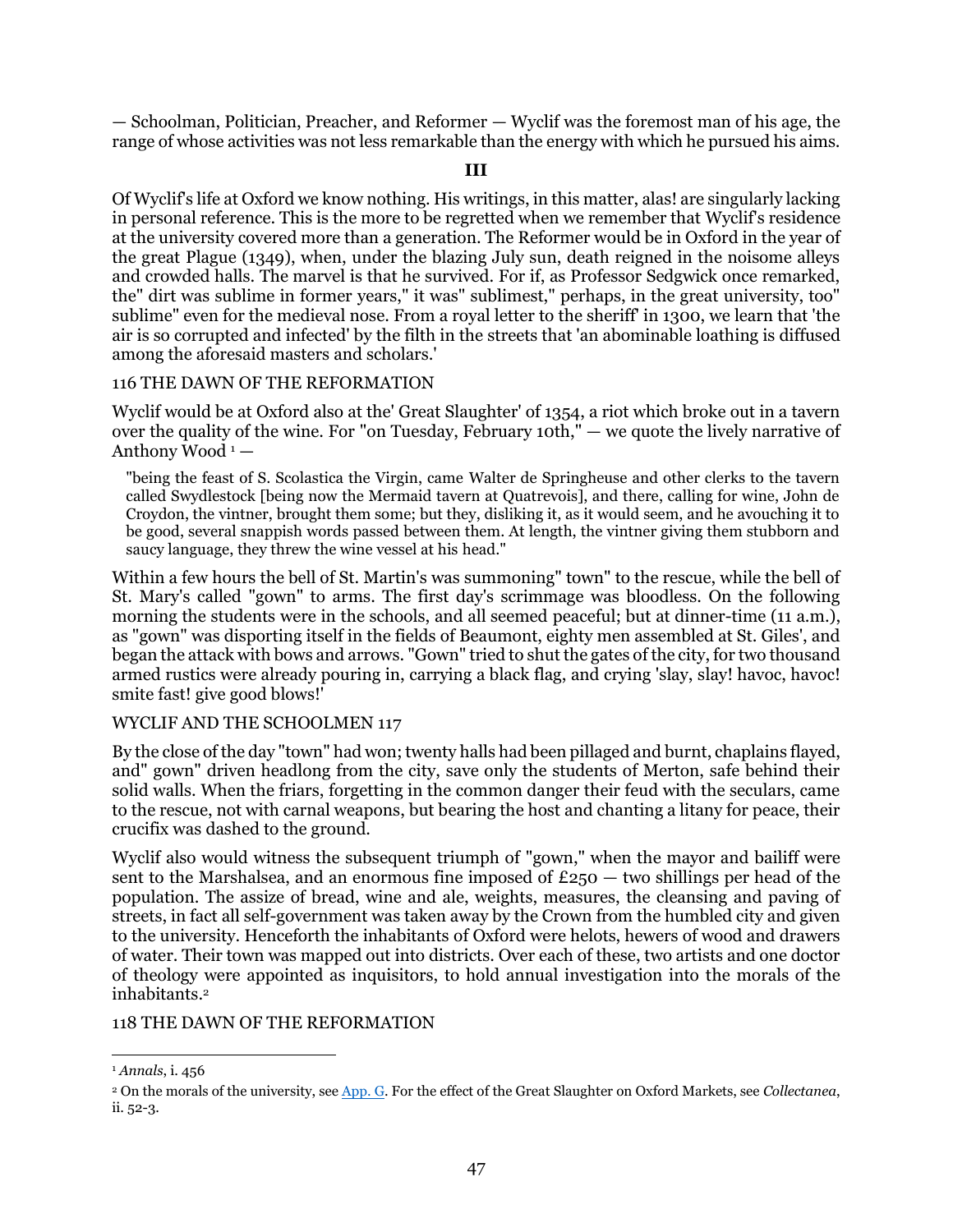Every year on the anniversary of the "great slaughter" the mayor and sixty citizens were to perform penance at St. Mary's, and each to offer 'one penny' at the high altar — a penance, we note, that was not abolished until 1825. But of these things Wyclif tells us nothing.

The Oxford of Wyclif was neither the Oxford of an earlier age nor the stately university of later times. The Oxford of Edmund Rich had already vanished. The thousands of poor scholars huddled in bare lodging-houses, clustering round teachers as poor as themselves, 'yellow beaks' of twelve, and grey beards over seventy, talking almost every dialect of Europe, perpetually drinking, dicing, or breaking heads in the battle of 'nations,' but whose turbulence and stir was the turbulence and stir of life, of democracy first discovering itself, — had given place to a more orderly and wealthy university; more learned, perhaps, though with far less of that passionate thirst for knowledge which had once distinguished it. Every scholar was now obliged to live in a hall or hostel under the care of some member of the university. At one time the number of such halls was over three hundred, — wooden buildings built in two stories round cloistered courts, with brewhouse, pigsties, stables, and scanty library.

### WYCLIF AND THE SCHOOLMEN 119

But the new Oxford, so familiar to us today, was already rising in the six endowed colleges — University (1249), Balliol (1261), Merton (1263), Exeter (1314), Oriel (1324), and Queen's (1341), — while Bishop Wykeham's stately foundation of the new college of St. Mary (1379) was destined to sweep away halls by the score. But let not the reader be deceived by a name. Even in the colleges fellows shared their bedrooms with two or three chamber companions; a separate bed was the luxury of the few. Their windows, without glass, were closed with wooden shutters, their floors were strewed with rushes to fight the cold. Chimneys and fires were of course unknown. Combination rooms were yet to be devised. For the Master's lodge we must wait a couple of centuries; at Balliol, the highest dream of the Master would be a room to himself. Two meals a day, dinner at eleven and supper at five, were the usual repasts. The allowances for fellows varied from eight to eighteenpence a week. With meat at about a farthing a pound, butter and cheese at a halfpenny, men would need a penny a day to live.<sup>1</sup>

### 120 THE DAWN OF THE REFORMATION

The rest could be spent on candles  $-$  at twopence the pound, a luxury of the few  $-$  books or beer. But of Chaucer's 'thredbare' 'Clerk of Oxenford 'we read —

But all that he mighte of his frends hente On bookes and on lerning he it spente; For him was lever have at his beddes heede A twenty bokes, clothed in black or reede Of Aristotle and his philosophie Then robes riche, or fithel or gay sautrie.

When Wyclif went to Oxford, the curse of wealth, or rather of expense, was already cutting off the university from the life of the nation. The old democracy, when knowledge 'alone made the 'master,' and to know more than his fellows was a man's sole claim to be a 'regent' in the schools, was already a thing of the past. Edmund Rich, when offered fees, had flung them down on the window ledge; 'ashes to ashes,' he cried, 'and dust to dust.' The new Oxford was learning better. She canonised Edmund, but took care not to follow his example. The expense of the university, in fact, had become as great as, if not greater than today. The chief difficulty in obtaining a degree was the financial outlay, the course of seven, ten, or sixteen years, according to faculty. To crown all, there were the feasts on the night before 'inception,' costing, according to the rank of the

 $\overline{a}$ <sup>1</sup> For prices in 1280, see Collectanea, ii. 120.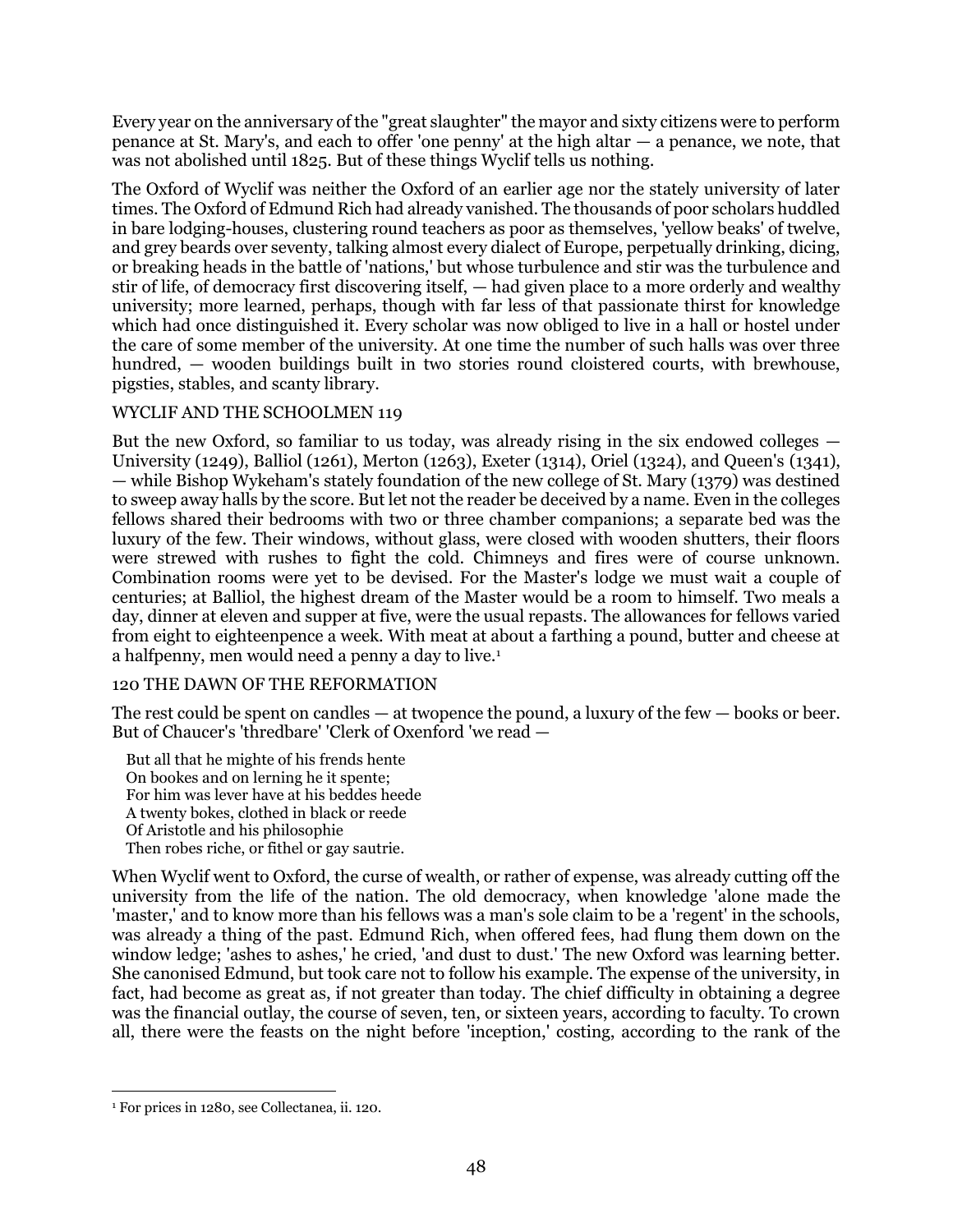candidate, from ten marks to seventy pounds; not to mention the suits of clothes for the stationers, buckskin gloves and twenty shillings for each of the two bedels.<sup>1</sup>

# WYCLIF AND THE SCHOOLMEN 121

There was, alas! but one way of finance, unless, indeed, you visited the Lombards. You must let the Pope "provide" you with a benefice, both while you studied and after you had taken your degree. From 1322 onwards, until the practice was spoilt by the *Statutes of Provisors*, the university forwarded to the Pope a *rotulus nominandorum*, or list of graduates, for whom he must find a career.<sup>2</sup> Lest there should be any mistake on the matter, the benefices were named, and the sums expected. Even Wyclif, as we have seen, though in later years he repented him of the evil, had not scrupled to implore such "provision," that thereby he might continue his studies. In its earlier days the university had stood for "the protest of the lay spirit." Now Oxford was merely the ordinary door to clerical preferment.

### 122 THE DAWN OF THE REFORMATION

Owing to the growing expense, and the Black Death, Oxford could no longer boast of her former students. The medieval numbers, it is true, have been enormously misrepresented. Wyclif's statement that' once there were sixty thousand students '— unless, indeed, it be the mistake of a copyist — would lead us to suspect an innate faculty for exaggeration, of which we shall notice traces elsewhere in his writings. Wyclif, however, was not alone. According to Gascoigne, 'before the Great Plague there had been thirty thousand.' But juggling with figures was a medieval weakness. As Arabic numerals were not yet in common use, addition was difficult; imagination, at any rate, hard to check. Even Wyclif's estimate that in his own day (1379) the students had dwindled to three thousand, should really be divided by half.

In another respect also Oxford had changed. Instead of the struggle of the 'nations '— they had been suppressed in 1274, leaving behind them as their chief memory the two proctors, one 'Australis' and one 'Borealis '— we find the even fiercer strife of seculars and regulars. In the early university, — the university 'before which,' in 1185, Giraldus Cambrensis 'resolved to read,' as he tells us, his work *Typographia Hibernica*, — 'the clergy of England flourished and excelled in clerkship'; but they were all seculars.

### WYCLIF AND THE SCHOOLMEN 123

In its origin the university was a secular institution which owed nothing save antagonism to monasticism and the regulars.<sup>3</sup> But much had happened since the visit of the Welshman. For on the 15th August 1220 the Dominicans had arrived at Oxford and established themselves in the heart of the Jewry. With rare insight, they had discerned the beginning of revolt against authority; they would win back the allegiance of the university to orthodoxy. They were soon surrounded by eager disciples.

But the influence of the Dominicans was eclipsed by the fame of their successors. On Tuesday, 10th September 1224, the Franciscans landed at Dover. Before the end of the month they had set out for Oxford. There they started lectures 'in a house in the parish of St. Ebb's.' Next came the Carmelites, White Friars (1256), for whom in 1317 the old palace of Beaumont, on the north-west side of the walls, was turned into a convent; while in 1268 the Augustinians settled on the site now occupied by Wadham. Within a few years the Grey Friars carried all before them. Agnellus their

l <sup>1</sup> See further, Wylie, iii. 418; 0Lyte, 225; Little, 50, 51. In 1336 Benedict XII tried in vain to curtail the expense. Friars 'were not to spend in food and drink, except once only, more than would suffice for the moderate refection of the convent or place where such inceptions were held.'

<sup>2</sup> The reader will best see how the system worked by turning over the pages of *The Cal. Papal Registers, Petitions*, i, (ed. Blis:;, R.S.)

<sup>3</sup> See *Ch. West*, ii. 254.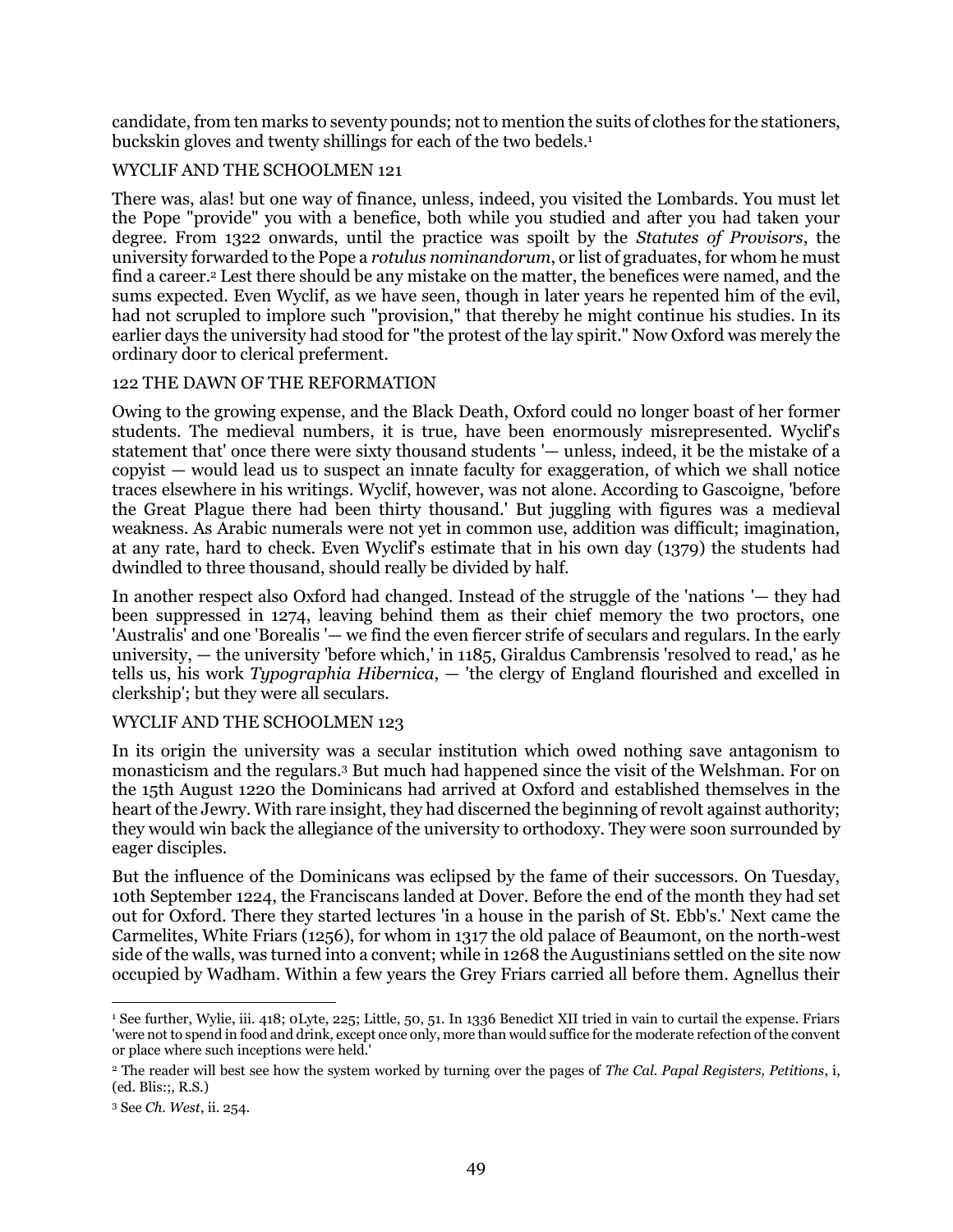leader, though, in the words of Wood, "he never smelt of an academy or tasted of humane learning," frankly recognised its value.

# 124 THE DAWN OF THE REFORMATION

He sent, out of his poverty, £10 to Rome to buy a copy of the Decretals. His second step was of even greater importance. 'Friar Agnellus caused a school of sufficiently decent appearance to be built on the site on which the friars had settled, and induced Robert Grosseteste, of holy memory, to lecture to them there; and under him they made extraordinary progress in sermons, as well as in subtle moral themes suitable for preaching.' <sup>1</sup> The result was remarkable. From their school at Oxford the Grey Friars gave to the world its acknowledged leaders in thought and speculation. "Lyons, Paris, and Cologne were indebted for their first professors to the English Franciscans. Foreigners were sent to the English school as superior to all others. For the first time since its existence, Oxford rose to a position second not even to Paris itself. The three schoolmen of the most profound and original genius — Roger Bacon, Duns Scotus, and Ockham — were trained within its walls."<sup>2</sup>

In their conquest of the university the friars had been supported by popular sympathy. They owed something also to the presence of other regulars. For as students would no longer go to the monasteries, the monasteries had deemed it

### WYCLIF AND THE SCHOOLMEN 125

wise to go to the students. In 1289 a chapter general of the Benedictines at Avignon imposed a levy of twopence in the mark on all the revenues of their order for the purpose of building a hall at Oxford for their monks. They established themselves in Gloucester Hall, originally built by John Giffard, lord of Brimsfield, for thirteen monks from the great monastery of St. Peter at Gloucester. The other orders, Cistercians and Augustinian canons, soon found it advisable to follow their example.<sup>3</sup> To the intellectual life of Oxford the monks contributed absolutely nothing. No schoolman or theologian hailed from their ranks. At Oxford, as in the nation at large, the monasteries were isolated institutions, cut off from the great world by more than their walls, without part or lot in the real life of the country. Their one object in coming to Oxford at all would seem to have been to obtain a supply of canonists and lawyers to look after the vast legal interests of their orders. Nevertheless, by their presence they added fuel to the bitter strife of regulars and seculars.

The seculars did not intend that the university which they had created should thus be stolen from them without a struggle. The storm was not long in bursting. At Paris, in 1252, it rent the university in sunder.<sup>4</sup>

#### 126 THE DAWN OF THE REFORMATION

At Oxford the first outbreak was less disastrous. The grounds of conflict were twofold. On the one hand, especially at Paris, there was the question of obedience to the university, a university the overwhelming proportion of which were seculars and artists. In England the second contention was of more importance. The friars claimed to study theology without graduating in arts. The university insisted that its first duty was to give men a 'liberal' education. Before specialising for any particular profession they must take their degrees in the common elements of culture. The friars objected; their business was not to take degrees, but to save men by theology and preaching. So they attempted a bold stroke. They requested (Feb. 1252) a grace 'to allow Friar Thomas of

<sup>1</sup> *Mon. Francis*., i. 37.

<sup>2</sup> Brewer, *Mon. Francis*., i. p. lxxxi.

<sup>3</sup> Details in Wood, *Oxford*, ii. 228-89.

<sup>4</sup> Told in Rashdall, i. 345-92. Cf. Lea, *Inquis*., i. 280-88.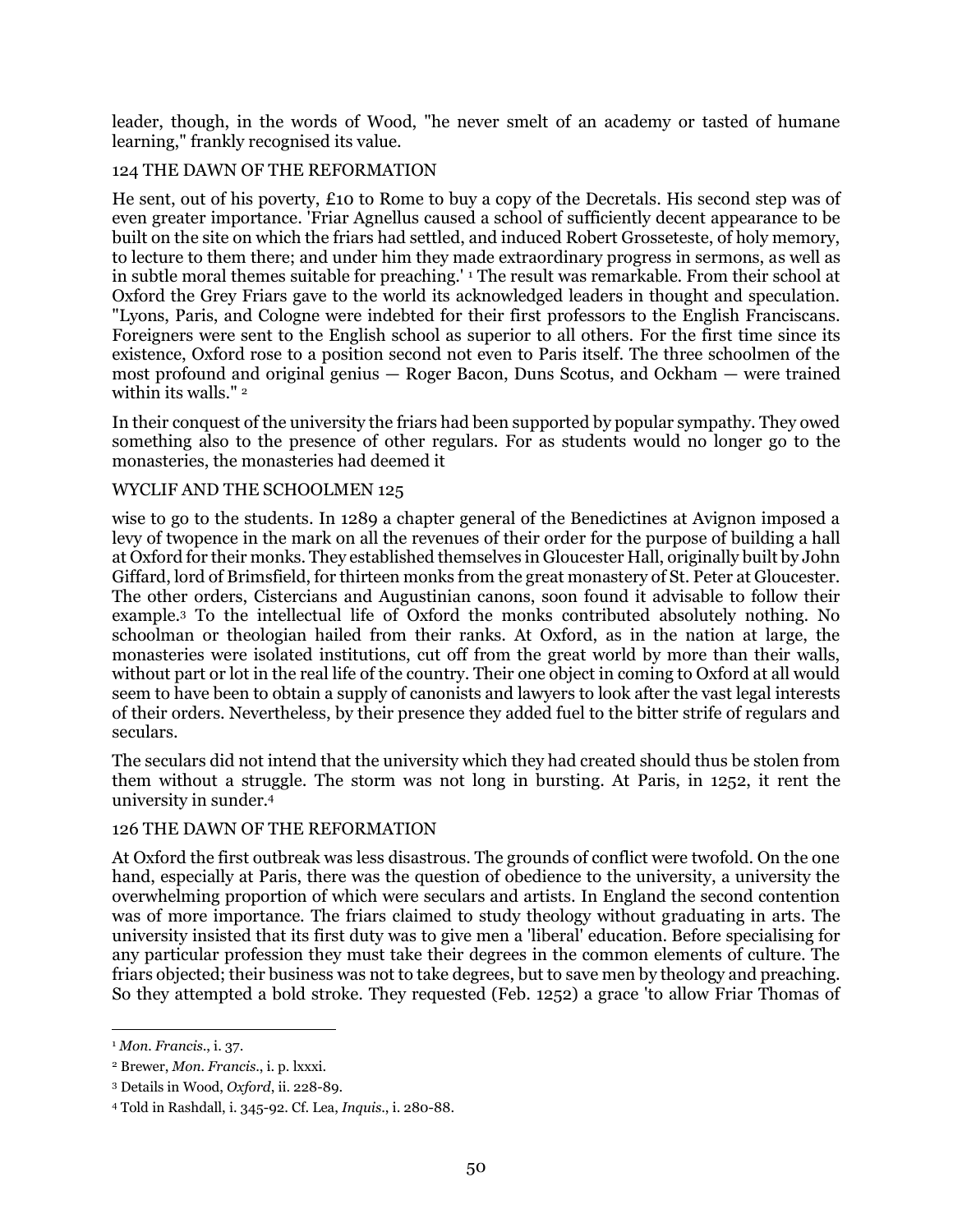York to ascend the chair of ordinary regent in Holy Scripture' without graduating in arts. In spite of the pleadings of Adam Marsh<sup>1</sup> for his order, the university decided that henceforth no one should be admitted to lecture on theology who had not first taken his degree as Master in Arts. The measure was qualified by reserving to the chancellor and regents a dispensing power. For fifty years the compromise worked smoothly; but in 1303 the conflict once more broke out.

## WYCLIF AND THE SCHOOLMEN 127

The university began to refuse dispensing graces. In 1311 they further ordained that no friar should lecture on the Bible unless he had first taken the university degree of Bachelor in Theology.

"History," writes Dr. Jessopp, "is the science which teaches us to see the throbbing life of the present in the throbbing life of the past." Let us attempt the task over this dispute. In this matter the friars were the Nonconformists of the Middle Ages. The Nonconformist ministers today claim, like the friars, to study theology without graduating in arts; Nonconformist colleges maintain, like the Oxford friaries, that their first business is to turn out preachers. The Anglican clergy, on the other hand, are usually" artists" who mayor may not have proceeded to theology. On the second matter, again, the sympathies of Nonconformists will be with the friars; for the university degree of Bachelor in Theology was taken by lecturing on that marvellous medieval work, the Sentences of Peter Lombard, a handbook in which the Bible played but a secondary part to scholastic philosophy. The friars, on the other hand, claimed that the exegetical study of the Bible was a better preparation than any *Sentences* for the duties of preacher and pastor.

### 128 THE DAWN OF THE REFORMATION

We may further note our surprise that Wyclif, whose sympathies in this matter must have been with the friars, should have become in later life their bitterest enemy. But the issues and controversies of the age were curiously involved (p. 217, *infra*).

Throughout the fourteenth century the conflict was incessant. When one dispute was settled another was started. The custom of the friars of obtaining graces by means of letters from influential people passed into a more bitter argument as to the age at which friars might admit novices to their order. 'These are the names,' ran a university proclamation of 1368,

'of the wax-doctors who seek to extort graces from the university by means of letters of lords sealed with wax, or because they run from hard study, as wax runs from the face of the fire. Be it known that such wax-doctors are always of the Mendicant orders, the cause whereof we have found. For by apples and drink, as the people say, they draw boys to their religion, and do not instruct them after their profession as their age demands, but let them wander about begging.' <sup>2</sup>

In this struggle of Oxford with the Mendicants a leading part was taken by one to whom Wyclif was profoundly indebted. This was the famous Richard Fitzralph, commonly known as 'Armachanus,' Wyclif's uncanonised 'Saint Richard.' <sup>3</sup> Fitzralph, a native of Louth, in Ireland, had studied at Oxford at Wyclif's college of Balliol, of which in 1325 he signs himself an ex-fellow.

### WYCLIF AND THE SCHOOLMEN 129

In 1333 he had been elected chancellor of the university. His promotion, owing to his favour with Avignon, was rapid. In July 1347 he was consecrated Arch-bishop of Armagh. In 1350 we find him at Avignon addressing the Pope (July 5) on the misdeeds of the friars. But over this matter he seems to have acted merely as the spokesman for parties in England. His own relations with the friars were still of the friendliest, and the business which had taken him to the Papal Court was not connected with the dispute. In 1356 he quitted Ireland and carne to London. There he found

 $\overline{a}$ <sup>1</sup> *Mon. Francis*., i. 338, 346-9.

<sup>2</sup> Little, 42. Cf. Wyclif, Matt., 68 *et passim*.

<sup>3</sup> Matt., 128, 507. *Lat. Serm*., iii. 311.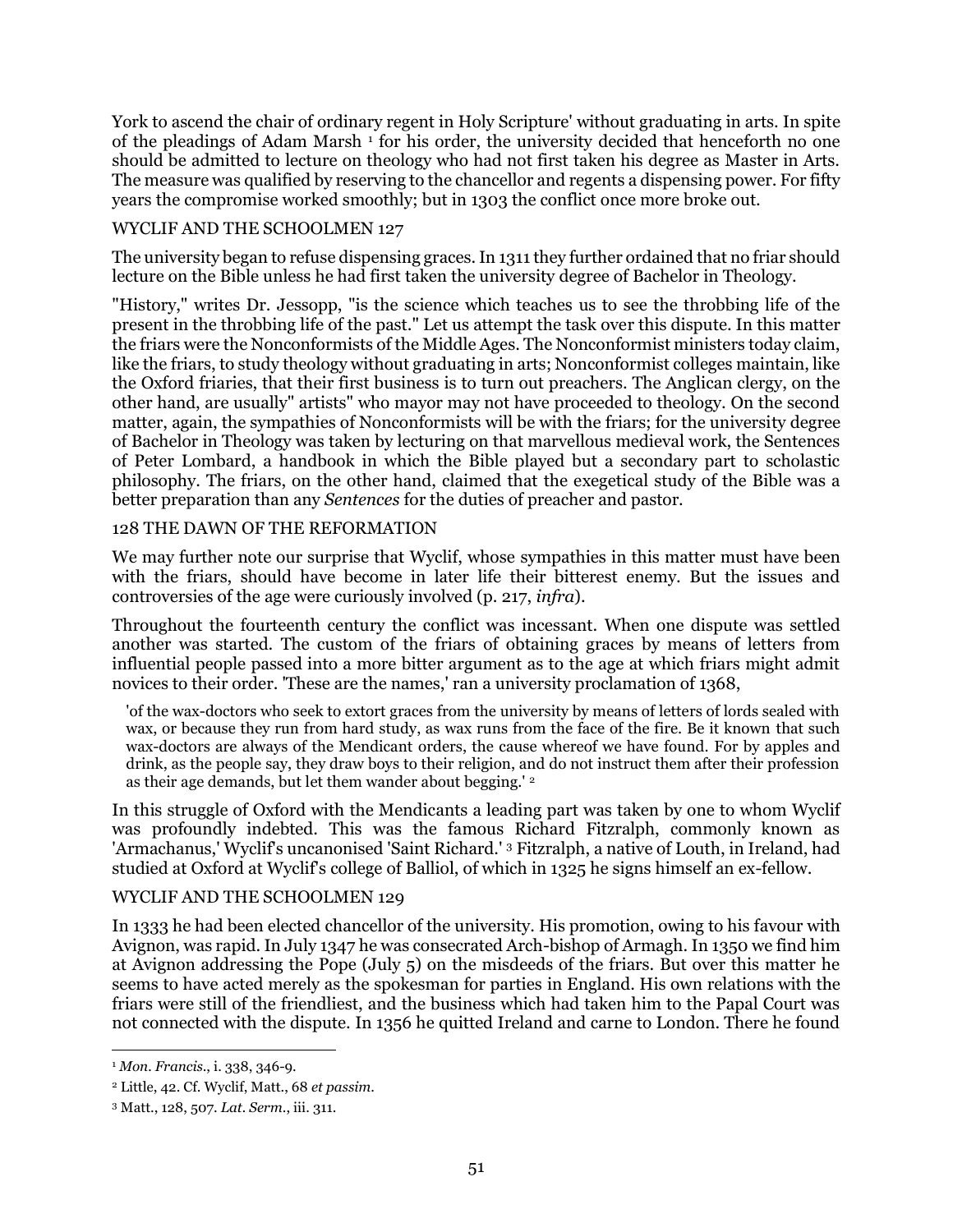a discussion in progress on the well-worn theme of the 'Poverty of Christ.' Fitzralph, with the instincts of a popular preacher, at once joined in the fray. In a series of sermons at St. Paul's Cross he maintained that mendicancy had no warrant in Scripture. The friars in their anger accused him to the Pope, and Fitzralph was cited to Avignon. There, on November 8, 1357, he preached his famous sermon before Innocent VI against the friars and all their ways.<sup>1</sup>

### 130 THE DAWN OF THE REFORMATION

A commission of four cardinals was appointed to inquire into the matter, but before judgment was given Fitzralph died (November 1360). The friars won their suit, 'owing,' wails Walsingham,<sup>2</sup> 'to their lavish use of money in the Curia '; but others were found to take up the mantle that had fallen from the Archbishop's shoulders.

Wyclif's indebtedness to Fitzralph was twofold. In his early years he probably did not agree with Fitzralph's denunciation of the friars.<sup>3</sup> But after his quarrel with the Papacy (1378), he went farther even than Fitzralph himself in his scorn and abuse of the Mendicants. But before this quarrel Wyclif had adopted and enlarged a work of Fitzralph, entitled *De Pauperie Salvatoris*, written by the Archbishop between 1353 and 1356. This work, the title of which reflects the great Franciscan controversy out of which it arose, is really a treatise on the familiar medieval idea of 'lordship' or 'dominion.' A comparison of the treatise with the two great works of Wyclif, *De Dominio Divino* and *De Civili Dominio*, shows conclusively" that Wyclif has added no essential element to the doctrine which he read in the work of his predecessor. All he has done — this in the *De Div. Dom*. — is to carry the inferences logically deducible from that doctrine very much farther than the purpose of Fitzralph's treatise required him (†) to pursue them, and very much farther than it is likely Fitzralph would have pursued them." 4

### WYCLIF AND THE SCHOOLMEN 131

Such was the Oxford that Wyclif entered, and of which he soon became the leading spirit. The palmy days of the regulars were over; the seculars, on the other hand, were regaining their old power. Though still respectable and learned, the friars were living on the past — on the labours and fame of Bacon, Duns, Ockham, and others. The new leaders of the university, Bradwardine, Fitzralph, Wyclif, and his associates, were seculars. Merton alone was giving to the university a distinguished band of secular scholars, among whom we mark the names of such prominent followers of Wyclif as Aston (p. 233), Rugge (p. 188), and James.<sup>5</sup>

#### 132 THE DAWN OF THE REFORMATION

To oppose these men the friars could only rely on their past; unless, indeed, their enemies should stumble into some heresy which would give them the support of the Church. This was, in fact, the very thing that happened. But the issue of their struggle with Wyclif was not the triumph of the Regulars, but the downfall of Oxford itself.

 $\overline{a}$ <sup>1</sup> *Defensorium Curatorum*, in Brown's *Fascic*., ii. 466-86, A short summary in Old English, by John of Trevisa, is in *Mon. Francis*, ii. 276-7.

<sup>2</sup> Wals., i. 285. *Rot. Parl*., ii. 290.

<sup>3</sup> *Infra*, p. 164.

<sup>4</sup> Poole, *De Dom. Div*., xlviii. Fitzralph's *De Paup. Salvatoris* has heen printed by Poole (Wyclif Soc., 1890, No. 14), i.e. Books i-iv. For analysis of its contents, see *ibid*. xxxvii-xlvi. The indebtedness of Wyclif was noticed by his opponents, Woodford and Walden (ibid. xlvii). Two illustrations of indebtedness must suffice: — (a) 'Lordship is founded on grace, and without grace there is no lordship' (Fitzralph, Bk. ii. cc. vi-viii., see Wyclif, p. 160 infra); (b) Fitzralph, like Wyclif, distinguishes, though more clearly, 'lordship' from "property which it does not necessarily involve, the *right of using*, which it includes, but which does not necessarily include it, and possession, which is the immediate result, of *lordship*" (Poole *De Dom. Div*., xxxvii).

<sup>5</sup> For his trial and recantation, Wilkins, iii. 397.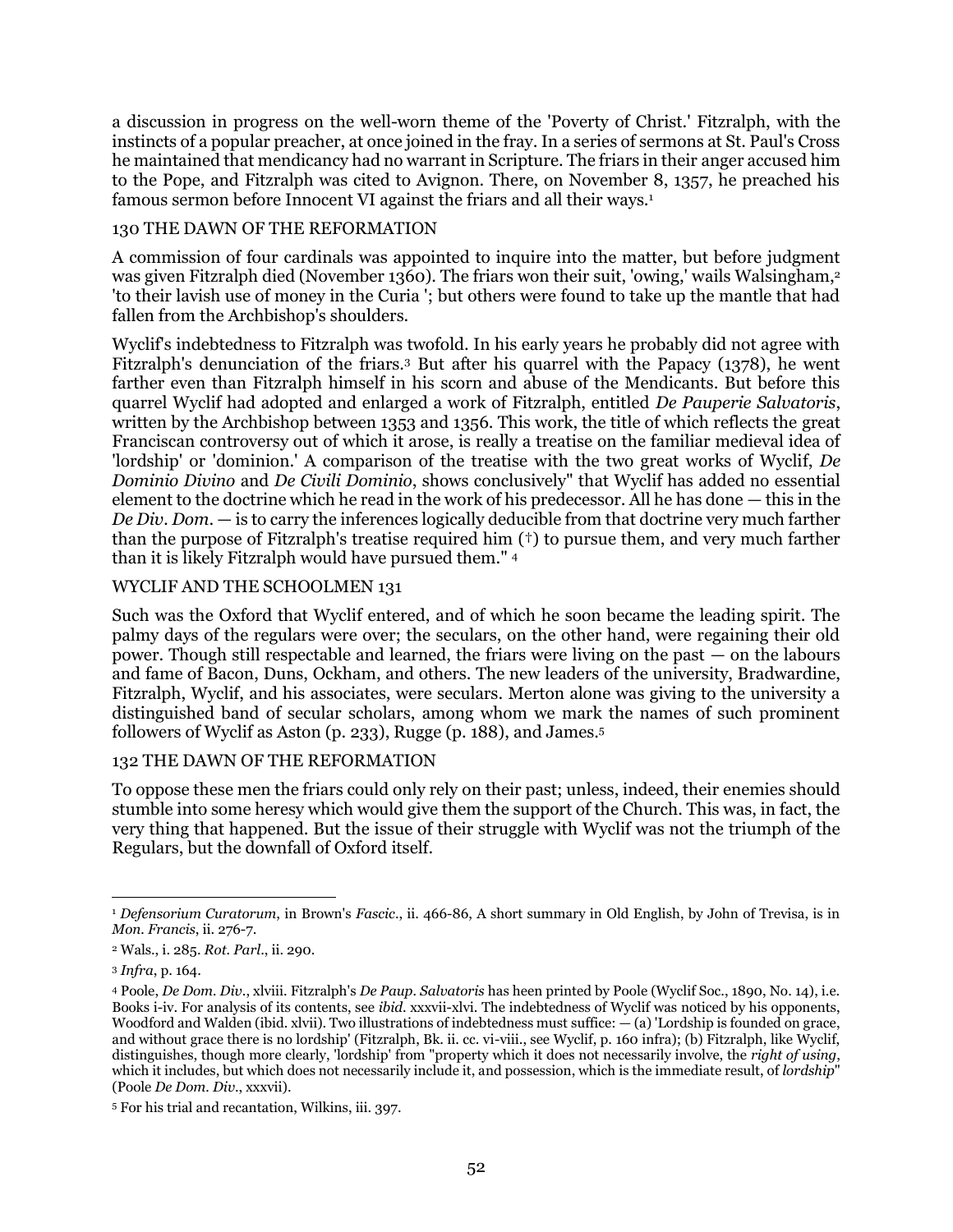For the right understanding of Wyclif's influence it is needful that we glance briefly at Wyclif's place in the series of Schoolmen. With the life and teaching of Thomas Aquinas, the glory of the Dominicans, we have dealt elsewhere.<sup>1</sup> Nor could the' Doctor Angelicus' find a place in any work on the "Dawn of the Reformation." He belongs essentially to the medieval Church, of whose teaching he will ever remain the most perfect example. The student, especially in the days when Leo XIII is urging "the return to Thomas," should understand his significance. Thomas had shown that religion is rational, and that reason is divine, and that therefore knowledge and faith must be capable of harmonious adjustment. This adjustment, he held, would be found in the life and faith of the Roman Church.

#### WYCLIF AND THE SCHOOLMEN 133

The theology of Thomas marks the hour of Rome's greatest triumph. After overcoming all other powers, she annexed the human reason itself. With the death of Thomas we begin a new era in the history of thought. Henceforth in every moment there lurks, or seems to lurk, the struggle of reason and faith. The triumph of Thomas had been the triumph of a moderate Realism. Nominalism seemed silenced, but in the next generation it recovered its strength. But more important than the victory of a philosophical creed was the powerful dissolvent to all faith, or rather to the Thomist conceptions of faith which the leaders in this reaction introduced into the schools. We first see this far-reaching scepticism in the teaching of  $\sim$ he great opponent of Thomas, the famous Scotus.

John Duns Scotus is one of the mysteries of literary history. Of his life almost nothing is known save the memory of his greatness and the records of his gigantic industry, the twelve vast folios which, like the tombstones in our cemeteries, witness to a vanished reputation. Three countries contend for the honour of his birth. The claims of Dun or Down in the North of Ireland may be dismissed as a patriotic figment, while Dunstane in Northumberland, a Merton legend,<sup>2</sup> must give place to Duns in Berwick. When or where he joined the Franciscans is as uncertain as the place and date of his birth.

#### 134 THE DAWN OF THE REFORMATION

In 1300 we find him at Oxford. In a list of friars presented to the Bishop of Lincoln for ordination he appears as Johannes Douns. The Bishop, we note, refused to grant him a licence to hear confessions. In 1304 he "incepted" and taught theology at Paris. There he probably remained until 1307. In a list of the Minorites who died at Cologne we read: 'D. P. Frater Johannes Scotus, S.T.P. Doctor Subtilis nominatus, quondam lector Coloniae, qui obiit anno 1308, vi. Id. Nov.' There he was buried in the Franciscan Church. Later generations expanded these few facts into romances that they labelled memoirs. To these Bernardin of Siena added the crowning embellishment that he was buried alive in a trance. If the story be true that he died at the age of thirty-four — there is absolutely no evidence for or against, save general incredulity  $-$  the mere rapidity of his productiveness is the most marvellous feat of its kind in the intellectual history of our race. But all is obscure — "thick and impenetrable," as Milman puts it, "as his own writings, from whence some derive his Greek name Scotos."

#### WYCLIF AND THE SCHOOLMEN 135

 $\overline{a}$ 

The fates have dealt almost as hardly with the writings of this marvellous Scot as with those of Wyclif himself. His interminable length and spider-like logic concentrated upon him the wrath of the New Learning. Tyndall and others used his name as the synonym for a stupid, a meaning

<sup>1</sup> *Ch. West*., ii. 278 If. See also Banks, op. cit. ii. 55-62.

<sup>2</sup> Rashdall, ii. 531 n. 2, for the origin of this claim. That Duns should have been a Merton man, though often asserted (*e.g.* Brodrick), was impossible by the Statutes (Brodrick, 317-40).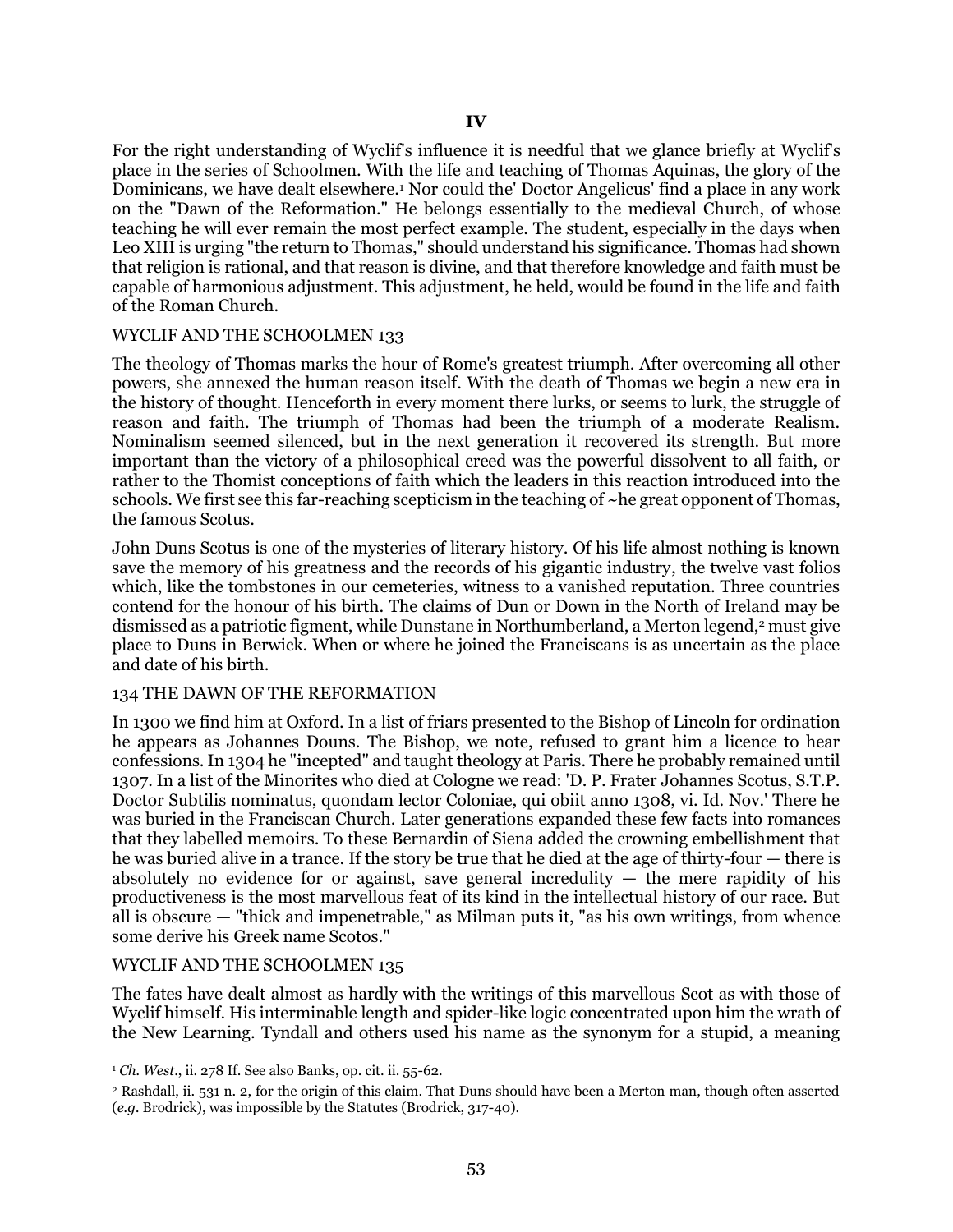which still cleaves to it. Colet could not speak of him with patience, and caused Erasmus, who had been nurtured on his subtleties in Paris, to abhor him also.<sup>1</sup> In 1535 Layton wrote to Thomas Cromwell: 'We have set Dunce in Bocardo, and banished him Oxford for ever. He is now made a common servant to every man, fast nailed up upon posts in all houses of common easement.' 'The next time,' he continues, 'that we came to New College we found all the great Quadrant Court full of the leaves of Dunce, the wind blowing them into every corner.' <sup>2</sup> But the New Learning had neither sympathy nor understanding of the fallen Schoolman. With the cry of *Vae victis!* it overwhelmed them all with contempt.

### 136 THE DAWN OF THE REFORMATION

Of the greatness of the influence of Duns and the acuteness of his intellect there can be no doubt. The drift of his teaching is also clear. In twelve volumes, this remarkable Scot destroyed by his criticism of Thomas the rational grounds of faith. Belief is for him a mere matter of obedience to the unconditioned will of God, or rather of subjection to the authority of the Church. Though himself an ardent champion of the Roman creed, even in its extremer forms  $-$  Duns defended as a Franciscan the dogma of the Immaculate Conception, which Thomas the Dominican had refused to recognise — his criticism of the validity of the arguments put forward in defence of faith prepared the way for the coming rupture of the alliance between Philosophy and Theology. His appeal to the sacred and inviolable authority of the Roman Church — he would not believe, he said, even the Gospels save on the witness of the Church — was a mere personal conviction. His destructive criticism bore fruit after he had passed away. In some minds it led to scepticism; in others to what Dr. Rashdall calls "the emotional prostration before authority, popularly called faith."

The influence of Scotus on Wyclif was two-fold. The Reformer inherited his dissolvent spirit without sharing his blind obedience.

### WYCLIF AND THE SCHOOLMEN 137

He accepted also the belief of Duns in the omnipotence of the arbitrary will of God. With Wyclif this idea takes the place of Augustine's doctrine of original sin. Arbitrary as this last may appear to us today, it is certainly less arbitrary than the basing all things on the caprice of omnipotent will. Though both Wyclif and Duns profess to believe in the freedom of the will, both so fetter us with arbitrariness that we cease to be free. In the fact that Duns with all his orthodoxy, and Wyclif with all his evangelical zeal, both glide towards a philosophical Pantheism we may detect also the common danger of all schools of Realism.<sup>3</sup>

In the Middle Ages the sons of St. Francis were the fruitful parents of new philosophies, heresies, orthodoxies, rebellions, and democracies, — in all things a contrast to the conservatism and moderation of the Dominicans. The reaction against the Realism of the Franciscan Scotus was led by another English Franciscan, William of Ockham, *'doctor invincibilis.'*

#### 138 THE DAWN OF THE REFORMATION

Ockham, whose work in alliance with Marsiglio we have already noticed, was the second founder of Nominalism. Realism, he argued, in whatever form it may be expressed, was bound to lead to absurdities; the universal, he maintained, exists only in the thinking mind. This modern doctrine of Conceptualism was followed up, as it is often followed up today, by the relegation of all

l <sup>1</sup> Seebohm, *Oxford Reformers*, 102-12.

<sup>2</sup> Wood, *Annals*, ii, 62.

<sup>3</sup> For the Pantheistic tendencies of Wyclif, see Lechler, 252-4. Especially note — 'Sed bene sequitur quod quilibet creatura secundum esse intelligible sit Deus' ='Every creature in respect of his *esse intelligibile* is God.' *De Dom. Div*., 43 — Duns has always been a favourite of the Jesuits; his philosophy suits them (Allen: *Continuity Christian Thought*, 235).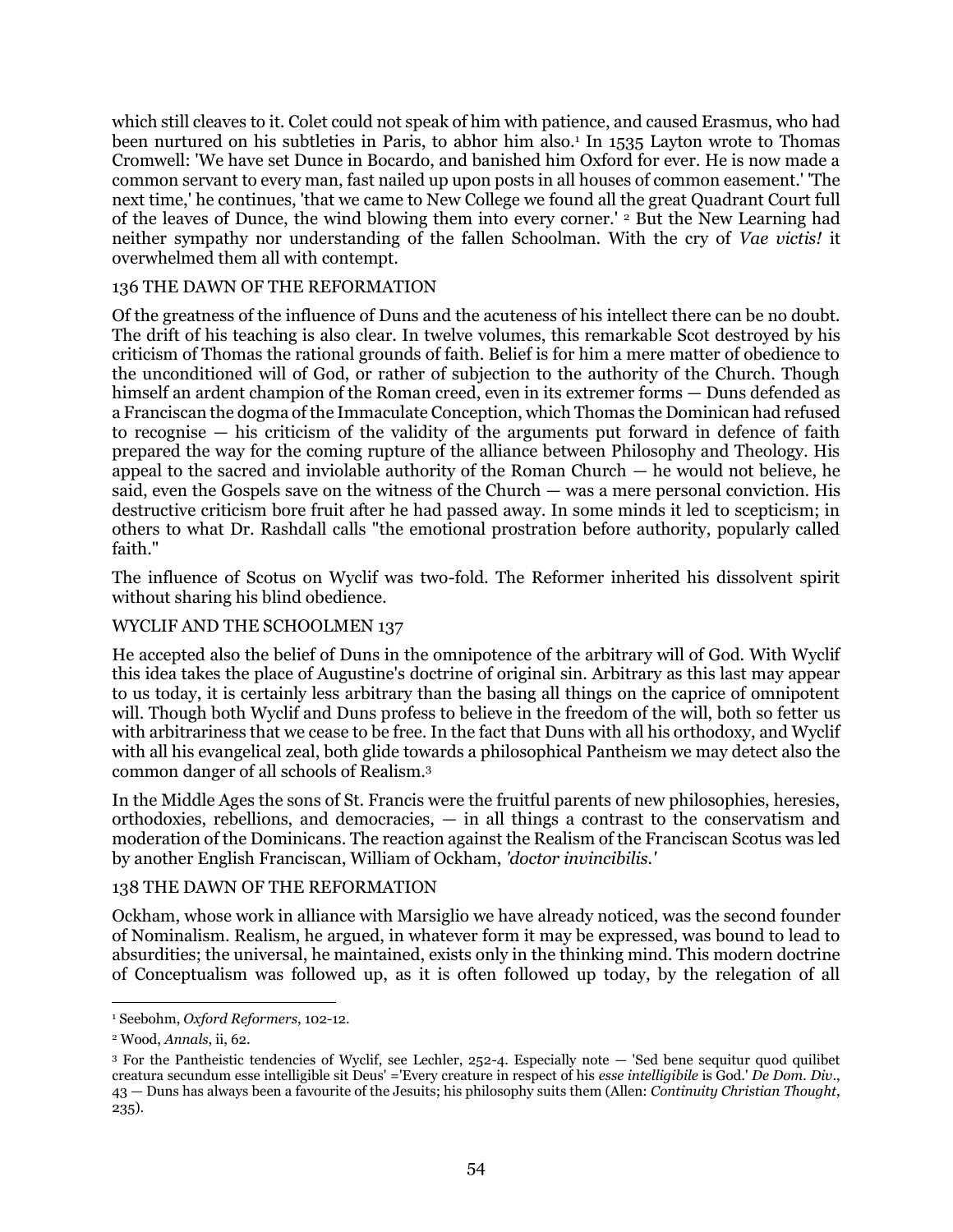knowledge which transcends mere experience to the sphere of faith. The Thomist doctrine of the unity of reason and faith gave place to a growing consciousness of their discrepancy. This in due time would lead to the throwing over by the reformers of the system of the schools, and the appeal to a reflecting or unreflecting experience.

The Nominalism of Ockham, "the perfection of common sense," swept all before it. In 1339 his books were proscribed by the University of Paris, and his doctrines condemned; in the next age the great chancellor of the university, John Gerson, the leader of the Conciliar movement, became their open adherent. By the time of the Council of Constance, Nominalism was in the ascendant both in France and Germany. The effect of this we shall see later, when Hus was condemned almost as much for being a Realist in philosophy as for being a heretic in theology.

# WYCLIF AND THE SCHOOLMEN 139

At Oxford also, as Wyclif discovered during his controversy over Transubstantiation, the Nominalists were formidable and aggressive. The modern man, who looks upon all philosophy as the harmless and useless occupation or leisure of a few dreamers out of touch with a world of facts, can form little conception of the fury with which the rival schools attacked each other. In Prague, the *odium philosophicum* even descended into the streets. In the confused faction fights that raged there before the great migration of five thousand Germans in 1409 to Leipzig, it would be difficult to say which hatred was uppermost, that of Czech against Teuton, of heretic against orthodox, or of Realist against Nominalist.

The work of Wyclif, viewed merely as a schoolman, was twofold. His Realism was a protest both against the popular Nominalism of Ockham and the extravagances of the Scotists. To the earnest nature of Wyclif, Nominalism was an impossible creed. For, in spite of all the objections that may rightly be urged against the logical positions of the thirteen different schools of Realism which Prantl has discriminated, this much may be said at any rate about the more moderate Realists, to whom Wyclif belonged — that their Realism was a protest against any doctrine of illusion.

# 140 THE DAWN OF THE REFORMATION

They held that mental ideas are, in some sense of the word  $-$  in the explanation of this lay their difficulty — strict realities. Realism was their protest against the question, so dear to a diseased subjectivism —

Is all that we see or seem, But a dream within a dream!

Thus their Realism was, as Carlyle would have phrased it, the affirmation of the Everlasting Yes; the affirmation of a doctrine of assurance. The medieval thinker characteristically sought this assurance in reason and the objective world; religious minds today sometimes seek it in their subjective experiences. Both have grasped the half only of the complete truth.

Wyclif's Realism lay at the root of all his views of the Church. It led him to warn his hearers, time after time, against the Nominalist heresy that there was no Church until the death of Christ; to contrast with the Predestinate the foreknown who form one body, of which the devil is the head, and of which' the outward form is God's eternal foreknowledge.' <sup>1</sup> Above all, as we shall see, his Realism brought him into collision with the prevailing Nominalist heresies concerning the Sacrament.

### WYCLIF AND THE SCHOOLMEN 141

For the Nominalist, who held that the universal name was but a mere *'flatus vocis*,' found it easy to believe in the annihilation of the substance of the elements. To Wyclif the Realist, such an idea

 $\overline{a}$ <sup>1</sup> *De Eccl*., 77, 102, 437 *et passim*.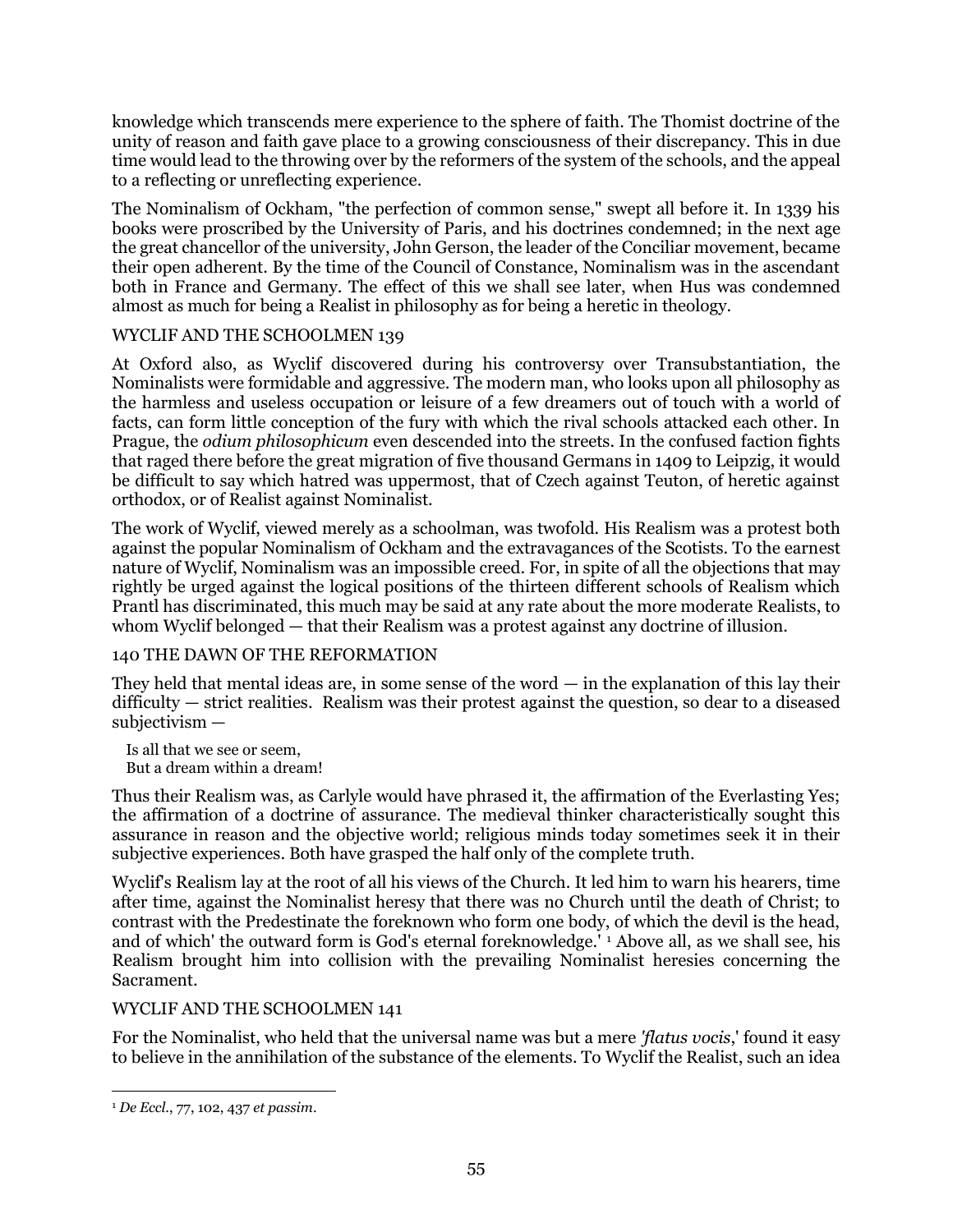was an absurdity; his whole philosophical system fell to the ground with its mere possibility. So, in the interpretation of his ideas, we must ever remember that when Wyclif speaks of the host as a 'sign,' he does not use the word in any Zwinglian sense. With him every figure is a reality, with its own real though ideal existence, while every real is also of necessity universal.

Wyclif's place at Oxford was more than that of a leader in the revival of a moderate Realism. 'His disciples,' we are told,' called him by the famous and distinguished name of John, son of Augustine.' In this they did right; for Wyclif owed the better part of his teaching to Augustine, whose exegesis and thoughts he repeatedly quotes.<sup>1</sup> The general effects of Scholasticism, as Rashdall rightly observes, had been "to throw into the shade the more Pauline side of Augustine." The first step in a return to a more spiritual Christianity was taken therefore when Bradwardine began, and Wyclif continued, this return to Augustine, or rather to certain elements in Augustine. The completion of this return was reserved for the reformers of the sixteenth century.

### 142 THE DAWN OF THE REFORMATION

Whether the Church of the twentieth century will continue to be satisfied with Augustine is a question the discussion of which lies outside our immediate purpose.

Bradwardine has been neglected by all but Lechler. Neander and Ueberweg do not even mention him. But his influence in the Church, his place in historical theology, as well as in the development, of Wyclif's ideas, must not be overlooked. Thomas of Bradwardine was born towards the close of the thirteenth century at Chichester, to which city the family had moved some years before from the village in Herefordshire to which they owed their name. At Chichester the lad may have learned to know Richard of Bury, who at that time held a prebend in its cathedral. At a later day, when Bury became Bishop of Durham and a noted patron of books and learning, he secured for Bradwardine his first preferments. At Oxford Bradwardine entered the newly founded college of Walter de Merton. There he studied theology and philosophy, and wrote scientific treatises on the *Quadrature of the Circle*, *Speculative Geometry*, and the like. In 1325 we find him one of the proctors of the university, at the time of the great lawsuit over rights of discipline between the chancellor and its absentee archdeacon, Cardinal de Mota of Avignon.<sup>2</sup> The chancellor won; Oxford was henceforth delivered from all further control by the Bishop of Lincoln.

### WYCLIF AND THE SCHOOLMEN 143

About this time an incident occurred, best described in Bradwardine's own words —

'I was at one time,' he tells us, 'while still a student of philosophy, a vain fool, far from the true knowledge of God, and held captive in opposing error. From time to time I heard theologians treating of the questions of grace and freewill, and the party of Pelagius' — the reference is to the Scotists, who leaned towards Pelagianism — 'seemed to me to have the best of the argument. For I rarely heard anything said of grace in the lectures of the philosophers, except in an ambiguous sense. But every day I heard them teach that we are the masters of our own free acts, and that it stands in our own power to do either good or evil, to be either virtuous or vicious, and such like. And when I heard now and then in church a passage read from the apostle, which exalted grace and humbled freewill, — such, for instance, as that word in Romans, 9, v. 16, "Therefore it is not in him that willeth, nor in him that runneth, but in God that sheweth mercy," — I had no liking for such teaching, for towards grace I was still unthankful (*ingrato mihi gratia displicebat*). I believed also with the Manicheans that the apostle, being a man, might possibly err from the path of truth in any point of doctrine. But afterwards, and before I had become a student of theology, the truth before mentioned struck upon me like a beam of grace. It seemed to me as if I beheld in the distance, under a transparent image of truth, the grace of God as it is prevenient both in time and nature to all good works, — that is to say, the gracious will of God, which precedently wills that he who merits salvation shall be saved, and precedently works this merit of it in him, — God, in truth, being in all

 $\overline{a}$ <sup>1</sup> Cf. *Trialogus,* 462-3, for list in one work only.

<sup>2</sup> *Collectanea*, i. 16-25.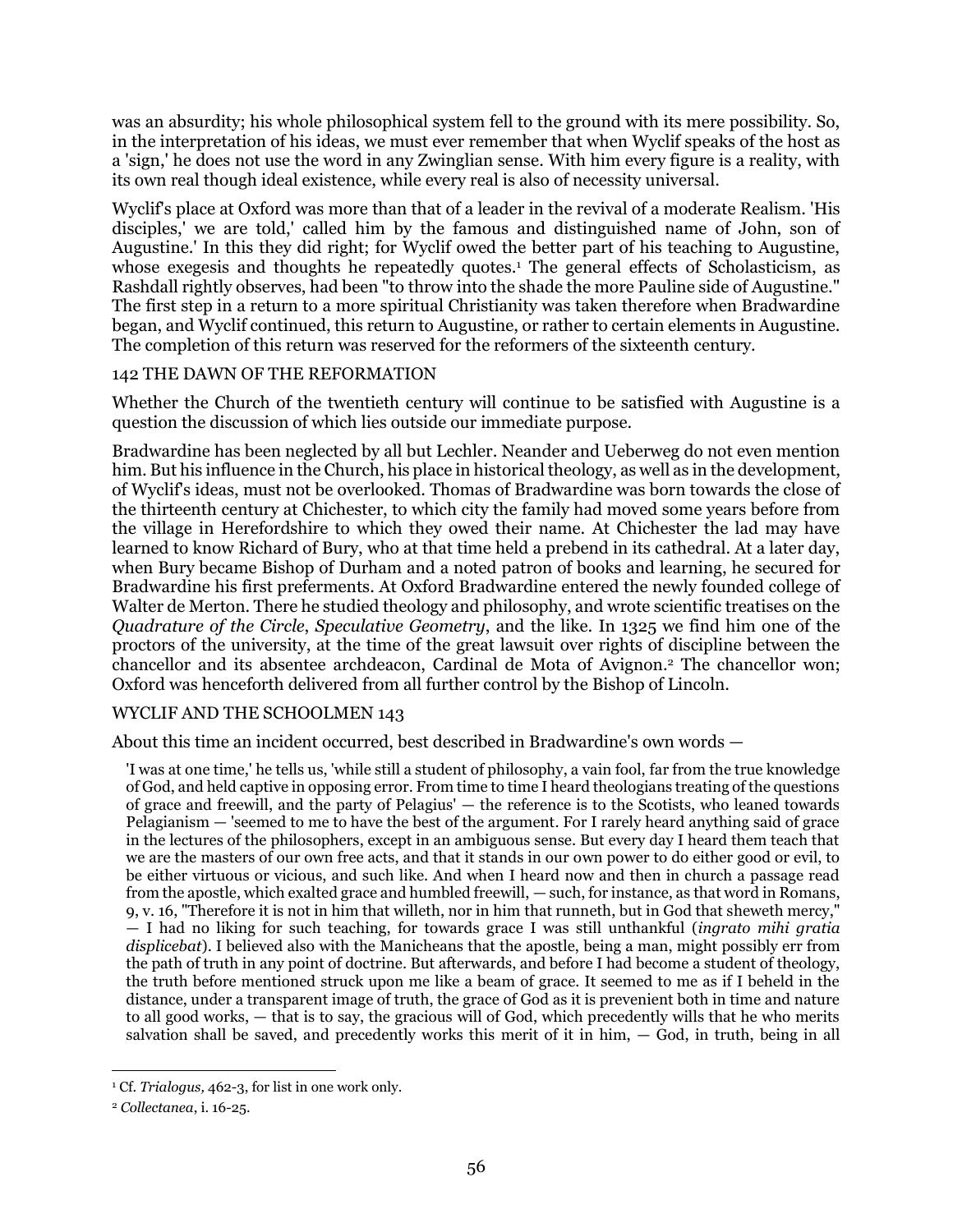movements the primary Mover. 'Therefore I give thanks to Him who free gave me this grace' (*Qui mihi hane gratiam gratis dedit*).<sup>1</sup>

### 144 THE DAWN OF THE REFORMATION

After his conversion, if so we may call this change, Bradwardine delivered at Merton a course of lectures on theology, in which he systematised his views on the all-determining power of grace. In 1337 the Bishop of Durham procured his appointment as chancellor of St. Paul's, while in 1339 he became the chaplain and confessor of Edward III. The memories of his piety and gentle influence lingered long both at Court and in the army, which he accompanied to the French campaigns. Bradwardine was twice elected by the monks of Canterbury to be their archbishop. On the first occasion their haste and informality angered the King, but on a second vacancy, a few months later, Edward himself nominated his friend. In July 1349, Bradwardine was consecrated at Avignon. The year was the year of the Black Death. In the great palace of Clement VI fires were kept burning night and day, and few were admitted to the Pope's presence. But fears of the plague did not prevent Cardinal Hugh of Tudela, a kinsman of Clement, from indulging in a studied insult to England.

#### WYCLIF AND THE SCHOOLMEN 145

In the banquet which followed the consecration, he led into the Pope's presence an ass, on which rode a clown with a petition round his neck, that he too might have a bishopric.

Bradwardine returned to England to assume his duties. On the 19th of August he landed at Dover. A week later he lay dead at Lambeth at the house of the Bishop of Rochester, the second archbishop within a few months to fall a victim to the Black Death. We can only measure the loss which the English Church sustained in his decease by the love and esteem in which people and King alike held him. His whole character is summed up in the beautiful prayer with which he begins the fifteenth chapter of his great work:

'Good Master, my only Master. Thou who from my youth upwards hast taught me until this day all that I have ever learned of the truth, and all that, as Thy pen, I have ever written of it, send down upon me also now of Thy great goodness, Thy light, 80 that Thou, who hast led me into the profoundest depths, mayest also lead me up to the mountain heights of this inaccessible truth. Thou, who hast brought me into this great and wide sea, bring me also into the haven. Thou who hast conducted me into this wide and pathless desert, Thou my Guide, my way, my end, lead me also unto the end. Show to Thy little child how to solve the knot of Thy Word,'

The influence of Bradwardine was far reaching. We see this in the confession which Chaucer "puts into the mouth of his nun's priest as regards the distinction between predestination and free will:

#### 146 THE DAWN OF THE REFORMATION

I ne can boult it to the bren (*bran*) As can the holy doctor, Saint Austyn Or Boëce, or the Bishop Bradwardyn.

In the sixteenth century his works were neglected; the doctrines they contained were expounded with more clearness and system by the greater master, who has for ever, to the misfortune of historical theology, stamped his name upon a creed, all the germs of which are to be found in Augustine. But in 1618 George Abbot, the Archbishop of Canterbury, published Bradwardine's Latin lectures, previously known as the *Summa Doctoris Profundi*, under the title (in Latin), *On the Cause of God against Pelagius*, and *on the Nature of Causes*. <sup>2</sup> A copy may have fallen into the

<sup>1</sup> *De Causa Dei*, lib. i. c. xxxv. 380, quoted by Lechler, 66.

<sup>2</sup> A huge work of over 1000 folio pages, with useful life by Savile.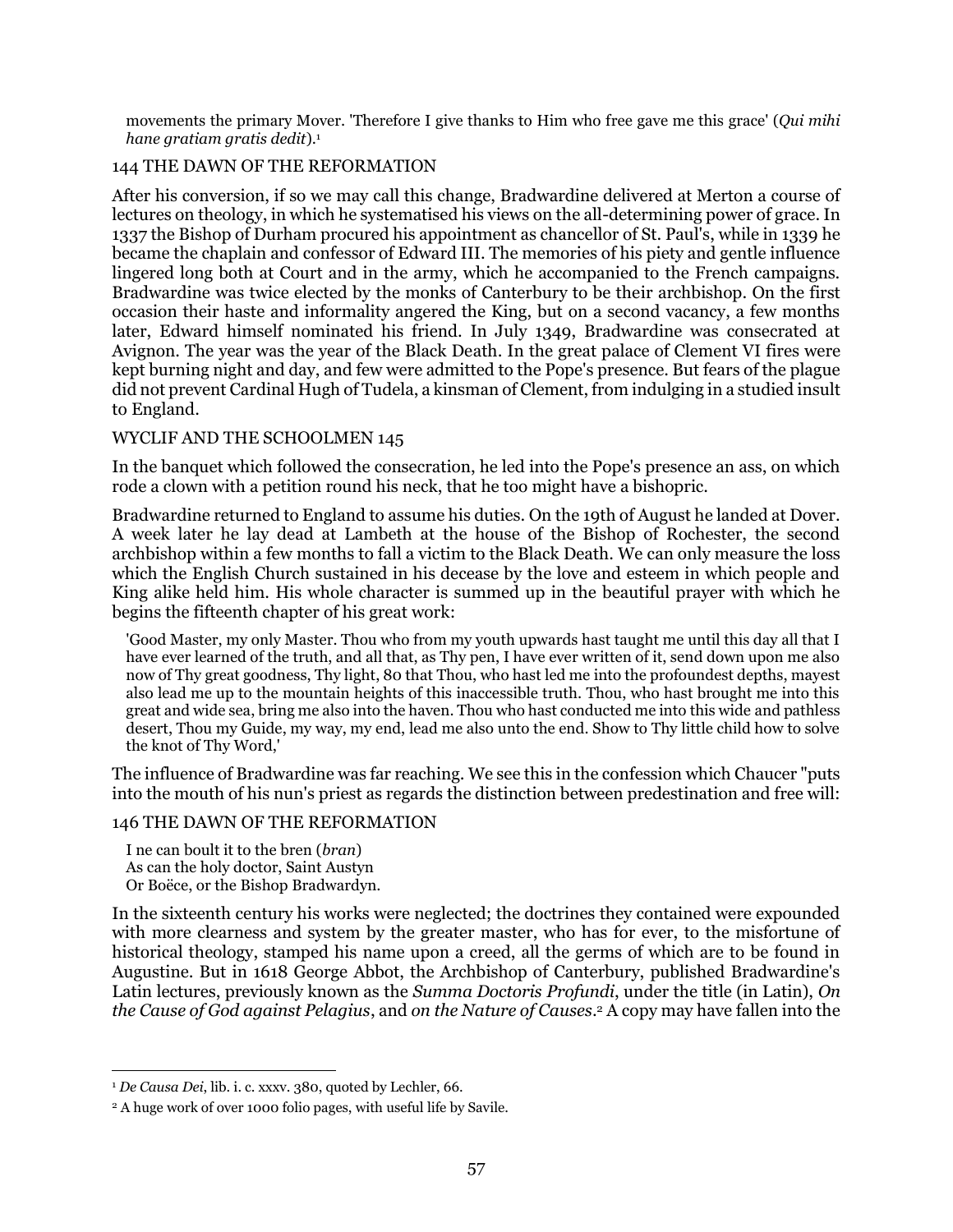hands of Milton, and have led to the familiar passage in *Paradise Lost* in which he speaks of the fallen angels as the first professors of "vain wisdom and false philosophy."

Others apart sat on a hill retired, In thoughts more elevate, and reasoned high Of providence, foreknowledge, will and fate, Fixed fate. free will, foreknowledge absolute, And found no end in wandering mazes lost.

*Par. Lost*, ii. 555-565.

### WYCLIF AND THE SCHOOLMEN 147

Be this as it may, of Bradwardine's influence on Wyclif there can be no doubt. By his work at Oxford, the memories of which would linger into Wyclif's generation, the Reformer would be confirmed in that rigid predestinarianism which he had first learned from Augustine. In his earlier writings, as Dr. Rashdall points out, Wyclif appears" to assert human freedom in something more than the equivocal sense in which it is admitted by Augustine and Thomas Aquinas. He was evidently trying to steer a middle course between the indeterminism of Fitzralph and the thoroughgoing predestinarianism of Bradwardine." <sup>1</sup> But in his later years the deterministic tendency grew upon him.

Before we pass away from the connection of Wyclif with Oxford, it may be well to point out more fully what is involved in calling Wyclif the last of the Schoolmen. To put it briefly, with Wyclif Scholasticism became played out. This great movement had, in earlier years — the age of Anselm and Abailard — brought deliverance to the human mind, the opening of the eyes of the blind, and the reconciliation of reason and faith.

#### 148 THE DAWN OF THE REFORMATION

Her energies were now exhausted, her vital force spent. If in common repute Scholasticism, unjustly, stands damned for ever, the cause must be found in the worse than uselessness of her latter days. History has too often forgotten her splendid services in the abiding memory of her servile follies and parrot repetitions. As an intellectual movement, her work finished with Ockham. Even Wyclif, judged as a Schoolman, does little more than gyrate on a well-beaten path. His philosophical works, as modern research has shown, contain little that can claim to be strictly original.

The labours of the later Schoolmen are mere mental gymnastics without bearing on life; researches which issue in no discovery; the worship of logic for logic's own sake; elaboration of distinctions without difference; endless conflicts in which the contending foes lose sight of each other in a more than Egyptian darkness and labyrinths without issue. Scholasticism, in fact, with the work of Ockham became unreal. We see this unreality in the favourite idea of the later Schoolmen that there is a double truth, one philosophical and another theological. In 1376<sup>2</sup> the students of Paris drew up a list of two hundred and nineteen propositions, each of which might be true in philosophy though false in theology.

#### WYCLIF AND THE SCHOOLMEN 149

In these theses we find denials of the doctrine of the Trinity, the divinity of Christ, the immortality of the soul, and the resurrection of the dead, besides assertions of the eternity of matter, the uselessness of prayer, and the existence of fables in the Gospels. They held that it was open to debate whether continence was a virtue, or voluntary fornication a sin. There was, in fact, nothing

 $\overline{a}$ <sup>1</sup> Cf. Poole, *De Dom. Div*., xxix., and for Wyclif's views on free will, etc., at large (unfinished), *De Dom. Div*., 115-172. He takes refuge in "the Aristotelian distinction between that which is absolutely necessary and that which is necessary on a given supposition."

<sup>2</sup> See the account of the affair given by the "Reformer before the Reformation," John of Goch (Ullman, i. 37).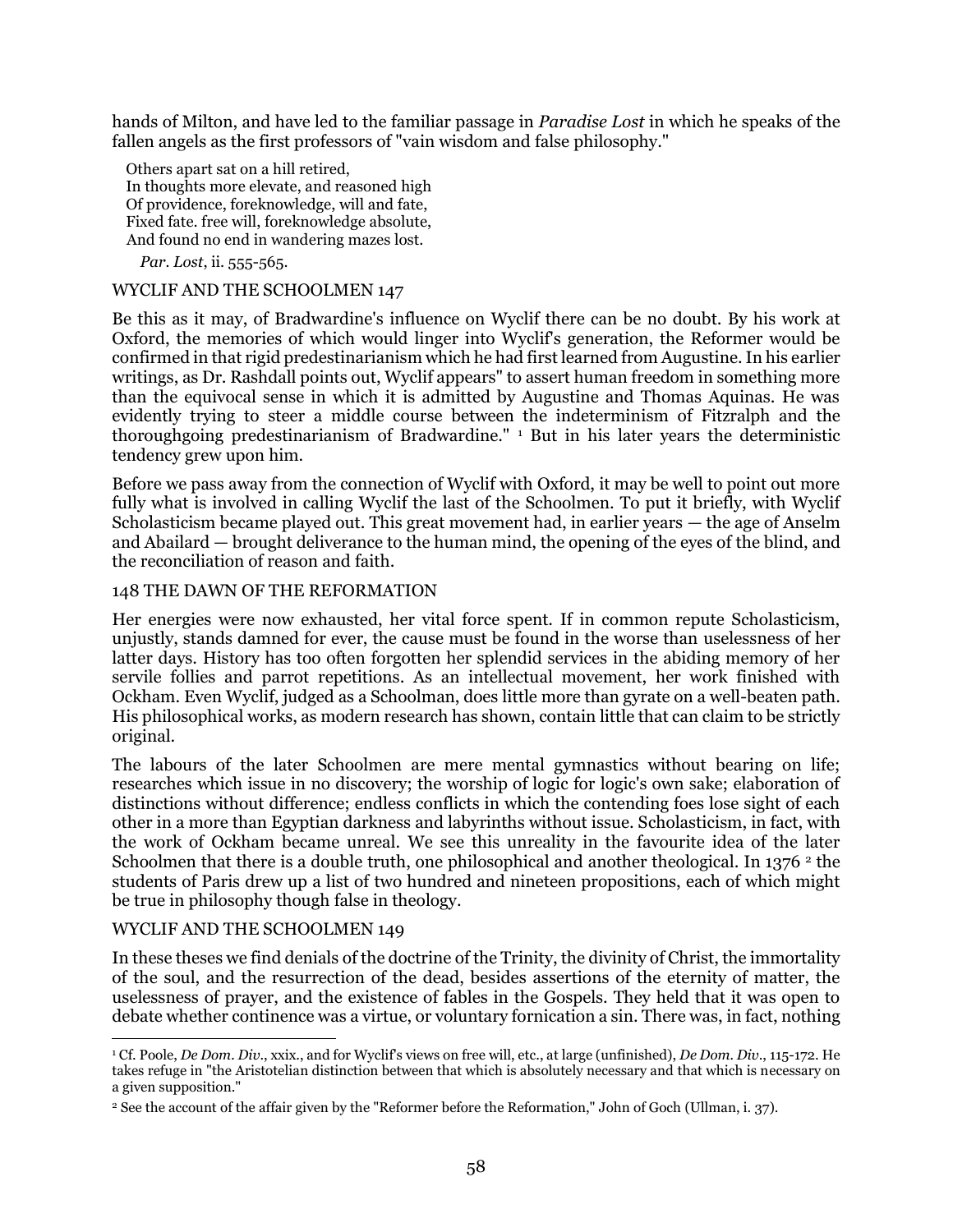which the later Schoolmen were not prepared to fling into their logical machine, as they mistook an endless output of syllogism and wind for reality and truth. Wyclif himself was real; his bitterest foes could not label him otherwise, not even when he is dancing, as we sometimes see him, on the point of a syllogistic needle. Unfortunately he was no prophet. He did not see that the soil was exhausted, and that neither his labours nor genius could produce from it any further harvest of life.<sup>1</sup>

150 THE DAWN OF THE REFORMATION

<sup>1</sup> I have said nothing concerning Wyclif's relation to Grosseteste. (Authorities: Stevenson, *Robert Grosseteste*, 1899, the best life. Luard, *Letters*, Rolls.) Lechler, in a preliminary essay, identifies him as a "precursor" of Wyclif. In this he seems to me to go too far. That Wyclif was profoundly in7 debted to Grosseteste goes without saying. The same is true of every English theologian of the time. That Grosseteste's love of the Bible and appeal to Scripture strengthened the appeal of Wyclif is also true. Wyclif could often plead (*S.E.W., passim*) the precepts of the great clerk,' That Grosseteste's resistance to Innocent (*supra*, p. 38) planted seeds of revolt is also true. But here the likeness ceases. If I understand Grosseteste aright, his reformation would have been an administrative reformation only. He had no quarrel with Rome (Maitland, *Canon Law*, 66, 116) or with her doctrine. In one respect Wyclif failed to follow the lead Grosseteste had given. He did not attempt, like Grosseteste, to substitute for Scholasticism the revival of Greek studies. I note in passing that the pronunciation of *Grosseteste* would seem to be settled by its rhyming with *honést* in Gower, *Conf*., 179.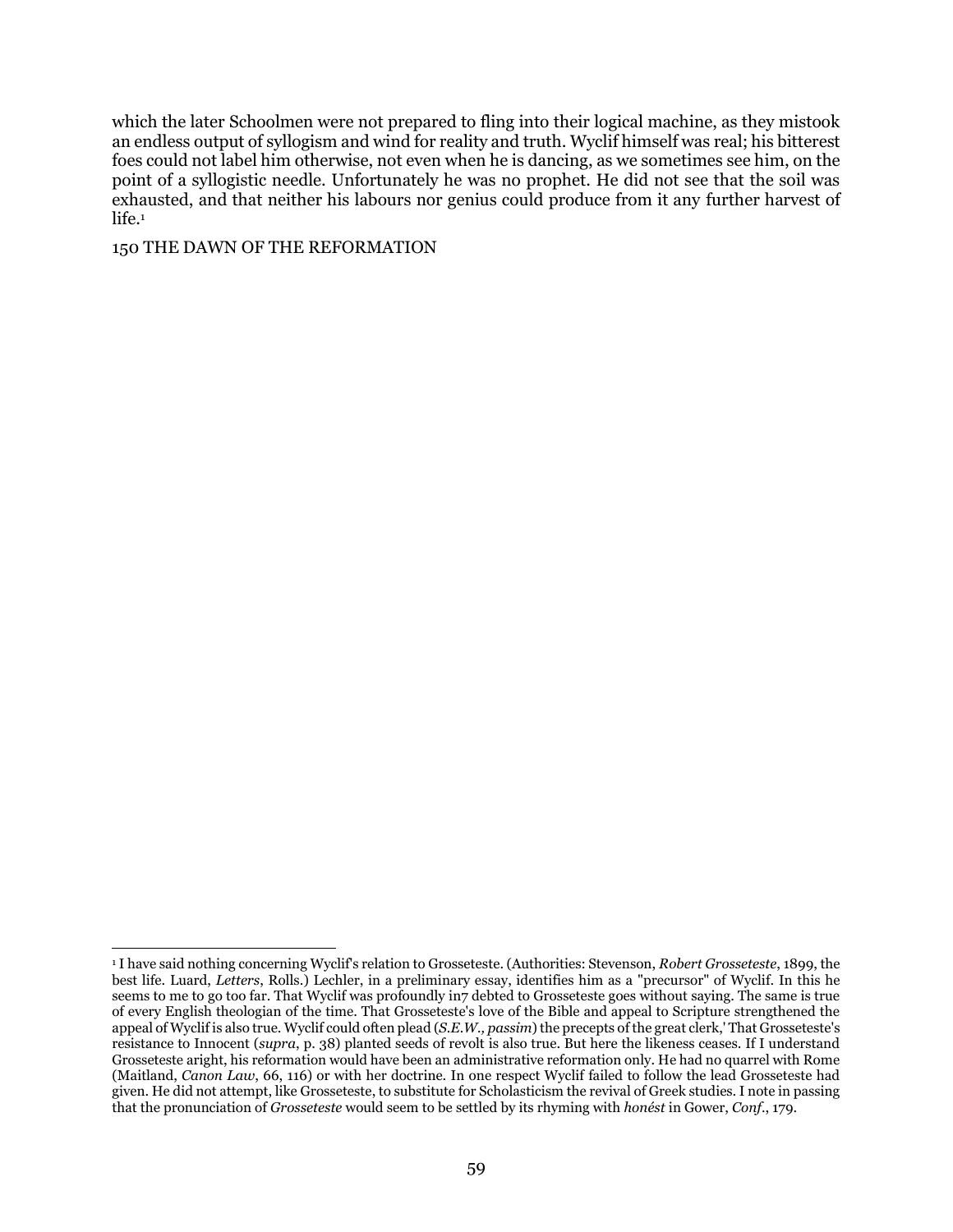# **CHAPTER IV**

### **WYCLIF: POLITICIAN AND REFORMER**

*A good man was ther of religioun, And was a poure Persoun of a toun; But rich he was of holy thought and werk. He was also a lerned man, a clerk, That Criste's gospel trewly wolde preche; His parischens devoutly wolde he teche. Benigne he was, and wonder diligent, And in adversité ful pacient; And such he was i-proved ofte sithes Ful loth were him to curse for his tythes, But rather wolde he geven out of dowte, Unto his poure parischens aboute, Of his offrynge, and eek of his substaunce.* 

CHAUCER, *Prol*., 475-528.

§I. John of Gaunt — Bruges — *Lordship* — Socialism — Courtenay and Wyclif — The Leader of the Nation. §II. The Great Insurrection  $\overline{\phantom{a}}$  Wyclif's Break with the Papacy  $\overline{\phantom{a}}$  The Schism  $\overline{\phantom{a}}$  The Presbyterian. §III. Transubstantiation — Aquinas and Scotus — Wyclif's Views. §IV. Courtenay and  $Oxford - A Modern Pasmphleteer - The Authority of Scriptures - The Translation of the Bible -$ The Doubts of Dr. Gasquet — Purvey's Edition — Vernacular Scriptures — The Constitutions of Oxford. §V. The Bible-men — Wyclif's Death — His Character, Work, and Methods

#### 151

(A) *Sources*: *The Latin Works of Wyclif*, edited by the WYCLIF SOCIETY, and especially the English Works, edited by ARNOLD, *Select English Works*, 1869 (=S.E.W.), and MATTHEW (E.E.T.S. = Matt.). To these add the *Trialogus*, ed. LECHLER, 1869. Also *De Officio Pastorali*, ed. LECHLER, 1863.

The contemporary Chronicles, etc.: — *Fasciculi Zizaniorum* (ed. SHIRLEY, 1858=F.Z), an indispensable work; *Chronicon Angliae* (a most important work unknown to Lechler), Walsingham, Knighton, and the important *Eulog. Continuatio* (all the above in the Rolls' Series) i. WILKINS, *Concilia* iii.; RYMER, *Foedera* [ed. 1729] (viii., ix), and *Rot. Parl*. (iii., iv).

(B) *Modern Authors*: There is no satisfactory life of Wyclif. The early lives of BALE (†), FOXE, JAMES, 1608 (†) and FULLER, are chiefly copied from *F.Z.* LEWIS, *Life and Sufferings* of John Wiclif (1720), the earliest modern work, is still in some respects the best. VAUGHAN — *Life and Opinions*, 1828 (†), and *John de Wyclif: A Monograph*, 1853 — now adds little, though of great importance in the history of our knowledge of Wyclif. References to the *Monograph* only. LECHLER'S great pioneer work needs rewriting, with new references to the printed editions. (References to Lorimer's translation, 1884). TREVELYAN'S *England in the Age of Wycliffe* (1899) is a brilliant and useful study, especially of the social and political environment, *e.g.* the Peasant's Revolt. Of popular biographies, POOLE'S *Wyclif and Movements for Reform* and SERGEANT'S *John Wyclif* may be mentioned, and RASHDALL'S able summary in the *D. Nat. Biog*., of especial value for chronology. For the political aspects of Wyclif, see also STUBBS, iii. 353 ff. (followed by CREIGHTON, who is somewhat slight). MILMAN is too full of errors to be safely used; Neander (after Vaughan) and the Germans are not sufficiently aware of Wyclif's importance. For other sources and authorities, see notes and Appendices, especially App. J.

152

#### **WYCLIF: POLITICIAN AND REFORMER**

#### **I**

WE know little of the circumstances which led the great schoolman to throw himself into the struggle of politics. But Wyclif probably could not save himself. Church and State were too completely intertwined in medieval life for the innovator in the one not to find himself the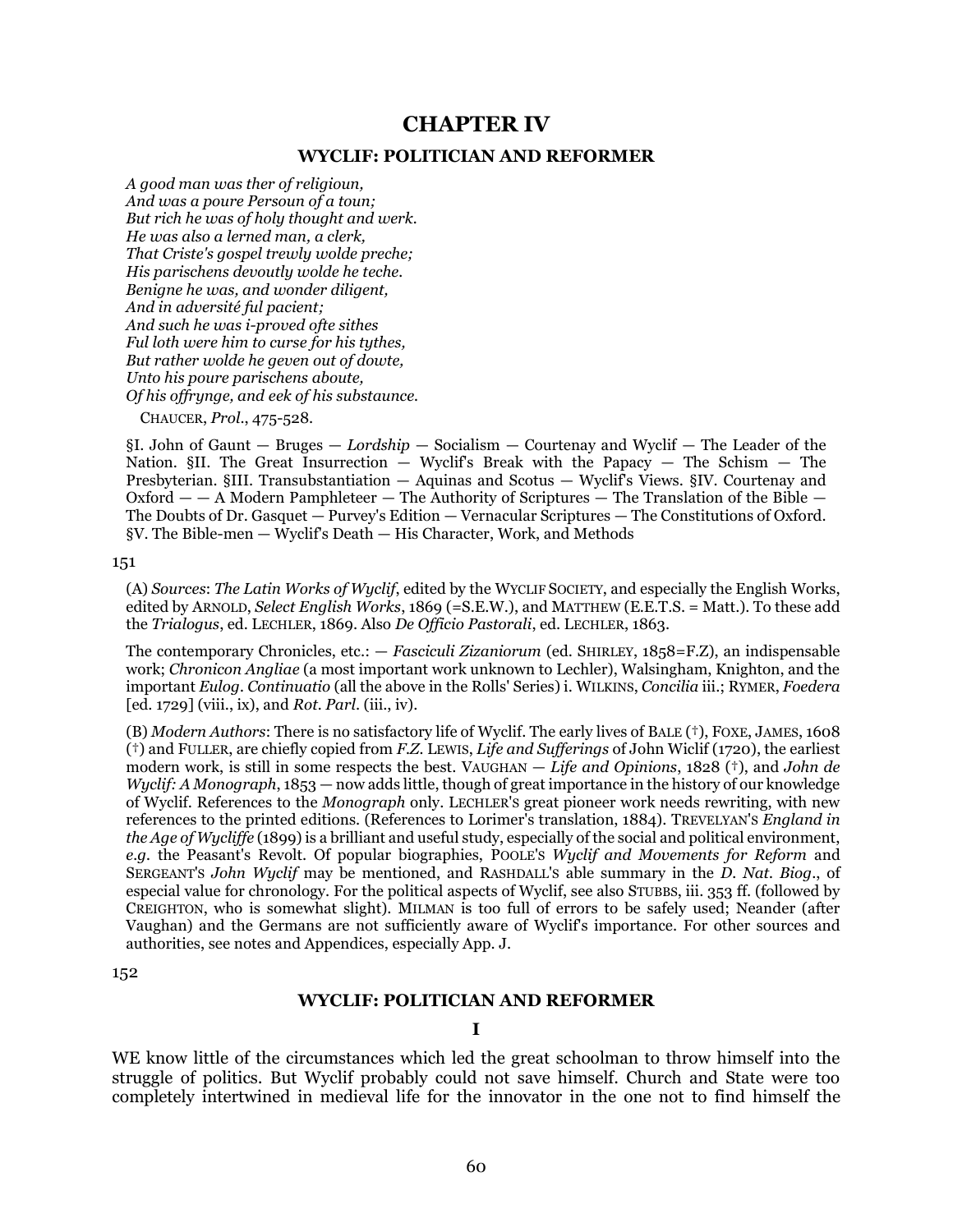revolutionist in the other. On all sides there was a strange confusion of religious and political interests. For the questions of the day were chiefly ecclesiastical — at any rate before the Peasants' Revolt — and the parties of the State ranged themselves for the attack or defence of the Church. Even the war with France, in which the whole nation persisted with an infatuation blind to all disaster, had an ecclesiastical side. The people realised that the head of the Church was a 'French Pope,' that aliens 'worse than Jews or Saracens, who neither see nor care to see their parishioners, convey away the treasure of the realm.'

### 154 THE DAWN OF THE REFORMATION

Parliament discovered in 1376 that the gold annually paid to the Pope amounted to five times the sum paid to the King,<sup>1</sup> while the insufficiency of the revenue led all to insist that the Church, which held a third part of the land of England, should bear a third part of the new taxation.<sup>2</sup> In spite of protests, King and Parliament secured their way. The Church, in fact, was too unpopular to resist. The wiser ecclesiastics took to heart the fable that, according to Wyclif, was told them by a certain peer in the Parliament of 1371:

'Once upon a time there was a meeting of many birds; among them was an owl. But the owl had lost her feathers, and made as though she suffered much from the frost. So she begged the other birds, with a trembling voice, to give her some of their feathers. They sympathised with her, and every bird gave the owl a feather till she was overladen with strange feathers in no very lovely fashion. Scarcely was this done when a hawk came in sight in quest of prey. Then the birds, to escape from the attacks of the hawk, demanded their feathers back again from the owl, and on her refusal each of them took back his own feather by force, and so escaped the danger, while the owl remained more miserably unfledged than before. Even so, we must wisely defend the country with property which is our own, and exists among us in superfluity.' <sup>3</sup>

### WYCLIF: POLITICIAN AND REFORMER 155

Even more important than the war in the confusion of politics and reform was the attitude of a party in the State led by the ablest and most unscrupulous Englishman of the age, John of Gaunt, Duke of Lancaster. The duke was at the head of a small but well organised band of nobles and knaves whose one object was their own aggrandisement. For statesmanship except as an instrument of selfishness they cared nothing. They allowed the national defences to rot while they made their "corners" in wool and victuals; they encouraged Edward III in the intrigue of his old age with Alice Perrers, that they might better keep the power in their own hands. When the fleets of France and Spain drove the commerce of England from off the seas and harried our coasts, they would do nothing for the salvation of their country without their price. By their lawless insolence they prepared the way for the deluge of the next century, when the Wars of the Roses crushed out the old nobility, upturned the ancient social system, and laid liberty at the feet of a triumphant crowd.

#### 156 THE DAWN OF THE REFORMATION

With this faction of ignoble schemers Wyclif first allied himself in his efforts for reform. We may deplore the fact, but in all ages politics make strange bedfellows. There were, in fact, two features in the teaching of the Reformer, the value of which as weapons of party John of Gaunt was not slow to perceive. Wyclif had demanded that the employment of' the clergy in secular business

 $\overline{a}$ <sup>1</sup> *Rot. Parl*., ii. 337; cf. Matt., 82.

<sup>2</sup> Stubbs, iii. 365, asserts that "the proportion of direct taxa7 tion borne by the clergy" did amount "to nearly a third of the whole direct taxation of the nation." See Stubbs, ii. 580; Trevelyan, 364, for a full discussion.

<sup>3</sup> *De Dom. Civ*., ii. c. i. This tale was a favourite with the spiritual Franciscans, and seems to have been a prophecy of their missionary, Jean de la Rochetaillade, who in 1349 wrote in prison at Avignon his wild *Vade mecum in Tribulatione* on the vices of the clergy and the need for disendowing the Church (Brown: *Fascic*., ii. 496-507; Lea, iii. 86-8). Whether Wyclif had read it or not I cannot say.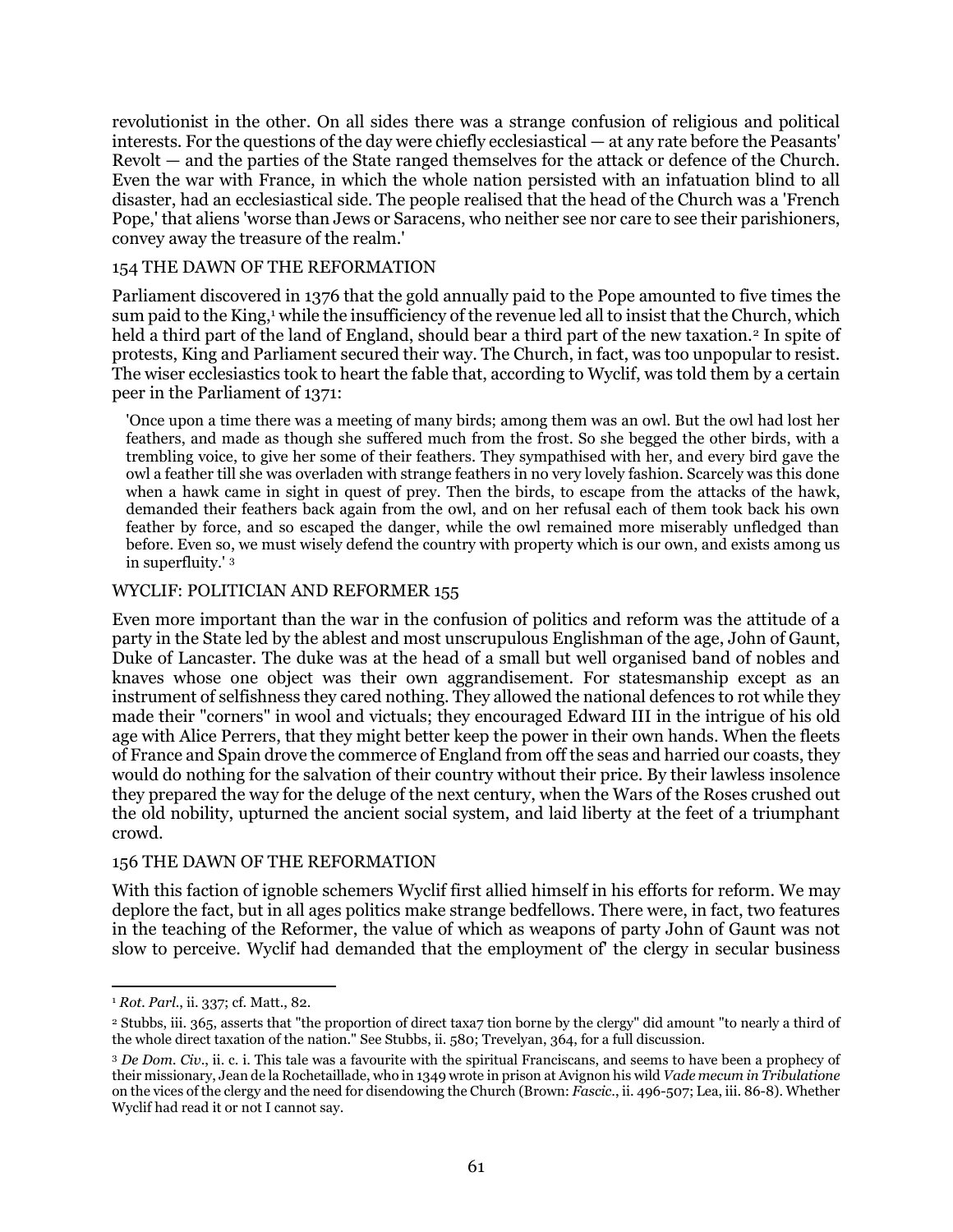should cease; neither prelates, priests, nor deacons should have secular offices, — that is, Chancery, Treasury, Privy Seal, and other such offices in the Exchequer.' <sup>1</sup> The duke had determined that he would oust the bishops from their places as the chief officers of the Crown, and fill them with creatures of his own. Wyclif called on the 'King and witty lords' to take back by 'process of time' the endowments of a Church which 'habitually abused them,' that 'the land might be stronger' and the pressure of taxation lessened.<sup>2</sup>

### WYCLIF: POLITICIAN AND REFORMER 157

Above all, as Wyclif insisted with wearisome reiteration, by the restoration of the Church to its original poverty, when the priests should live on 'dimes and offerings' there would be a return to the primitive spirituality. The duke made this scheme of disendowment — 'not robbery but righteous restitution' — peculiarly his own, untrammelled by Wyclif's social aims or spiritual desires, but with far clearer insight into the only possible consequences. He saw his chance of doubling the estates 'of the House of Lancaster and of gaining over a greedy baronage by the prospect of spoil. So for a few years John of Gaunt and his clique made use of the Reformer and his pen, while Wyclif, too high souled to see the selfish aims of his allies, used their protection to push his doctrines.

But Wyclif's first appearance in politics was rather as the representative of a nation than as the associate of a faction. In July 1374 he was sent to Bruges to treat with Gregory XI concerning the non-observance of the *Statute of Provisors*. <sup>3</sup> The mission was fruitless; the court did not intend that it should be otherwise. By a curious irony, the chief outcome was the appointment of the Bishop of Bangor and Wyclif himself to certain benefices by means of the very "provisons" they had been instructed to denounce, though whether Wyclif accepted his "provision" is uncertain.

### 158 THE DAWN OF THE REFORMATION

But the lessons that Wyclif learned at Bruges, and his association there with the head of the commission, John of Gaunt, were not without their influence on the development of his thought. In Nov. 1375 the Reformer began that controversy with the papal power which only ceased with life itself. The circumstances were as follows: In 1374 Gregory XI renewed the claim of 1365 for the payment of the tribute first imposed by the shame of John, and for the arrears of the same since 1333. 'The curia,' he wrote, 'had not hitherto made its demands, from regard to the necessity of England, which had been involved in grievous wars, but now that peace is restored, England is rich and can satisfy her obligations.'

The victors of Poictiers were not the men to renew the national disgrace. They replied, as they had replied in 1365,4 that John had acted beyond his rights. So firm was their tone that the papal claim has never since been renewed. The chief result of this insolent demand was to force Wyclif, who had hitherto published nothing save works of scholastic philosophy, into controversy with an anonymous doctor of theology who had bitterly attacked him.

### WYCLIF: POLITICIAN AND REFORMER 159

<sup>1</sup> Purvey, *Remonstrance*, 2, 154. *De Blas*, 261.

<sup>2</sup> See *S.E.W*., iii. 216, 217, 241, 391. De Ecel., 377. For other passages of Wyclif on disendowment, see Matt., 230,274, 279, 297, 389, 412, 451, 471, 475. S.E. Tv., iii. 275, 479. *De Blas*, 56, 189-9, 198-9, 216, 268, 271. *Trial*, iv. c. xix. *Dial*, c. ii. 3-4. *Polem. Wks*" i. 28, 192, 244-7. *Lat. Serms*., ii. 49, 52, 435. Wyclif was not alone. Cf. *P. Plow*. 0., xviii. 227: 'Take their lands, ye lords, and let them live by dimes. '

<sup>3</sup> Stubbs, ii. 447 n. Rymer, iii. 1037.

<sup>4</sup> *Rot. Parl*., ii. 290.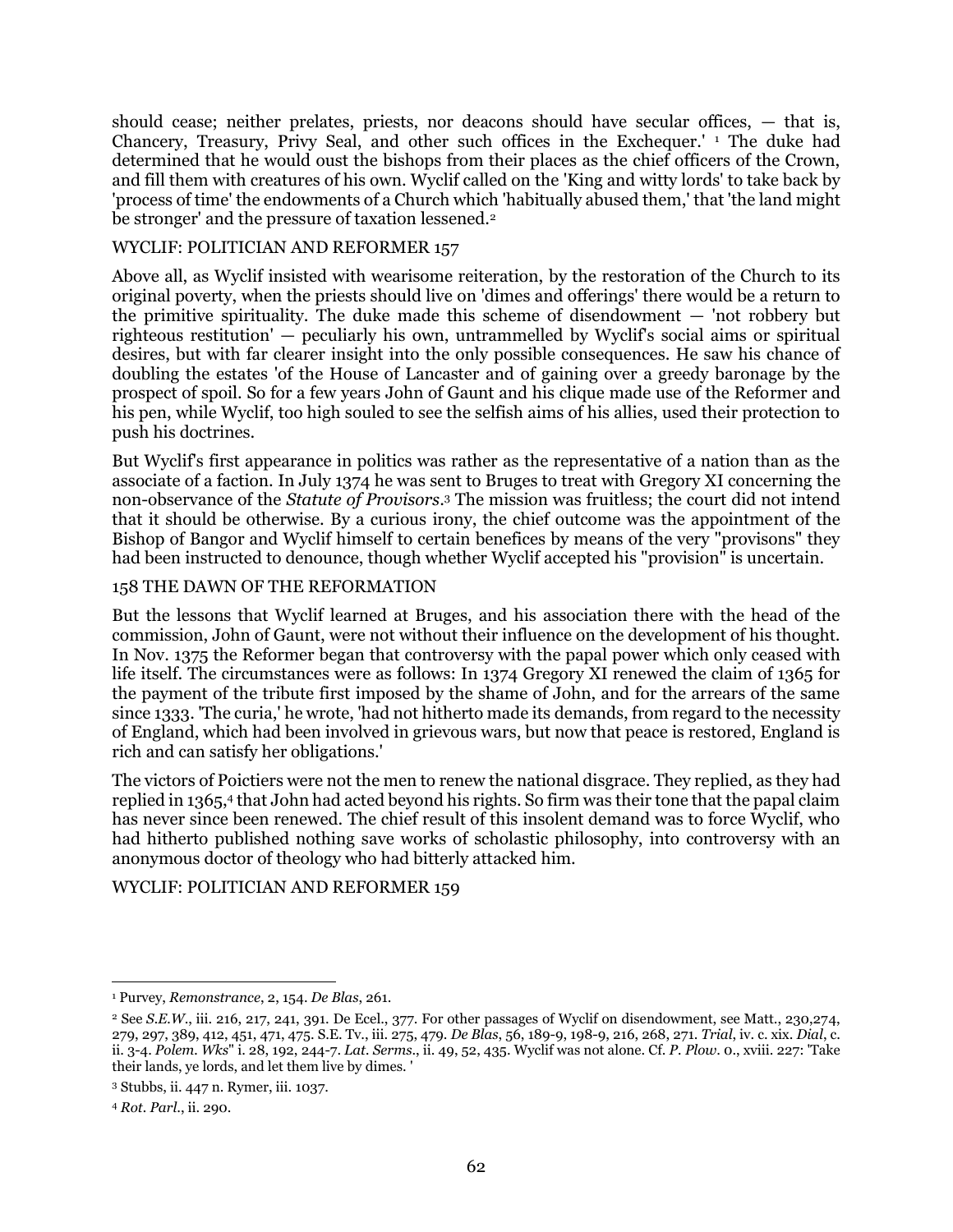In a tract entitled *Determinatio Quaedam de Dominio*, <sup>1</sup> Wyclif, who calls himself 'a Government commissioner,'  $2$  — the reference is to Bruges — puts into the mouth of seven lords 'in a certain council' the arguments which he would urge against the papal claim. The seven lords are all understudies of Wyclif, but the sixth specially represents the author's own views of 'lordship.'

'We must oppose,' he argues, 'the first beginnings of this mischief. Christ Himself is the Lord paramount. and the Pope is a fallible man who must lose his lordship in the event of his falling into mortal sin... We hold our kingdom as of old, immediately from Christ in fief.'

Within two years this tract was expanded by Wyclif into his important treatises, *On the Lordship of God* and *On Civil Lordship* <sup>3</sup> — the latter alone filling more than a thousand pages in the only manuscript known to exist. But the dreary length is not the only hindrance to our understanding of Wyclif's theory of politics. His arguments are obscured by being expressed in the definitions and distinctions of a decaying feudalism.

### 160 THE DAWN OF THE REFORMATION

Like most schoolmen, Wyclif starts from an ideal state of society; 'all authority is founded in grace.' 'Lordship' rests with God alone, who as the Suzerain of the world, hath allotted dominion to popes and kings in fief and tenure of their obedience to Himself. Of this feudal tenure 'from the Lord in chief,' mortal sin is a breach, and in itself 'incurs forfeiture.' Herein the reader will note a danger upon which Gregory XI in 1377 was not slow to fasten, for Wyclif's doctrine of breach by mortal sin would have led to anarchical consequences if Wyclif had applied his conclusions to existing society. But he saved himself by a curious metaphysical juggle. He carefully distinguishes between dominion and power: dominion, which belongs alone to the righteous man, and power, which the wicked may have by God's permission, in consequence of the Fall, but to which the Christian must submit as Christ submitted to be tempted by Satan. Thus 'God ought to obey the devil,' <sup>4</sup> to quote the paradoxical and unhappy conclusion by which Wyclif saves his teaching from anarchy at the expense of reverence.

### WYCLIF: POLITICIAN AND REFORMER 161

In thus building up society upon the Fall, Wyclif followed the usual medieval theories. Thomas Aquinas alone had discerned that social instincts are an essential part of man's constitution.

Another dangerous tenet of Wyclif was his defence of socialism. 'Charity,' he maintains — and with Wyclif charity is the correlative of grace — 'seeketh not her own,' but rather seeketh to have all things in common. Wyclif's communism, in fact, was a logical deduction from his main thesis that 'every righteous man is lord over the whole sensible world'; 'the faithful man' — Wyclif is quoting from the Proverbs — 'hath the whole world of riches, but the unfaithful man hath not even a farthing.' <sup>5</sup> But in weighing Wyclif's socialism we must not forget that in his scheme, lordship is always linked with" service; the two are corresponding terms, as the most exalted of all potentates

 $\overline{a}$ <sup>1</sup> Printed in Lewis, 349-356, from an imperfect MS.

<sup>2</sup> Se[e App. K.](#page-111-0)

<sup>3</sup> For these treatises the student will probably content himself with Dr. Poole's analysis, *Med. Thought*, 290-306. *De Dom. Div*. xxiv-xxxiv. Their theological bearings in Lechler. 244, 251, 259-64, 283-4, etc. For their indebtedness to Fitzralph, *supra*, p. 131; Woodford, in Brown Fascic, i. 205, 207, 237.

<sup>4</sup> "This first appears in the later history of Wyclif errors, 1382; but it is perfectly in keeping with his earlier doctrine." Poole, *Med. Thought*, 301. Cf. *F.Z*., 278, 494. *S.E.W.,* iii. 437. *Chron. Ang*., 342. We may add that Wyclif's disciples did not understand the phrase. 'God owes the devil the obedience of love,' said Hereford and Repyngdon. *F.Z*., 328. In Bohemia it was condemned as 'erroneous' only. Palacky, *Doc*., 452.

<sup>5</sup> Quoted by Wyclif from Prov. xvii. 6, where it is found in the Septuagint. Wyclif learned it from Augustine. Poole, *Med. Th0ught*, 293, shows also how much Wyclif owed to Augustine's aphorism, 'Sin is nothing, and men when they sin become nothing.' See Lechler, 265-6. See especially, *Trialogus*, 67, 71, 74, 205; also *De Dom. Div*., 120. See *infra*, p. 214.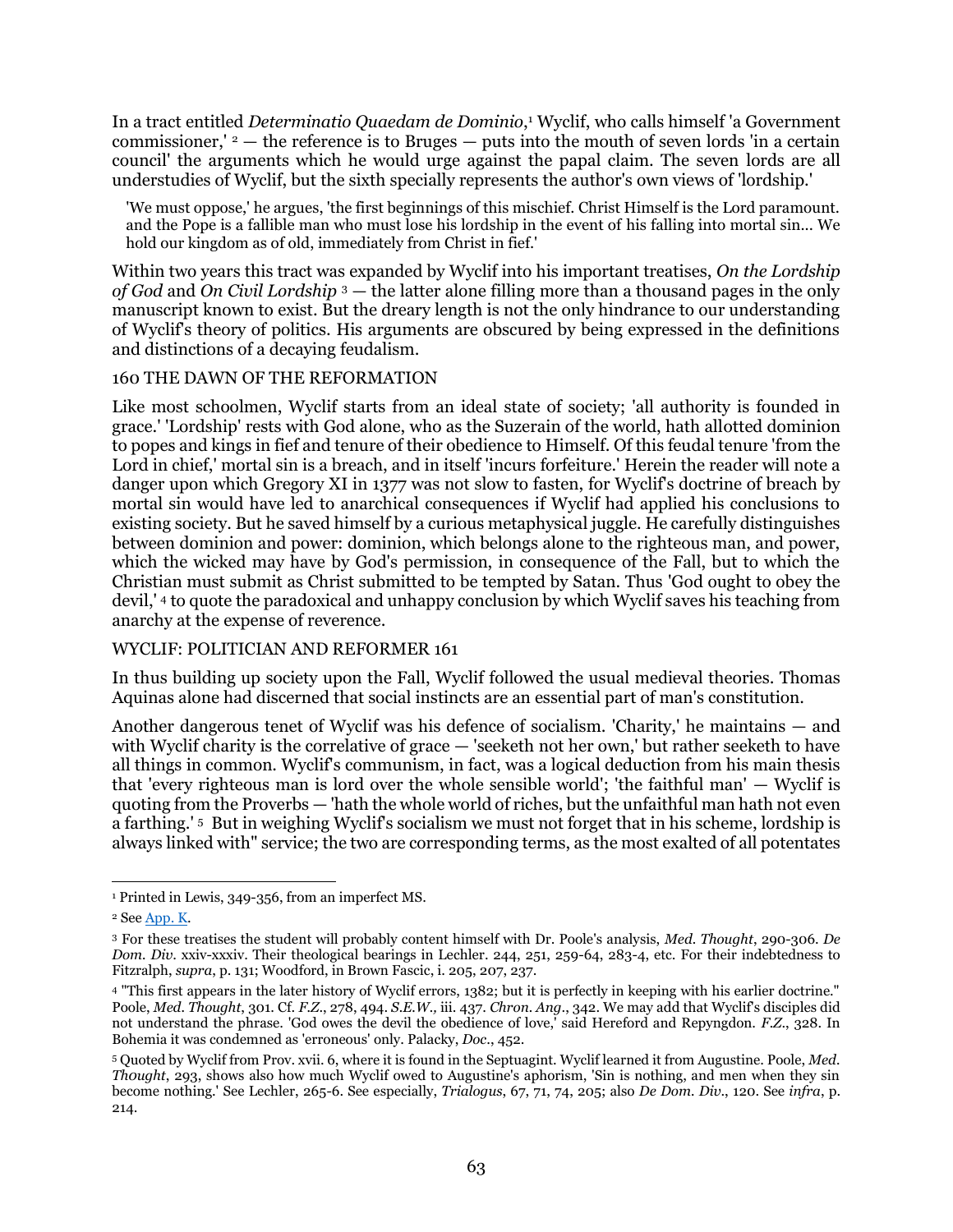acknowledges by his title of *Servus servorum*. Nor was Wyclif blind to the fact that his ideal society is incapable of realisation in this present life. He is careful to insist that the righteous must in nowise attempt to acquire their inalienable rights by force.

### 162 THE DAWN OF THE REFORMATION

Wyclif had yet to learn that a smouldering fire and a powder magazine, however carefully guarded, are dangerous neighbours.

Wyclif's doctrine was not less revolutionary in religion than in the State; for the theory exalted the spiritual independence of the righteous man. For the righteous man, as the possessor of 'a dominion founded on grace,' held his fief direct from God; 'God gives not any lordship to any of His servants except He first gave Himself to them.' The reader must not be misled by the feudal phraseology into undervaluing the consequences of such teaching. For Wyclif every man had an equal place in the eyes of God; priests and laymen become one, each 'hold' of God, and on the same terms of service. Thus Wyclif left no place for the mediating priesthood and the sacrificial masses of the medieval Church. The personal relation between a man and God is everything; character the one basis of office. Luther's doctrine of justification by faith and Wyclif's teaching of 'dominion founded in grace' both lead, though by different ways, to the same result; both break down the medieval barriers between the individual and God. But Wyclif's symbols and ideas suffer, as Holmes would express it, from their being "polarised."

### WYCLIF: POLITICIAN AND REFORMER 163

Isolated from their scholastic environment, they leave all their magnetism behind them. Luther, on the contrary, "shelled out" his ideas "from the old symbols" into "new, clean, unmagnetic words," which have, alas! since his day become polarised themselves.

Before the publication of his matured speculations 'concerning dominion' Wyclif had already been drawn into the strife of parties. In 1371 the Lancastrians had made an attack upon the most illustrious of the 'Caesarean' clergy, Wykeham, the Bishop of Winchester. They had succeeded in driving him from office. Emboldened by success, they now put him on his trial for peculation, and 'hunted the said bishop from place to place.' To strengthen their cause they invited Wyclif to come up to London and preach in the city churches the doctrines of disendowment he had begun to profess in the schools.<sup>1</sup> Wyclif gladly embraced the opportunity of forming in the capital a band of supporters. Convocation, which had already, through the popular hatred of Lancaster, succeeded in restoring Wykeham to his see, determined to return blow for blow. Courtenay, Bishop of London, forced Archbishop Sudbury to summon

#### 164 THE DAWN OF THE REFORMATION

Wyclif to appear in the Lady Chapel of St. Paul's, there to answer for' his heresies concerning the wealth of the Church. On Feb. 19, 1377, Wyclif appeared in defence of his doctrines. He was attended by four friars from Oxford, each representing one of the four orders.<sup>2</sup> Evidently the Reformer had not yet broken with the Mendicants.<sup>3</sup> There was, in fact, much to attract him in their theories of poverty, and at Oxford he would see the most earnest side of their life. But the help of the friars was needless; no trial took place. For the duke had taken his stand at the prisoner's side, and threatened that he would 'pull down the pride of all the bishops in England.' Hot words were passing when the London apprentices broke into the church and put an end to the trial. John of Gaunt, who had incurred the hatred of the citizens by his attempt in the same

 $\overline{a}$ <sup>1</sup> Devon, *Issues*, 200, shows that WycIif was summoned to London, Sept. 22, 1376.

<sup>2</sup> See note, p. 178, also p. 217.

<sup>3</sup> The break came when Wyclif began his attack on the Papacy (*infra*, p. 173), about 1378. (Lechler dates 1381, but see Matt., xliii-xliv., also *Chron. Ang*., 116, bottom. For earlier date, see Buddensieg, *Polem. Works*, i. p. xvi.)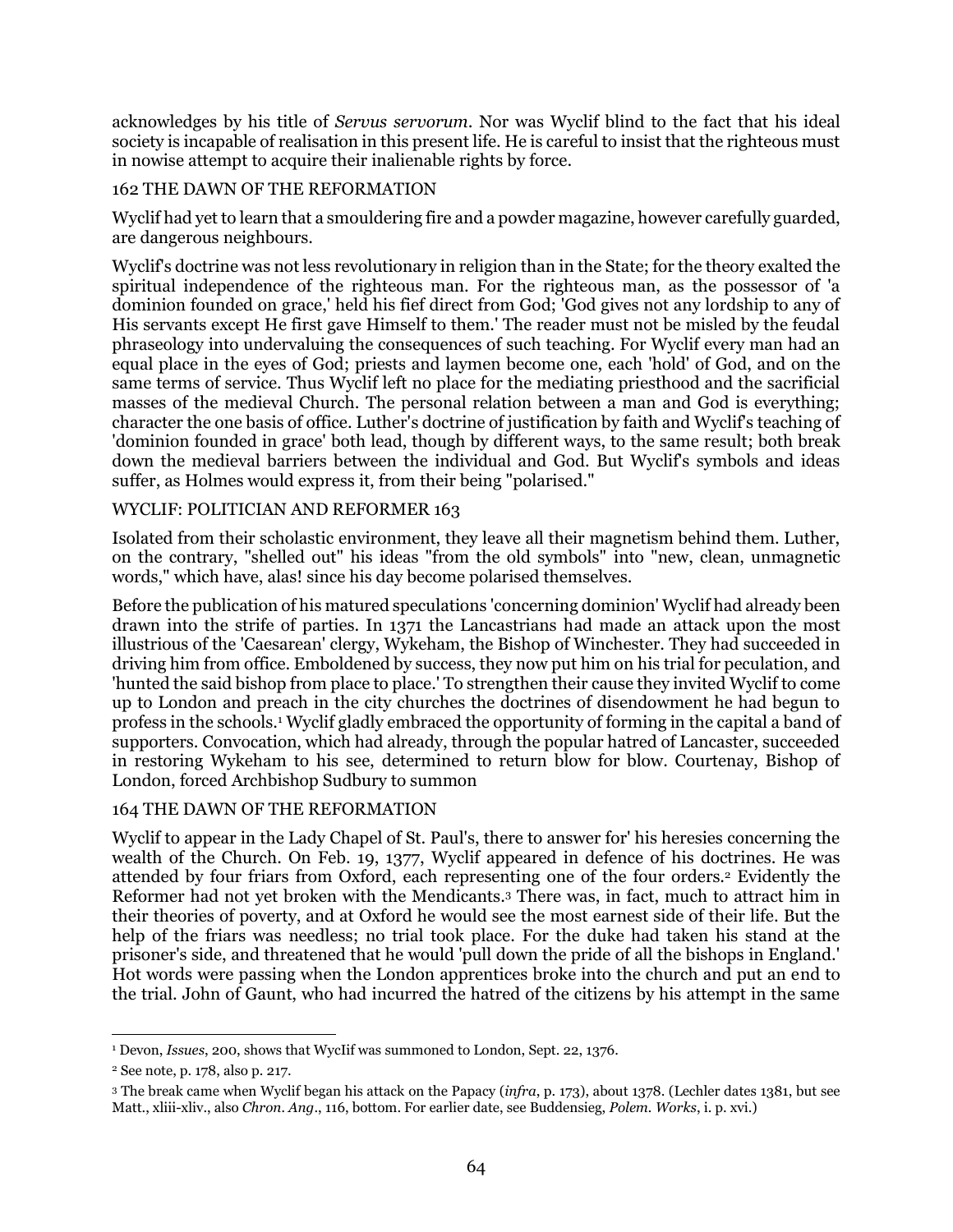week to pass a Bill for depriving London of its municipal government, narrowly escaped with his life; while Wyclif was carried off by his supporters.<sup>1</sup>

# WYCLIF: POLITICIAN AND REFORMER 165

Baffled in his first attempt to crush the Reformer, Courtenay, if we may accept the testimony of Foxe (iii. 4), had recourse to Home. On May 22, 1377, in the great basilica of St. Maria Maggiore, Gregory XI issued a series of bulls in which he directed the University and others to arrest John Wyclif, and 'keep the said John ill prison, under safe custody, until you receive further commands from us.' <sup>2</sup> Owing to the death of Edward III (June 21, 1377), and the need for redirecting them to the new King, the bulls were not published in England until the 18th of December. The student should note that the grounds of accusation were still political rather than theological. We see this in the list of nineteen propositions extracted from Wyclif's writings <sup>3</sup> which Gregory condemned as heretical.

The papal ban, though as yet unpublished, drove Wyclif into bolder defiance. For some months Wyclif was the leader, not merely of the Lancastrian faction, but of the nation itself. We find him consulted by the young King, Richard II, and his Parliament (Oct. 1377) as to (whether the realm might not legitimately stop the export of gold to Rome, considering the necessities of her defence.'

### 166 THE DAWN OF THE REFORMA ION

Wyclif emphatically answered Yes. 'The Pope,' he argued, 'cannot demand treasure except by way of alms and by the rule of charity. But all charity begins at home'; for our fathers endowed not the Church at large but the Church of England. 'Rome-runners,' as he afterwards protested, 'bear the King's gold out of our land, and bring again dead lead and heresy, and simony and God's curse.' <sup>4</sup> He closed his State paper, as we may fairly call it, with his favourite proposition, 'that the goods of the Church be prudently distributed to the glory of God, putting aside the avarice of prelates and princes.' 'At this point,' we read, 'silence was imposed upon him by the king and the council'; nor has Wyclif given us further light upon the real difficulty and folly of all his schemes of disendowment — how 'to put aside the avarice' of a spendthrift and debauchee like Richard II.<sup>5</sup>

In a further pamphlet,<sup>6</sup> which he subsequently explained away in a series of scholastic paradoxes,<sup>7</sup> Wyclif attacked the papal right of excommunication.

# WYCLIF: POLITICIAN AND REFORMER 167

'No man,' he asserted, 'could be excommunicated to his hurt' 'unless he were first and principally excommunicated by himself.' Bold as the defiance was, bishops and Pope found that they were powerless. Wyclif was secure in the support of a Parliament that bitterly resented the papal extortions, and of a people upon whom the abuses of the Church weighed heavily. When summoned a second time before the bishops at Lambeth (Feb. 1378), the widow of the Black Prince despatched Sir Lewis Clifford haughtily bidding them to desist, while the mob broke in to his rescue. The bishops, wailed Walsingham, 'shaken as reeds by the wind,' dismissed Wyclif, who had put in a short 'defence' of his doctrines,<sup>8</sup> with the injunction to abstain from further publishing his opinions 'on account of the scandal of the laity.' At Oxford the Reformer was supported by a

 $\overline{a}$ <sup>1</sup> The scene and after riots are well told by Trevelyan, *op. cit*. 43-48, from the *Chron. Ang*., 113-125.

<sup>&</sup>lt;sup>2</sup> The five bulls are in ekron. Ang., 174 ff. Translation of one in Gee and Hardy, 105-8.

<sup>3</sup> Poole, *Med. Thought*, 284, note 2, against Lechler, 166. The nineteen propositions are in 'Wilkins, iii. 123; *F.Z*., 253.

<sup>4</sup> Matt., 23. For the State paper see F.Z., 258-7l.

<sup>5</sup> For details of Richard's extravagance, see Wylie, ii. 115.

<sup>6</sup> *F.Z*., 48l.

<sup>7</sup> *Chron. Ang*., 184-90, on p. 187 of which he lays down that an unjust excommunication must be treated with respect.

<sup>8</sup> Given by Wals., i. 357-63.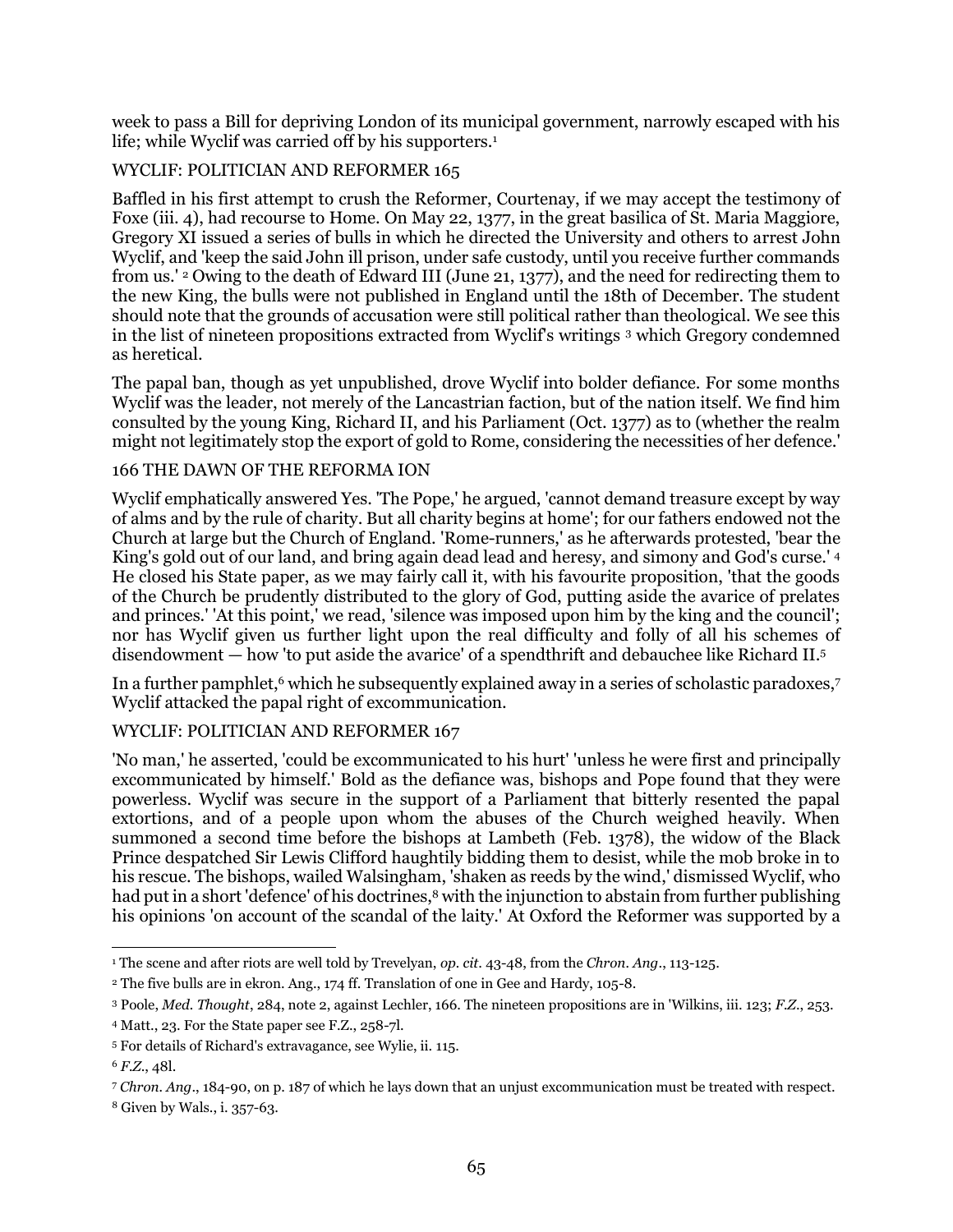powerful party in the schools, while even his enemies hesitated lest by imprisoning an English subject 'at the command of the Pope they should seem to give the Pope dominion and royal power in England.' So the Chancellor replied to the demands of the bishops that, in the opinions of the masters of theology, Wyclif's condemned propositions 'were true, though they sounded badly to the ear.'

### 168 THE DAWN OF THE REFORMATION

The death of Gregory XI (March 27, 1378) and the Great Schism put an end to further papal proceedings. The Urbanists and Clementines were too busy damning each other to interfere with English heretics.

#### **II**

Wyclif was still busy advocating his Erastian doctrines of a Church strictly subordinate to the State, in which the bishops should be the servants and nominees of the Crown, and the Pope himself 'subject to kings,'<sup>1</sup> when the great insurrection of the peasants in 1381 put an end to his hopes of accomplishing reforms by aid of political means. The causes of this rising and the means whereby it was stamped out do not here concern us, but its effects on the fortunes of Wyclif were immediate and disastrous. Wyclif's political alliance was ended, John of Gaunt's influence was gone, his policy of disendowment dead. Under the pressure of the common danger the seculars and regulars ceased their quarrels.

### WYCLIF: POLITICIAN AND REFORMER 169

The bishops, 'who once hated the false friars like devils,' patched up a truce; 'Herod and Pilate,' as Wyclif bitterly complains, 'have become friends.' <sup>2</sup> The Church aided the State in its task of hanging and disembowelling some thousands of peasants, while Archbishop. Courtenay, who had succeeded the murdered Sudbury, found that he could now rely on the assistance of the Government in crushing the heresiarch. Wyclif was no longer the popular champion of national rights, for his enemies had charged him with being 'a sower of strife, who by his serpent-like instigations has set the serf against his lord,' and published against him the dying confessions of John Ball and Jack Strawe.

These confessions, though either false or extorted by the rack, were part of a charge difficult to meet. Historians are now agreed that the great blaze of 1381 was not due in any appreciable degree to Wyclif's influence, and would assuredly have happened if the Reformer had never lived.

#### 170 THE DAWN OF THE REFORMATION

John Ball, the noblest <sup>3</sup> of agitators, had begun his work when Wyclif was still a lad at college i the great Society or Union of Peasants was not officered by University dons. The friars, as Langland and others <sup>4</sup> tell us, had for years been preaching to the people' that all things under heaven should be in common' long before Wyclif had published a line. The connection between the two movements, as even the monk of St. Albans admits,<sup>5</sup> was rather one of coincidence. In that age

With an O and an I, sit Deus beatus, Hie amici facti sunt, Herodes et Pilatus. Sed magno miraculo Wyclif coruscavit, Cum fratres et monachos simul collocavit.

<sup>3</sup> See his letter, *Chron. Ang*., 322; Wals., ii. 33-34.

 $\overline{a}$ <sup>1</sup> *S.E.W.*, ii. 296, iii. 435; d. *De Officio Regis* (1379), the whole argument of which is to make the King the supreme head of the Church; and in which "Wyclif supplies a foundation on which subsequent reformers could fairly claim that their own buildings were erected." (Pollard, Pref., *in loc*., xxvii)

<sup>2</sup> *F.Z*., 284; S.E. W., iii. 416; cf. *Polem. Poems*, i. 259 (or *Mon. Franc*., i. 598) —

<sup>4</sup> *Chron Ang*., 312; P. Plow. B., xx. 273-275.

<sup>5</sup> *Chron. Ang*., 311; cf. Knighton, 151.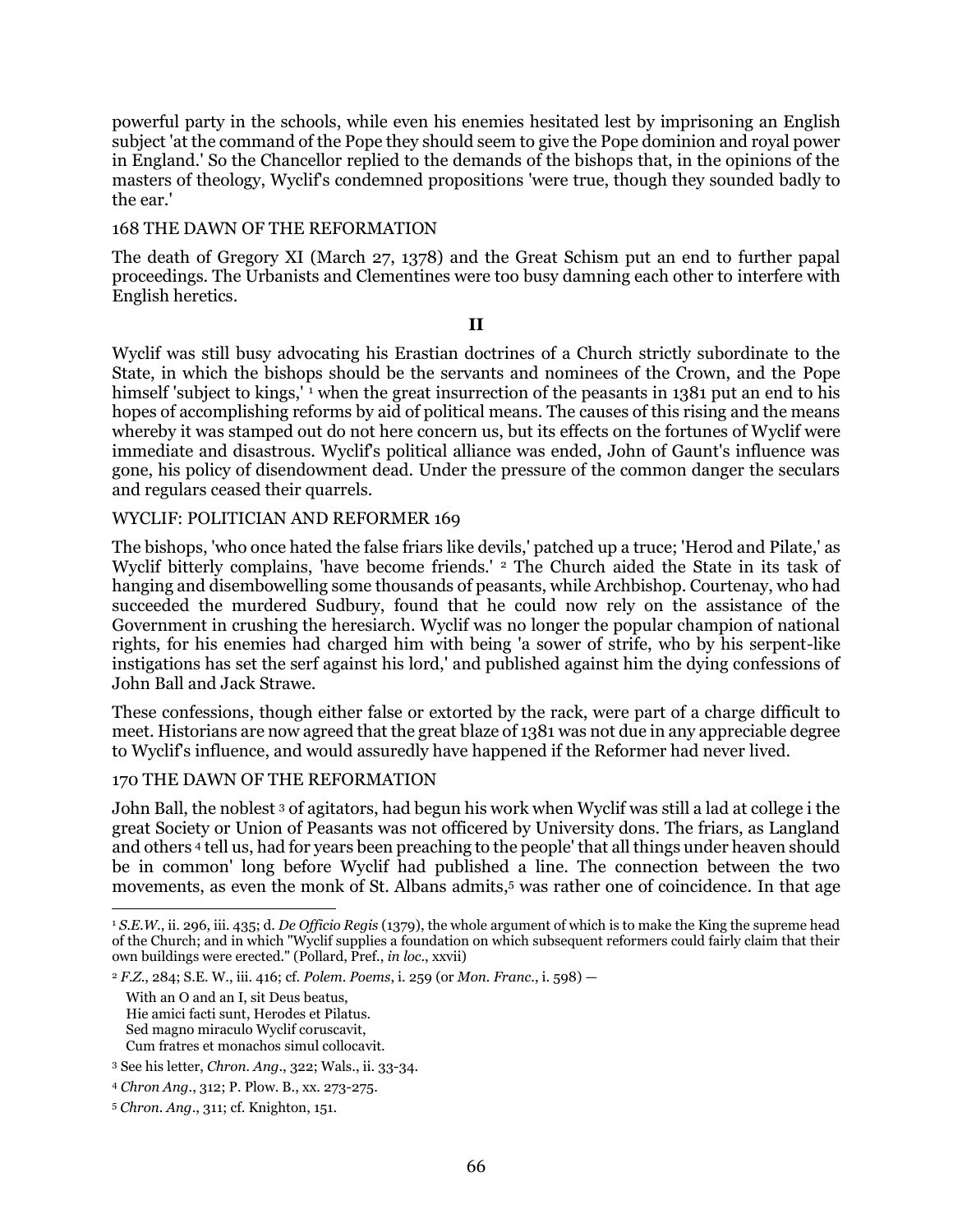revolutions were naturally religious, while all reformation was of necessity a social revolution. A wave of democratic agitation was sweeping over Europe i there were popular insurrections that year in Ghent, Paris, Rouen, and Florence. A fierce struggle was working its way to the surface between reason and authority in the sphere of politics as well as belief. Nevertheless, to some extent Courtenay was right: Wyclif's communistic ideas, reported second hand by poor priests, or distorted <sup>1</sup> by men indifferent to their subtle and unworkable distinctions, had not been without their influence. The Peasants' Revolt, though far from being a communistic movement, was but the rude translation into a world of practice of a theory of 'dominion' that destroyed the 'lordship' of the wicked, and exalted communism into the inalienable right of the saint.

### WYCLIF: POLITICIAN AND REFORMER 171

'The right to govern,' Wyclif had argued, 'depends upon good government; there is no moral constraint to pay tax or tithe to bad rulers either in the Church or the State.' The down-trodden serfs, ignoring Wyclif's pleas for caution, applied his doctrines to the corrupt government of Richard II and the oppressive poll tax of his selfish Parliaments. Despite the storm that burst upon him, the Reformer refused to throw over the peasants in their hour of need. Fearless of all consequences, Wyclif dared in the hour of their defeat to avow his sympathy with the peasants' demand for freedom, his anger at their oppression, and to put in his plea for a policy of mercy.<sup>2</sup>

But in his prosecution of Wyclif, Courtenay was careful to proceed on other than political grounds. During the two years of comparative retirement at Lutterworth that preceded the outbreak of the rebellion, Wyclif had taken the great step of his life.

#### 172 THE DAWN OF THE REFORMATION

He had passed from an orthodox politician eager for the reform of the existing international Homan Church, into a Protestant. Hitherto Wyclif had not disputed the spiritual primacy of the Papacy, though ready enough to lead the crusade against papal pretensions, and even to speak ill of individual popes. He had not scrupled, for instance, to call Gregory XI'a horrible fiend.' Wyclif's position hitherto would seem to have been this: we must obey the Pope as the vicar of Christ, only the vicar of Christ must be the holiest, the most God-enlightened man in Christendom. But, as we see in his *De Dominio*, this obedience to the Papacy was rather a matter of convenience and church order than principle. Wyclif had already questioned whether one day 'the ship of Peter may not exist exclusively of laymen,' and whether, when that day comes, 'Christ will not be *per se* sufficient for the rule of his own spouse.'

The great Schism and the folly of Urban, whose election he had welcomed — 'an evangelical man from whose works it behoves us to believe that he is the head of the Church '— drove Wyclif from these contradictory positions.

### WYCLIF: POLITICIAN AND REFORMER 173

His spiritual earnestness was shocked, his theory destroyed, by the spectacle of two popes, each claiming to be the sole head of the Church, each labelling the other as Antichrist, 'like dogs quarrelling for a bone,' 'like crows resting on their carrion,' each seeking to bring about a general Armageddon for the destruction of his rival. For Wyclif the year of the Schism (1378) was the crucial year of his life. He first urged that both popes should be set aside as 'having little in common with the Church of the Holy God.' From this position of neutrality he quickly passes into one of antagonism to the Papacy itself. He pours scorn on the idea that because Peter died at Rome therefore every Roman bishop is to be set above all Christendom. By the same reasoning the

<sup>1</sup> Cf. instances, *Chron Ang*., 282, 340.

<sup>2</sup> The reader should contrast the noble sympathy of Wyclif (Matt., 233-234; *De Blas*., 188-203) with the ravings of Luther on a like occasion. But Luther's *Against the Murderous and Plundering Peasants* must be corrected by his *Epistle on the Harsh Pamphlet against the Peasants*.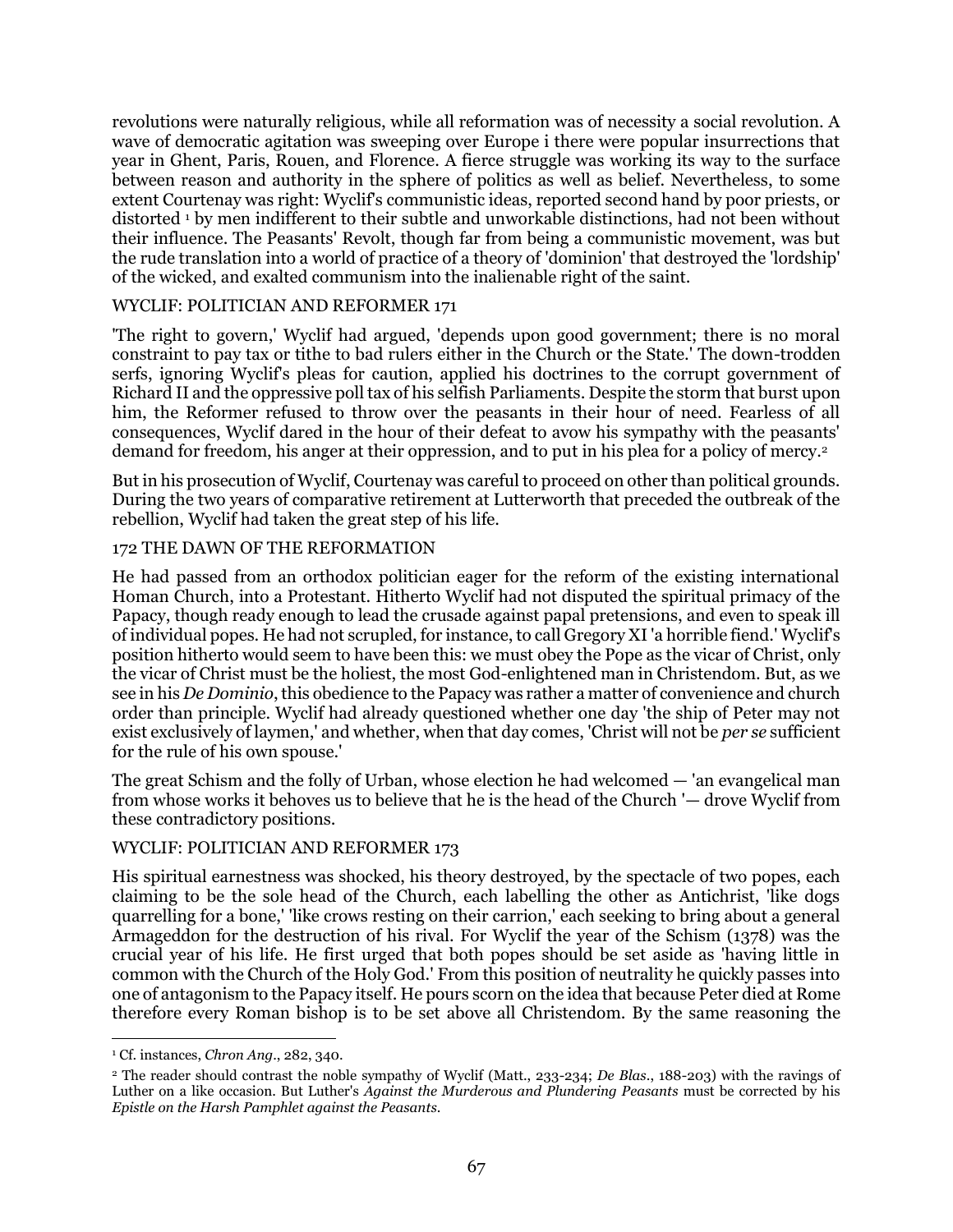Moslem might conclude that' their prelate at Jerusalem,' where Christ died, is greater than the Pope. Christ alone is the head of the Church, the primacy of Peter not proven, the infallibility of his successors a heresy — 'Lord! where each pope be more and better with God than was Peter, who erred oft and sinned much,' — their canonisations no proof that a saint is in heaven, their claim to 'assoil and curse' without warrant, and their dispensing the Church's treasury of grace 'the lewdest heresy.'

## 174 THE DAWN OF THE REFORMATION

'In a word,' as Wyclif daringly proclaims, 'the papal institution is full of poison,'  $-$  'Antichrist<sup>1</sup>' itself' — 'the man of sin' who' exalteth himself above God.' The Pope is 'a limb of Lucifer,' 'the head vicar of the fiend,' 'a simple idiot who might be a damned devil in hell,' 'a more horrible idol than a painted log,' to whom it were 'detestable and blasphemous idolatry' to pay veneration. 'Christ is truth,' the 'Pope is the principle of falsehood'; Christ lived in poverty, the Pope labours for worldly magnificence; 'Christ refused temporal dominion, the Pope seeks it'; Christ obeyed the temporal power, the. Pope strives to weaken it; 'Christ chose as His apostles twelve simple men,' the' Pope chooses as cardinals many more than twelve, crafty, ambitious and worldly'; Christ despised gold, with the Pope everything is marketable; Christ sent His disciples out into the world, Antichrist lives 'in a superb castle, built with the money of the poor,' and gives' his disciples' comfortable dwellings in the 'patrimony of the Crucified.' In one of his later treatises he even welcomes

### WYCLIF: POLITICIAN AND REFORMER 175

the Schism which had at an earlier date disgusted him: 'Christ,' he exclaims, 'hath begun already to help us graciously, in that he hath cloven the head of Antichrist, and made the two parts fight against each other!' The violence of Wyclif's language did his cause injury; to some extent it was an echo of the violence wherewith the rival popes cursed each other.

Wyclif's break with the Papacy was part of a new idea that he had formed of the Church. The politician had become a Presbyterian reformer for whom the whole ecclesiastical position was at fault, and who desired to leave the parish priest as little fettered by ecclesiastical superiors or rival orders as he is in Scotland or Switzerland today. In our attempt to understand Wyclif's doctrine of the Church we are confronted with the same difficulties as in the study of his earlier political speculations concerning 'dominion.' The Reformer revels in scholastic and impossible abstractions, riddles of the schools on the squaring of a circle (God) whose centre is everywhere and circumference nowhere, and the like. We best get at his meaning by studying his views in their least elaborate forms. There we find that Wyclif begins by accepting the ancient division of the Church into three parts — 'one triumphant in heaven,' 'one militant here on earth: and the third 'asleep in purgatory.'

### 176 THE DAWN OF THE REFORMATION

These are the 'queens, concubines, and virgins' of Solomon — that is, Christ. The Church militant he defines as the whole number of the elect, containing' only men that shall be saved.' So absolute is his predestinarianism that he adds that no man, not even a pope, 'wots whether he be of the Church, or whether he be a limb of the fiend,' nor will he allow that 'the Church can ever be called the whole body (*universitas*) of faithful travellers.' Nevertheless he guards his doctrine from some of its dangers by adding that' as each man shall hope that he shall be safe in bliss, so he should suppose that he be a limb of holy Church,' and even maintains that' each man that shall be damned shall be damned by his own guilt, and each man that is saved shall be saved by his own merit.'

 $\overline{a}$ <sup>1</sup> For what Wyclif the realist meant by 'Antichrist,' see Dziewicki, *De Apostasia*, Introd. xxvi. For Wyclif's bitterest attack on the Papacy, see his *De Christo et suo adv. Antichrist* (1383), ee. xL-xv. (In *Polem. Works*, vol. ii. See also Index, "Papa," ibid. 792-5) Compare also App. L (on the Church). For a defence of his language, see Buddensieg, *Polem. Works*, i. p. xxi.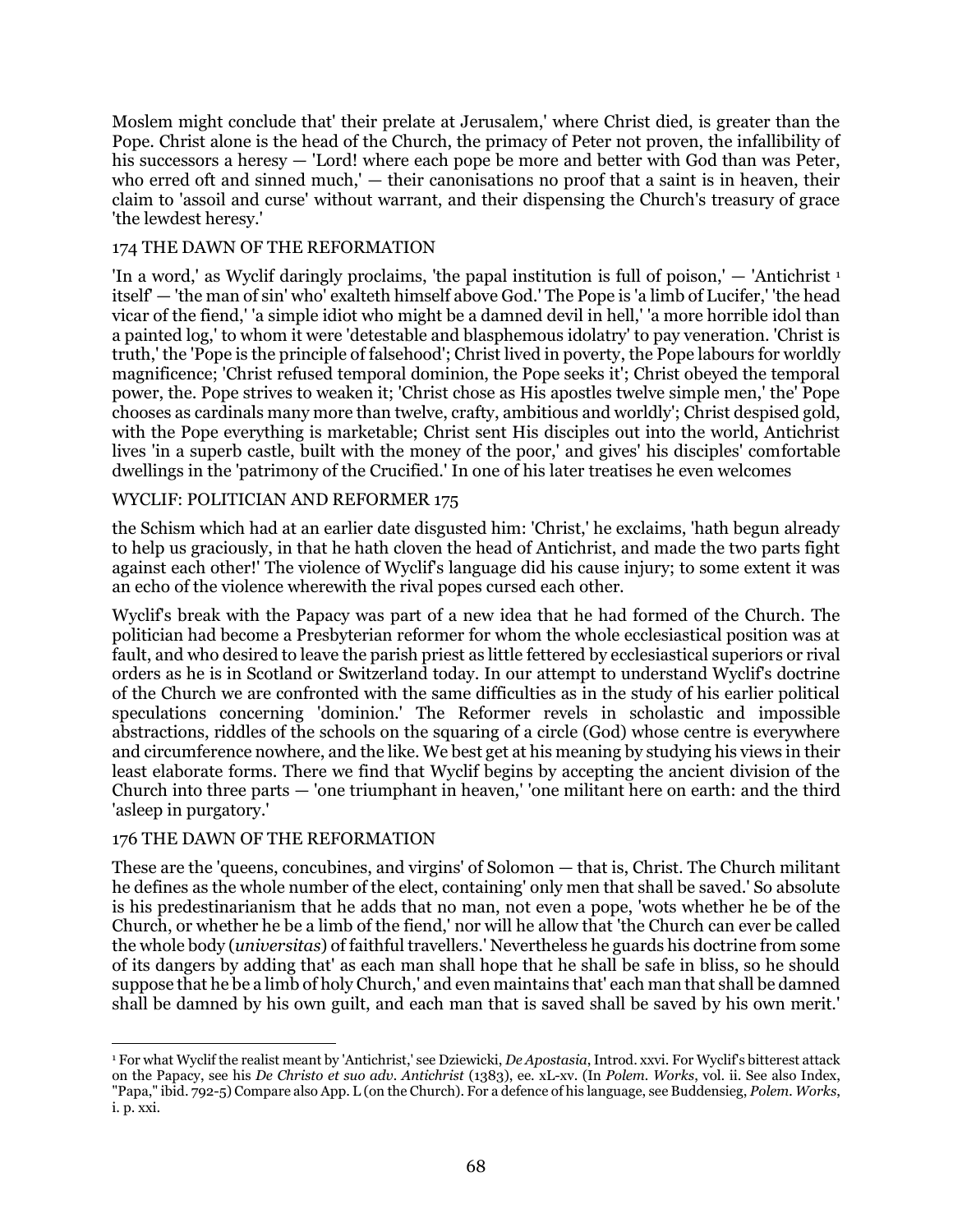Wyclif was not slow in drawing the logical conclusion of his predestinarianism. The Church, as the mystical body of the predestinated, is a unity that knows nothing of papal primacies and hierarchies, and of the 'sects' of monks, friars, and priests; nor can the salvation of the elect be conditioned by masses, indulgences,<sup>1</sup> penance, or other devices of sacerdotalism.

### WYCLIF: POLITICIAN AND REFORMER 177

In pamphlet after pamphlet, now in English, now in Latin, whose number witness to his energy, whose diversity to his genius, Wyclif pushed his doctrines to their conclusions. From cardinals — 'CARior DIaboli NAtus, LIcium Seminator '— the hinge (*cardo*) of the broad way that leadeth to destruction, down to hedge priest, Wyclif attacks the whole hierarchy. 'There were,' he said, 'six superfluous orders among the clergy,' the' twelve daughters of the horse-leech Satan ever crying Give! give!' namely, popes, cardinals, bishops, archdeacons, officials, deans, rectors, priests, monks, friars, doorkeepers, and questors. 'In the Bible no sanction can be found for the Pope and his Caesarean clergy '— the cardinals. Prelates, the third class of 'tormentors of the Church,' were unknown in early days and needless in later times. 'By ordinance of Christ, priests and bishops were all one.' Thus prelates were really the first 'sect' to fall away from the unity of the Church. A "millstone should therefore be hung round their necks, for they 'do not stay with Christ on the mountain,

#### VOL. I. 12

#### 178 THE DAWN OF THE REFORMATION

but with the people on the plain.' 'Crown (tonsure) and cloth make no priest, nor the Emperor's bishop with his words, but power that Christ giveth.' Monks with their 'fat cheeks and great bellies,' who' do not the office of curates, neither in teaching nor preaching nor giving of sacraments, but set an idiot for vicar,' are but squanderers of national wealth better bestowed on the poor. Another' sect' are Austin canons, with their lies and deceits, their sinful endowments and their saints, while the friars, 'the order of Caim,' <sup>2</sup> are the most covetous and superstitious of all, the most difficult to lead back to the simplicity of Christ. 'They despoil the people by hypocrisies and leasings, and with the spoils they build Cairn's castles; they steal poor men's children, which is worse than stealing an' ox, and are glad to steal heirs (I say nothing of their stealing of women), and thus they make the land barren by withdrawing workmen.' His final condemnation is that' they love their order more than Christ,' and so 'move nations to battles and men to lawsuits.' <sup>3</sup>

#### WYCLIF: POLITICIAN AND REFORMER 179

#### **III**

From this attack on the hierarchy and the 'six superfluous orders,' the keen logic of Wyclif was driven into an attack upon the central position of the medieval Church. In the summer of 1380 <sup>4</sup> the Reformer published at Oxford twelve theses against the current idea of Transubstantiation. At first, as Dziewicki has shown, Wyclif's conclusions were practically the same as those of St.

 $\overline{a}$ <sup>1</sup> Wyclif on indulgencies is very interesting. *De Eccl*., c. xxiii. He falls back on his argument of preordination, which makes the Pope's distribution of merits superfluous (568). His final conclusion is 'that God alone grants indulgences, and only to those whom He has first made worthy' (583). God, in fact, 'has predestinated an appropriate punishment for every sin, with which He Himself cannot dispense' (586). For Purvey's views, see his *Remonstrance*, 57, 58. Cf. *S.E.W*., iii. 259; i. 189.

<sup>2</sup> Wyclif always spelt Cain as Caym, i.e. Carmelites, Augustinians, Jacobites (= Dominicans), and Minorites (= Franciscans). For "Caim," cf. *Polem. Poems*, i. 266.

<sup>&</sup>lt;sup>3</sup> For sources, see [App. L.](#page-112-0)

<sup>4</sup> For the date, see Matthew, *Eng. Hist. Rev*., 1890, p. 328, against the usual, 1381 (*F.Z*., 104).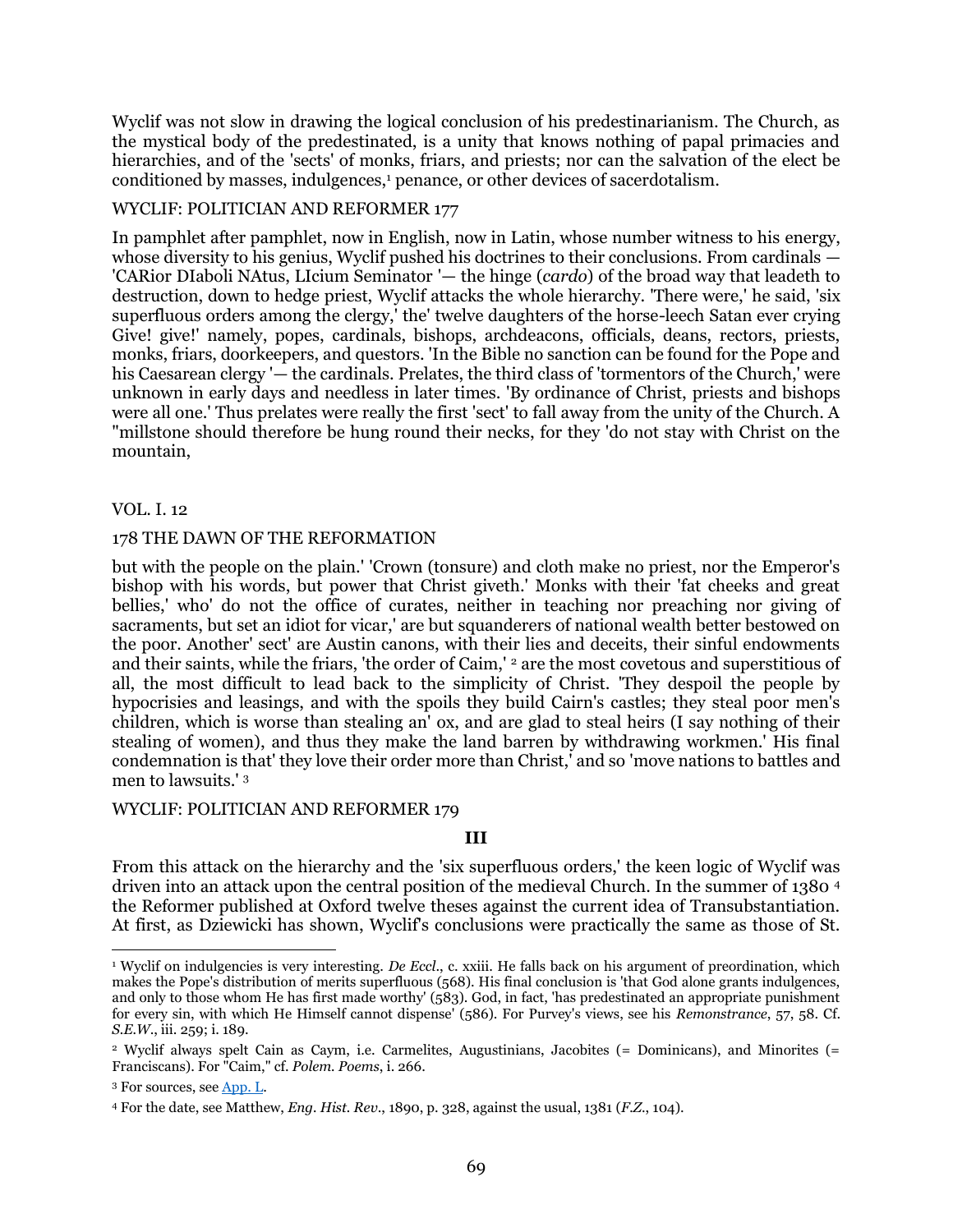Thomas Aquinas. His objection was to the Nominalists who held that the bread was annihilated, a doctrine which seemed 'the abomination of desolation' to so thorough-going a realist as the Reformer.

The dogma of Transubstantiation plays so great a part in the story of the Reformation that it is necessary above all things that the student should understand exactly what it means. The history of the dogma does not here concern us, but the precise question at issue in this supreme mystery and miracle of faith is all important for the understanding not only of Wyclif, but of Luther and Zwingle.

### 180 THE DAWN OF THE REFORMATION

According to this theory, whereby the schoolmen tried to explain the long-accepted fact of the Real Presence, the bread and the wine at the touch of that more glorious Substance which takes possession of them, pass out of existence and are lost, leaving behind nothing but shadowy appearances of themselves which serve to indicate the presence of something else instead. But this explanation, though at first it seems to have satisfied the medieval Church, was soon discovered to be in itself a mystery requiring explanation; for how can appearances possibly exist without anything that appears — how can the *noumenon* alone be changed while all the phenomena remain? The subtle intellect of St. Thomas answered the question by his conception of' quantity '— or, as we should now term it *subsistence* as distinct from *substance* — "which remains in the Eucharist as the subject of form, colour, movement, taste, and all other phenomena observed in the visible and tangible host. The reader will of course ask: Can 'quantity' exist without anything that has quantity? But the very question indicates that he hasn't sufficiently understood the hypothesis. Quantity is not a mere abstraction, not a mere mode of being; it is quite different from extension, for it is that which makes extension, and may be defined as a force that extends material substance.

### WYCLIF: POLITICIAN AND REFORMER 181

Thus, after the words of consecration, the substance of bread is no longer there, but quantity takes its place and upholds the other accidents naturally." <sup>1</sup> When asked what becomes of the bread after consecration, St. Thomas is in a difficulty; he admits that the bread is nowhere, but denies that it is annihilated, since it is changed into Christ's body.

The theory of Aquinas is hard to understand, and is not, we believe, even in the Roman Church, an article *de fide*. There are, in fact, three other explanations of the dogma, all of which are allowed, and between which a cautious infallibility to this day takes care not to decide.<sup>2</sup> With one only of these would Wyclif be familiar, the theory of John Duns Scotus, the great rival of Thomas.

#### 182 THE DAWN OF THE REFORMATION

Scotus takes refuge in his treatment of Transubstantiation, as he had done in his doctrine of Creation, the Incarnation, and the Sacrament, in the omnipotence of God's arbitrary will. Reason and faith are with him almost antagonistic principles. The doctrines which his acute criticism and

 $\overline{a}$ <sup>1</sup> Dziewicki, *De Apostasia*, Introd. Wyclif tells us that the favourite idea in the province of Canterbury was that what remained was weight; in the diocese of Lincoln (including Oxford) 'quantity'; in Wales and Ireland, quality (*De Euch*., 184-6) .

<sup>2</sup> The three other theories are —

<sup>(</sup>a) The theory of absolute accidents; the theory of Scotus.

<sup>(</sup>b) The theory of Descartes. Descartes will have nothing to do with the Scholastic theory of quantity. He supposes that when the bread-substance is taken away (whether by annihilation or otherwise) the *surface* is conserved (with all the movements that would have been imparted to it had the bread remained) through the supernatural presence of Christ below the surface.

<sup>(</sup>c) The theory of purely subjective accidents.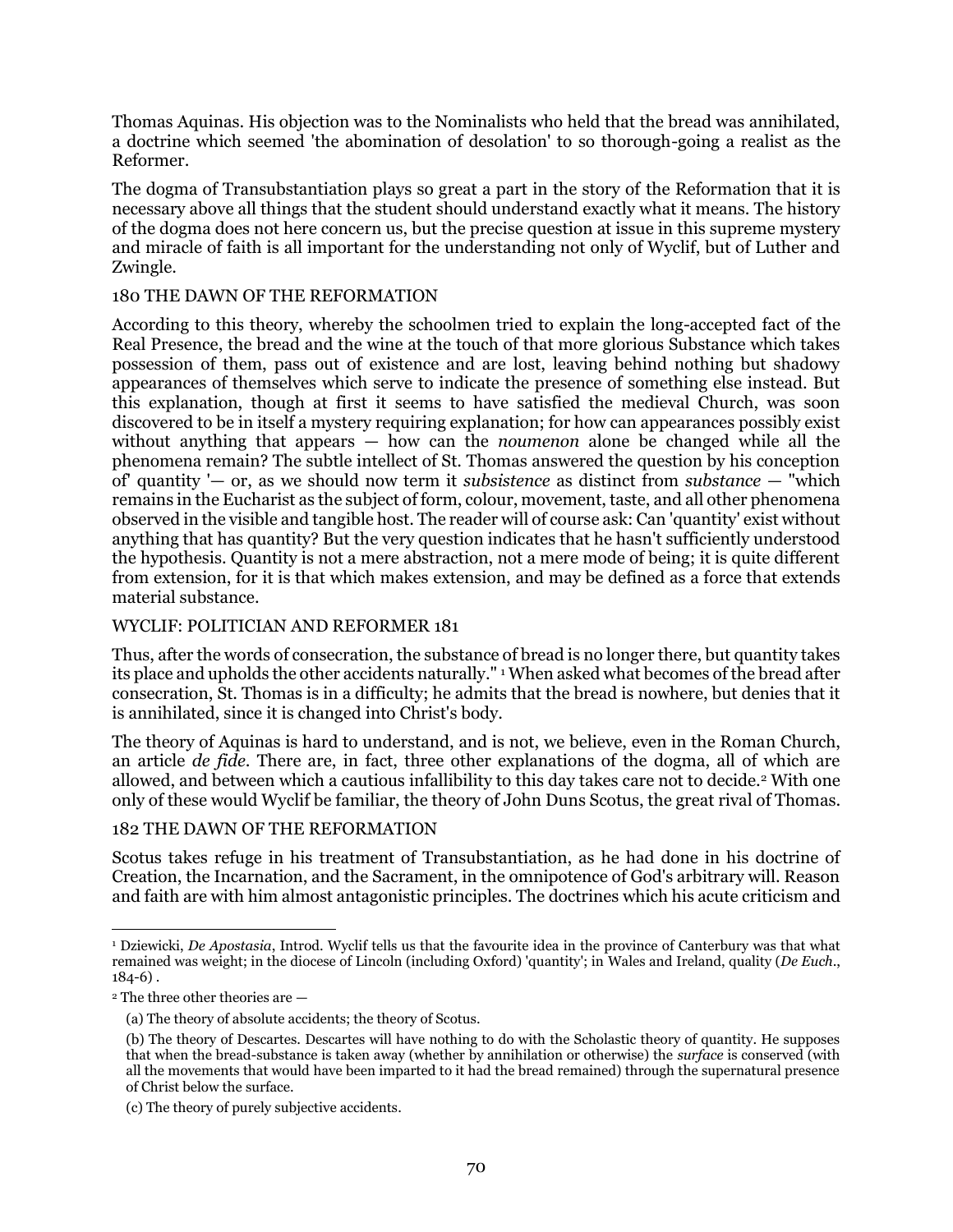far-reaching scepticism destroyed must be accepted on the authority of the Church, or on the basis of a moral will above proof or reason. He held, therefore, that though the substance of the elements is absolutely annihilated, the accidents of the bread and wine yet remain, maintained as verities by the unconditioned will of God.

Wyclif's first attack on Transubstantiation was rather an attack upon the prevailing Scotist interpretation, and upon the Nominalists, who had set the cautious Thomist doctrine aside and instituted their arbitrary annihilations and recreations. For Wyclif was a Realist who held even that space and time had objective reality, to whom the annihilation of anything real was absolutely inconceivable.<sup>1</sup> He seems, therefore, at first to have fallen back upon the Thomist idea of quantity, or, as Wyclif preferred to call it, I a mathematical body,' without clearly understanding what that position was. For we read

### WYCLIF: POLITICIAN AND REFORMER 183

III a fair contemporary account of the changes through which Wyclif passed before 1380 the following: —

'While the said Master John was a sententiary <sup>2</sup> at Oxford, and even a responding bachelor,<sup>3</sup> he held publicly and in the schools that though the sacramental accidents were in a subject, yet that the bread ceased to exist at consecration. And being much questioned as to what was the subject of those accidents, for a considerable time he replied that it was a mathematical body.<sup>4</sup> Afterwards, when this position had been much argued against, he answered that he did not know what the subject of the accidents was, yet he asserted clearly that they had a subject. Now in these articles and this confession he lays down expressly that the bread remains after consecration and is the subject of the accidents.' (Woodford in *F.Z.*, xv. note 4)

But Wyclif's moral nature was too earnest to rest content with these dialectic refinements. Even in his earliest treatises on the subject we find him again and again breaking into his dry scholastic arguments to emphasise that the 'whole fitness to receive the host lies in sincere and grateful love of Christ and God.' "The truth is," says Mr. Matthew, summing up the drift of his Latin arguments, "that Wyclif would like to avoid saying how Christ's body is present ... If his opponents would let him, he would be content to say that Christ was present sacramentally.

#### 184 THE DAWN OF THE REFORMATION

*In signo* (not *ut in signo*), in his writings, means that though his presence is figurative, it is not simply a figure, but has special efficacy. What that is precisely he cannot tell, and loses himself in trying to express it. He is sure that current explanations are carnal and wrong, but does not know how to replace them.... He would have liked Queen Elizabeth's quatrain —

Christ was the Word that spake it, He took the bread and brake it; And what the word doth make it, That I believe and take it."

But his Nominalist opponents would allow Wyclif no rest. They drove him from position to position, until finally he put forth a theory practically identical with that taken at a later date by Luther. In other words, Wyclif believed in Consubstantiation. 'That Christ lies hidden in the elements' he regarded as beyond question, but this miracle of faith did not depend on the words of a priest. The sacramental words 'make the occasion only' of Christ's sacramental presence. 'The

<sup>&</sup>lt;sup>1</sup> Se[e App. M,](#page-112-1) last paragraph.

<sup>2</sup> A student who could lecture on the *Sentence*s, after which he might take his B.D.

<sup>3</sup> A B.D. of two years' standing.

<sup>4</sup> I take this to be the same as Aquinas' quantity.' See *De Logica*, iii. 137.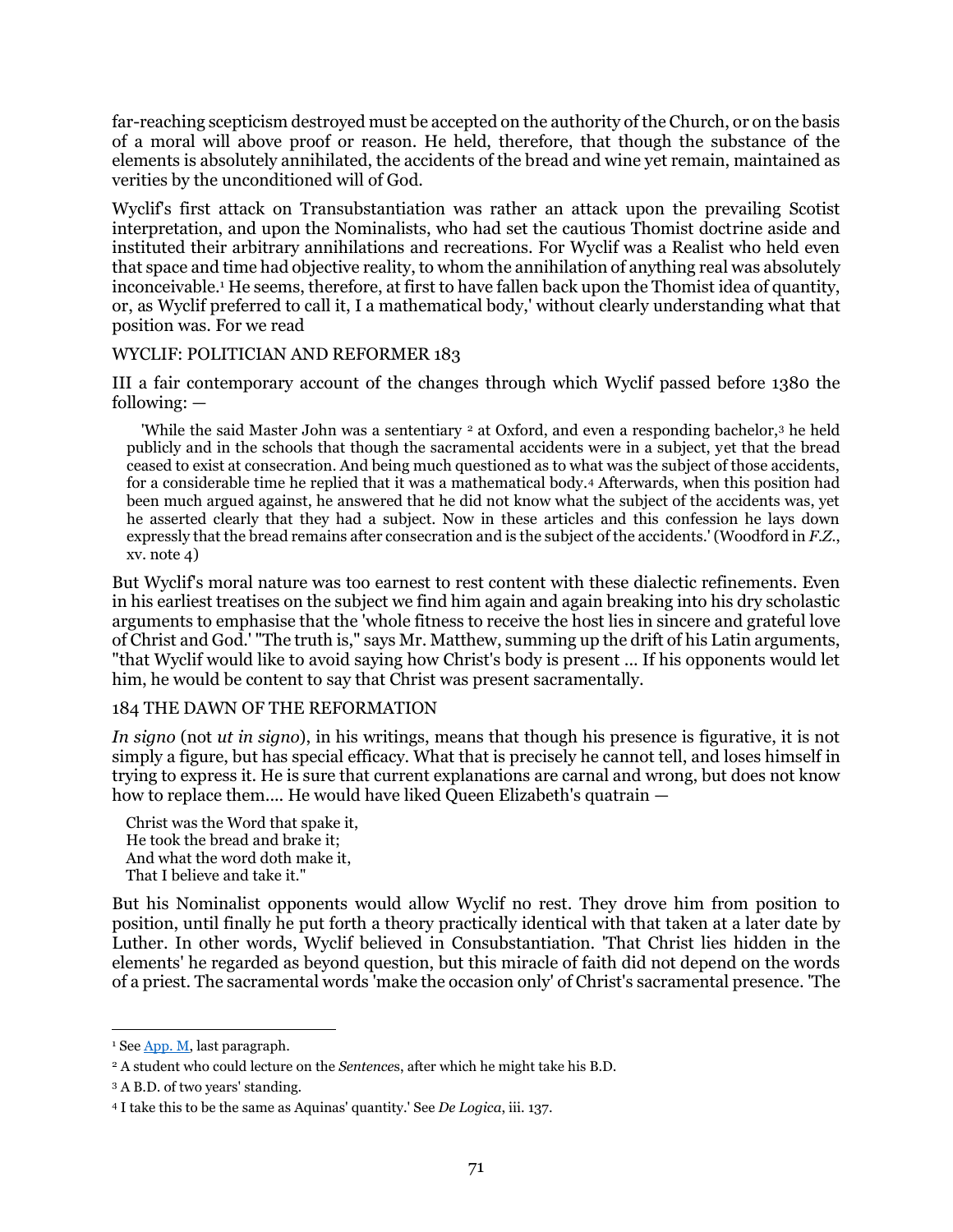truth and faith of the Church is that as Christ is at once God and man, so the Sacrament is at once the body of Christ and bread — bread and wine naturally, the body and blood sacramentally.'

# WYCLIF: POLITICIAN AND REFORMER 185

'The consecrated host is neither Christ nor any part of Him, but the effectual sign of Him,' 'the sign and garment,' as he puts it elsewhere, 'of His body.' He will have nothing to do either with' the heretics that trow and tell that this sacrament is God's body and no bread,' or with' the heretics that trow and tell that this sacrament may in no wise be God's body' for 'it is both together," God's body in the form of bread.' The former position, the Scotist doctrine of the annihilation of the substance of the elements, he held to be 'the abomination of desolation,' a departure from early tradition, and especially from the teaching of Augustine, 'not known before Lanfranc,' by which' Antichrist subverts grammar, logic, and natural science.' 'I believe,' he continues, 'that of all the heresies by which the Church has ever been infected, none deceives the people in such various ways; it rots them, renders them idolaters, denies the doctrine of Scripture, and, through this infidelity, moves Christ himself to wrath.' Wyclif's arguments are as full of hair-splitting distinctions and figments as the theories which he sought to demolish, puzzles about 'maggots bred in the host,' 'whether the real body of Christ in the sacrament is standing or sitting,' and the like, while his inconsistencies show the shifts to which he was driven.

#### 186 THE DAWN OF THE REFORMATION

Nevertheless, the drift of his thinking is clear. 'His chief intention,' he said, 'was to call back the Church from idolatry,' for 'the end of the Sacrament is the presence of Christ in the soul.' He would rescue the Eucharist from its prevailing materialism, and deliver the Christian from his bondage to the priest; while at the same time he quotes approvingly the words of John Damascenus: 'We must believe that the bread becomes the body of Christ, since the Truth has said it, not inquiring further.'<sup>1</sup>

#### **IV**

Wyclif's denial of Transubstantiation, as yet, however, scarcely more than academic, gave Courtenay his opportunity. By his boldness Wyclif had cut himself off from all but a small minority of supporters; even those who had hitherto sympathised with him now withdrew their help.

#### WYCLIF: POLITICIAN AND REFORMER 187

At Oxford, where for years his influence had been all powerful, Berton, the chancellor, and a council of twelve doctors condemned his doctrines and forbade his lecturing. Wyclif appealed to the King  $(1381)$  — this appeal in a purely theological matter to the authority of the State is characteristic, $2 -$  but John of Gaunt hurried down to the University and urged him to be silent. But, instead of silence, 'the heresiarch of execrable memory' laid a long memorial before Parliament, May 1382,<sup>3</sup> in which he reaffirmed doctrines 'which would make the ears of a faithful hearer tingle.' With a boldness indifferent to consequences Wyclif urged that members of religious orders might be allowed freely to leave them, the tithes should be diverted to the maintenance of

<sup>1</sup> *De Aposlasia*, 53. For sources, se[e Appendix M.](#page-112-1)

Creighton (i. 124 n) refers for an instance of the material conceptions of Transubstantiation to No. 99 of *Cent Nouvelles Nouvelles*. A bishop cannot get fish for dinner on Friday, so he eats a partridge, and says to his servant: 'You know that by my words, I and all other priests can make from a wafer of wheat and water the precious body of Christ; cannot I then change this partridge into fish, though retaining the form of a partridge?'

<sup>2</sup> Wilkins, iii. 171.

<sup>3</sup> *S.E.W.*, iii. 507, for date and Complaint usually dated in the November after the Earthquake Council. I take Walsingham's *Petition* (ii. 51) and *De Blas*., 270, as the same, and have combined the two. The Oxford matter is interestingly told, *F.Z*., 272-333; cf. Wilkins, iii. 176, etc. For date of Earthquake Council, Lechler, 380 (note by Lorimer). Its conclusions are in *F.Z.,* 277-282, translated by Gee and Hardy, 108; cf. Wilkins, iii. 158-165.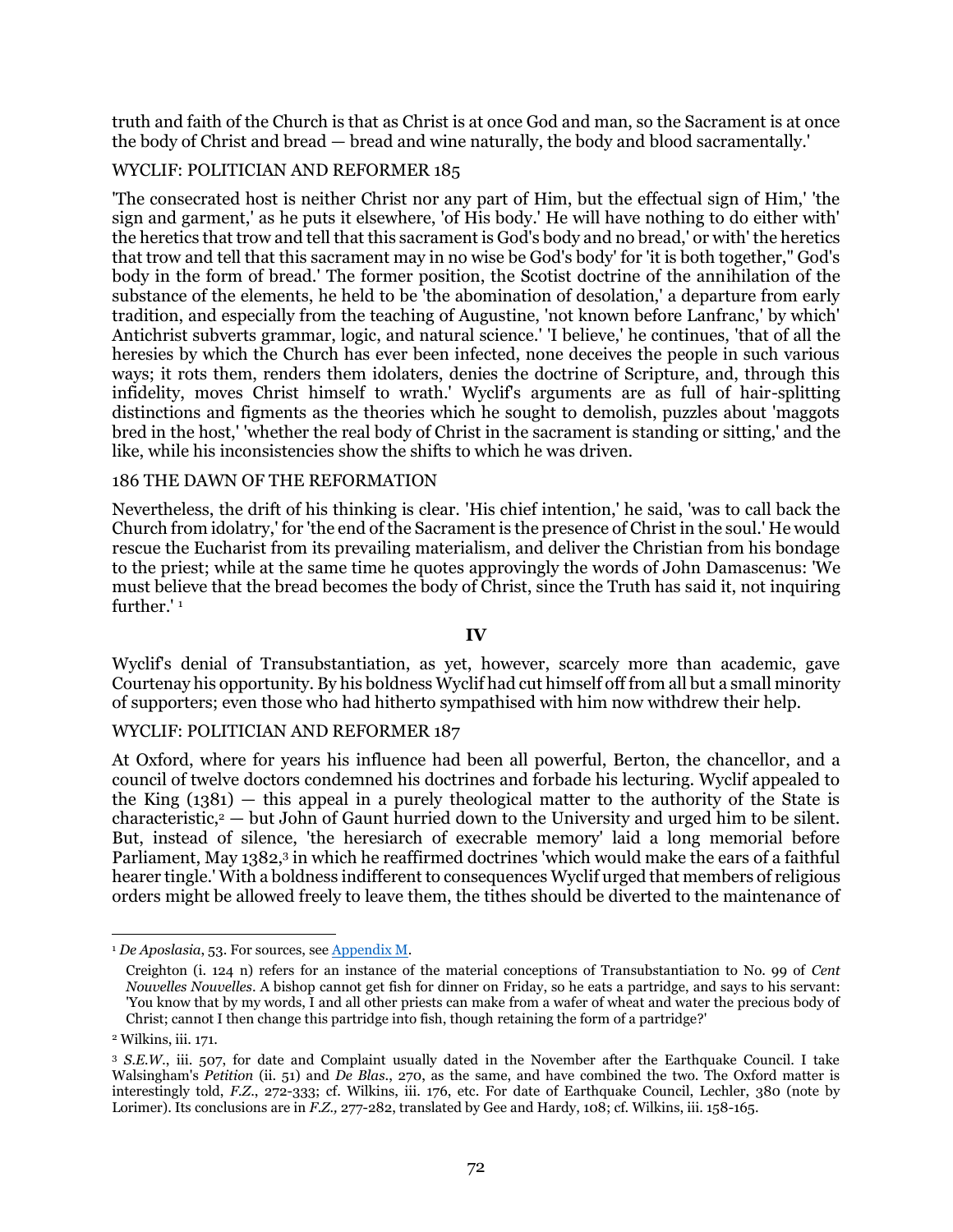the poor, the clergy supported by voluntary contributions, prelates be declared incapable of secular office, the statutes of *Provisors* and *Premunire* be enforced against the Pope, and that 'Christ's teaching' concerning the Eucharist' may be taught openly in churches to Christian people.'

### 188 THE DAWN OF THE REFORMATION

Courtenay answered by summoning, May 21, 1382, 'at the house of the Blackfriars in London,' a Council — the Earthquake Council as it was afterwards called, from the earthquake which disturbed its proceedings, — which condemned ten of Wyclif's doctrines as heretical, and fourteen as errors.

Armed with this condemnation the Archbishop proceeded to strike a blow at the University which had hitherto been the head' centre of free thinking. There the Wycliffite preachers, Nicholas Hereford, Philip Repyngdon, and John Aston, were exhorting the authorities to exclude all friars and monks openly asserting the truth of the Master's doctrines. Town and gown were allied in their favour; the preachers were escorted from the church to their homes by 'twenty men with weapons under their gowns.' Dr. Rugge, the new chancellor, whose sympathies, if not with the Lollards, were at any rate against the regulars, as also were those of the majority of the 'regents in arts,' was summoned to Lambeth, and warned by the bishops and Privy Council that the heretics must be silenced.

### WYCLIF: POLITICIAN AND REFORMER 189

When Dr. Rugge replied that he dare not, for his life, publish the condemnation of Wyclif in Oxford; 'Then is Oxford,' retorted Courtenay, 'the fautor of heresies, since she will not allow orthodox truth to be published.' The chancellor was forced to seek pardon on his knees, and only obtained forgiveness on the intercession of the aged William of Wykeham.

This attack on its liberties set Oxford on fire. The seculars armed in defence of their rights, and threatened death to the friars, 'crying that they wished to destroy the University.' But within five months, by the help of the Crown — Richard had an old grudge to payoff against the undergraduates — Courtenay and the regulars had won. A Convocation 'for the suppression of heresy' made a triumphant entry into the conquered city. A royal writ ordained a monthly inquisition for the followers and books of Wyclif through the colleges and halls of Oxford; the heretics, unable to bear their terrible isolation, either recanted or were silenced. Oxford was won back to orthodoxy; the revolt of the seculars against the regulars crushed. But with the destruction of religious freedom and the triumph of the friars, the great University ceased to be 'the second school of the Church.' Paris once more gained its lost pre-eminence, while Cambridge, hitherto insignificant, "came into fashion with cautious parents." <sup>1</sup>

### 190 THE DAWN OF THE REFORMATION

The first of the Reformers was not only the last of the schoolmen, but the last outcome of "the intellectual vigour of the great medieval University. "The "century which followed the triumph of Courtenay is the most barren in its annals, nor was the sleep of the University broken till the advent of the New Learning restored to it some of the life and liberty which the Primate had so roughly trodden out" (Green). Even then, at the Reformation it was Cambridge which led the way.

Before his defeat, at the University Wyclif had appealed for support to the people at large. He turned from the schools of Oxford, sermons at St. Mary's,<sup>2</sup> and the politicians of Westminster, to the weavers of Norwich and Leicester. The last of the schoolmen was transformed into the first of modern pamphleteers, as in tract after tract, written in the tongue of the people, Wyclif drove

 $\overline{a}$ <sup>1</sup> Rashdall, *Univs*., ii. 553. See p. 242 *infra*.

<sup>2</sup> *Lat. Serm*., iv. 48; cf. *F.Z.*, 305.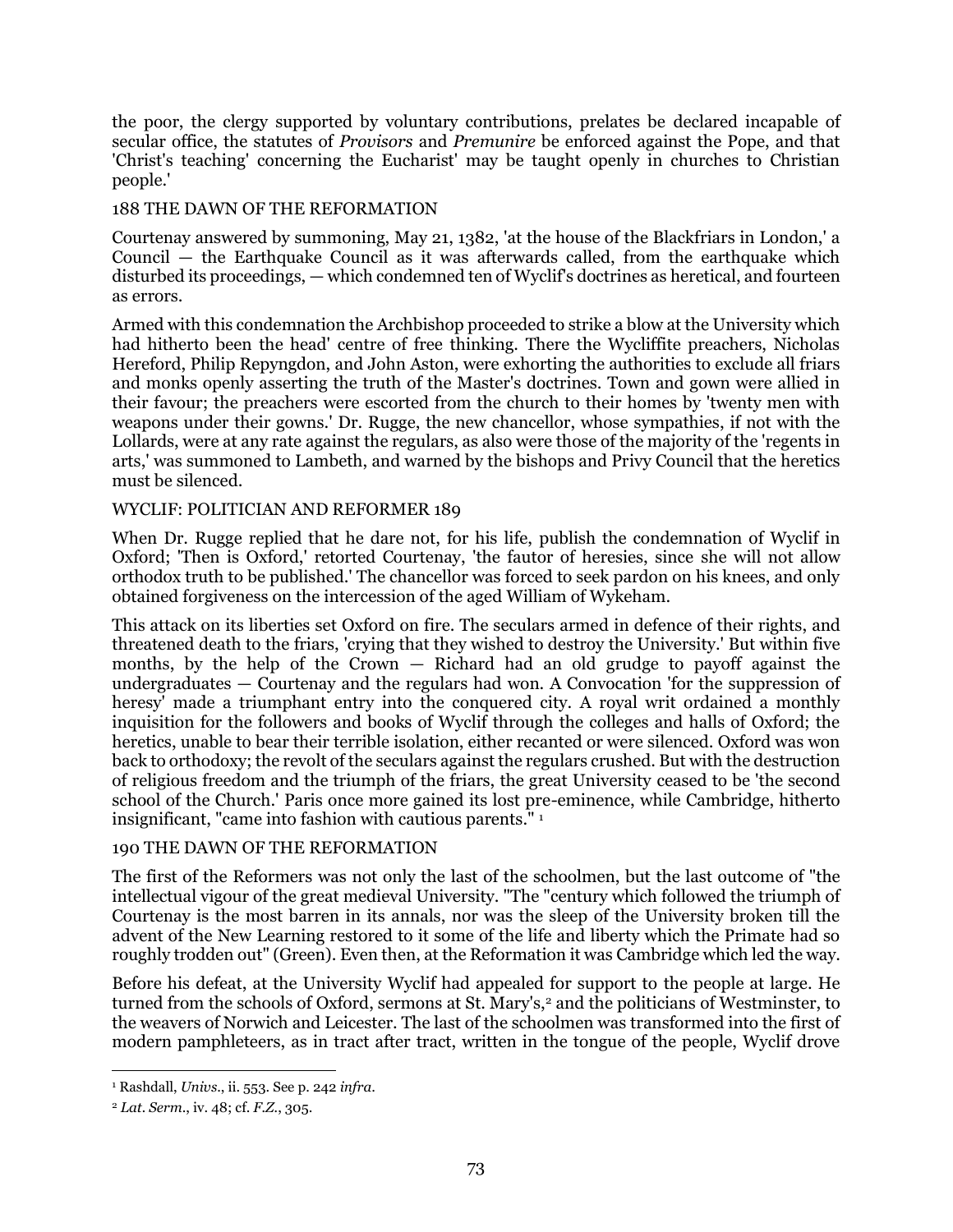home the arguments hitherto buried in scholastic Latin.<sup>1</sup> The daring of his logic took shelter in no half-way house of compromise. In terse, homely English, in stinging sarcasm and bold invective, Wyclif challenged the whole round of medieval faith and practice.

# WYCLIF: POLITICIAN AND REFORMER 191

Pardons, indulgences, absolutions, pilgrimages, the worship of images, the adoration of the saints, the treasury of their merits laid up at the reserve of the Pope, fasting communion, — it was more important 'to fast from sin,' — the distinction between venial and mortal sins, 'the blessing of wax and bread, of palms, of candles, of salt, of stoves and pouches,' the privilege of sanctuary, were all successively denied. Purgatory <sup>2</sup> and Extreme Unction he retained, though he owned that for the institution of the latter he looked in vain in the Bible. Images, if they increased devotion, need not be removed; and prayers to saints were not necessarily wrong. Confession he held to be useful, provided it was voluntary and made to a suitable person, best of all if it were made in public. Compulsory confession 'was the bondage of Antichrist.' <sup>3</sup> The whole spirit of his revolt is seen in his incautious declaration that preaching' is of more value than the administration of any sacrament.' <sup>4</sup>

### 192 THE DAWN OF THE REFORMATION

Not content with these attacks upon the outworks of the older dogmatism, Wyclif threatened the very citadel by his appeal to the Bible as the primary authority, following in this the teaching of Grosseteste. 'Neither the testimony of Augustine nor Jerome, nor any other saint should be accepted except in so far as it was based upon Scripture.' 'Christ's law,' he held, 'is best and enough, and other laws men should not take, but as branches of God's law.' He went even further by his assertion of the right of every man to examine the Bible for himself:

'The New Testament is of full authority, and open to the understanding of simple men, as to the points that be most needful to salvation. He that keepeth meekness and charity hath the true understanding and perfection of all Holy Writ,' for 'Christ did not write His laws on tables, or on skins of animals, but in the hearts of men.' 'The Holy Ghost,' he adds, 'teaches us the meaning of Scripture as Christ opened its sense to His Apostles.'

The Reformer will have nothing to do with the device of 'Antichrist's tyrants' that Scripture must always be interpreted mystically. He maintains that the 'literal. sense' is the best, 'dulcissimus, sapientissimus, et preciossimus.' Thus he closed what Lechler calls the "back doors" of tradition, though the modern reader who dips into his sermons will probably hold that his theory was more consistent than his practice.

### WYCLIF: POLITICIAN AND REFORMER 193

Even Wyclif could not emancipate himself from the constant allegorisation of the age.<sup>5</sup> Wyclif's insistence on the supreme authority of Scripture  $6$  was not less than that of Luther, and won for

 $\overline{a}$ <sup>1</sup> Wyclif's Latin is bad, not like that of Aquinas or Anselm. It shows that men had ceased to think in Latin. See Poole's remarks, *De Civ. Dom*., i., xviii-xix.

<sup>2</sup> *S.E.W*., i. 101, 333; ii. 100; iii. 339. *Lat. Serm*., iv. 21. *De Blas*., 119.

<sup>3</sup> Matt., 333, 328-9, 340-1*. S.E.W*., iii. 255. *De Blas*., cc. ix., x., xi.; *Lat. Serm*., iii. 67; iv. 56-7.

<sup>4</sup> Matt., 57. *S.E.W*., iii. 202. *Op. Evang*., i. 375. *Lat. Serm*., i. 110.

<sup>5</sup> For a good specimen, see *Lat. Serms*., i. 372 (the feeding of the five thousand). Compare *S.E.W.*, i. 30, with [App. O](#page-113-0) (d).

<sup>6</sup> Se[e App. N.](#page-113-1)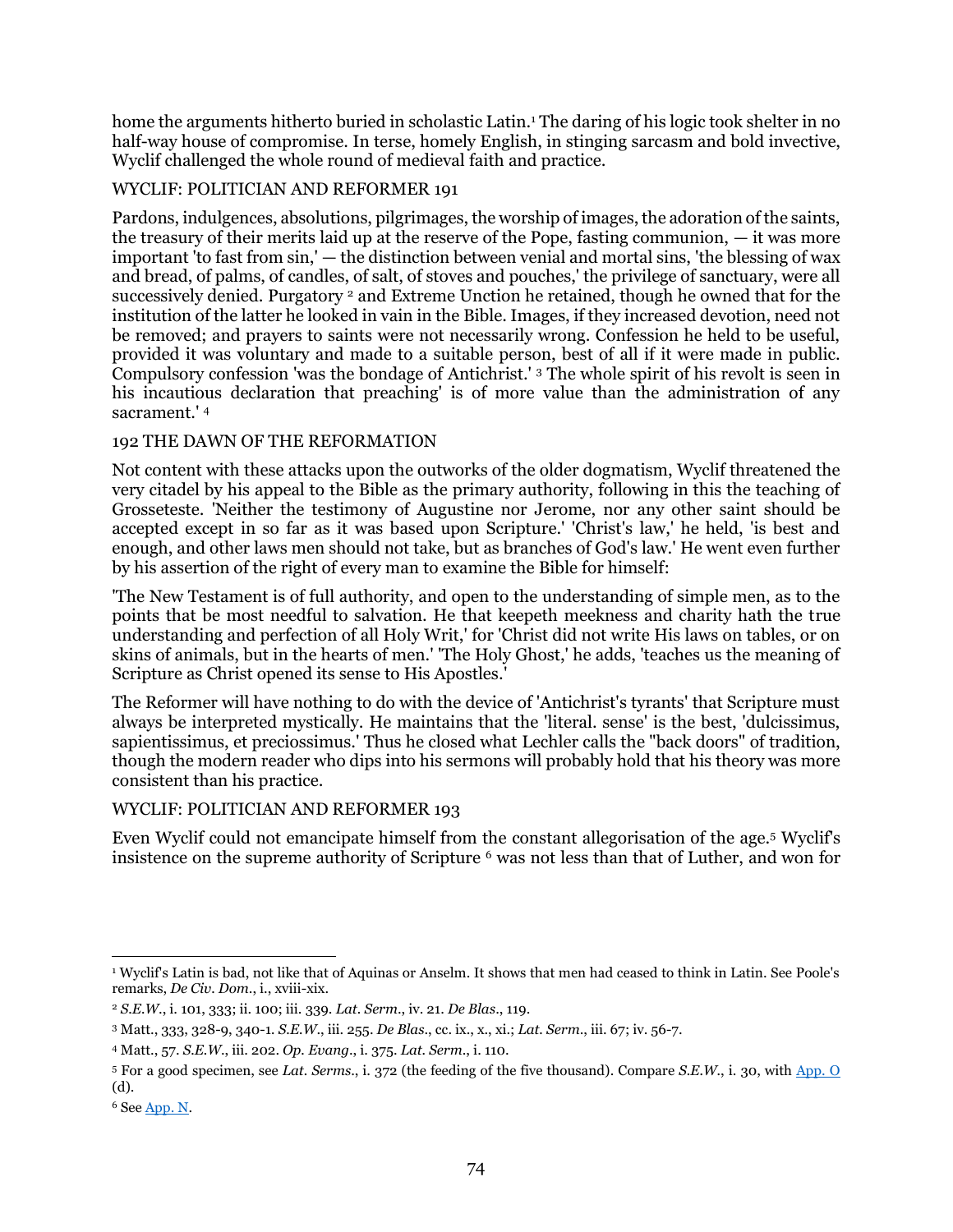him at an early date in his scholastic career the proud title of 'Doctor Evangelicus.' <sup>1</sup> Those who mingled God's truth with human traditions he dubbed 'mixtim theologi,' 'the medley divines.'

Wyclif's appeal to the Scriptures was followed up by the most abiding work of his life — the translation of the whole Bible from the Vulgate into the language of the people. Hitherto the Bible, though fairly well known by the clergy and more spiritual laity, as the sermons and books of devotion that have come down to us show, was of necessity a sealed book to the masses. For the Anglo-Saxon versions, some manuscripts of which date as late as the twelfth century, had in the last two hundred years become unintelligible, while the French Scriptures would be understood only by the cultured.

#### 194 THE DAWN OF THE REFORMATION

Partial translations into English, no doubt, had been made before his day, especially of the Psalms,<sup>2</sup> but to Wyclif and his assistants belong the credit of first setting forth the whole Scriptures in the vulgar tongue. Prominent among his helpers must be reckoned Nicholas of Hereford, who seems to have translated the Old Testament up to the Baruch iii. 20, when his work was interrupted by his citation before the Synod of Blackfriars (1382).<sup>3</sup> Wyclif, who had previously translated the Gospels — the translation of St. Matthew at any rate is his, — continued Nicholas' task, while other scholars assisted with the Acts, Epistles, and Apocalypse, and Clement of Llanthony's *Harmony of the Gospels*.

A competent Roman scholar, Dr. Gasquet, has recently doubted Wyclif's authorship of the translation attributed to him.<sup>4</sup> We find it

#### WYCLIF: POLITICIAN AND REFORMER 195

advisable, therefore, to add the positive proofs. 'We may grant, as Dr. Gasquet claims, that Wyclif never alludes to his own translation, nor does he seem, in his quotations from the Bible, to make use of it, even in his later English sermons. But his works are full of passages advocating such a translation.<sup>5</sup> Moreover, the translation is definitely attributed to Wyclif by his contemporaries, as well as by the uninterrupted tradition of history. The complaint of the angry Knighton <sup>6</sup> is well known, but will bear repetition.

'This Master John Wyclif translated from Latin into English — the Angle not the angel speech — the Scriptures, which Christ gave to the clergy and doctors of the Church that they might minister to the laity and to weaker persons according to the state of the times and the wants of men, in proportion to the hunger of their souls. Thence by his means it is become vulgar and more open to laymen and women who can read than it is wont to be to clerks well lettered. Thus the pearl of the gospel is scattered abroad and trodden underfoot by swine, the jewel of clerics is turned to the sport of the laity.'

To the same effect is the testimony of Arundel.

<sup>1</sup> See for his spirit, the Preface to his early work, *De Logica*, 'Motus sum per quosdam legis Dei amicas certum tractatum ad declarandam logicam sacrae scripturae compilare.' In the *Trialogus* alone Wyclif makes 700 quotations from the Bible. See Index of the same in the *Trialogus*.

<sup>2</sup> For a list of such translations, see Thomson's Wycliffe Exhibition in the King's Library, 1-17, *F. and M.*, i., i-v. For that of Richard Rolle of Hampole (d. 1349), see *ibid*. For that of William of Arundel, see *Mon. Franc*., i. 204.

<sup>3</sup> See *F. and M.*, i., xvii., 1., for facsimile of the interrupted page from the original in the Bodleian.

<sup>4</sup> Gasquet, *Old English Bible* (1897). Answered by Kenyon, *Our Bible and the Ancient MSS*., pp. 204-8. Matthew, *Eng. Hist. Rev*., 1895, and above all in the searching *Ch. Quart. Rev*., Jan. 1901. Cf. also the Preface to *F. and M.*'s great edition.

<sup>5</sup> I have noted the following: — *S.E.W*., i. 129, 209; ii. 221; iii. 90, 98, 99, 100, 114, 184, 202, 234 1. 24. Matt., 429, 430. *Polem. Works*, i. 126, 168, 711. See also Trevelyan, 131 note 2.

<sup>6</sup> Knighton, ii. 152-155. The reader should note that in histories published before 1895 the references to Knighton are to the columns of Twysden's *Decem Scriptores*, 1652.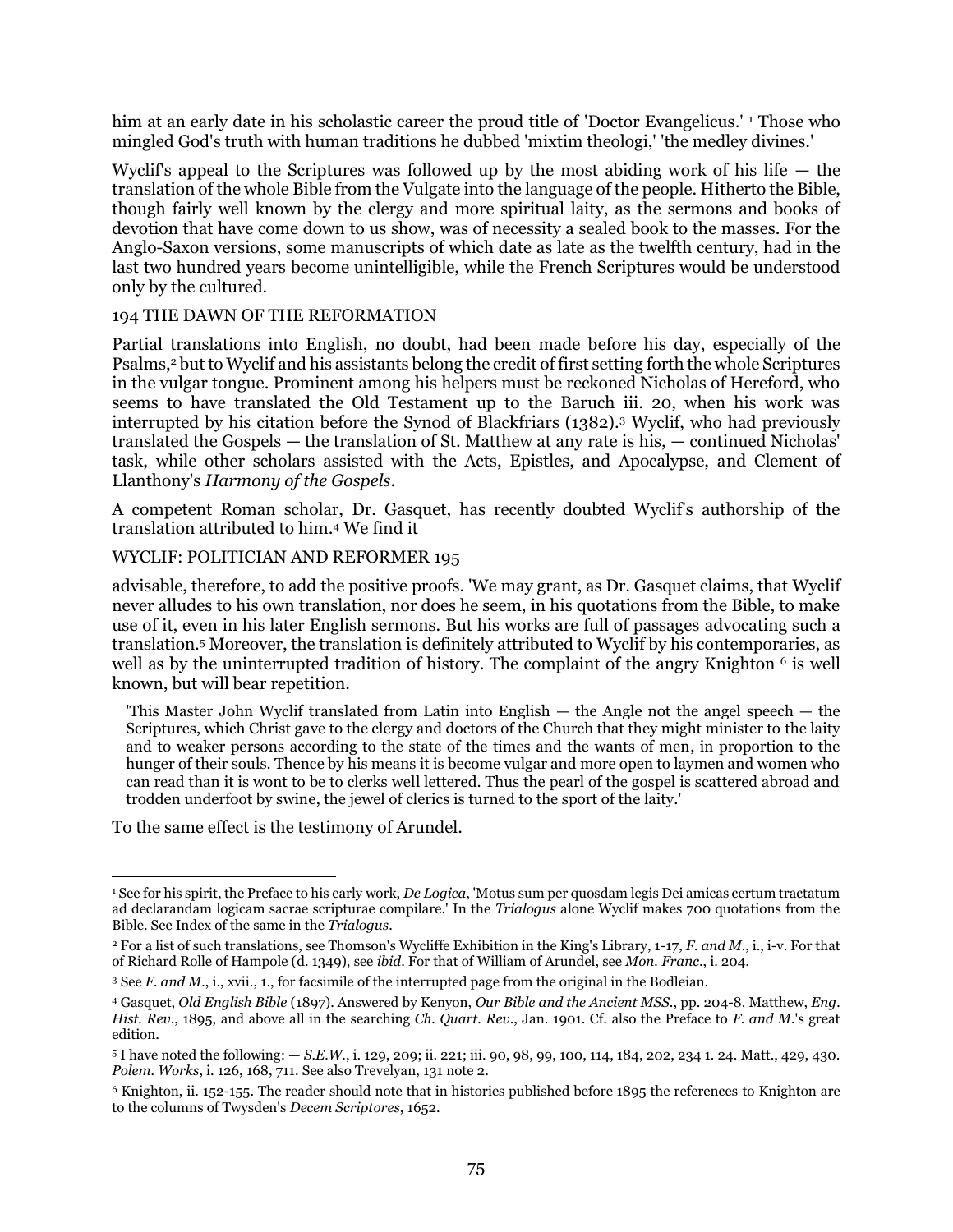#### 196 THE DAWN OF THE REFORMATION

In a letter which he wrote in 1412 to John XXIII [anti-pope], to accompany a list of 267 errors in Wyclif's works, the Archbishop speaks of the Reformer as 'filling up the measure of his malice by devising the expedient of a new translation of Scripture into the mother tongue.'<sup>1</sup> We scarcely need the further evidence of Hus. <sup>2</sup> 'For the English say that Wyclif translated the whole Bible from Latin into English'; or the official accusation against Ralph Mungyn in 1416, 'that he dispersed in the City of London the gospels of John Wyclif.' <sup>3</sup>

Wyclif's translation also was the first of the whole Scriptures, or of any considerable portion of the Scriptures, done into modern as distinct from early English. Dr. Gasquet has denied this, following the lead of certain Anglican historians.<sup>4</sup> The existence of such a translation rests merely upon indirect evidence of a very doubtful character. As the matter is of considerable importance, we will present the evidence in full and weigh its value.

#### WYCLIF: POLITICIAN AND REFORMER 197

The first witness is Lyndwood, who states in a gloss on the constitutions of Oxford (*infra*, p. 242), that the prohibition does not apply to versions of Holy Scripture 'previously translated.' Lyndwood gives no further details, and the whole gloss reads like a lawyer's ingenious deductions.<sup>5</sup> The second witness is Sir Thomas More. In his famous *Dialogue*, More discusses the question whether or not the Bible may be read in English. He maintains that 'the Holy Bible was long before his' ('the great arch-heretic Wyclif's') 'day by virtuous and well learned men translated into the English tongue.' 'Wyclif,' he adds,

'purposely corrupted the holy text, maliciously placing therein such words as might in the reader's ear serve for the proof of such heresies as he went about for to sow, which he not only set forth with his own translation of the Bible, but also with certain prologues and glosses which he had made thereon.'

In the following chapter, More once more repeats his statement. He is dealing with the charge that the Romanists have burned the English Bible. He replies —

'If this were so, then were it in my mind not well done. But I believe ye mistake it. How be it, what ye have seen I cannot say. But myself have seen and could show you Bibles fair and old written in English which have been known and seen by the bishop of the diocese, and left in laymen's hands (women's, too, such to be known for good and catholic folk), who used it with devotion and soberness.

#### 198 THE DAWN OF THE REFORMATION

'But, of truth, all such as are found in the hands of heretics they use to take away. But they do cause none to be burned, so far as ever I could wit, but only such as be found faulty. Whereof many be set forth with evil prologues or glosses maliciously made by Wyclif and other heretics. For no good man, I ween, would be so mad as to burn up the Bible wherein they found no fault, nor any law that letted' (hindered) 'it be looked on and read.' <sup>6</sup>

Foxe also tells us that 'before John Wyclif was born, the whole body of the Scriptures was by sundry men translated into our mother tongue.' Ussher repeats the same statement with more circumstance in his *Preface to the Authorised Version* of 1611:

<sup>&</sup>lt;sup>1</sup> Wilkins, iii. 350.

<sup>2</sup> *Works*, ed. 1558, i., cviii. b.

<sup>3</sup> Foxe, iii. 539. Mungyn was examined by Lyndwood and sentenced to perpetual imprisonment. This shows how Lyndwood acted on his own interpretation. See infra. Wilkins, iii. 497-503.

<sup>4</sup> Dixon, *Hist. Ch. Eng*., i. 451; Hook, iii. 83.

 $5$  See  $\underline{App. O}$  (b).

<sup>6</sup> More, *Dialogue* (ed. 1530), bk. iii. cc. xiv. and xv.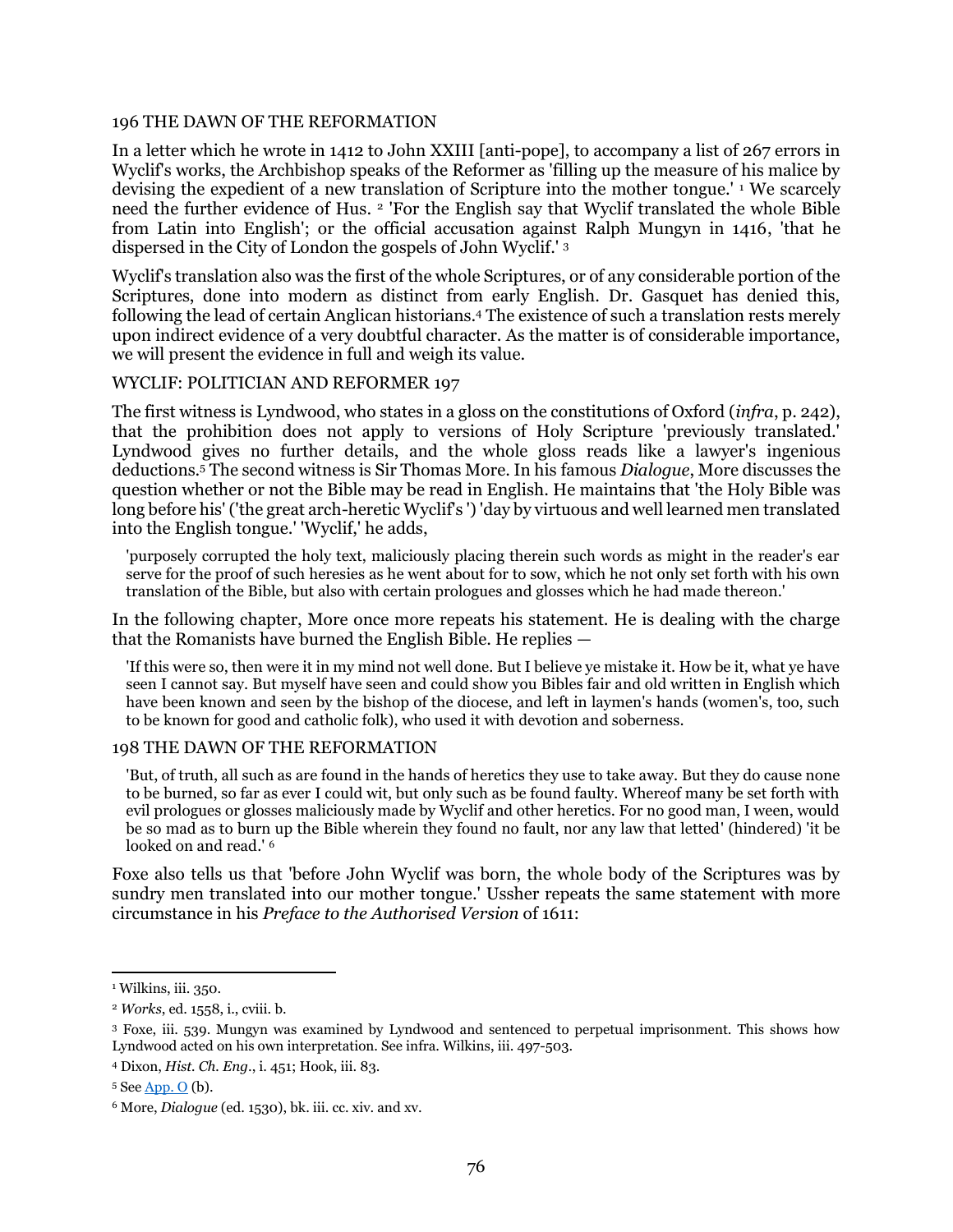'And about that time, even in our own King Richard the Second's day, John Trevisa translated them into English, and many English Bibles in written hand are yet to be seen with diverse; translated, as is very probable, in that age.'

These statements of Ussher, Foxe, and More can scarcely be accepted as sufficient proof of the existence of this lost version. Ussher is undoubtedly referring to Wyclif and Purvey, of whose translation, if we may judge from the context, he seems to have been ignorant. Dr. Gasquet would be the first to tell us that Foxe is of doubtful value unless he is quoting from official sources.

#### WYCLIF: POLITICIAN AND REFORMER 199

The evidence of More is of greater importance, and at first sight would seem to be conclusive. But further investigation will convince the student that More did not know Purvey's Bible as such when he saw it. He pours out his scorn upon what he calls the versions of the heretics, in complete ignorance of the fact that his friend Bishop Bonner possessed a copy of Purvey's version, that the nuns of the convent of Sion had another copy, while other copies belonged to Henry VI, of holy fame, to St. Mary Redcliffe, Bristol, the Chantry of St. Nicholas, Holy Trinity, York, and other churches and orthodox men.<sup>1</sup> These 'Bibles fair and old' to which More refers were probably, therefore, Purvey's version, which More mistook — as in fact did all writers until recent years for a version even earlier than Wyclif's, or for the original version itself.<sup>2</sup>

The first translation was in several respects unsatisfactory. "Wyclif's style is free and colloquial. There can be little doubt that he had in his mind the common people. Hereford on the other hand was a pedant, hence his style is stiff and awkward." <sup>3</sup> According to Prof. Skeats he used also a Midland dialect.

#### 200 THE DAWN OF THE REFORMATION

Accordingly at a later date, probably about 1388, the original version was revised and improved by Purvey, who had been Wyclif's fellow worker from the first, and in later life his curate at Lutterworth. The two versions can now be studied side by side in the great Oxford edition of Forshall and Madden, and the reader see at a glance the nature of the changes. Purvey — for the proofs that he was the author of this second version are complete <sup>4</sup> —smoothed out the harsh literalness of the original, and substituted for its frequent glosses short comments in the margin, especially from Nicholas de Lyra, whom Wyclif had called 'a modern, thoughtful, and literal interpreter.' How difficult was the task of thus making the first complete English Bible is sometimes overlooked by readers acquainted from their earliest days with versions and revisions. The mere translation from the Vulgate  $-$  the Greek was out of the question  $5 -$  was the least part of the task. The whole language of theology was yet to form and draw Wyclif into his unauthorised glosses.

### WYCLIF: POLITICIAN AND REFORMER 201

The difficulties are, however, clearly set forth by Purvey in his "General Prologue" to the later version, in a familiar passage —

'A simple creature hath translated the Bible out of Latin into English. First, this simple creature had much travail, with divers fellows and helpers, to gather many old Bibles and other doctors and common glosses, and to make one Latin Bible partly true; and then to study it anew, the text with the gloss and other

 $1 F.$  and  $M<sub>1</sub>$ , i., xxxii. note: also xxi., lvii.

<sup>2</sup> The argument will not be altered if we assumed, which seems to me more doubtful, that More considered "Purvey" the original Wyclif version.

<sup>3</sup> Kenyon, *Our Bible*, 201.

<sup>4</sup> See *F. and M.*, i., xxv-xxviii. For a reference by Purvey to Wyclif's version, see his General Prologue, 'The English Bible late translated' (*F. and M.,* i. 58).

<sup>5</sup> For Wyclif's ignorance of Greek, see Lechler, 90.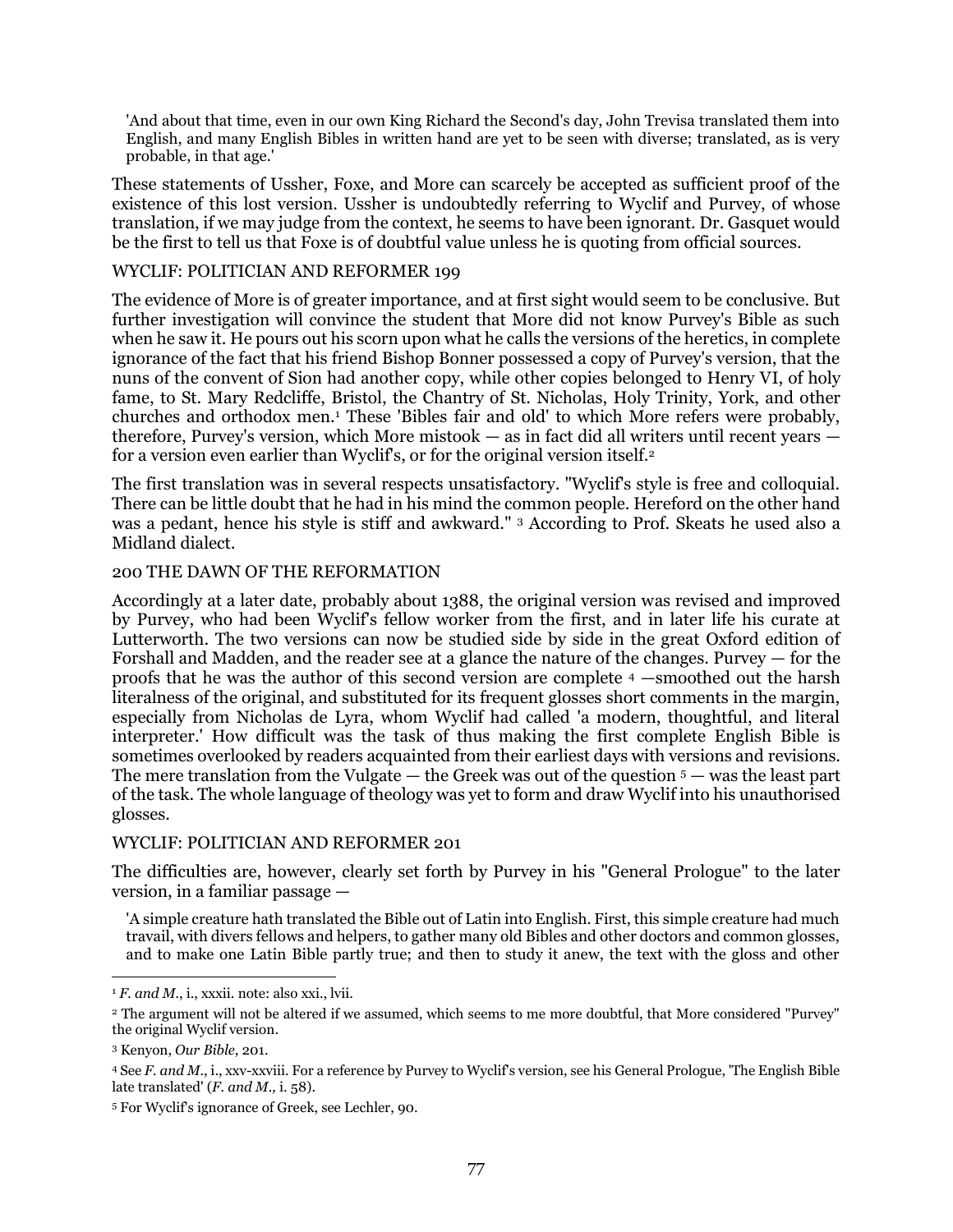doctors as he might get, and especially Lyra on the Old Testament, that helped full much in this work; the third time, to counsel with old grammarians and old divines of hard words and hard sentences, how they might best be understood and translated; the fourth time, to translate as clearly as he could to the sense, and to have many good fellows and cunning at the translating' (F. and N., i. 57).

The influence of Wyclif's or rather Purvey's version was far-reaching. "The new version was eagerly sought after and read. Copies passed into the hands of all classes of the people. Even the sovereign himself and princes of the royal blood did not disdain to possess them." <sup>1</sup> The multiplication of copies must also have been rapid. Of the one hundred and seventy existing manuscripts, only thirty of which are copies of Wyclif's version, the majority were written within forty years of the translation being finished. Some of these copies are executed in the most costly manner. But we must beware lest we fall into exaggeration.

### 202 THE DAWN OF THE REFORMATION

The dictum of Marsh,<sup>2</sup> that "Wyclif is the father of our later English prose, as Chaucer is the father of our later English poetry," though often repeated, will as little bear examination as "the popular idea of Wyclif sitting alone in the study at Lutterworth and making a complete new translation of the whole Bible with his own hands." <sup>3</sup> Wyclif's own version, as distinct from the smoother version of Purvey, according to Prof. Hales, "is in a language hardly to be called English." It owes, in fact, most of its importance, as literature, to its forming part of a wider national movement that has sometimes been overlooked. We refer to the displacement of French as the language of the educated.

In the earlier years of the fourteenth century the children of English gentlemen and merchants were taught French 'from the time that they be rocked in their cradles.' But before the end of the century (1385) a writer complains that' in all the grammar schools of England children learn French and learn in English, and know no more French than their heels.' In 1362 the use of French in the law courts was forbidden by Parliament; the record henceforth was to be kept in Latin. In 1363, Parliament was first opened with an English speech.

### WYCLIF: POLITICIAN AND REFORMER 203

By the end of the century the use of French had so disappeared that Henry IV could make it his boast that he knew the language, though his ambassadors were unable to communicate with Frenchmen except in Latin. But perhaps the best illustration of the rapidity of this remarkable change is given in the following:  $-$  In 1345, the ordinances of the Grocers were written in French for the use of the pepperers, in 1418 they had to be turned into English because they were no longer understood. The many French versions of the Bible that were in existence, of which Wyclif speaks with envy,<sup>4</sup> were therefore rapidly becoming of" little service even to the upper classes. English was becoming conscious of itself, and the end of the fourteenth century was an age of translations. Of these, Wyclif's Bible was one only, not by any means the most widely read, or, from the standpoint of its influence on the English language, the most important.<sup>5</sup>

The student must also be on his guard against another popular belief. Protestant writers have too often assumed that the Roman Church in the Middle Ages prohibited the translation and circulation of the Scriptures in the vernacular.

204 THE DAWN OF THE REFORMATION

<sup>&</sup>lt;sup>1</sup> *F. and M.*, *i.*, xxvii.

<sup>2</sup> Lectures Eng. Lang., 447, following Sharon Turner.

<sup>3</sup> Blunt, *Plain Account of Eng. Bible*, 17-19.

<sup>4</sup> Matt., 429-30. For the number of these French versions, see Lechler, 206 n. 1.

<sup>5</sup> See Wylie, ii. 388-90; Stubbs, ii. 434.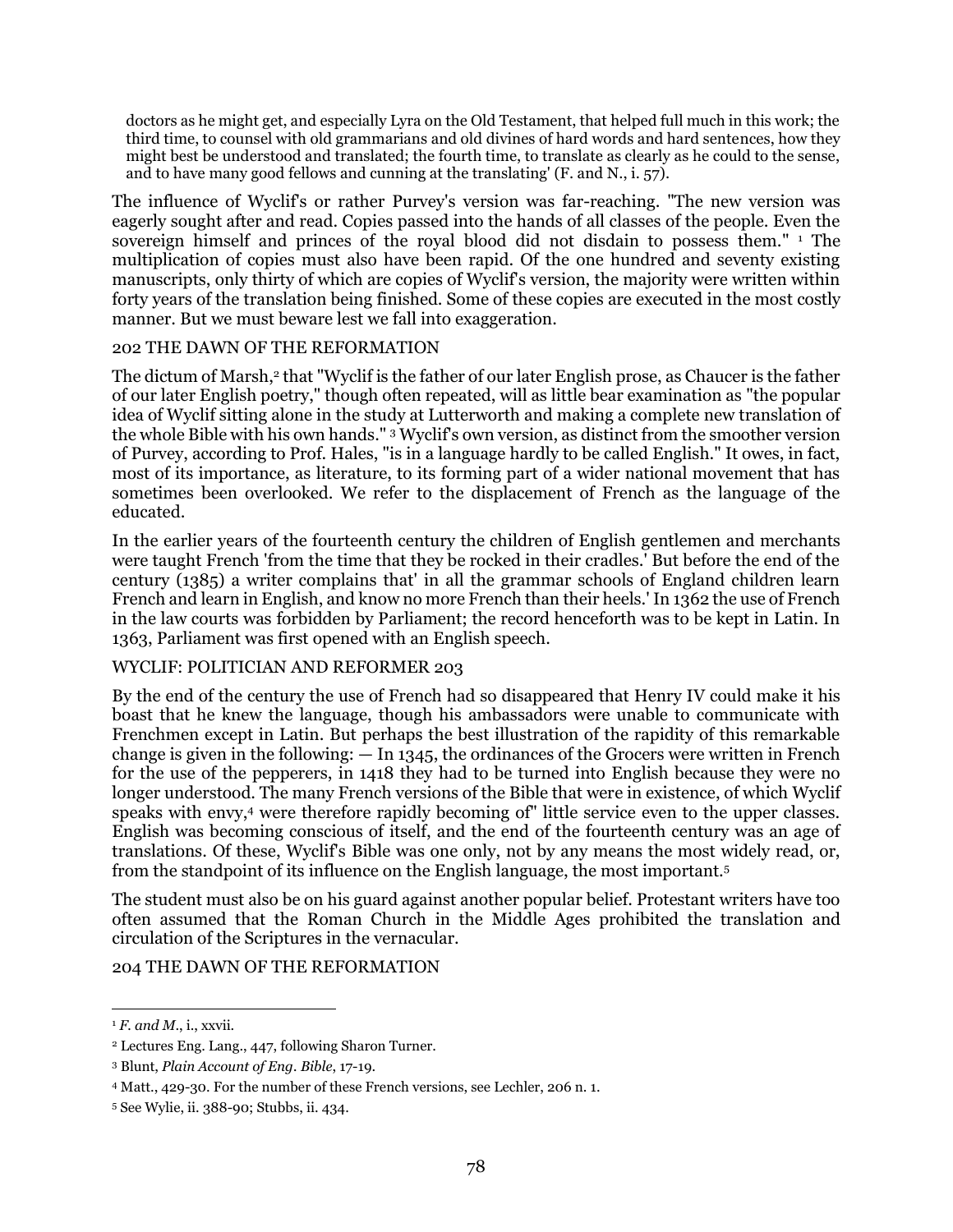This frequent statement, though not without some justification, is, we think, a mistake. Vernacular Scriptures, provided the copy was without gloss or comment, were not, as a rule, suppressed until the Reformation. We have referred to the number of French Bibles. Germany, with its seventy-two partial versions and fifty complete translations, seventeen editions of which were printed before the great work of Luther, was not far behind.<sup>1</sup> Even Arundel, the persecutor of the Lollards, praises Anne of Bohemia, the queen of Richard IT., because, 'though a stranger and foreigner, she was diligently meditating a translation of the Gospels into English.' <sup>2</sup> The statement of Forshall and Madden, though accepted by most historians, that" from the first the most active and powerful measures were taken to suppress (Wyclif's) version, that the manuscripts were burnt and destroyed," <sup>3</sup> must therefore be rejected. Mr. Matthew is more accurate when he tells us that Purvey was fortunate in that "no formal condemnation of his English Bible was ever issued, or, so far as we know, attempted." <sup>4</sup>

#### WYCLIF: POLITICIAN AND REFORMER 205

When the matter was raised in the Parliament of 1390, John of Gaunt, according to Ussher, made a remarkable protest. The nearest approach to prohibition seems to have been a 'constitution' of the Council of Oxford (1408), the effect, if not the design, of which was to save the version from glosses:

It is dangerous, as St. Jerome declares, to translate the text of Holy Scripture out of one idiom into another, since it is not easy in translations to preserve the same meaning in all things. ... We therefore command and ordain that henceforth no one translate any text (*aliquem textum*) of Holy Scripture into English or any other language in a book, booklet, or tract,<sup>5</sup> and that no one read any book, booklet, or tract of this kind lately made in the time of the said John Wyclif or since, or that hereafter may be made, either in part or wholly, either publicly or privately. under pain of excommunication, until such translation shall have been approved and allowed by the diocesan of the place, or if need be by the Provincial Council. He who shall act otherwise let him be punished as a fautor of heresy.<sup>6</sup>

#### 206 THE DAWN OF THE REFORMATION

This skilful provision gave the bishops all the powers they needed without committing the Church to the condemnation of a translation, for the perfect orthodoxy of which — apart from its prologue and glosses — we have the high testimony of Dr. Gasquet. For though licences to have copies of this Bible were given to rich and powerful men and well-known priests, we never find that licences were granted to the poor. The price also was prohibitive; 'four marks and forty pence for a copy of the Gospels' (p. 280 *infra*). But to have a copy without licence was to have taken, as Lyndwood shows, the first step towards the fire. For whatever the theory of the 'Church, its practice was to suspect that the possession of the vernacular Scriptures by the laity was the sign of inner heresy. Of this we shall have abundant proof in a later chapter.<sup>7</sup>

<sup>1</sup> Gasquet, *O.E.B.*, 120; *Athenaeum*, Dec. 22, 1883.

<sup>2</sup> For her 'gospel in three languages,' see Wyclif's *Polem. Works*, i. 168.

<sup>3</sup> *F. and M.*, i., xxxiii.

<sup>4</sup> *Eng. Hist. Rev*. (1895), 95. Cf. More's testimony, *supra*.

<sup>5</sup> *Per viam libri libelli aut tractatus*. For Lyndwood's interpretation of this, see his *Provinciale* (1430) 286, where he points out that *libri*=whole Bihle, *libelli* any particular book, and *tractatus* a treatise applying and translating the text of Holy Scripture. See infra[, App. O](#page-113-0) (a), for the passage in full. The importance of Lyndwood lies in the fact that, whether his interpretation be right or wrong, viewed merely as a translation — it is far from the obvious one — as the chief lawyer of Canterbury and Oxford, it would be the one that ruled, as Lollards found to their cost.

<sup>6</sup> Wilkins, iii. 317.

<sup>7</sup> On this matter, se[e App.](#page-113-2) P.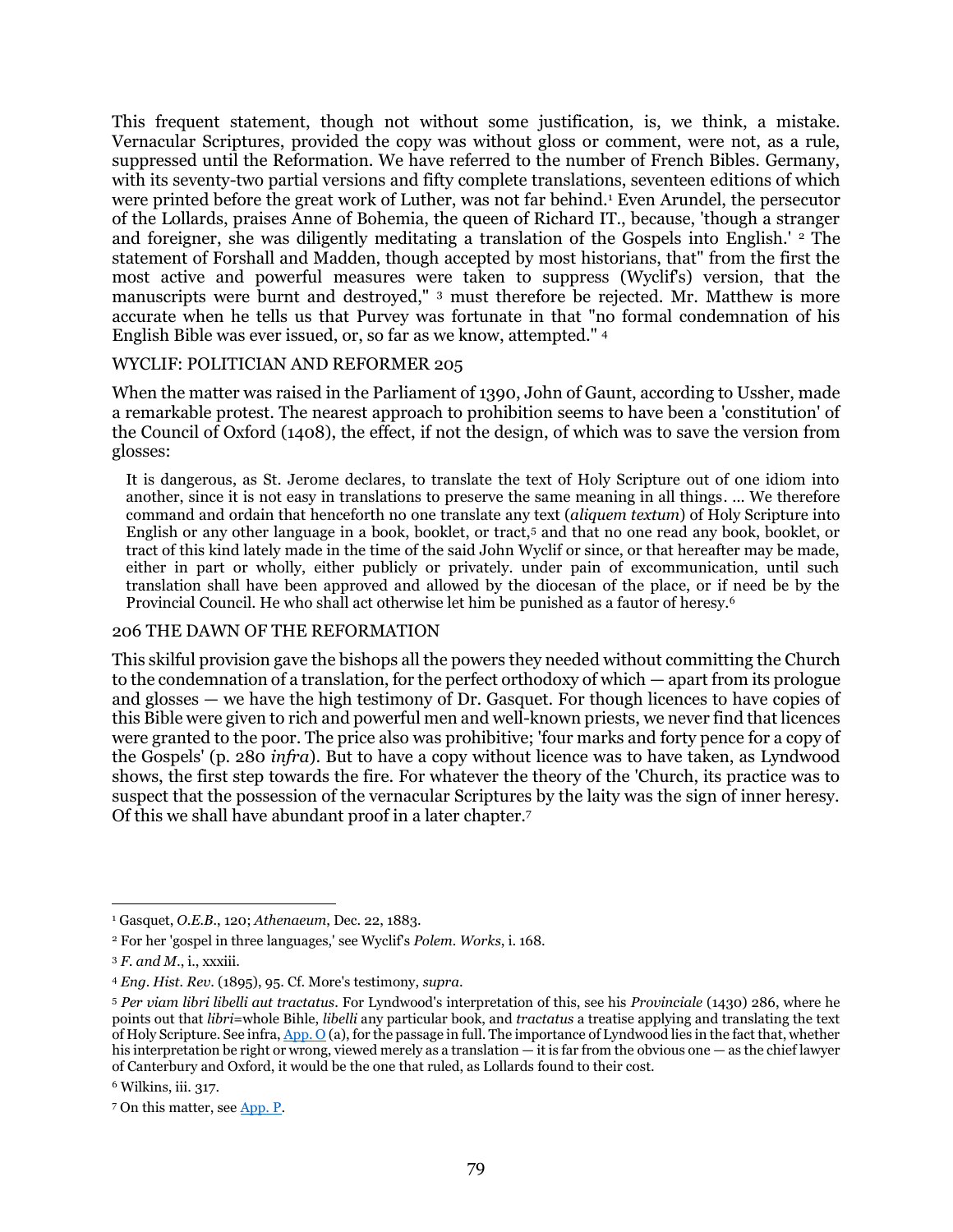The fact that Purvey's Bible was never completely printed until 1850 is significant of much.<sup>1</sup> In his effort to substitute the Scriptures for tradition Wyclif's fatal foe was not the hostility of the Church so much as the lack of the press. Nor was its effect at all considerable upon the later versions.

#### WYCLIF: POLITICIAN AND REFORMER 207.

In spite of the dictum of Marsh that" Tyndale is merely a full-grown Wyclif," Tyndale was not really, as in fact he himself protests, 'holpen with English of any that had interpreted the same or such like thing in the Scripture beforehand.' In later years the very existence of the version seems to have been forgotten, at least its authorship to have become unknown. Ussher, as we have seen, officially assigned it to John of Trevisa. In the next century Wesley could speak of "William Tyndale's Bible" as "the first English translation of the whole Bible." <sup>2</sup> Wyclif's version — the same might be said of much of his work — stands like the pyramids, isolated and lonely, not so much a living factor of continuity with some surviving present as a pillar of witness testifying to one of God's kings who, against such odds, builded this monument to the glory of God.

#### 208 THE DAWN OF THE REFORMATION

**V**

The lack of the printing press had already driven Wyclif into another means for the spread of his teaching.<sup>3</sup> He had unconsciously copied the methods of St. Francis, and fallen back upon the lost secret of the friars. From Oxford, as from Assisi two centuries before, Wyclif, like Wesley four centuries later, had sent out as early as the year 1377, his order of 'poor priests,' who in the highways and byways and by the village greens, sometimes even in the churches, should win the souls of the neglected. These Biblemen were not laymen, as is so often assumed.<sup>4</sup> The silence of Wyclif's enemies is sufficient proof of the contrary; even Courtenay only calls them 'unauthorised preachers,' — *i.e.* clerics without a bishop's licence. Some, no doubt, like Wesley's Holy Club, were men of culture, students attracted by his enthusiasm; the majority, especially after his expulsion from the University, were simple and unlettered clerks whom Wyclif's keen eye had detected among his parishioners at Lutterworth — 'an unlettered man,' he said, 'with God's grace can do more for the Church than many graduates.' <sup>5</sup>

#### WYCLIF: POLITICIAN AND REFORMER 209

Clad in russet robes of undressed wool, without sandals, purse, or scrip, a long staff in their hand, dependent for food and shelter on the goodwill of their neighbours, their only possession a few pages of Wyclif's Bible, his tracts and sermons, moving constantly from place to place — for Wyclif feared lest they should become 'possessioners,' — not given 'to games or to chess,' but 'to the duties which befit the priesthood, studious acquaintance with God's law, plain preaching of the word of God, and devout thankfulness,' Wyclif's 'poor priests,' like the friars before them, soon became a power in the land. How great must have been the influence of 'these wolves in sheep's clothing,'

 $\overline{a}$ <sup>1</sup> Purvey's New Testament was, however, printed by Lewis 1731, Baber 1810, and 1841 by Bagster (in each case attributed toWyclif). The older Wyclif translation of the New Testament was first published in 1848 by Lea Wilson. Of the Old Testament, Adam Clark had printed the Song of Solomon in his Commentary, 1808.

<sup>2</sup> *Works*, vii. 46 (Sermon xci). Wesley never mentions Wyclif at all; a significant fact, considering the width of his reading, of Wyclif's treatment by posterity. Wesley had evidently never read the great work of Lewis (1720), and may have bee.n misled by Lewis printing the New Testament only (1731).

<sup>3</sup> The 'poor priests' undoubtedly preceded the Rising, in the organisation of which they were accused of playing a part. See Wright, *Polem. Poems*, 23-56, *Rot. Parl*., iii. 124-5, and *Eul. Hist. Contin.,* iii. 351. Matt., 444; Wals., i. 324. For their favour, see *S.E.W.*, i. 209; *Eng. Hist. Rev*., v. 532.

<sup>4</sup> *E.g.* Lechler, 195-6. But see *F.Z.*, 275; Wilkins, iii. 158.

<sup>5</sup> *Dialogus*, 54. Wyclif's intentions as to his 'poor priests' are best studied in his tract *The Six Yokes*.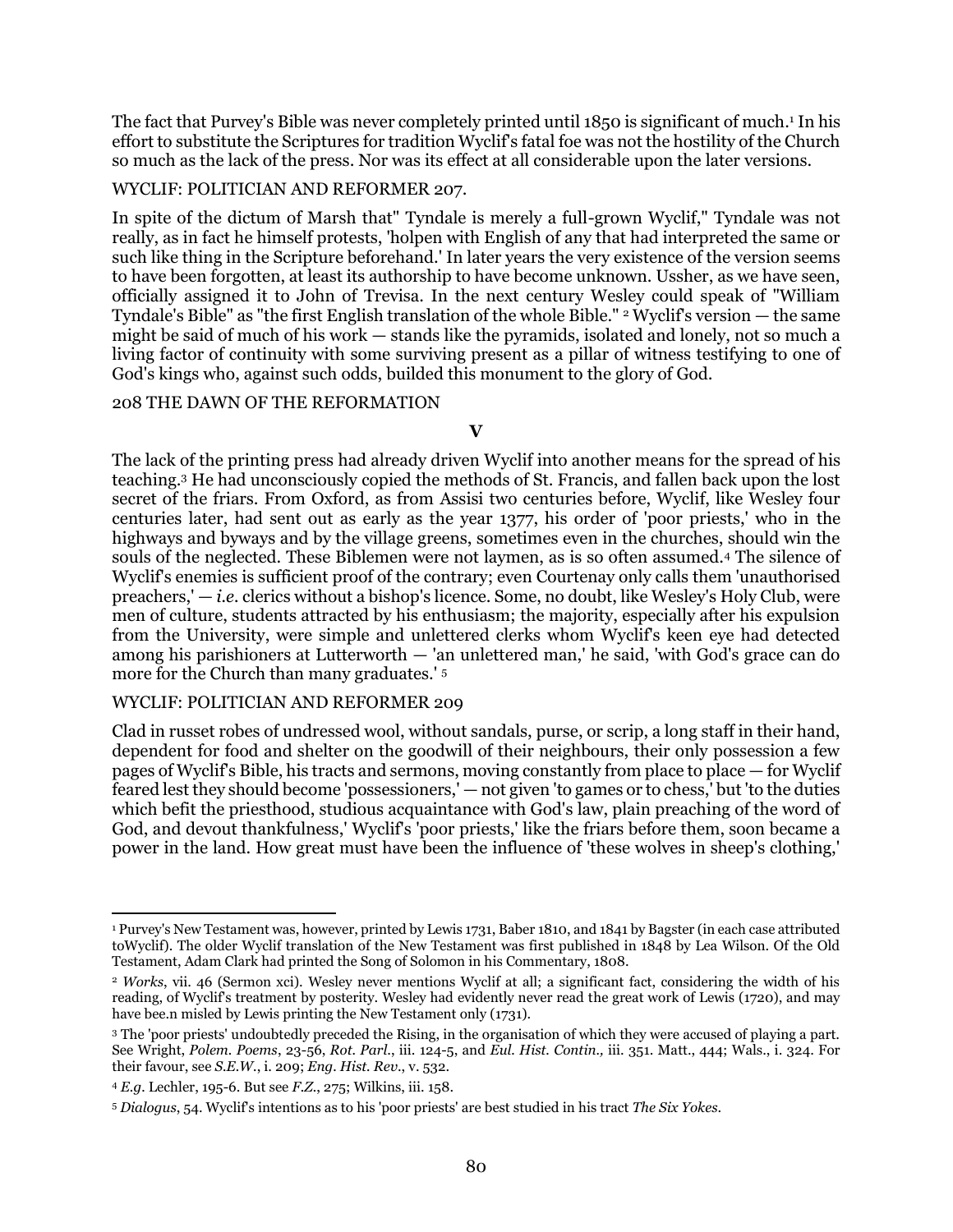as Courtenay called them, is evident from the panic-stricken exaggeration of Knighton, 'that every second man you met was a Lollard.' <sup>1</sup>

Nothing more strongly marks the greatness of Wyclif's position than the reluctance of Courtenay to push matters to extremes against the head of this new sect. His followers were hunted down on every side, were expelled from the University, or forced to abjure, but Wyclif, though driven from Oxford, was left to close his days in peace at Lutterworth. He was neither declared a heretic nor threatened with excommunication, while the story of his recantations is an obvious blunder by Knighton.<sup>2</sup>

### 210 THE DAWN OF THE REFORMATION

His health was already failing; a minor stroke had warned him of years of overwork. The consciousne7ss that the end was near, the bitter isolation of his position, the suppression by persecution of his poor priests,<sup>3</sup> the recantation of Repyngdon and other schoolmen, only made him devote himself with feverish and almost incredible activity to the bringing out of tracts for the times, the editing of his sermons,<sup>4</sup> and the publication of an orderly summary of his doctrines. Hope still shone in him like a pillar of fire: 'Rest in the belief,' he writes, 'that the day shall come when the fiend's side shall hide, and truth shall shine without let.' <sup>5</sup> Now the prince of this world has spread his armies throughout the whole universe, but the King of kings has promised to assist his Church even unto the end of the world.' With tireless energy he once more repeated all his old attacks, especially holding up to ridicule the misdeeds of the friars, the claims of the Papacy, and the blundering and immoral Flemish crusade of Bishop Spenser.<sup>6</sup>

#### WYCLIF: POLITICIAN AND REFORMER 211

There are grounds for believing that the friars in their anger appealed to Rome, and that Urban replied by citing Wyclif to appear before his court. 'I have joyfully to tell to all men,' so ran his reply,

'the belief that I hold, and especially to the Pope, for I suppose that if my faith be rightful and given of God, the Pope will gladly confirm it, and that if my faith be error, the Pope will wisely amend it.... Above this, I suppose that the Pope is most obliged to the keeping of the gospel among all men that live here, for the Pope is highest vicar that Christ has here in earth. For the moreness (superiority) of Christ's vicar is not measured by earthly moreness, but by this, that this vicar follows Christ more closely by virtuous living... Now Christ during the time He walked here was the poorest of men, and put from Him all manner of worldly lordship. From this I take it as a wholesome counsel that the Pope should abandon his worldly lordship to worldly lords, and move speedily all his clerks to do the same. For thus did Christ, and thus He taught His disciples, until the fiend had blighted this world. And if I err in this sentence (opinion) I will meekly be amended yea, even by death, for that I hope would be a good to me.' 7

The 'good' was nearer than his enemies dreamed. The (emaciated frame, spare and well nigh destitute of strength' had for some years only been kept alive by his indomitable will.

#### 212 THE DAWN OF THE REFORMATION

According to 'John Horn, a priest of eighty years, who was a parochial priest with Wyclif for two years up to the date of Wyclif's death,' and who in the year 1441 gave his evidence to Dr. Gascoigne,

<sup>&</sup>lt;sup>1</sup> For derivation of Lollard, see [App. Q.](#page-114-0)

<sup>2</sup> Knighton, ii. 156-8,160-2, with remarks of Lumby in the preface. See Matt., xlvii.

<sup>3</sup> *S.E.W*., i. 176, 205; iii. 106, 109, 179, 231, 249, 272-3 (not Wyclif's); *Trial*., 379.

<sup>4</sup> For Wyclif's sermons, se[e App. R.](#page-114-1)

<sup>5</sup> *S.E.W*., iii. 363.

<sup>6</sup> I shall deal with this crusade in a further volume on the Schism and its consequences. See Wrong, *The Crusade of 1383*, and Wyclif, *De Cruciata*, ii. 579-632, and *Lat. Serm*., iv. 34-42, 117-23.

<sup>7</sup> For this citation, see [App. S.](#page-114-2)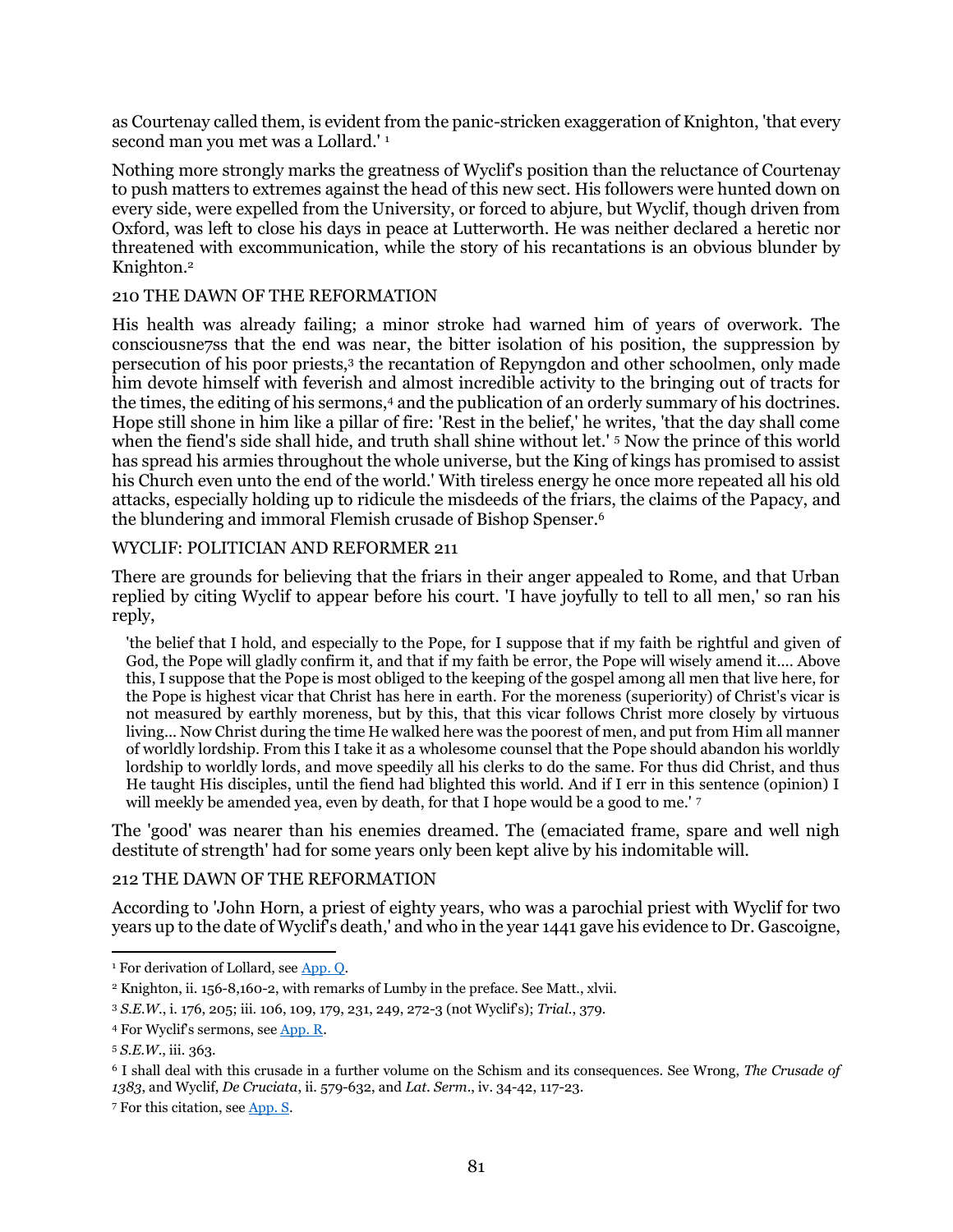'Wyclif was paralysed' — a lesser stroke — 'for two years before his death.' The end came suddenly. 'On the day of the Holy Innocents,' continues John Horn, 'as Wyclif was hearing mass in his church at Lutterworth, at the time of the elevation of the host, he fell down, smitten by a severe paralysis, especially in the tongue, so that neither then nor afterwards could he speak to the moment of his death.'<sup>1</sup> Three days later (Saturday, December 31, 1384) the tired worker entered into rest.

#### **VI**

The revolt of Wyclif was too local to be successful. Even in England itself only London, the Midlands, and the Eastern counties were affected.<sup>2</sup> But in the Middle Ages a local reformation was impossible.

#### WYCLIF: POLITICIAN AND REFORMER 213

No nation, much less a nation divided against itself, could afford to cut itself off from the most fundamental idea of medieval thought — the solidarity of Europe in one faith, one church. Even if Wyclif had succeeded in persuading his people, England was not powerful enough to stand alone in throwing off the yoke of Rome. The first result would have been a civil war, in which the North would have thrown in its lot with Catholic Scotland; the second, the preaching of a papal crusade against a nation of heretics wherein France and Spain would have found their opportunity for revenge. So when the nation realised how far Wyclif was leading them, the more prudent shrank back from the consequences of doctrines of which at first they had approved.

The secret of Wyclif's failure lay in the absence of any suitable environment for the spread and development of his ideas. Wyclif owed both his success and failure to his connection with scholasticism. His prestige as a schoolman secured him the opportunity for the spread of his heresies, and gave weight to the revolt that he started in Bohemia. But this very prestige in the schools ultimately acted against the success of his reform.

#### 214 THE DAWN OF THE REFORMATION

Wyclif's writings and public life lack that strong personal stamp which interest and attract so strongly in Bernard, Luther, and Wesley. In intellect he was probably their superior, in energy their equal, but his somewhat unimpassioned piety and genius lack the rapture which draws us to St. Bernard, the heart that makes us feel our kinship with Luther and Wesley. The man of today may laugh at Luther's struggles with a personal devil; but one secret of the success of Luther lay in his tremendous consciousness of the reality of sin, just as one secret of the failure of Wyclif lay in his doctrine that sin is but a negation — 'that it has no idea,' to quote the language by which Wyclif the realist linked it on to his philosophy.<sup>3</sup> In his writings the schoolman oppresses us; but scholasticism, as we have seen, had become too formal to effect the intellectual emancipation at which Wyclif aimed. The love of truth, which in previous generations had given vitality to the speculations of Abailard and Thomas Aquinas, had degenerated into the spinning of cobwebs and paradoxes. The waters of life could not spring from the muddy soil; the fires of reform could not burn in the vitiated atmosphere. Never, before Wyclif, had such a voice been lifted against the might of Rome.

#### WYCLIF: POLITICIAN AND REFORMER 215

l

<sup>1</sup> Lewis*, op, cit*. 336. Printed also in Vaughan, 577, Cf. also 180 n. 1. Wals., ii. 119, deliberately changes the date to the following day, December 29th, 'the feast of St. Thomas, whom he had prepared to attack.' But see Lechler, 421 n. 4. *S.E.W.*, iii. 330.

<sup>2</sup> For the geographical distribution of Lollardism, see the map in Trevelyan, 352. The *Chronicle of Meaux*, for instance, never mentions Lollardism at all.

<sup>3</sup> See note, p. 161.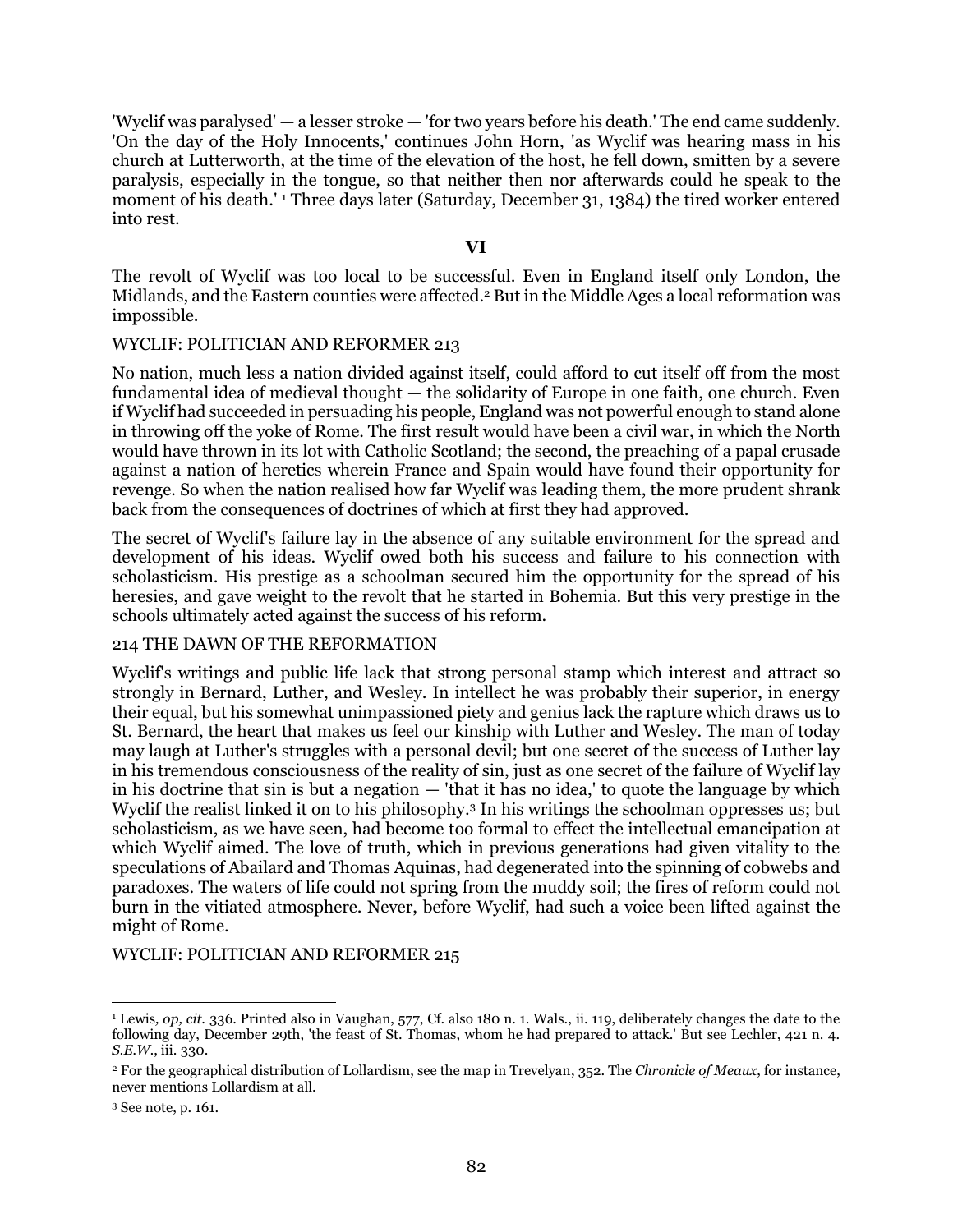In him, the opposition of the Middle Ages finds its ablest exponent. But the fulness of the times had not yet come. No intellectual revival had yet breathed life into the dry bones of European thought. Wyclif failed because he was an isolated though mighty force. The Reformation succeeded because it formed part of a movement even larger than itself.

Wyclif called upon the State to reform an unwilling clergy; his reform failed, as must all mere external movements, because in the spiritual earnestness of his life he stood almost alone. The interest of others in reform was that of politics and greed. As Dr. Rashdall has well remarked, "It was the misfortune of his position that he had to attack abuses at a time when their abolition was but too likely to be followed by worse abuses, and to defend the rights of the State at a time when its rights were likely to be asserted in practice for the satisfaction of a clique of lay nobles more greedy, more unscrupulous, and more incompetent than the respectable ecclesiastical statesmen" whom Wyclif attacked. We mark also an absence of spiritual force even in Wyclif's own teaching. In part this was the result of his philosophy. He identifies too completely *knowing* and *being*. In consequence, his theology is ethical and practical; he scarcely laid what the late reformers would have called a sufficient foundation in grace.

### 216 THE DAWN OF THE REFORMATION

The great foe that stalks like Goliath through all his works is avarice; the great need on which he insists is a good life and the 'three theological virtues,' faith, hope, and charity. 'Working by right life, ended after God's will, maketh a man God's child.' <sup>1</sup> We feel as we read that he would have had little sympathy with some forms at least of Luther's teaching. To Wyclif, the herald of stern Puritan morality, the friend of the poor, the epistle of St. James would be rather the marrow of the Gospel than" an epistle of straw."

Not even his bitterest opponent can deny Wyclif's intense love of, and sympathy with, the poor. Their needs are at all times uppermost in his thoughts. His sorrow for their woes runs through his works like a wail of love, and redeems his fiercest denunciations, his most impossible schemes. Half his writings might be compressed into his bitter cry: 'Poor men have naked sides, and dead walls have great plenty of waste gold.' <sup>2</sup> Wyclif, in fact, had he not been hampered by his scholastic training, might have figured in the Roman calendar as a second St. Francis.

### WYCLIF: POLITICIAN AND REFORMER 217

In more than one of his doctrines, the critic may discern resemblance to the teaching of the saint of Assisi. His 'poor priests' were a revival of the 'Little Brothers.' He constantly speaks as if poverty were the duty of the whole Church. But we miss the sweetness and light, the radiant joyousness, the absence of all aggressiveness save love, which make the Italian immortal. The very fierceness of Wyclif's attacks upon the friars witnesses to his kinship with them. He hated them with all the hatred which an earnest man feels for those who .have degraded his special ideal or disappointed his fondest hopes. But these attacks should not blind us to Wyclif's spiritual lineage. The Reformer was, in fact (as Dr. Brewer pointed out), "the genuine descendant of the friars, turning their wisdom against themselves, and carrying out the principles he had learned from them to their legitimate political conclusions." <sup>3</sup> Perhaps it would be more accurate to classify him with the Spiritual Friars, whose ideas and phraseology he in part assimilated;<sup>4</sup> though, with English common sense, he abandoned their apocalyptic ravings.

### 218 THE DAWN OF THE REFORMATION

 $\overline{a}$ <sup>1</sup> *S.E.W*., i. 21. See the deeply interesting *Five Questions on Love*, *S.E.W*., iii. 183; also iii. 219.

<sup>2</sup> Matt., 91. Cf. *S.E.W.*, iii. 170.

<sup>3</sup> *Mon. Francis*., i. p. lix. See also p. 164 *supra*.

<sup>4</sup> Cf. *De Dom. Div*., 5 n. 15; also *S.E.W*., iii. 212, and especially iii. 304 (very doubtful if by Wyclif), 360, i. 314.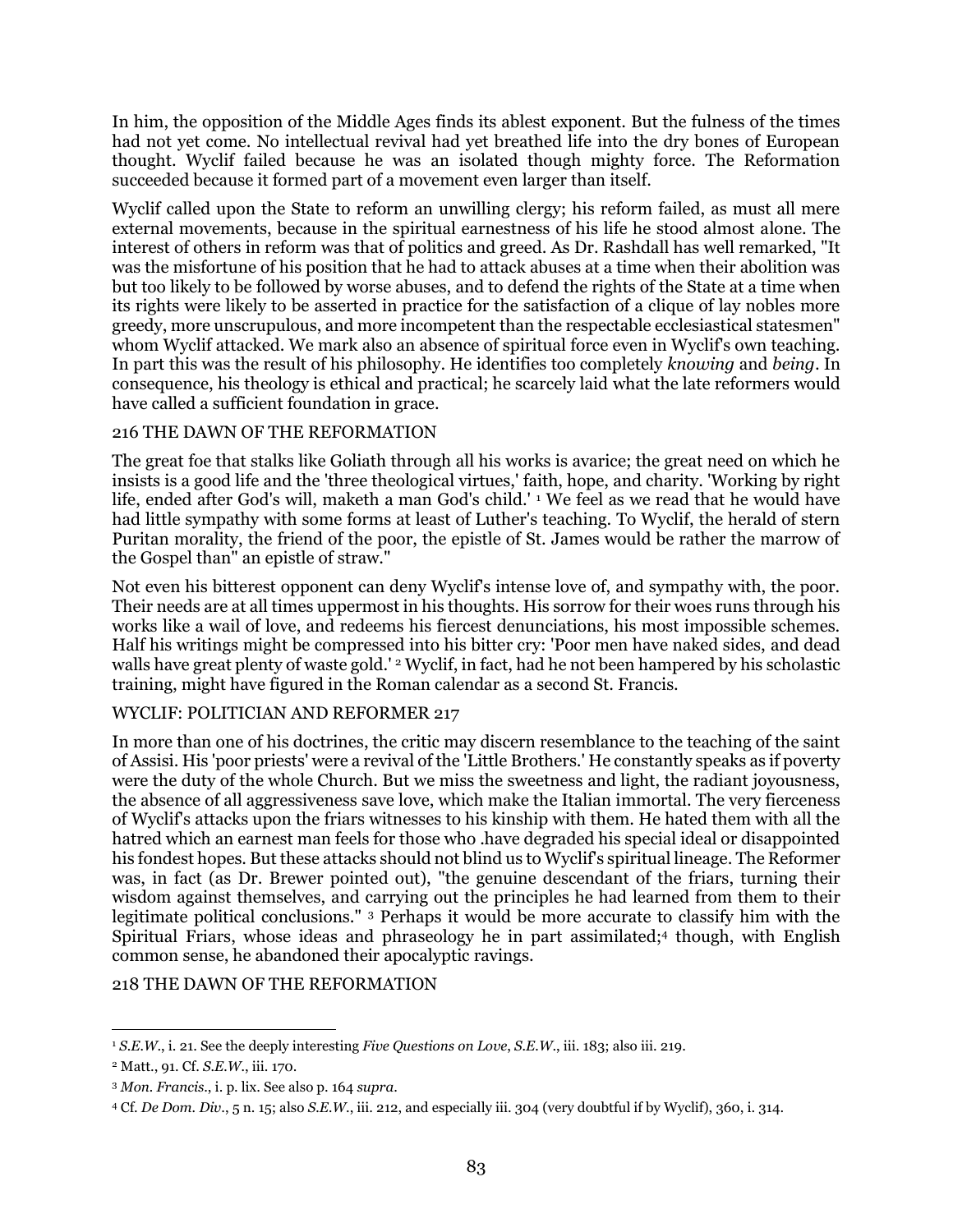We see the same practical rather than theological drift of thought in the remarkably strong appreciation which Wyclif has of the real humanity of Jesus, an idea most unusual in a medieval. Most of all does this appear in his early scholastic treatise, *De Benedicta Incarnatione*. Here his. realism leads him to identify Christ with the *communis homo*. He is the universal man who is identical with all his brethren. This' literal reality of Christ's human nature is a most precious jewel' which he will not surrender. Christ and His humanity must never be divided. "The Christ of Aquinas is not our brother, not a man, but only a ghostly simulacrum";<sup>1</sup> the Christ of Wyclif is flesh of our flesh.

To the end of his life Wyclif, to quote his own confession, 'stammered out many things which he was unable clearly to make good.' He wanders about in worlds not realised. We may observe of him what was said of Montaigne, that "he knows perfectly well what he says, but does not know what he is going to say." Like all prophets, whether of the Old or New Covenant, he saw through a glass darkly the things which later generations have seen face to face. Like other men who have ventured on the great task of forming a scheme of religion for themselves, Wyclif often is and must be inconsistent.

### WYCLIF: POLITICIAN AND REFORMER 219

Considered as a statesman, Wyclif was not sufficiently opportunist. For instance, in 1382, he took no part in the struggle of the 'artists' and seculars for the independence of the University, though largely fought in his behalf. In his idealism he even regarded the loss of Oxford with indifference, fatal though it proved to his cause. Like most schoolmen, he trusted too much in his logic, and allowed it to lead him too far. We see this in his proposal to include the universities in his scheme of disendowment, and in his advocacy of a system of voluntaryism which would have reduced the clergy to beggars, to the level, in fact, of the mendicant friars whom he ceaselessly denounced. An even better illustration will be found in the extravagant length to which he carried his demand that the life of the priest should be purely spiritual. He wished to narrow down their studies to theology merely; 'the lore that Christ taught us is enough for this life; other lore' should be 'suspended.' Thus Wyclif destroyed his influence among the educated, and reduced his movement to an illiterate sect.<sup>2</sup> Nor did he know how to gain the reform that lay next to hand, by keeping back ideas not immediately acceptable.

#### 220 THE DAWN OF THE REFORMATION

He failed also to see the injury he did his cause by mixing himself up with doubtful transactions.<sup>3</sup> He allowed his hatred of the false to get the better of his judgment, while by the vehemence of his language he estranged many. But "in spite of some' crudity of thought and utterance," <sup>4</sup> Wyclif is entitled to the judgment of Trevelyan, that he was" the only man of his age who saw deeply into the needs of the present and the possibilities of the future." Even the vehemence of his temper — Mr. Matthew claims that we should err if we called it fanaticism  $5 -$  was not without its

 $\overline{a}$ <sup>1</sup> Bruce, *Humiliation*, 79. The *De Ben. lncarn*. is wrongly dated by its editor, Harris, as 1367. It belongs to the early days of his doctorate (Shirley), *i.e.* after 1372.

<sup>2</sup> *S.E.W.,* iii. 122, ii. 71; cf. iii. 326, i. 225, 310.

<sup>3</sup> *E.g.* the murder by the Duke's people of Haule and Schakyl. See Trevelyan, 87-96, for this incident. Wyclif's paper on the matter is in *De Eccl*., cc. vii-xvi.

<sup>4</sup> Three illustrations may be given: (a) His crude view on marriage (*Trialogus*, 315-25, 283 n. 2), especially his view of the marriage of brothers and sisters (318). On the other hand, the *Wedded Men and Wives* (S.E.W., iii. 188) is very sound (if, indeed, it be his). (b) His advocacy of a plan of campaign for the refusal of tithes to a bad priest (*S.E.W.*, iii. 176, 418). (c) It is better to plough or weave on the Sabbath than to be lazy in church, *Polem. Works*, i. 326. Nor is Pastor (i. 159) altogether without justification in calling him a pantheist. See note, p. 137 *supra*.

<sup>5</sup> See some doubtful remarks, Matt., xl-xlii., and compare Arnold, *S.E.W*., iii. p. ix.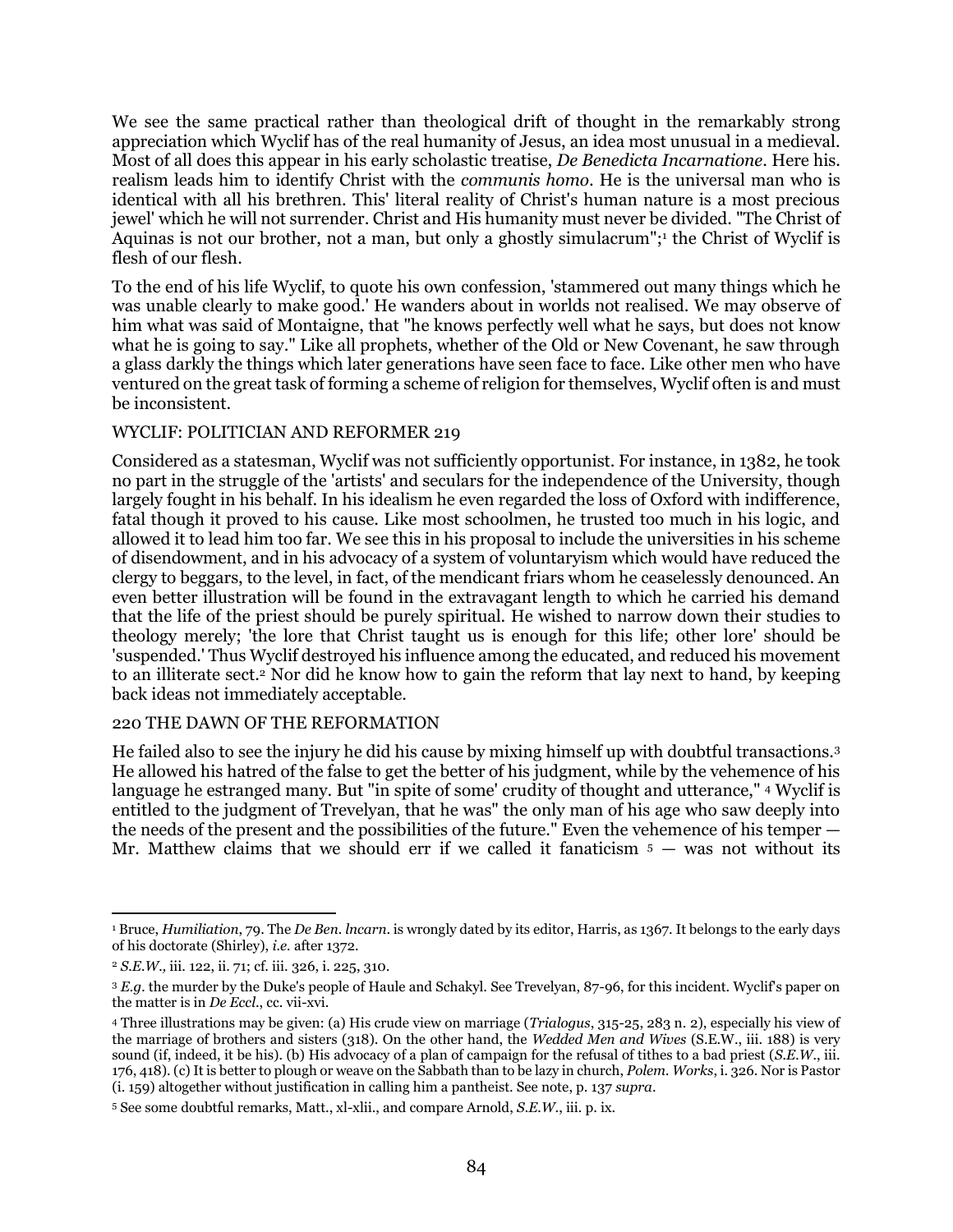advantages. A calmer spirit would have counted the cost where Wyclif placed himself at the head of a forlorn nope.

# WYCLIF: POLITICIAN AND REFORMER 221

Men whose mission it is to put the crooked straight sometimes succeed because they see nothing but the crooked.

We believe that the failure of Wyclif's premature reformation was, on the whole, for the good of the Church. His conception w.as altogether too Erastian, and would have made the Church a mere department of the State. The enlightened public opinion, the action and reaction of the Puritans, the political liberty which modified the Erastianism of the later Reformation, could have found no place in the England of the century after Wyclif. The Wars of the Roses had yet to do their work of destruction, the power of a brutal nobility had yet to be broken, the towns must grow in consciousness of rights and liberty, the serfs had yet to win their freedom by other means than revolt, before the England of Wyclif should be ripe for the great Revolution.

Finally, Wyclif's revolt was too negative. He rather swept away than established, though in his assertion of the supreme authority of Scripture he laid the foundation upon which later ages should build. But his teaching, though containing the principles of the sixteenth century Protestants, lacked the definiteness of construction, especially of theological reconstruction, without which all reformation is incomplete.

### 222 THE DAWN OF THE REFORMATION

He abolished existing forms of Church government without devising, like Calvin, any scheme that should take the place. But in the providence of God the removing of the things that are shaken must always come first; the receiving a kingdom that cannot be moved belongs to a later age.

Milton, we fear, allowed his patriotism to run away with his judgment when he asserted: "Had it not been the obstinate perverseness of our prelates against the divine and admirable spirit of Wyclif, to suppress him as a schismatic and innovator, perhaps neither the Bohemian Hus and Jerome — no, nor the names of Luther or of Calvin — had ever been known: the glory of reforming all our neighbours had been completely ours." <sup>1</sup> Nevertheless, Wyclif may justly be called the Morning Star of the Reformation; he was a herald of a new age. Though in some respects his life reads like that of one born out of due time, his work was not without result. His critical spirit prepared the way for future reconstructions, and his teaching, though seemingly buried with him, lay like the seed, during the long winter of the fifteenth century, waiting for the coming of a brighter day.

<sup>1</sup> *Areopagitica*, Bohn, ii. p. 91.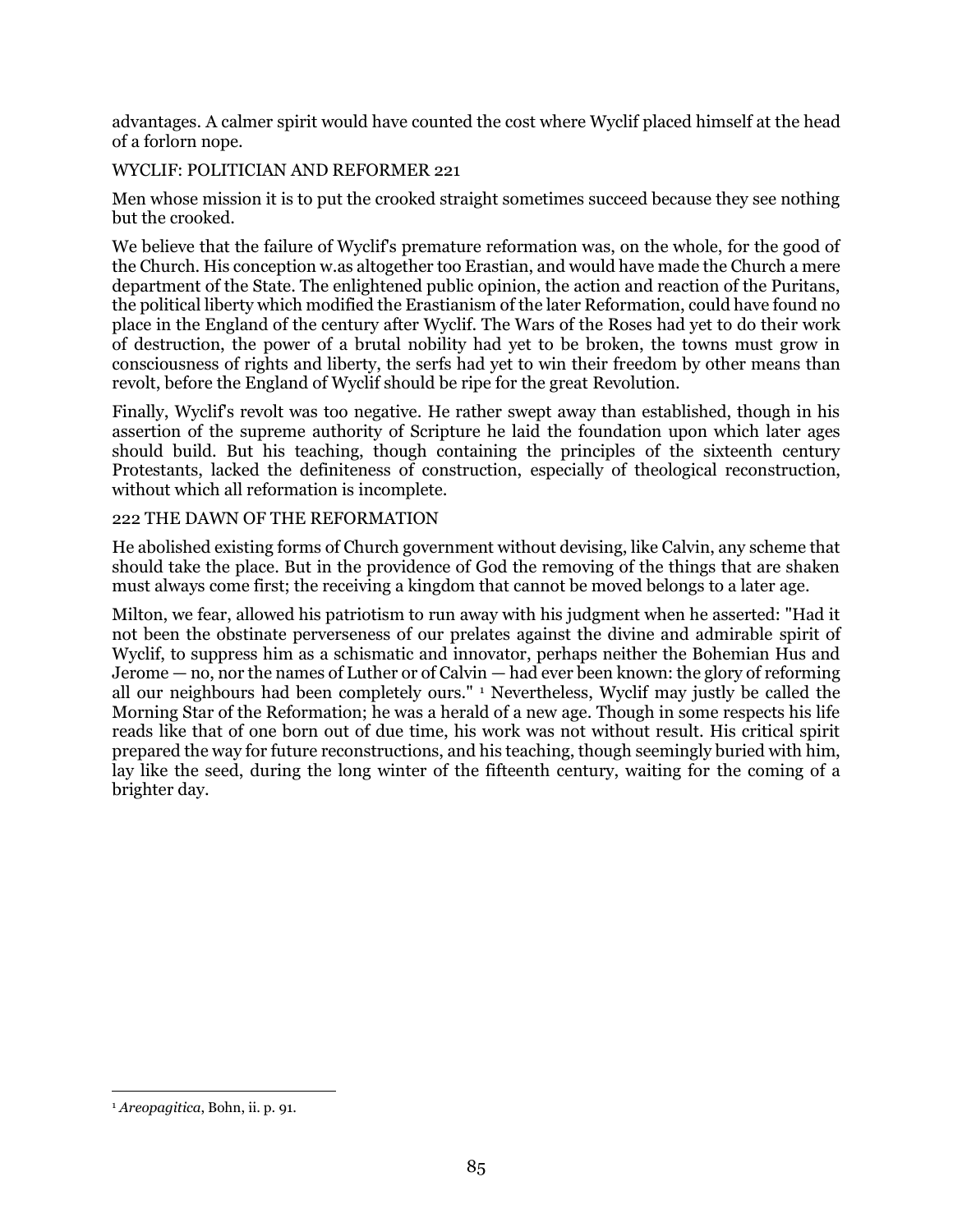# **CHAPTER V**

#### **THE ENGLISH LOLLARDS**

*Lollardi sunt zizania Spinae, vepres ac lollia Quae vastant hortum. vineae.*  POLITICAL POEMS, i. 232.

*"Who, toiling hard against the stream, Saw distant gates of Eden gleam, And did not dream it was a dream."* 

§I. Scotland and Bohemia — Luther and Hus. §II. The Oxford Lollards — Repyngdon — Hereford and Purvey — Walter Brute — William Thorpe — The Visitation of Arundel — A Daring Forgery — Flemyng — The Grave at Lutterworth. §III. The Country Gentry — Parliament and Lollards — Swinderby — Old Images — Spenser of Norwich. §IV. Sawtre — Badby — 'Three Pence a Day' — Oldcastle — Falstaff. §V. Driven Underground — Guilds and their Influence — 'Carpenters' Chips' — "Half Fanatics, Half Communists"  $-$  Lollard Life and Teaching  $-$  Medieval Nonconformists  $-$  The New Humanity  $-$ Faithful unto Death — The Continuity of Dissent — Colet and Fitzjames — The Influence of the Lollards on the Reformation

#### 223

(i) Sources: Almost the same as for Wyclif. The relative importance has, however, altered. The official proceedings in WILKINS, *Concilia*, iii.; RYMER, *Foedera*, and *Rotuli Parl*., are the most valuable. The *Fasciculi Zizaniorum* (SHIRLEY) still continues of great service. KNIGHTON, who lived in Leicester, knows the Lollards of the' Midlands. WALSINGHAM can rarely be trusted unless supported by others. PECOCK'S *Repressor* (ed. Babington, R.S) shows the state of the controversy in the fifteenth century, according to a candid and unfortunate opponent. Add also GREGORY, (*Chronicle of London*, ed. GAIRDNER (1876).

Three additional sources must be mentioned, though published a century later. BALE: *Brief Chronicle concerning the Examination and Death of Sir John Oldcastle* (1544), in his *Select Works* (Parker Soc., 1849), condensed in FOXE, iii. 320 fr., abridged in ARBER'S *English Garner*, vi. 119-133. FOXE, *Acts and Monuments* (ed. 8 vols., R.T.S). When Foxe quotes from official documents he is fairly trustworthy, though sometimes given to leaving out what he does not approve of. See, for instances, JOSEPH STEVENSON (S.J.), *The Truth about John Wyclif*,1885, cc. vii. and viii.; also the cases of William Sparke and John Sparke of Somersham in *Ch. Quart. Rev*., xix. 80, and elsewhere. (The remainder of Stevenson's work is malicious and inaccurate) *The Examination of Master William Thorpe*, in English Garner, vi. 42-118; BALE, *Select Works*, 62-133; FOXE, iii. 249-85.

For other minor sources, 'see the notes, especially [App. T.](#page-114-3)

(ii) *Modern Writers*: The able and judicious surveys of RAMSAY, *Lancaster and York*; WYLIE, *England under Henry IV*, 4 vols., first ed. (the notes are a vast storehouse of references on almost every conceivable subject); and the brilliant additional chapters of TREVELYAN, *England in the Age of Wyclif*. For political matters add STUBBS. The articles in the *Dict. Nat. Biog*. are of varying ability, but should never be neglected. The best are Repyngdon, Hereford, Purvey (by Hales) and Oldcastle (Tait). Add also GAIRDNER, Studies *Eng. Hist*. (1881), 1-77.

224 THE ENGLISH LOLLARDS

**I**

THE influence which Wyclif exerted was neither limited to England nor descended with him to the grave. Among the many fictions concerning Wyclif that at one time were accepted as history must be reckoned the story, first set afloat, it would appear, by Polydore Vergilius, and adopted by Bale. The great Reformer, we are told, in his last years, 'sought a voluntary exile rather than change his opinions.' So he came to Bohemia, 'already slightly infected with heresy,' and was 'received by that rude race with great honour.' In return he established them in the belief 'that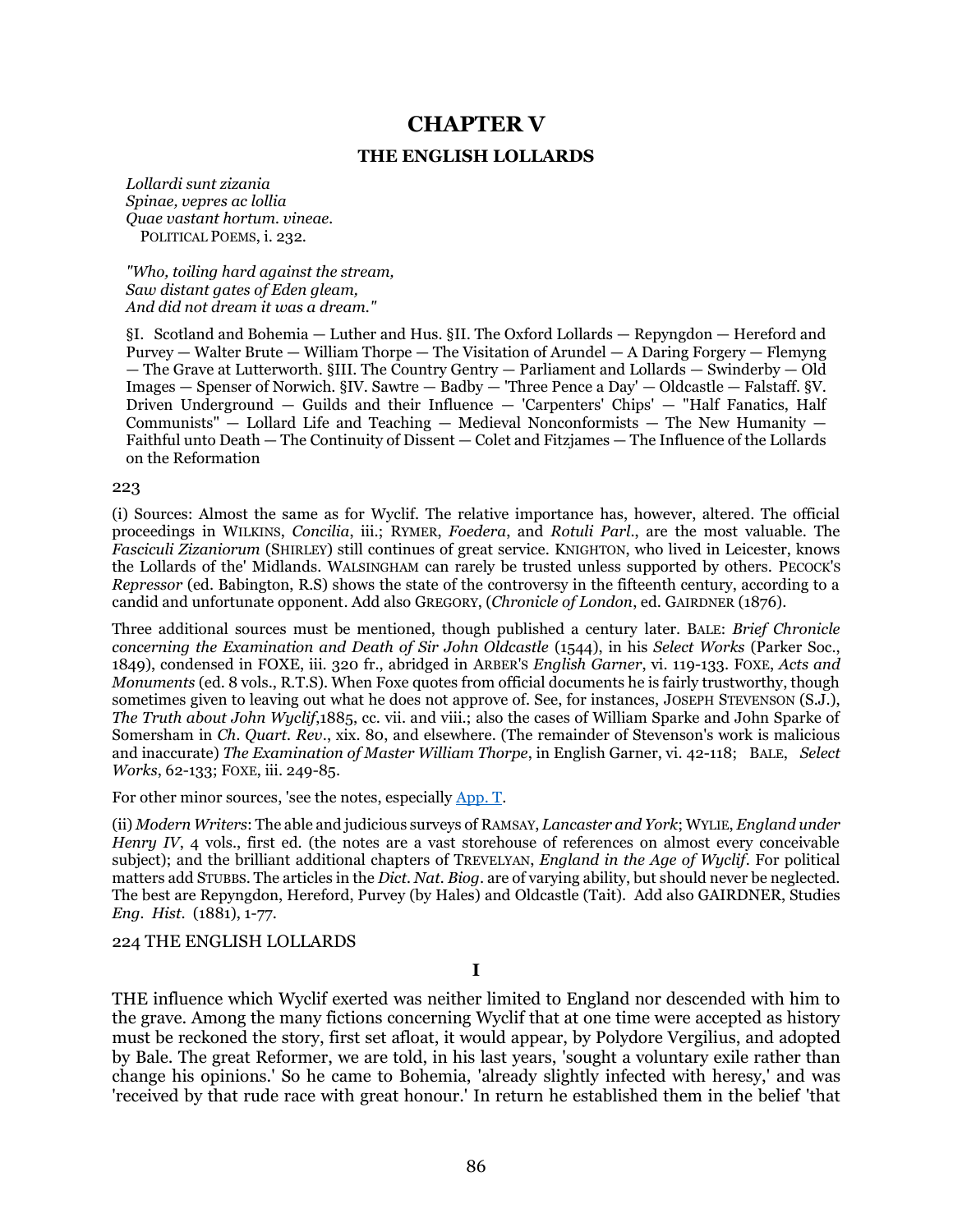little reverence was due to the priesthood, and no consideration at all to the Roman Pontiff.' This fable of Polydore Vergilius is one of those guesses at truth which anticipate modern research. 'O good God,' added an indignant Czech scribe, condemned to copy out the *Polemical Works* of Wyclif (ii. 685), 'do not let this man come into our beloved Bohemia.'

### 226 THE DAWN OF THE REFORMATION

His prayer was not answered. Wyclif lived again in Bohemia; Hus and Jerome of Prague continued the work which he had begun.

Buddensieg tells us that he has seen in a Bohemian Psalter of 1572 a remarkable picture. Wyclif is represented as striking a spark, Hus is kindling the coals, while Luther is brandishing the lighted torch. The picture is correct, at any rate in its belief in a close connection between the reformers. For though Hus did not embrace all the ideas of the Englishman, the ideas 'which he did embrace, and for which he was condemned at Constance, were copied by him into his Latin treatises almost verbatim from the works of Wyclif. The Englishman was right who tells us that as he listened to the guarded answers of Hus before the Council, he thought that he saw standing before him, 'the very Wyclif.' <sup>1</sup> By a singular instance of historical injustice, the doctrine of the plagiarist came to be regarded as almost the original, while Wyclif, from whom he had borrowed, receded into obscurity. For the burning of Hus long placed his relations to the English Reformer in a somewhat false light.

"The flames which rose from the pile at Constance on the 6th of July 1415 displayed to posterity the form of Hus in clearer illumination than that of his English colleague. Only deep in the background has been discerned, since then, the shadow of that man for whose doctrine Hus went to the stake.<sup>"2</sup>

#### THE ENGLISH LOLLARDS 227

Hus in his turn handed on the sacred fires to Luther. In February 1529, after pondering the matter over with Melancthon, Luther was obliged to write to Spalatin: 'I have hitherto taught and held all the opinions of Hus without knowing it. 'With a like unconsciousness has Staupitz taught them. We are all of us Hussites without knowing it. I do not know what to think for amazement.' The reader must not assume that by this confession Luther intended to hint that he had become Luther by the help of Hus. His real meaning is expressed when in the same letter he goes on to explain that 'Paul and Augustine are Hussites to the letter.' He was feeling his way rather to a doctrine of evangelical continuity than hinting at any relation of cause and effect.<sup>3</sup> Bohemia and Germany were not the only lands to which the influence of Wyclif penetrated. In 1407 a Lollard preacher, John Reseby by name, fled into Scotland to escape his English persecutors, "probably," as Trevelyan remarks, "the first Presbyterian to set foot on that kindly soil. Whether his eyes were delighted with angelic visions of future kirk assemblies, it is for poets to say."

#### 228 THE DAWN OF THE REFORMATION

Reseby himself was soon burnt at the stake in Perth on the accusation of one Lawrence Lindors. But his teaching and that of other Lollards who fled across the border could not be burnt out. "In the scrolls of Glasgow," writes John Knox, "is found mention of one, whose name is not expressed, that in the year of God 1422 was burned for heresy"; while in 1431 "Paul Craw, a Bohemian, was committed to the secular judge (for our bishops follow Pilate, who both did condemn arid wash his hands)" and" was consumed in the said city of St. Andrews." But, in spite of these measures, Scotch Lollards seem to have survived, chiefly, it would appear, among the mountains and moss hags of Galloway until the coming of Knox.<sup>4</sup> For in 1494 we read of "thirty persons remaining,

 $\overline{a}$ <sup>1</sup> Palacky, *Documenta J. Hus vitam illus*t., 277.

<sup>2</sup> Loserth, *Wyclif and Hus*, 177.

<sup>3</sup> *Letters* (ed. De Wette), i. 425; in Beard's *Reformation*, 30.

<sup>4</sup> Trevelyan, 353-4; John Knox, *Hist. Ref. Scotland* (ed. W. M'Gavin, 1831), pp. 3-6. Robertson, vii. 301.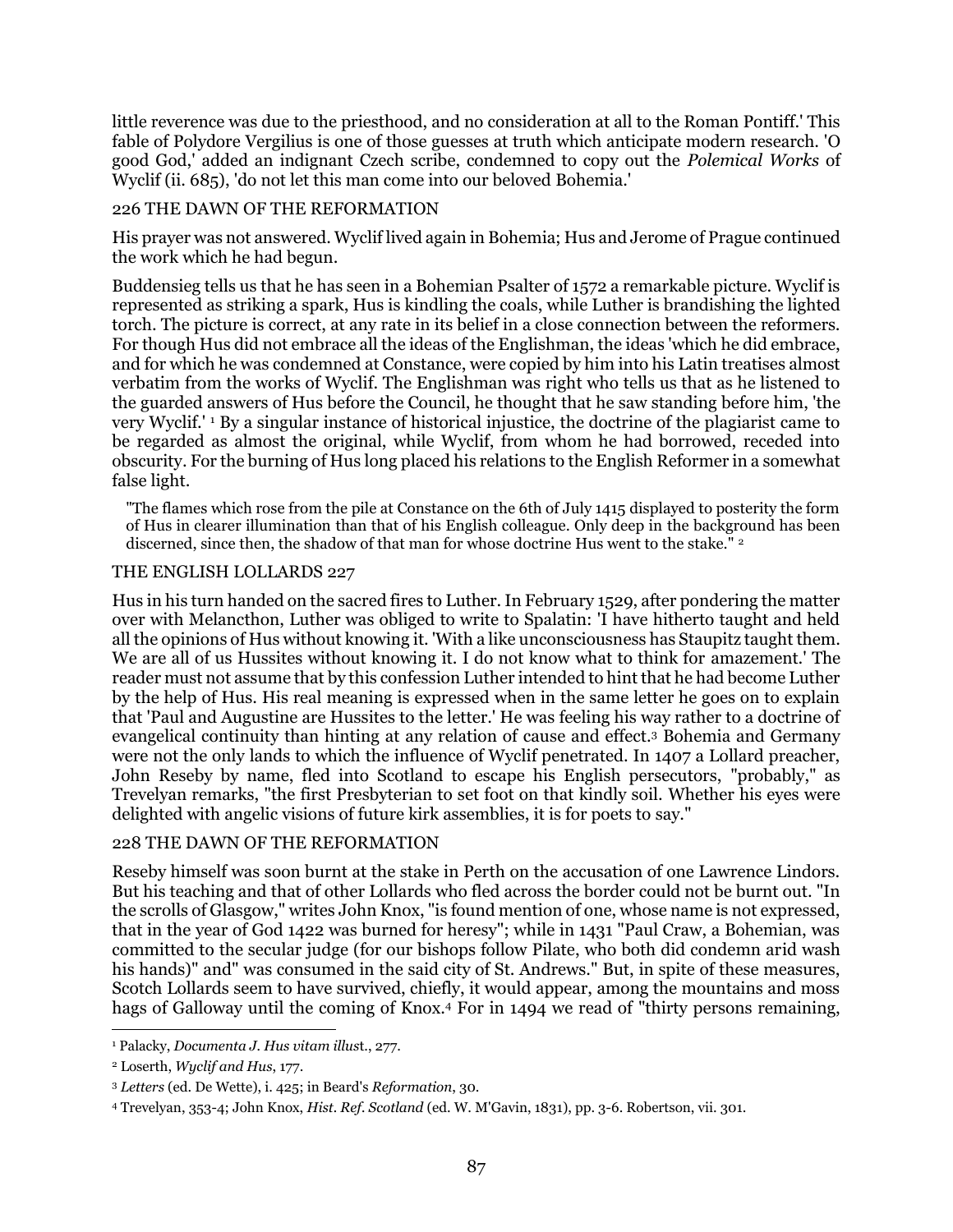some in Kyle Stewart, some in King's Kyle, and some in Cunninghame," among whom we notice the Lady of Pokely and the Lady of Stairs. "These were called the Lollards of Kyle," and, judging from the thirty-four articles of their faith, which Knox has printed, had evidently not departed widely from the teaching of Wyclif.

### THE ENGLISH LOLLARDS 229

With the revolt of Hus and the Bohemians we shall deal later. Our present chapter must be confined to the aftermath which the Reformer reaped in England. The story of the later Lollards will enable us to see whether Wyclif's work was the "isolated movement," without permanent effect, which historians have generally represented it to be.<sup>1</sup>

### **II**

Lollardism, like Methodism, began in the university. Like Methodism, it was speedily driven out. Of the scholastic Lollards it may be written that logic makes no martyrs. The most prominent of all was Philip Repyngdon,<sup>2</sup> an Augustinian canon of St. Mary de Pre, at Leicester, the famous abbey where Wolsey died. The abbey was not the place to which we should naturally look for a reformer. Its wealth was vast  $-$  over £1000 a year at the dissolution,  $-$  with twenty-six parish churches appropriated to it. Repyngdon evidently found himself in uncongenial surroundings. He obtained leave to study at Oxford, and entered Broadgate Hall, now Pembroke College.

#### 230 THE DAWN OF THE REFORMATION

On his way to the university he had shown his sympathies by 'preaching at Brackley the doctrine of Wyclif concerning the sacrament of the altar.' He soon obtained the reputation of being the 'most learned man of his age.' After a short but stormy six months of Lollardry, Repyngdon, whose heterodoxy was rather an antagonism to the influence at Oxford of the regulars and a desire "to breathe a modern spirit into the monastic life," was the first to yield. He publicly abjured his heresies, and was restored to his place in the schools (October 23, 1382).

Repyngdon's relapse was complete. He had done with 'Lollardy,' and entered on a rapid course of advancement. In 1394 he was elected the abbot of his old monastery; four times did he become the chancellor of his university. He shared the success of his intimate friend King Henry IV, who made him his confessor, *'clericus specialissimus*.' Of the closeness of this friendship we have a striking illustration. After the battle of Shrewsbury and his great victory over the Percies, Henry

'straightway made proclamation through the whole of his army that if there were any servant of the Abbot of Leicester there he should present himself before him. Immediately there came forward a servant of the said abbot, to whom the King gave the ring from his finger, and at the same time 100 shillings, bidding him go with all haste to the Lord Philip, the Abbot of Leicester, and not to use any delay till he had given him the said ring, and that he was thus to say to him: "The king lives, having obtained victory over his enemies; blessed be God!"'

### THE ENGLISH LOLLARDS 231

A letter of his,<sup>3</sup> dated May 4, 1401, is still extant, in which he tells the King, with much frankness, many compliments, and sixteen quotations from Scripture, of the evils of his government, without suggesting, however, a single remedy.

'May God,' he writes, take away the veil from before your eyes, that you may clearly perceive what you promised before God. at your happy entrance into the kingdom of England, and what has been your performance of your promises, so that you may remedy what is wanting, while you return thanks to God

<sup>1</sup> E.g. Wakeman's popular *Hist. Ch. Eng*., 152.

<sup>&</sup>lt;sup>2</sup> See also p. 188. For sources, see  $\Delta$ pp. T.

<sup>3</sup> In the *Correspondence of Bekynton* (R.S), i. ,151-4 (cf. Preface by Williams, lxii), or Adam Usk, 63-7.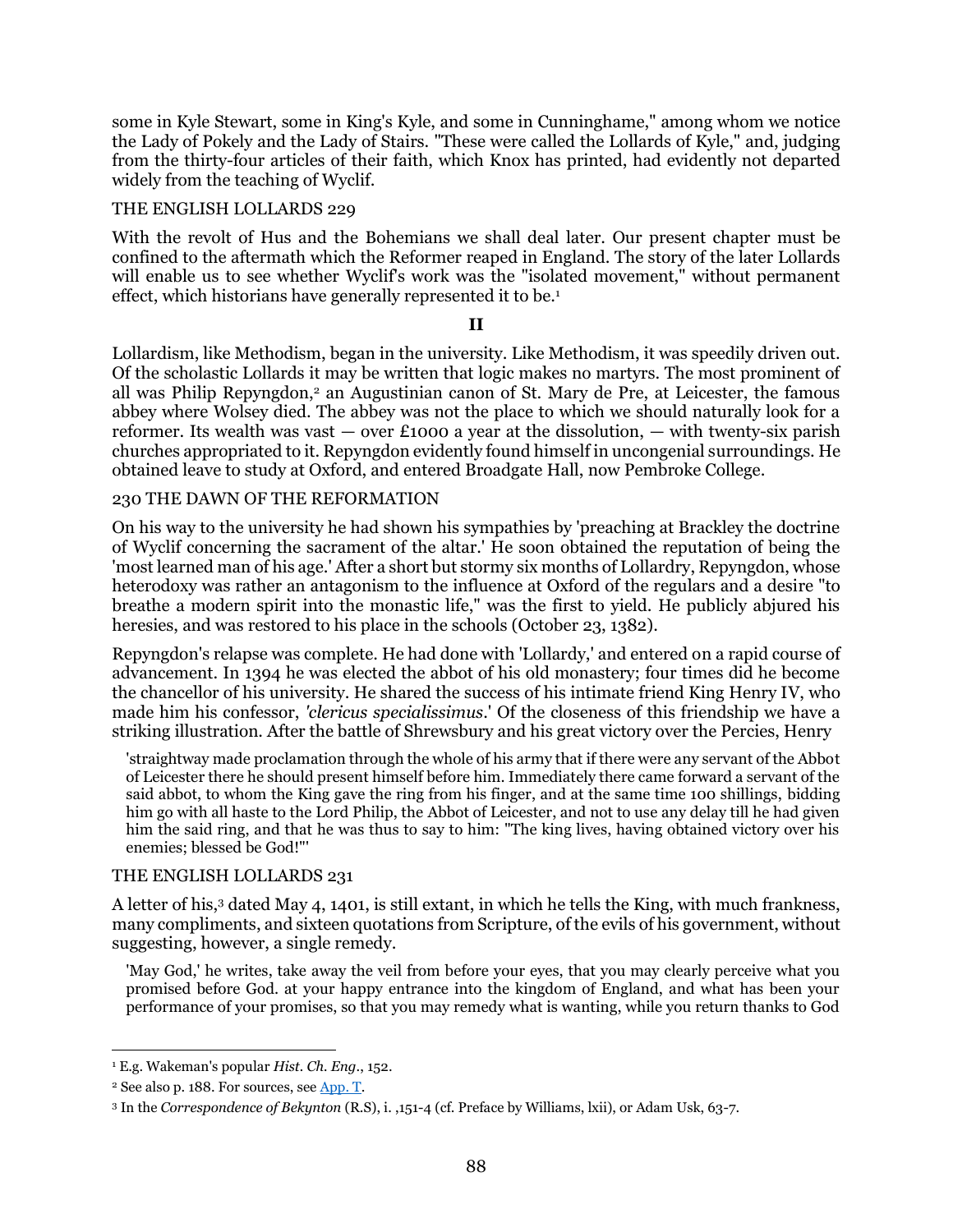if anything has been done. May God give you a heart teachable and tractable to perform aright your kingly office, and to understand clearly and provide a remedy for the miseries of the people.'

This letter has received somewhat extravagant praise. "It may be doubted," writes the editor, "whether the annals of the Church present a more worthy example of religious duty well discharged." So far from resenting Repyngdon's boldness, the easy-going monarch who had, be it remembered, asked his advice, rewarded him with the bishopric of Lincoln (March 1405).<sup>1</sup> There he assisted in the persecution of his former friends.

#### 232 THE DAWN OF THE REFORMATION

'No bishop of this land,' said Archbishop Arundel to the Lollard Thorpe, 'pursueth now more sharply them that hold thy way than he doth.' On September 18, 1408, he received the purple at Siena,<sup>2</sup> among a batch of new cardinals made by the recusant Gregory XII. By his inclusion of Repyngdon, Gregory probably hoped to win over Henry to his side. In this he was disappointed. For on November 12th the King wrote to Gregory protesting his surprise, and in the following December announced his intention of despatching representatives to the Council of Pisa.<sup>3</sup> The time had not yet come, as Repyngdon found, "when the cardinalate could be held in England with an English bishopric" (*Ch. Quart. Rev.*).

Thus Repyngdon had his reward, and died full of honours in 1424. By his last will he desired to be buried' naked in a sack,' under the open heavens; but his friends, interpreting probably his real wishes, placed him in Lincoln Cathedral, with a grand inscription over his tomb. Be it remembered to his credit that while he was bishop — he resigned February 1420, choosing rather "to hold by his cardinalate "— he refused to obey the orders of the Council of Constance and disinter the remains of his friend and master from the grave at Lutterworth.

### THE ENGLISH LOLLARDS 233

The career of Repyngdon is typical of Wyclif's Oxford disciples it may be written that their "Lollardy was as the seed which fell upon stoney places; it sprang up quickly in a shallow soil, and withered in a moment before the sun of authority." Aston, it is true, made some show of resistance. 'When brought up before Courtenay at the Blackfriars (June 18, 1832) and requested to speak in Latin, he went on louder than before in English; his object was to reach the citizens. For this purpose also he caused a handbill of his doctrine to be scattered broadcast. In the September of the same year we find him at Gloucester denouncing the brisk trade in papal pardons, whereby Bishop Spencer was raising funds for his blundering and immoral Flemish crusade. But on November 27, 1382, he too made his recantation at Oxford. He afterwards atoned for his early fall, became an ardent Lollard missioner, and, according to Thorpe, was constant 'right perfectly unto his life's end.' <sup>4</sup>

#### 234 THE DAWN OF THE REFORMATION

Among the scholars who had aided Wyclif in his translation of the Bible, Nicholas Hereford and John Purvey stood pre-eminent. Hereford was engaged upon the Old Testament, and had progressed, as we have seen, as far as Baruch, when he was cited with the others to appear before Courtenay at the Blackfriars (June 1832). On his excommunication he appealed to the Pope.<sup>5</sup> As

<sup>1</sup> For date, see Wylie, i. 484, corrected by iii. 348 n.

<sup>2</sup> For circumstances, see Creighton, i. 218, who dates May 8. But see Wylie, iii. 348.

<sup>3</sup> Wylie, iii. 366-7; Rymer, viii. 567.

<sup>4</sup> So Thorpe in his examination (Bale, *Select Works*, 133, who must be wrong in the date — 1382 — he gives of Aston's death).

<sup>5</sup> For the value of this appeal *qua* appeal, see Maitland, *Eng. Hist. Rev*., Jan. 1901, 38-42. Knighton, ii. 170, says he recanted, and prints the recantation. The first part agrees with the general protest in *F.Z.*, 319 (or Wilkins, iii. 161); the second part is plainly inconsistent with *F.Z.*, 326, 329. Knighton has either muddled together the general protest of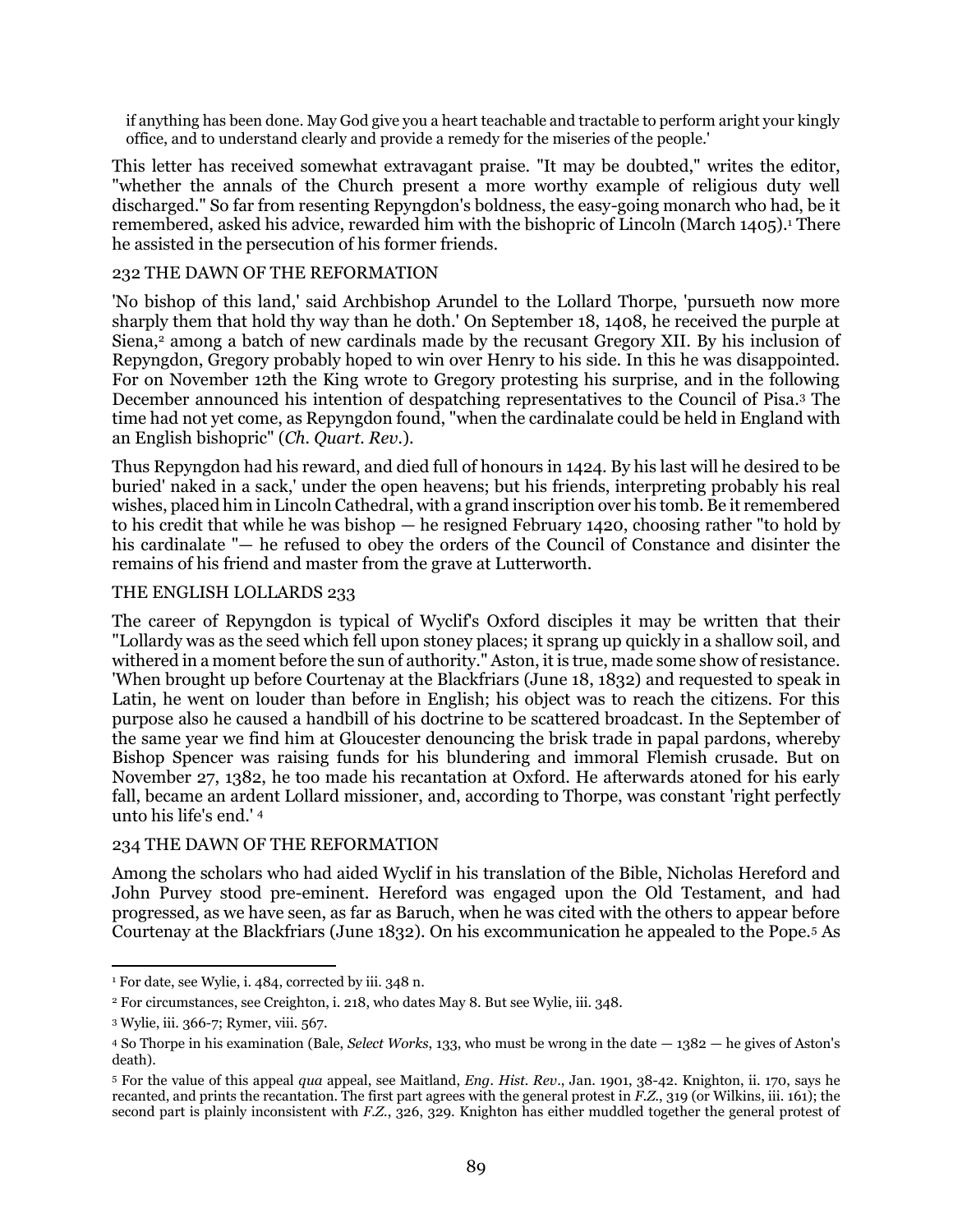Trevelyan pithily remarks, "He was not the first' or the last to imagine that if only he could get a hearing from the Pope he could move the Catholic Church out of old tradition into new paths. Like many other appellants, he found that he had to do not so much with the Pope as with the cardinals," who sentenced Hereford to imprisonment for life. In the summer of 1385 an insurrection in the streets led to his release by the Roman mob. Hereford returned to England, and in 1837 joined Aston in a preaching tour through the west. He too, in the end, relapsed and became' a cursed enemy of the truth' (1391).

#### THE ENGLISH LOLLARDS 235

For this he was rewarded by the King with 'a pipe of Gascon wine' and the chancellorship, afterwards the treasurership, of Hereford. In 1393 he assisted at the trial of his fellow-countryman and Lollard Walter Brute. In November 1401, we again find him 'declaiming stoutly' against his old associates, 'conscience alone moving him.' After other preferments, he entered in his old age the Charterhouse at Coventry (1417). There, presumably, he died, and went to his own place.

The case of another scholastic Lollard, Walter Brute,<sup>1</sup> is of equal interest. This learned Welshman — 'sinner, layman, husbandman, and Christian, having my offspring of the Britons' — was a graduate of Merton. On being denounced to the Bishop of Hereford as a 'child of Belial,' he made answer by 'diverse scrolls of paper,' of which the Bishop complained that they were 'too short and obscure.' Whereupon Brute put in an 'exhibit,' 0r defence, which, whatever may be said about its 'obscurity,' is certainly not 'too short,' for it fills fifty closely printed pages of Foxe.

### 236 THE DAWN OF THE REFORMATION

To this document, of great importance to the student of the later Lollard theology, we shall refer again. For the present, we note that Brute, like the other apostles from Oxford, made a public but somewhat doubtful recantation in the churchyard. Of what afterwards became of him there is no record.

Not less disastrous was the relapse of John Purvey, 'the library of Lollards,' as Foxe calls him, and' the glosser of Wyclif,' of whose mind he had 'drunk deep' and whose. 'inseparable companion' he had been to the end. The services which Purvey, a native of Lathbury, near Newport Pagnel,<sup>2</sup> had rendered to the cause cannot be exaggerated. To him, even more than to Wyclif himself, we owe the famous Bible (1388), on the revision of which he was still engaged when, in 1387, he joined Hereford and Aston in the west. His version, therefore, was probably first published in Bristol. In 1390 Purvey was thrown into prison, and occupied his time with writing a commentary on the Apocalypse, 'from lectures,' adds Bale, 'formerly delivered by Wyclif.'

### THE ENGLISH LOLLARDS 237

In 1395 he assisted the Wyclif party in Parliament by writing a thoughtful indictment of the corruptions of the Church, entitled the Ecclesiae Regimen or Remonstrance to Parliament.<sup>3</sup>

How long Purvey lay in prison is uncertain, but in January 1401 <sup>4</sup> he was brought before Convocation along with Sawtre and two others. After being 'grievously tormented and punished

 $\overline{a}$ 1382 and Hereford's recantation in 1391, or else this form was prepared for them to sign, and they struck out all save the first part. Cf. case of Oldcastle, p. 66 n. 1.

<sup>1</sup> Foxe, iii. 135-187. The document shows traces of the *Eternal Gospel* and the same influences that produced *The Last Age of the Church* (see *supra*, p. 97, note). The number of the beast is *'dux cleri'* (p. 185). Notice also the striking phrase, so characteristic of the Spiritual Friars, 'Julius Caesar unto the end of Frederic, the last Emperor of Rome' (p. 146).

<sup>&</sup>lt;sup>2</sup> *F. and M.*, i., xxiv.; Purvey, Remon,., xiii., from the registers of Bishop Bokingham.

<sup>3</sup> For the writings of Purvey, see [App. U.](#page-115-0)

<sup>4</sup> So Wilkins, iii. 260; not Feb. 29, 1400, as *F.Z.*, 400, followed by *F. and M.*, Moulton, Vaughan, and others, unless indeed there were two trials.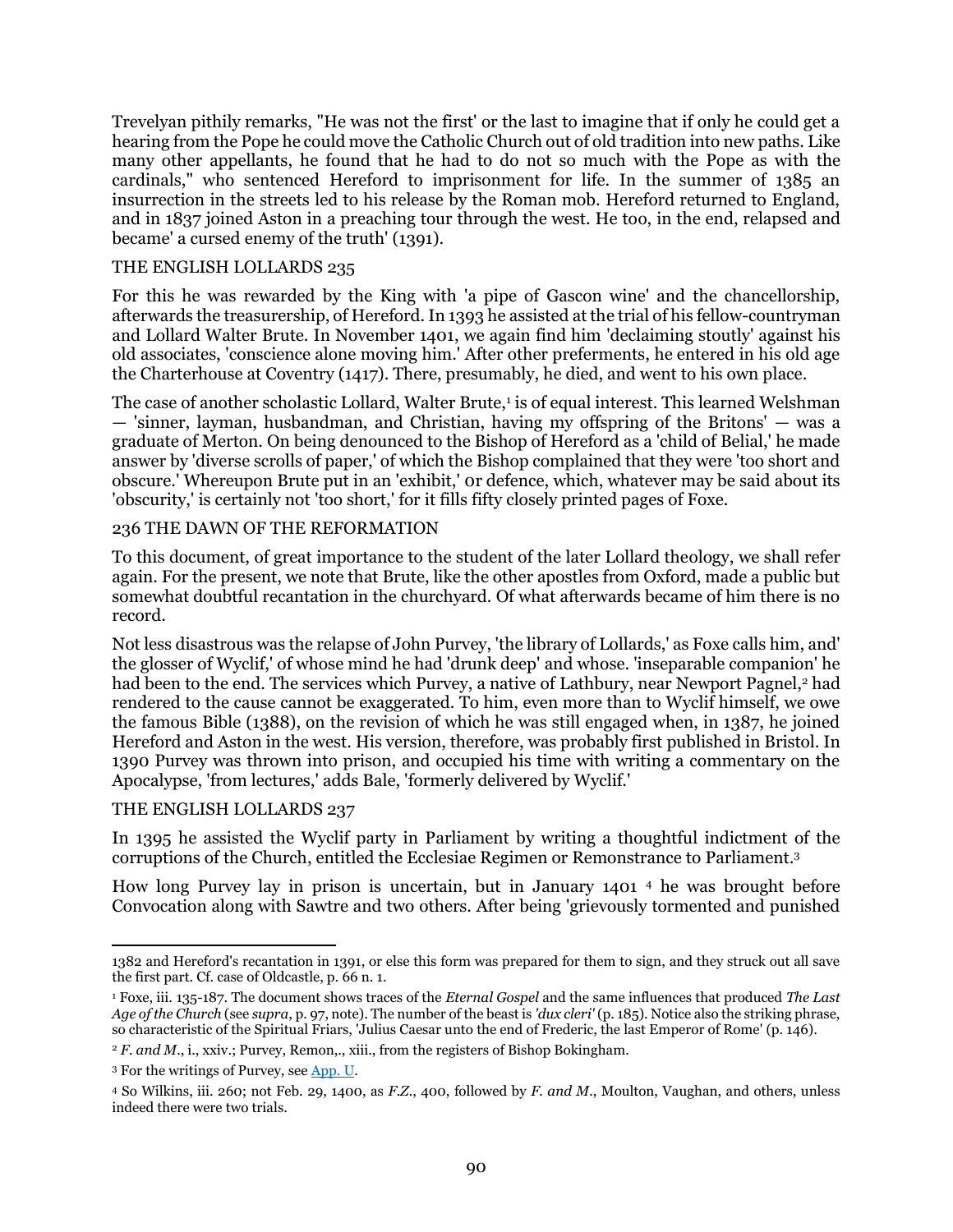in the Archbishop's prison at Saltwood Castle,' Purvey read a recantation in English at sermon time at St. Paul's Cross (Sunday, March 6, 1401), and was rewarded in the following August with the living of West Hythe. 'There,' said Arundel to Thorpe, 'I heard more complaints about his covetousness for tithes than I did of all men that were advanced within my diocese.' On October 8, 1403, he resigned his living; and if it be correct that in 1421 he was imprisoned by Chichele, it would appear that he once more resumed his preaching. But of his later career — he was still living in 1427 — we know nothing, and can only imagine

> the glimmering of twilight, — Never glad, confident morning again!

amid which the life of this "lost leader" closed.

### 238 THE DAWN OF THE REFORMATION

But one Lollard priest and friend of Wyclif at least showed no lack of steadfastness. Few books of the period are more interesting than the *Examination of Master William Th0rpe*, written by himself or his friends, in 1407, 'and put forth in the English that now is used for our southern men; and I intend hereafter, with the help of God, to put it forth in his own old English, which shall serve well, I doubt not, both for the northern men and the faithful brethren of Scotland.' This book was first edited, as we see above, 'from a text copied out and corrected by Master William Tyndale.' <sup>1</sup> But dialectic editors and correctors — 'I wish,' writes Foxe (iii. 249),' they had left it in his own natural speech wherein it was first written '— have not succeeded in impairing its marvellous freshness. For twenty years Thorpe was an itinerant Lollard preacher, chiefly in the north. In 1397 he was arrested and imprisoned, but shortly afterwards set free, on the banishment of Archbp. Arundel. In 1407 he was again seized and committed to gaol, first at Shrewsbury, then afterwards at the Archbishop's own prison of Saltwood, in Kent. There Arundel and his clerks spent many days in interrogating him in person.

### THE ENGLISH LOLLARDS 239

Thorpe, nothing daunted, told out boldly the story of his life; how his friends desired to have made him a priest, but he had no mind to it. At last, when he saw that they would not be comforted, he asked for leave to seek the counsel of those priests whom he heard to be of best repute for wise and holy living. When asked, 'Who are those holy men and wise?' he answered —

'Sir, Master John Wyclif was holden of full many men the greatest clerk that they knew then living, and therefore he was named a passing ruely man, and an innocent in his living, and therefore great men communed oft with him, and they loved so his learning that they writ it, and busily enforced them to rule themselves hereafter. Others there were also with whom he had communed long and oft — Aston, Repyngdon, Hereford, and Purvey, and more; and though some of those men be contrary to the learning that they taught before, I know well that their learning was true that they taught, and therefore, with the help of God, I purpose to hold and use the learning which I heard of them; but after the works that they now do, I will not do, with God's help.' — *Eng. Garn*., vi. 63.

Brave words, which we trust were fulfilled, though of his fate nothing is known. He probably sickened and died of the fever that haunted his 'foul, unhonest prison.'

In Oxford, by this time, the cause of Lollardism was hopeless. When, in 1382, Wyclif was driven out of the university, he seems to have comforted himself with the idea that his appeal to the "masses" would more than compensate for this loss of the "classes."

### 240 THE DAWN OF THE REFORMATION

The idea was fatal: with the exception of the Franciscan revival, no religious movement has ever sprung from the people; nor can any revival be permanent or universal which deliberately

 $\overline{a}$ <sup>1</sup> For its place among other books prohibited by Henry VIII, see Wilkins, iii. 739; cf. Foxe, iv. 238.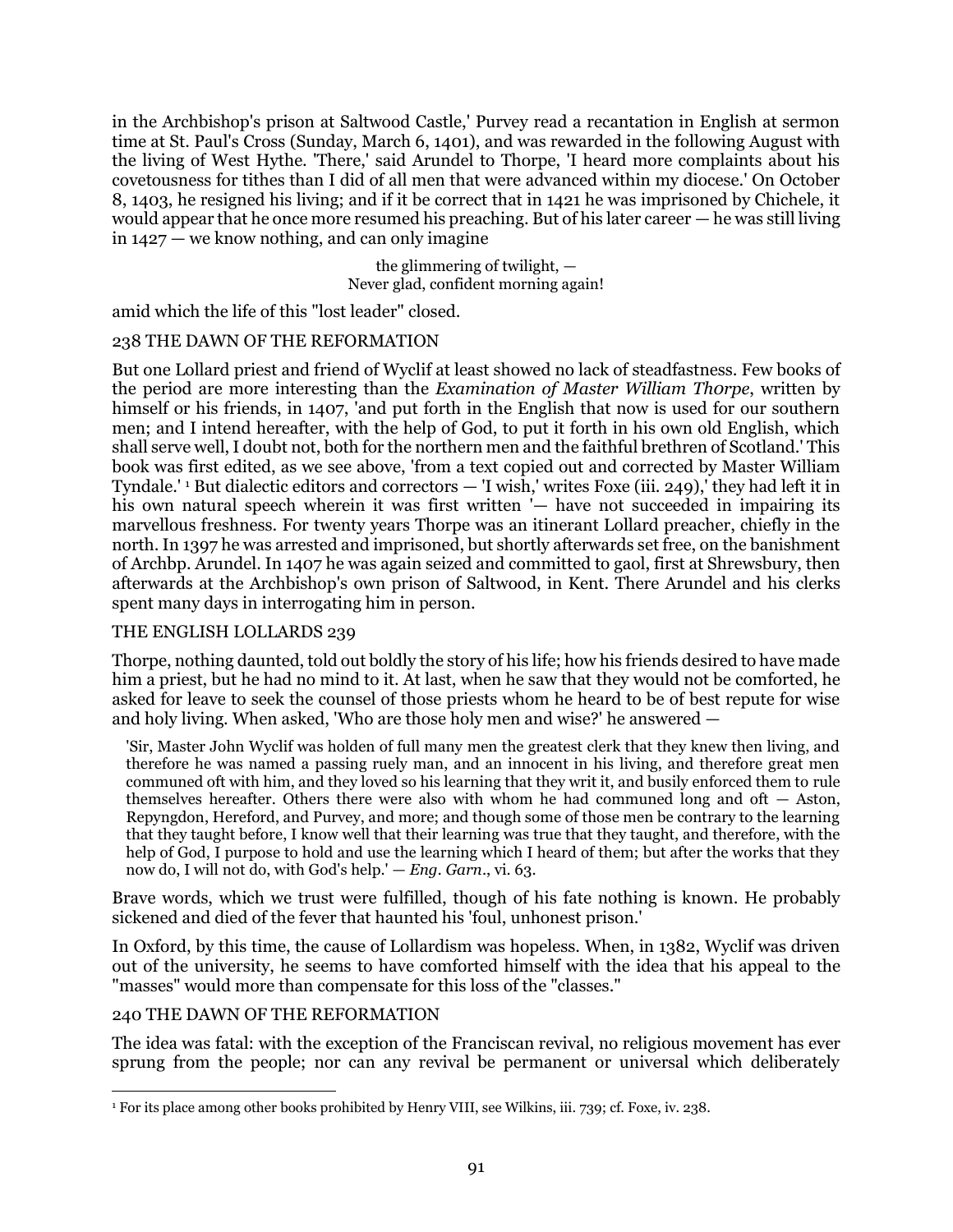abandons the centres of learning. Both Courtenay and Arundel were aware of this; they determined to deal with heresy by cutting off the springs that fed it. The attempt was not without serious difficulties, even for archbishops aided by the Crown. The University had long since emancipated herself from the control of its diocesan, the Bishop of Lincoln. The great distance from the see, over 120 miles, had fought on her side. Exemption from the visitation of the Archbishop seemed also to be secured by a bull of Boniface IX. in 1395. Oxford was jealous of these rights, and determined to uphold her freedom from interference. We see this when, in 1411, Arundel attempted a visitation for the suppression of heresy. He found St. Mary's fortified against him, and the seculars armed with bows and arrows. The Archbishop retreated, but wrote to the King to complain 'with what insolence be had been received by a company of boys!

#### THE ENGLISH LOLLARDS 241

Only after much struggle was the bull of Boniface revoked by John XXIII (1411), and the way clear for the crushing of Lollardry.<sup>1</sup> The colleges were severally visited, and obstinate Lollards deprived of their fellowships. Sympathy with the doctrines of the Reformer was not altogether extinct in the schools. We see this in the daring forgery purporting to be signed by the chancellor and masters assembled in the 'cellar' <sup>2</sup> of St. Mary's on October 5, 1406. This document, or a copy, 'two students had brought, with the seal of the university, to Prague,' 'which the said Master John [Hus] had read aloud in a sermon,' and had shown the seal. Asked further on the matter at Constance, Hus had replied that one of the students was 'Nicholas Faulfiss (Foulfish), of good memory, with another, I know not whom. Faulfiss had died somewhere or other between Spain and England.' 'That Faulfiss,' laughed his opponents, 'was not an Englishman, but a Bohemian,' who carried off to Prague as a relic 'a little chip of stone from the tomb of the said Wyclif.' <sup>3</sup>

#### 242 THE DAWN OF THE REFORMATION

This forgery, though of uncertain value as evidence of the strength of Lollardism in the university, bears witness, at any rate, to the continued greatness of Wyclif's reputation. 'His conversation,' we read, 'from his youth to his death was so praiseworthy and honest in the university that he never gave any offence, but in answering, reading, preaching, and determining behaved himself laudably as a valiant champion of the truth, and catholicly vanquished by sentences of Holy Scripture all such as by their wilful beggary blasphemed the religion of Christ. This doctor was not convicted of heretical pravity, or by our prelates delivered to be burned after his burial.' 'God grant,' it concludes, 'that our bishops may never condemn a man so honest, so peerless in our university in logic, philosophy, divinity, morality, and speculation.'

Protest, forgery, and the fortification of St. Mary's were alike useless. On Nov. 28, 1407,<sup>4</sup> Arundel held a provincial Synod at St. Frideswide's, Oxford, which ruthlessly crushed all freedom of thought in the schools.<sup>5</sup>

#### THE ENGLISH LOLLARDS 243

No tract or treatise written by Wyclif and his contemporaries was to circulate in or be 'copied by the stationers' unless 'unanimously sanctioned' by 'at least twelve doctors and masters of Oxford or Cambridge.' If such sanction was given, 'the original must remain perpetually in a university chest.' Henceforth no speculation must be allowed on 'the sacrament of the altar or other

 $\overline{a}$ <sup>1</sup> Wilkins, iii. 336; Bekynton, 276-8. Rashdall, *Univs*., ii. 414-440.

<sup>2</sup> I interpret this, by RashdalI, ii. 374, as the Lesser Congregation. The Great Congregation met in the choir.

<sup>3</sup> Palacky, *Doc*., 313. Wood, *Hist. Univ. Ox*., i.203. I do not see how it can be genuine. Cf. Poole, *De Civ. Dom*., i. p. ix. In Wilkins, iii. 336 (b). we find mention of a similar forgery.

<sup>4</sup> The thirteen constitutions were finally promulgated in a Convocation at St. Paul's, Jan. 14, 1409. See Wilkins, iii. 314- 20; and, for their interpretation, Lynwood, 283 ff. The dates of this Oxford incident are very confused.

<sup>5</sup> Wilkins, iii. 172 (? date), 315-19. Lyndwood, 283 ff.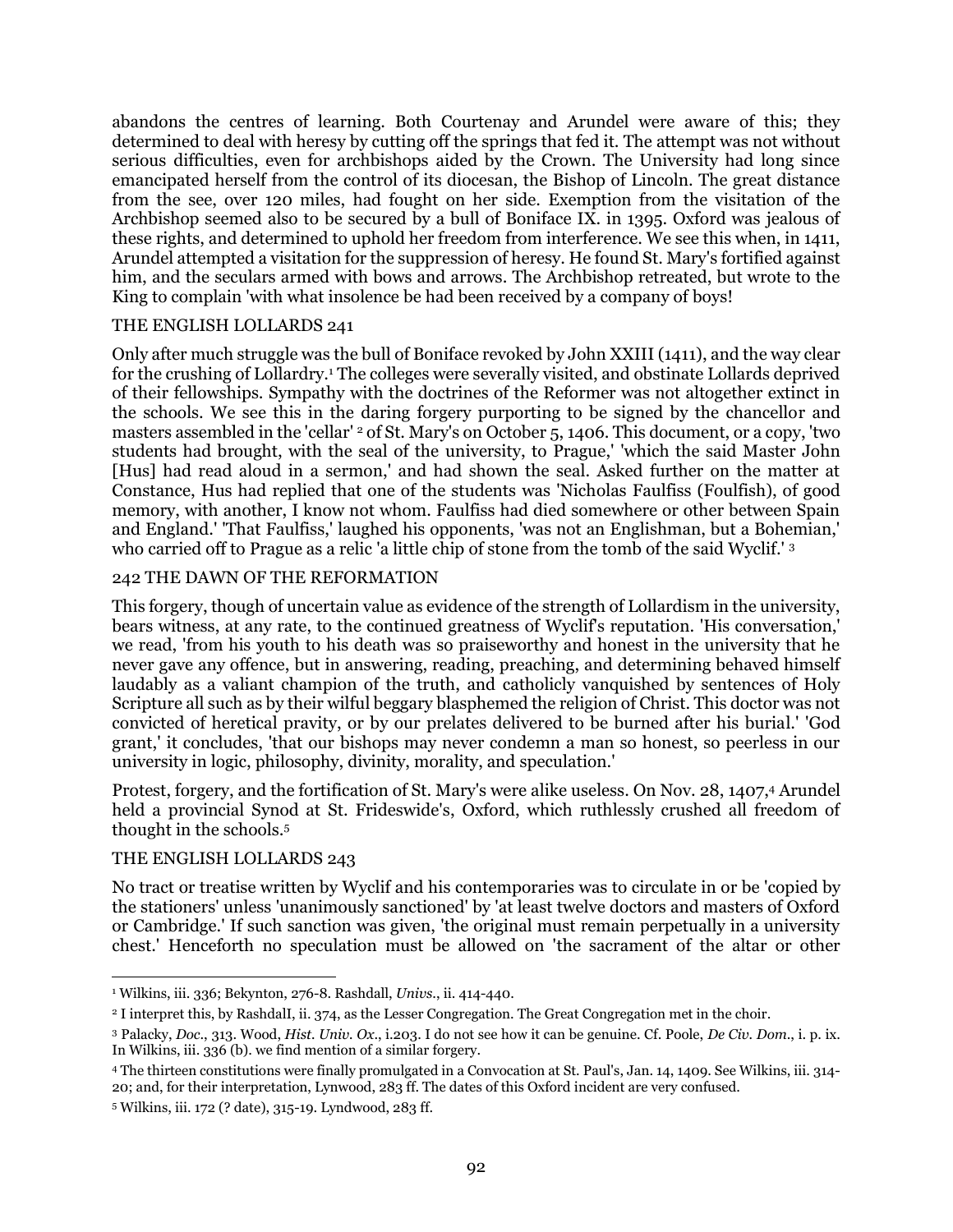sacraments of the Church' or any article of faith. 'Masters teaching the boys in arts or grammar' must not allow' exposition of Scripture, except as the text was wont to be expounded of old.' Disputations about the worship of the Cross, the adoration of saints, images, pilgrimages and the like were forbidden. Every warden of 'college, hall, hostel, inn, or entry' must hold an inquiry once a month into the opinions of his scholars. Twelve censors also were appointed, who succeeded, after much deliberation and dispute, in culling from the works of the master 267 passages that seemed to them heretical or unsound, a copy of which should henceforth be kept in the library of St. Mary's as a warning to future students.<sup>1</sup> As a result, fourteen of Wyclif's works were solemnly burned at Carfax, 1410, and the influence of the Reformer, so it was thought, for ever destroyed.

### 244 THE DAWN OF THE REFORMATION

The censors were not unanimous. Two of the twelve were against pronouncing any verdict at all, one of whom, Master Richard Flemyng, must serve as our last and most remarkable example of the Oxford Lollards. This' elegant' young Yorkshireman had recently served as proctor of the Northern Nation, and was now a student in theology. 7With four other masters of arts — 'learners of errors,' as Arundel called them — he stood out in defence of the condemned opinions. The Archbishop (Arundel) stormed against them as 'beardless blabbering boys who tried to read before they could spell, and deserved to be well birched.' He would show them that he was 'no reed shaken with flame' — '*arundinem flamine agitatam*,' with a curious pun on his own name and that of Flemyng. If they did not give in within ten days, they should pay the penalty of their disobedience. Flemyng found that his religious opinions were inconvenient; he was already a canon of York, and at all costs of conscience his career in the Church must not be sacrificed. So he gave way, and had his reward. In the course of time he succeeded the ex-Lollard Repyngdon as Bishop of Lincoln. There he showed more than the usual zeal of a pervert, and covered himself with infamy by doing that which Repyngdon had always refused to do.

#### THE ENGLISH LOLLARDS 245

For in 1428, at the peremptory bidding of Pope Clement VIII, Flemyng tore the remains of Wyclif from the grave at Lutterworth, burned them to ashes, and cast them into the Swift. Thus, in the memorable words of Fuller, "the little river conveyed Wyclif's remains into the Avon, Avon into the Severn, Severn into the narrow seas, they to the main ocean. And thus the ashes of Wyclif are the emblem of his doctrine, which now is dispersed all the world over." Flemyng himself sleeps in a splendid chantry which he built at Lincoln. The stately college which he founded at Oxford to help to baffle heresy — Lincoln College (1429), the home of Wesley — perpetuates his memory, while witnessing, by its later history, to the folly of his attempt to crush God's Word, or limit the freedom of thought.

#### **III**

If we turn from Oxford to the nation at large we find that the revolt against the Church was more successful and continuous. For some years, even after John of Gaunt had withdrawn his support, there are signs of widespread sympathy with Lollardism among the country gentry, not without official countenance from the Commons and some of the barons.

#### 246 THE DAWN OF THE REFORMATION

When, in July 1382, Richard issued letters patent to all the bishops of the province of Canterbury, bidding them arrest all Lollards and fling them into 'the bishops' prisons until they repent of the wickedness of their errors,' as he 'wished to have no heresy in his kingdom,' the Commons, in the following October, insisted on the mandate being withdrawn. 'It was not their intention,' they said, 'to be tried for heresy, nor to bind over themselves or their descendants to the prelates more

 $\overline{a}$ <sup>1</sup> Wilkins, 339-49. Cf. Palacky, *Doc*., 185, 328, 451.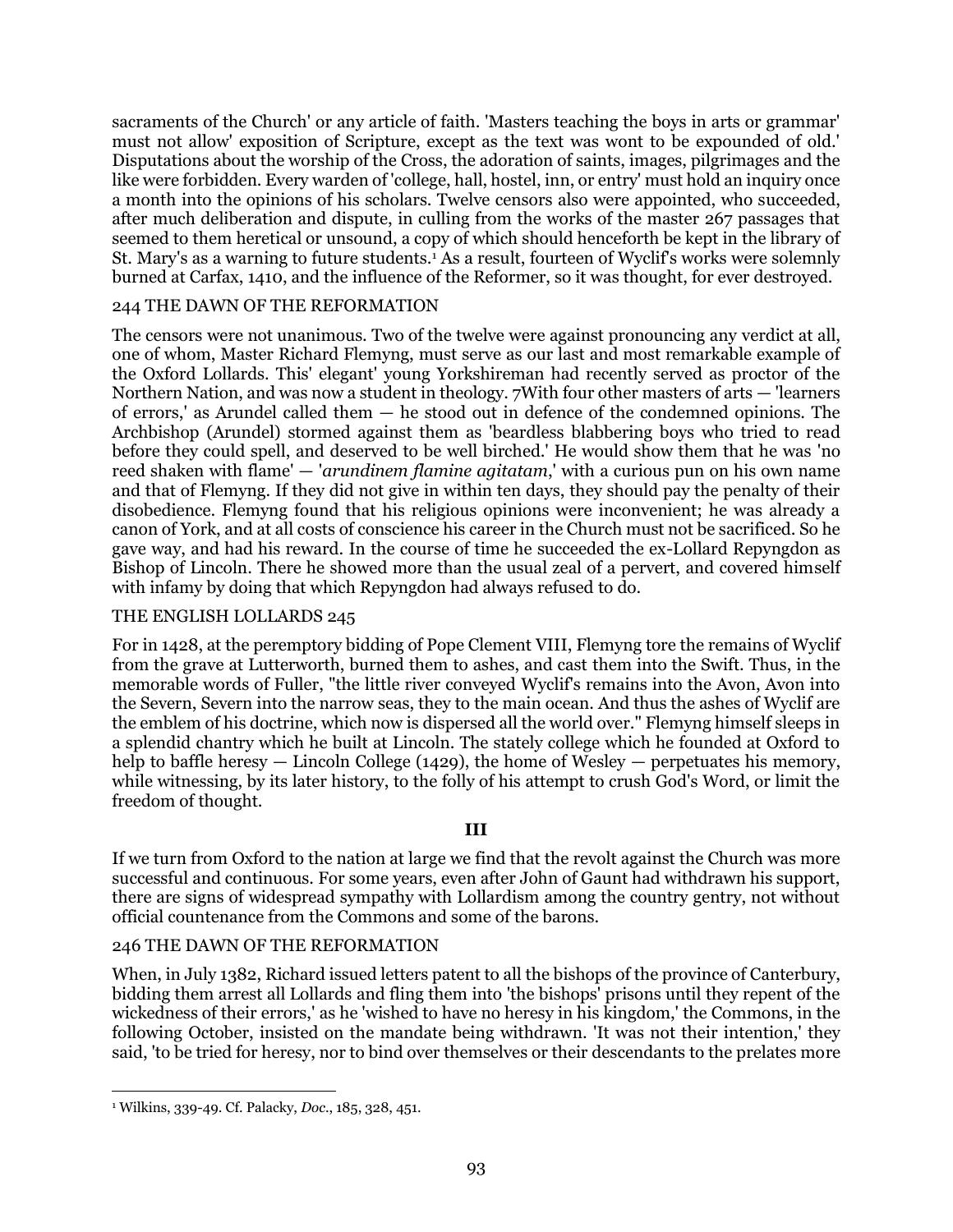than their ancestors had been in time past.' <sup>1</sup> But we must beware lest we assume that the knights of the shires were Lollards in disguise; their sympathy with dissent was rather a dislike to clerical interference with liberty, not unmixed with a lingering hankering after John of Gaunt's scheme of disendowment.

How strong continued this last influence among the gentry is shown on more than one occasion. In the Parliament of October 1404 — the 'illiterate Parliament,' as the monks dubbed it, from the exclusion of all lawyers — a proposition was made that the lands of the clergy should for one year be taken into the hands of the King for the purposes of the war;<sup>2</sup> an attack renewed in the following year at Worcester.

### THE ENGLISH LOLLARDS 247

In the Parliament of 1410, the Speaker of which was Thomas Chaucer, the son, perhaps, of the poet, the Lollards were strongly represented. The knights of the shires, 'satellites of Pilate,' as Walsingham call!? them, proposed that the King should seize the temporalities of the Church for the relief of taxation and the endowment of 'fifteen earls, fifteen hundred knights, six thousand two hundred squires, and one hundred hospitals,' each to be served by two secular priests, and endowed with one hundred marks per annum. 'And to bear these charges' they alledged by the said bill that the temporalities being in the possession of spiritual men amounted to 320,000 marks by year.' A list followed of the various sees and. districts, each of which possessed '20,000 marks.' 'They alledged by the said bill that over and above the said sum of 320,000 marks, diverse houses of religion in England possessed as many temporalities as might suffice to pay yearly 15,000 priests and clerks, every priest to be allowed for his stipend seven marks by year. To this bill none answer was made,' nor was any entry of it made upon the official roll.<sup>3</sup>

### 248 THE DAWN OF THE REFORMATION

The scheme was absurd. "The Lords," as Bishop Stubbs points out, "did not wish for a multiplication of their rivals," while the House of Commons in those days of annual election was a shifty body, and blew alternately hot and cold. We see this when, on February 8,' the Commons prayed for a return of a petition touching Lollardry which had been presented in their name, requesting that nothing might be enacted thereon.' This petition, perhaps the result of a snatch vote, was an attempt to obtain the relaxation of the law *De Heretico Comburendo*.

Some there were of the gentry whose sympathies were more than negative or political. In Leicestershire, Sir Thomas Latimer welcomed the preachers to his manor houses. In the west the missioners Hereford, Aston, and Purvey were allowed to preach in the churchyards, the knight of the parish sometimes standing by armed for greater security.<sup>4</sup> At the trial of Richard Wyche for heresy in December 1400, two knights in the audience could not suppress their verdict — 'He seems to us to believe well.' <sup>5</sup>

### THE ENGLISH LOLLARDS 249

In London especially the Lollards were both numerous and influential. In 1395 two members of the Privy Council, Sir Richard Story and Sir Lewis Clifford, aided by Sir Thomas Latimer and Lord John Montague of Shenley, who had plucked down all the images in his church,' nailed to the

 $\overline{a}$ <sup>1</sup> Wilkins, iii. 156; *Rot. Parl*., iii. 141. But the protest of the Commons seems to have been of little value, for in December 1384 the letters patent were confirmed, and extended to the province of York (see translation of same, Gee and Hardy, 110). In the statutes of the Reformation period, the statute of 5 R. II. is treated as valid. See Makower, *op. cit*. 186 n. 7.

<sup>2</sup> Wals, ii. 265. Trans. in Capgrave, 287.

<sup>3</sup> Earliest record is in Fabyan (d. 1512), *New Chron. England and France*, 575. Cf. Wals., ii. 282-3. The scheme was originally Purvey's (Foxe, iii. 290; *F.Z.*, 393).

<sup>4</sup> Wilkins, iii. 202. For Latimer's wealth, see *Inquis. Post Mort. Cal*., iii. 275, 281.

<sup>5</sup> *Eng. Hist. Rev*., v. 532.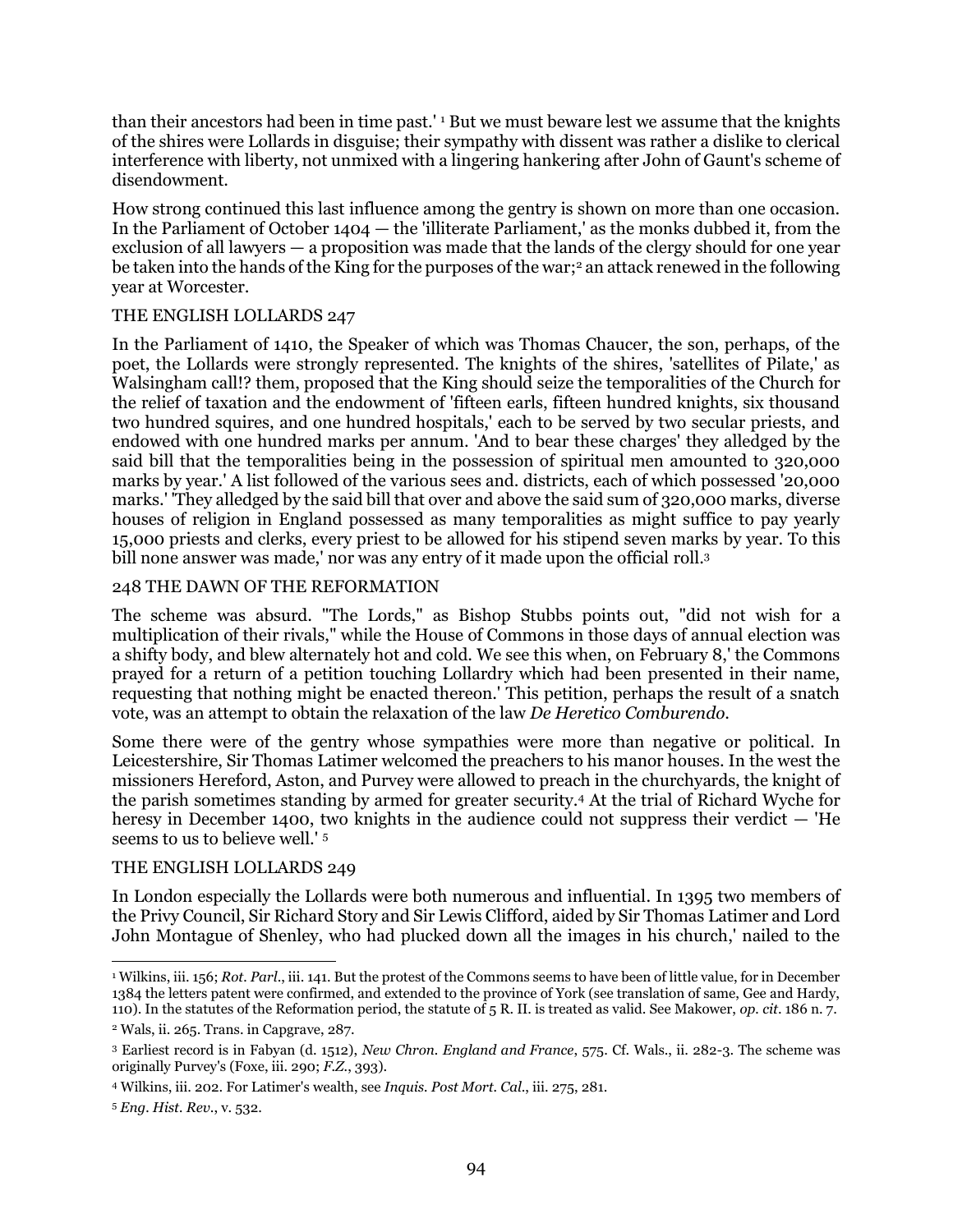doors of St. Paul's and Westminster a paper setting forth the tenets of 'the evangelical doctor.' They also added a strong attack upon vows of celibacy, and two doctrines, in later days associated with the Quakers — the denunciation of all war' without spiritual revelation' as 'expressly contrary to the New Testament,' and the proposal to destroy, for the increase of virtue, the abundance of unnecessary arts practised in our realm, goldsmiths, armourers,' and the like. This Puritan document, though in places unintelligible, is yet, on the whole, as we might expect from its authors, balanced and moderate. Richard, whose proud boast it was that 'he hung the heretics and laid their friends low,' and who atoned for nights spent in drinking and debauchery by his devotion to the Church, happened at that time' to be in Ireland, floundering about in its bogs with a great army. He hurried back at once, vowing to hang all Lollards. Story was compelled to recant: 'If you ever break your oath,' added the King, 'I will slay you by the foulest death that may be.'

#### 250 THE DAWN OF THE REFORMATION

Clifford also and Latimer found it expedient to amend their ways, the former even laying charges against the Lollards (1402). So they died in peace, confessing themselves traitors to God, and desiring to be buried in 'the churchyard, as unworthy to be laid in the church.' <sup>1</sup> Montague perished in an abortive rising in favour of Richard II. He was beheaded by the mob at Cirencester (Jan. 8, 1400). According to the chroniclers, 'this friend of Lollards, the derider of images, the scoffer at sacraments, died miserably, refusing the sacrament.<sup>'</sup> <sup>2</sup>

The triumphs of the Lollards were greatest among the middle classes of the great towns and their surrounding districts — London, Leicester, Bristol, Northampton, and Norwich.

### THE ENGLISH LOLLARDS 251

In Northampton the mayor, John Fox, welcomed the "poor priests" to his own house, and allowed them to take forcible possession of the churches. In London, in 1387, when Walter Pattishull, an Austin friar, became a Wycliffite, and raised a riot against his order by posting on the door of St. Paul's charges of murder and other crimes, 'nearly a hundred of the Lollards' protected him, and would have set fire to the friary had not one of the sheriffs quieted the storm with gentle words.<sup>3</sup>

That Leicester, fourteen miles from Lutterworth, should have fallen under the influence of Wyclif is not strange. There the missionary of Lollardism was a priest named William Swinderby, who had previously gained some reputation as a hermit and a forceful preacher on the never-failing theme 'of the failings of women.' Now he discoursed 'Lollardy' in a mill. So great was his following that the priests found themselves powerless; and when, in July 1382, he was arrested and condemned at Lincoln, the mayor and citizens forwarded a petition on his behalf. Through the intercession of John of Gaunt and by recanting his doctrines, Swinderby obtained his release, but was soon at work again, preaching first at Coventry, a hotbed of dissent, and when driven thence, joining his friends in the west, for his reputation at Leicester was gone.

### 252 THE DAWN OF THE REFORMATION

His special district was the forest-land west of the Malverns, 'a certain desert wood called Darval,' and the banks of the Wye. There John Trevenant, Bishop of Hereford, hunted for him in vain. But 'upon Friday, being the last of the month of June,' in the year 1391, 'about six of the clock, in the

<sup>1</sup> For this incident, see Trokelowe in *Chron. St. Albans*. (R.S., No. 28, vol. iii), 174-83,347; *F.Z.*, 360-9; Capgrave, *Chron*., 245, 260; Wilkins, iii. 221.

For Clifford, see *supra*, p. 167. In 1394 he had joined De Meziere's new crusading Order of the Passion (Wylie, iv. 108, also App. BB for this interesting order itself). Their memorial is translated in Gee and Hardy, 126-132. Its ideas concerning war are stated in a more moderate fashion by Purvey, *Rem*., 34-35. See also *S.E.W.*, iii. 137-141 (iii. 147 shows that this is not by Wyclif).

<sup>2</sup> For other leading Lollards, see Lewis, 242 ff. Wylie, iii. 296.

<sup>3</sup> Wals., ii. 157-9.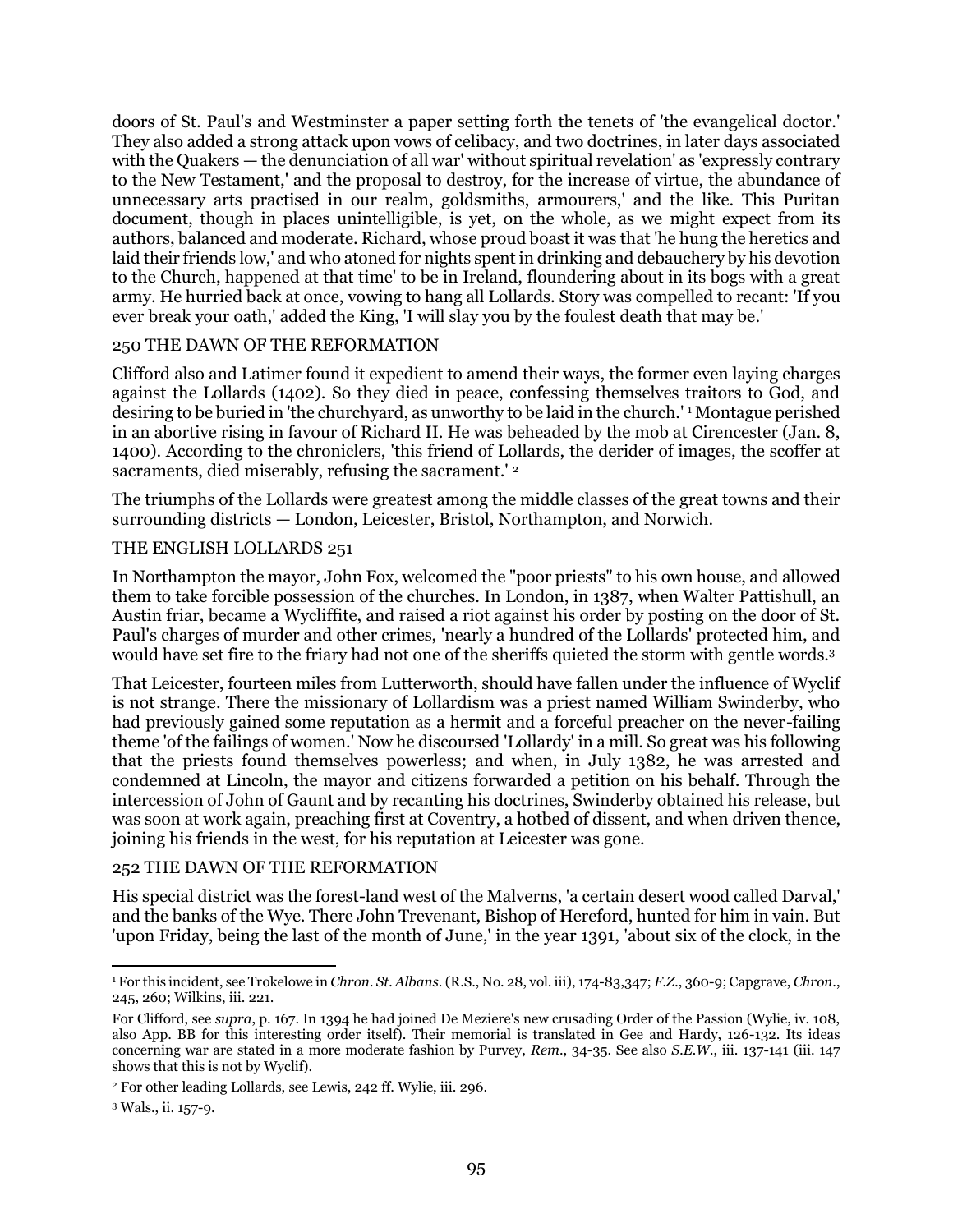said parish church of Bodenham, did the said William Swinderby personally appear before us ' the Bishop, — 'and read out word by word certain answers made, avouching them to be agreeable to the law of God. The which thing being done, the said William Swinderby did depart from our presence, because that we had promised to the same William free access,' the example of Constance that faith should not be kept with heretics not yet being furnished to the faithful. Of what afterwards became of him, says Foxe, 'there is no certain relation made.'

The early Lollards of the towns, like the Lollards of Oxford, failed at first from their unwillingness to become martyrs. In some respects the absence of the continental machinery for persecution was a misfortune for them. The Papal Inquisition had never succeeded in effecting a lodging in England (save for one short month, when it was imported by special Act of Parliament that it might crush the Templars), while the methods of the Episcopal Inquisition were antiquated and  $slow.<sup>1</sup>$ 

### THE ENGLISH LOLLARDS 253

In England also hitherto there had been no heresy. Even Wyclif himself had never heard of the Waldenses; and but few Englishmen were aware either of the existence of forms of dissent or of systematic persecution. With their usual conservatism, the English were slow to adopt either idea.

The notion that he was in revolt against the national Church was as intolerable to Wyclif as at one time it was to Wesley. His followers, likewise, upon whom, as upon most Englishmen, authority weighed heavily, when dragged before their bishops hesitated, from other motives than fear, to pronounce themselves Dissenters. So they went through a form of recantation, which probably to their minds represented their desire to be still one with the Church, and then, after due penance, commenced once more their efforts to reform the Church from within.' Often also the form of recantation was so vague, as in the case of Walter Brute  $-$  'I, Walter Brute, submit myself principally to the evangely of Jesus Christ, and to the determination of holy Kirk, and to the general councils of holy Kirk,'  $2 -$  that the words might mean one thing to the judges, another to the prisoner, or the first clause might be regarded as a saving clause.

### 254 THE DAWN OF THE REFORMATION

Nevertheless, with all allowance made, we must confess a certain absence of straightforwardness. The early Lollards were too prone to follow the advice which the subtle Purvey had given them: <sup>3</sup> 'When Antichrist or any of his shavelings doth ask of these that art a Christian, whether the Sacrament be the very body of Christ or not, affirm thou it manifestly so to be.' But straightforwardness was not a medieval characteristic, and the art of making black into white by rules of logic was nowhere more highly esteemed than in the Universities of Paris and Oxford.

The bishops, on the other hand, were glad to get rid by recantation and penance of prisoners whose prosecution was a great expense to them; with whom, too, if refractory, they scarcely knew what to do. Even William Smith, of Leicester, who had used an old image of St. Catherine 'that stood in the corner of a chapel, outside the Leicester leper house,' as firewood 'to cook his greens,' — 'these images,' a Lollard had written, 'might warm a man's body in cold, if they were set upon a fire,' <sup>4</sup> — was merely forced to do penance.<sup>5</sup>

THE ENGLISH LOLLARDS 255

l <sup>1</sup> For the distinction of the Inquisitions and the incident of the Templars, see *Church of West in MA.*, ii. c. iv. sect. 4. <sup>2</sup> Foxe, iii. 187.

<sup>3</sup> Foxe, iii. 287. For Purvey's own views, similar to Wyclif's, see *Rem*., 40-3.

<sup>4</sup> *S.E.W.*, iii. 463, which is not by Wyclif, and should be dated 1388. Compare *An Apology for Lollard Doctrine*, 85-90. Wrongly attributed to Wyclif, ed. Todd, 1842.

<sup>5</sup> Knighton, ii. 182-4 and 313. For their penance, Wilkins, iii. 211 (Foxe, iii. 200).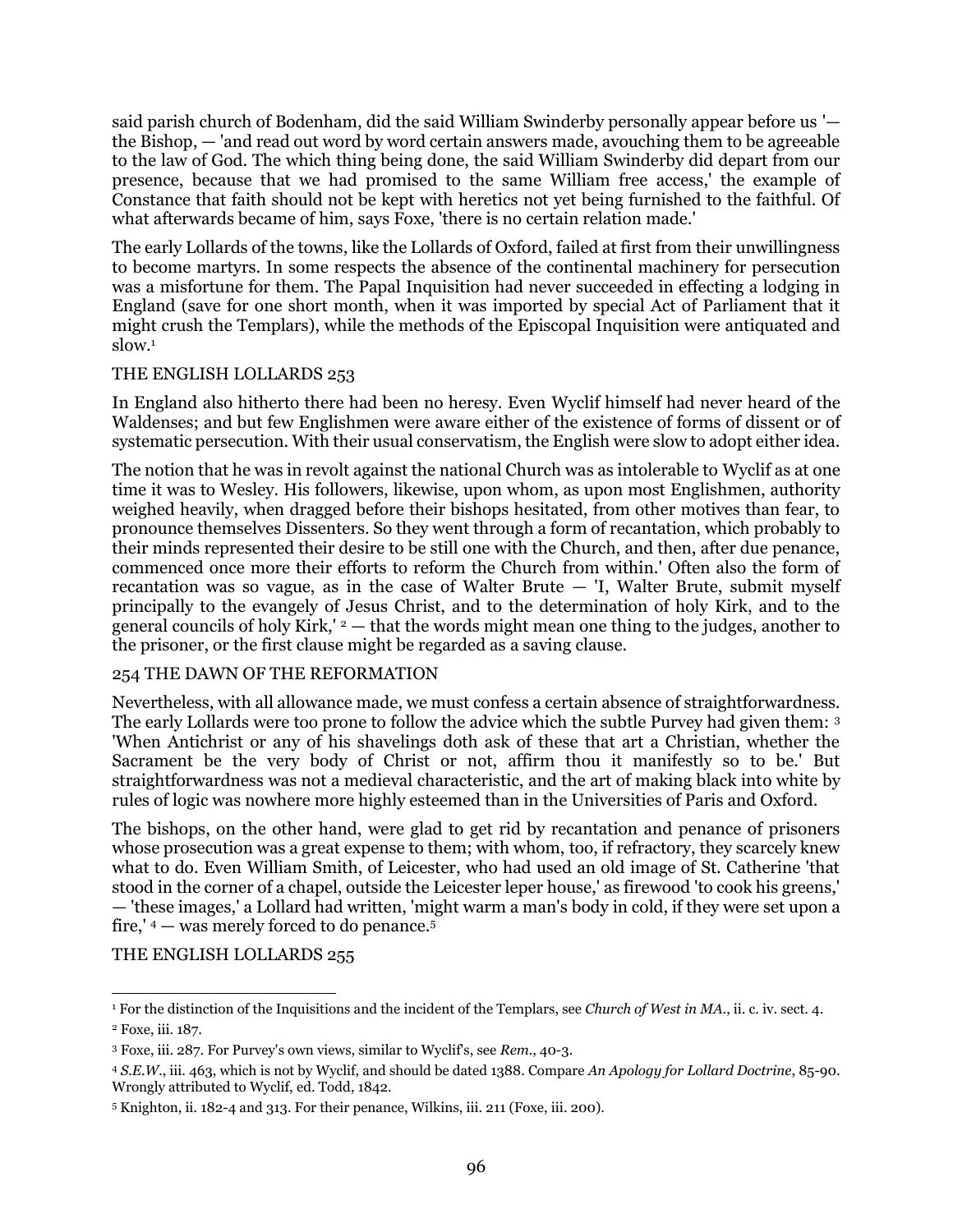'Then upon the Saturday next ensuing,' wrote Courtenay, 'the said William [Smith], Roger [Dexter], and Alice [Dexter] shall in the full and public market stand in like manner in their shirts, without any more clothes upon their body, holding the aforesaid images in their right hands, which images three times they shall devoutly kiss.' For other offences, 'the said Alice' had also to 'walk in her chemise alone' to her parish church, devoutly kissing certain saints by the way (Nov. 17, 1389). Others, again, like the four tradesmen of Nottingham,<sup>1</sup> were dismissed on repeating an oath that henceforth they 'would worship images with praying and offering in the worship of the saints that they may be made after.' On the whole, the bishops were easy-going,  $-$  at any rate without initiative. According to the bitter cry of Walsingham, Bp. Spenser, of Norwich (d. 1406), alone did his duty; 'may his name be blessed for ever, for he did not let his flock be infected with disease.'

### 256 THE DAWN OF THE REFORMATION

This 'fighting champion of the Church' 'swore that if anyone of that perverse sect should presume to preach in his diocese, he should either be burnt or beheaded.' <sup>2</sup> His efforts, however, were vain, and in the next century we find that Norfolk, the richest and most populous county in England, the centre of our cloth trade, had become the headquarters of Lollardry.<sup>3</sup>

### **IV**

With the accession of Henry IV (Sept. 30, 1399) a new era begins. The adventurer could not afford to quarrel with the power which had set him on the throne, and which alone could shield him from the consequences of his murder of Richard 'the Redeless.' The son of John of Gaunt might perhaps have been expected to shelter the Lollards, but political considerations outweighed all others. He owed his crown to Archbp. Arundel; and Arundel had boasted to Thorpe that' God hath called me, and brought me into this land to destroy the false sect, and, by God, I shall pursue you 'so narrowly that I shall not leave a slip of you.'

### THE ENGLISH LOLLARDS 257

So, on the second day of his reign, Henry issued an injunction to all sheriffs and mayors, warning them against supporting 'certain evil-disposed preachers holding diverse nefarious opinions and detestable conclusions, repugnant to the canonical decisions and sanctions of Holy Mother Church and redounding to the offence and discredit of the order of Mendicant Friars' (Rymer, viii. 87).

When Convocation met at St. Paul's (Jan. 29, 1401), the King sent his commissioner to direct their attention to the danger from the Lollards, and to promise his co-operation in any steps taken to suppress them. Four heretics were at once examined, three of whom, Purvey, Becket, and Seynon, recanted. But the fourth, William Sawtre, 'otherwise called Chatris, parish priest of St. Osyth the Virgin,' Walbrook, was made of sterner stuff. To the test question: Is it real bread after consecration? he answered to the last: 'It ceaseth not to be very bread, but remains bread, holy, true, and the bread of life; and I believe the said sacrament to be the very body of Christ.' On other points he was equally firm. He would not 'worship the cross whereon Christ was crucified, but only the Christ that suffered upon the Cross'; nevertheless, if the said cross were actually before him, he 'would worship the same as a sign token and memorial of the passion of Christ.'

### 258 THE DAWN OF THE REFORMATION

<sup>&</sup>lt;sup>1</sup> Wilkins, iii. 225.

<sup>2</sup> Wals., ii. 189. Capgrave, *De lll*. Hen., 170-2, as a Norfolk man, wrote his biography.

<sup>3</sup> In estimating the Lollardry of the 15th century, the recent shifting of population must be borne in mind. In 1378 the population of Norfolk and Suffolk was 213,828, of London but 46,076 (Wylie, iii. 413 n).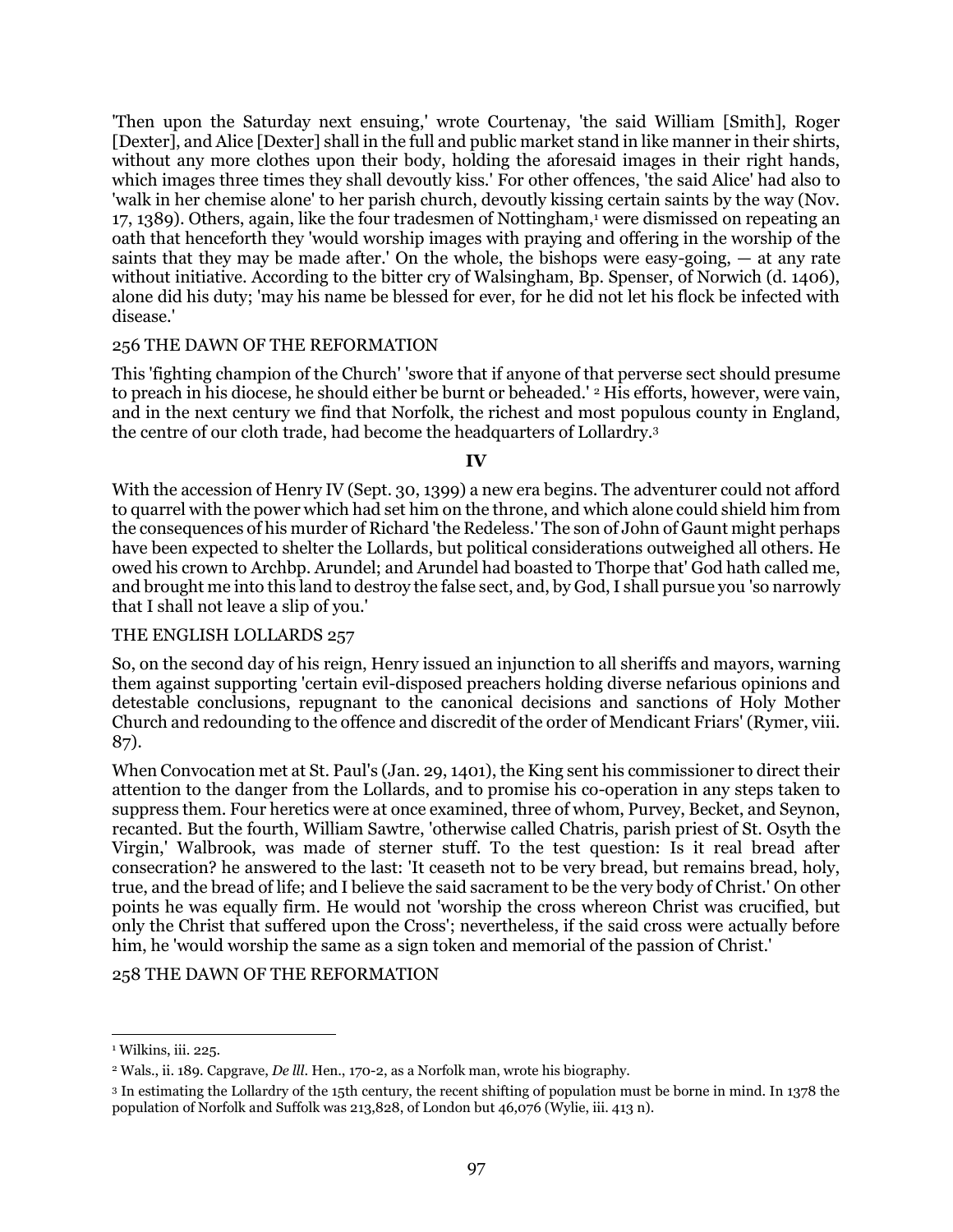He would only accept the decisions of the Church 'when such determination was not contrary to the will of God' (Feb. 19). At the adjourned examination (Feb. 23) Spenser of Norwich brought forward evidence that he had held the same opinions when chaplain at Lynn, and had there recanted, 'upon the 25th of May 1399, in the churchyard of St. James's.' This was decisive; so (Sat., Feb. 26) Sawtre was solemnly degraded in St. Paul's, the paten and chalice taken from him, his vestments stripped off. The same day, 'Holy Mother Church having nothing further to do in the premises,' the King signed a writ 'to the mayor and sheriffs of London, enjoining them as straightly as we are able, according to law divine and human and the canonical institutes customary in that behalf, to commit to the fire the aforesaid William in any public and open place within the liberty of the city.' A week later (March 2) Sawtre was taken to Smithfield and fastened upright in a barrel heaped with faggots. There, in the sight of a vast crowd, he sealed his testimony with the flames. He was the first Englishman to choose rather the suffering of death than to trifle with his conscience.

#### THE ENGLISH LOLLARDS 259

Sawtre was burned neither by statute law nor by common law, but, as Henry's writ shows, under 'the canonical institutes' — *i.e.* under the canon law of Home, — at that time, as Professor Maitland has shown, strictly binding on the English Church.<sup>1</sup> This, however, was felt to be a somewhat dangerous precedent; it might be extended to more troublesome matters than the burning of a Lollard. So a few days after Sawtre's death Parliament passed the Black Statute, *De Heretico Comburendo* (March 10, 1401); his death, in fact, had probably been held over for a week, while negotiations for the introduction of this Act were proceeding. By the new law unlicensed preaching was prohibited, as also 'the making or writing of any book contrary to the Catholic faith.' In the case of persons (canonically convicted,' a bishop was given the power of imprisonment, 'according and as long as shall seem expedient to his discretion.' Relapsed heretics, and those refusing to abjure, were to be handed over to the sheriff or mayor, who 'should cause them to be burnt before the people in a high place, that such punishment should strike fear to the minds of others.'

#### 260 THE DAWN OF THE REFORMATION

The statute was not allowed to remain a dead letter. John Badby, a tailor of Kemerton,<sup>2</sup> near Evesham, when tried before his bishop at Worcester (January 2, 1409), stoutly denied that 'Christ sitting at supper could give His disciples His living body to eat'; while, even if transubstantiation were a fact, 'John Rakier, of Bristol — any man,' as he explained, 'of good life who loved God perfectly — had as much power to make the like body of Christ as any priest.' Badby was allowed the usual year's grace for reflection in prison, then brought up in London at the Blackfriars (March 1, 1410) before two archbishops, eight bishops, the Duke of York, the Chancellor of England, and other dignitaries. To all their arguments Badby would only answer that while life was in him he would not retract. 'If the host on the altar was the body of God, then are there twenty thousand gods in England, but he believed in one God omnipotent.'

At an adjourned Convocation in St. Paul's (March 5), Badby was condemned, and, that same afternoon, hurried off to Smithfield.

#### THE ENGLISH LOLLARDS 261

There Prince Henry, "the last king of chivalry," who loved a stout man, even though a heretic, besought him once more to recant. But he 'stood stiff to the truth of Christ'; so the faggots were

 $\overline{a}$ <sup>1</sup> Se[e Appendix V,](#page-115-1) for a discussion of this burning.

<sup>2</sup> As an interesting chain, note: Wyclif's *De Ecclesia* was written out by a Czech scribe at Kemerton (*ib*. p. xi.). From Kemerton came Badby; also, from the district, 'nearly five thousand bowmen'!! to the support of Oldcastle 'when he lay near Malvern' (Wals., ii. 307).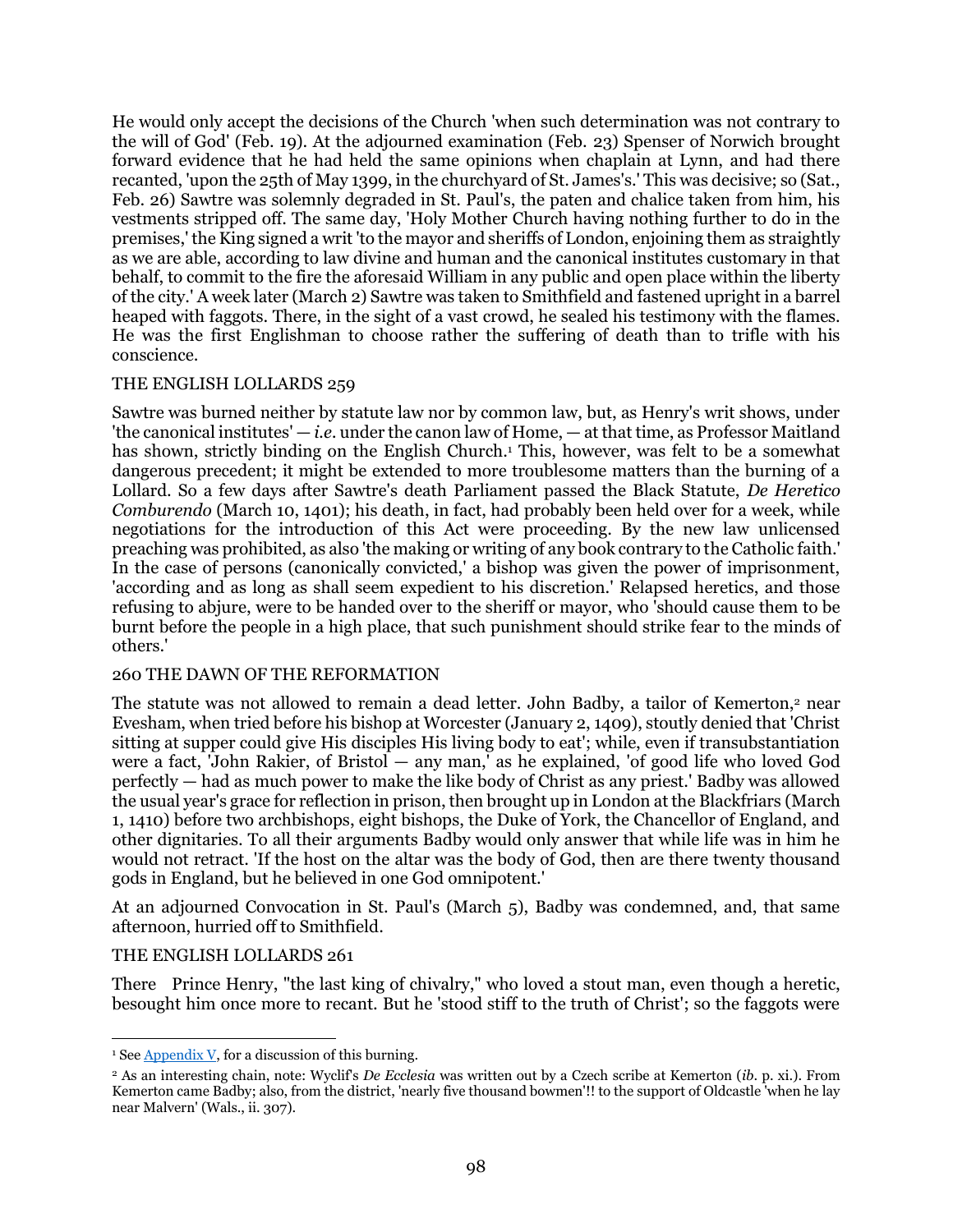lighted. 'But when the innocent soul felt the fire, he cried "mercy," calling belike upon the Lord, with which horrible cry the Prince, being moved, commanded them to take away the tun and quench the fire.' Badby was lifted from his barrel, while the Prince bent over him, and promised him life, pardon, and a maintenance of 'three pence a day'<sup>1</sup> if he would recant. 'But he would not cease of the stinking error he was in'; so they chained him again to the stake, and burnt him 'unto dry ashes.' Thus, adds the chronicler,' Badby passed to the eternal fire.' More accurate is the judgment of a modern historian: "Henry V could beat the French at Agincourt, but there was something here beyond his understanding and beyond his power, — something before which kings and bishops would one day learn to bow" (Trevelyan, *op. cit.* 335).

### 262 THE DAWN OF THE REFORMATION

If his treatment of Badby, the heroic tailor and martyr of Kemerton, showed that Henry V had a heart of pity, the measures he took against the Lollards as soon as he ascended the throne showed that the new King — 'a true lover of Holy Church' — was determined to crush heresy once for all. A proclamation was issued (Rymer, ix. 46) against all 'who, under the colour of preaching, should sow among our people the baneful seed of Lollardry,' while Convocation was encouraged to continue the proceedings it had commenced against the head of the sect, the famous Sir John Oldcastle.<sup>2</sup> This Herefordshire knight, who took his name from an old border castle at Almeley, near Kington, was born, according to a statement of Ehnham, 'in the year of the Schism' (1378). If so — and other evidence would lead us to accept this date — his words at his trial: 'Before God and man I profess solemnly here that I never abstained from sin until I knew Wyclif, whom ye so much disdain,' must be interpreted to mean Wyclif's writings, and not, as by some historians, that he had been a personal friend of the Reformer.

In return for useful service against Owen Glendower and his "Welsh freebooters, Oldcastle had been rewarded with a pension of '£40 a year' (1406) and other honours. In 1408 he married Joan, granddaughter and heiress of John, Lord Cobham.

### THE ENGLISH LOLLARDS 263

He seems to have succeeded to the title, for in January 1410 we find him summoned to sit among the barons of England. A big strong fighter, a firm friend of the Prince of Wales, a scholar who in 1410 could write to his friends in Bohemia in Latin and quote from Augustine, Isidore, and Chrysostom, Oldcastle had already come under Lollard influence, and abandoned his former friends, indifferent to the scorn of the popular song —

It is unkindly for a knight, That should a kingë's castle keep, To babble the Bible day and night In resting time when he should sleep; And carefully away to creep Fro' all the chief of chivalry. Well ought him to wail and weep, That such lust hath of lollardy.<sup>3</sup>

 $\overline{a}$ <sup>1</sup> *I.e.* the wages paid in harvest-time to reapers, at a time when such wages of peasants were really worth double what the peasant gets today (Rogers, *Work and Wages*, chap. viii).

<sup>2</sup> For sources of Oldcastle, see [App. W.](#page-116-0)

<sup>3</sup> *Polem. Songs*, ii. 243-7. The whole poem should be read.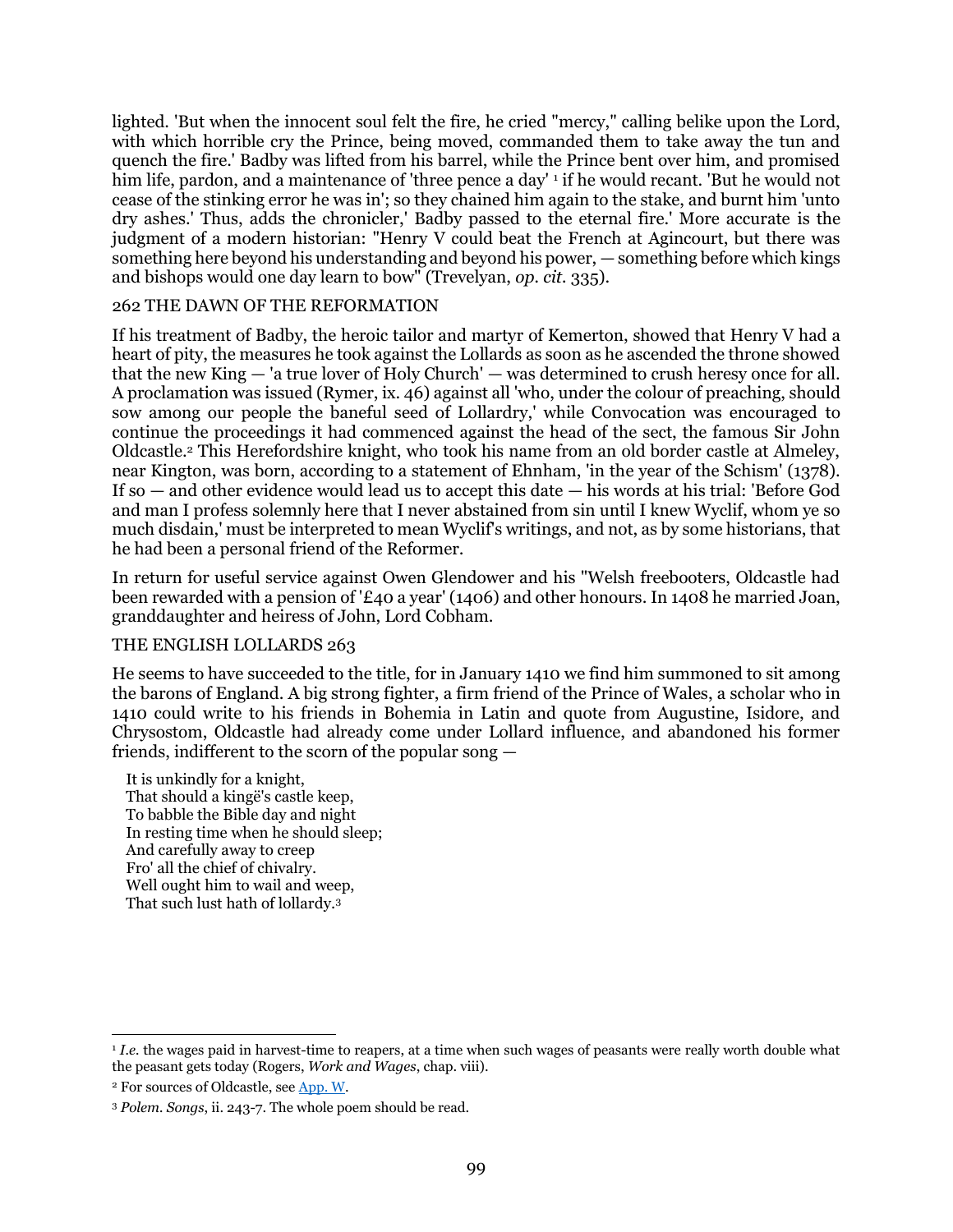In the Parliament of 1410 Oldcastle had assisted in securing an amendment to the Statute of Heretics, whereby persons arrested should be imprisoned during their trial in the King's, and not the bishop's wards, 'in the same county where arrested.' <sup>1</sup>

### 264 THE DAWN OF THE REFORMATION

Now in his castle of Cooling, not far from the Medway, Oldcastle sheltered Lollard preachers (Wilkins, iii. 338), and corresponded with King Wenzel of Bohemia, offering him his services, 'with all my friends adhering to me in the way of the true gospel.' <sup>2</sup> We hear also of letters that he had written to 'Master Hus, in my judgment a priest of Christ.'

The discovery in the shop of an illuminator 'of Pater Noster Row' of a book' from Coventry, full of poison against the Church,' which Oldcastle acknowledged to be his, gave Arundel his opportunity. The Archbishop laid the matter before the King at Kennington. Henry,' greatly shocked,' sent for his former friend. After a stormy interview at Windsor, the King instructed Arundel (August 1413) to proceed' with all the speed he could.' As Oldcastle took no notice of the ecclesiastical citations, Henry was forced to arrest him under his royal warrant, and bring him before the Archbishop in the chapter-house of St. Paul's (September 23, 1413). There Oldcastle put in a written confession of faith in English on five cardinal points, to two of which only Arundel objected as 'not sufficiently catholic.' He believed that' the most worshipful sacrament of the altar is Christ's body in form of bread.'

### THE ENGLISH LOLLARDS 265

As for penance, all that he would allow was that 'it is needful for every man that shall be saved to forsake sin and do penance for sin before done with true confession, very contrition, and due satisfaction, as God's law teacheth.' On his being pressed to acknowledge that 'the material bread that was before is turned into Christ's very body, so that there remaineth on the altar no material bread nor material wine: Oldcastle refused: 'It is both Christ's body and bread: he said. Absolution he would seek from 'none but God.' Hereupon' he kneeled down on the pavement and held up his hands and said: I shrive me to God and to you all, sirs, that in my youth I have sinned greatly and grievously ... Good Lord, I cry Thee mercy!' Further argument followed, in the course of which Oldcastle denounced' Rome as the very nest of Antichrist,' the prelates as his members, 'the friars as his tail: and warned the bystanders against the 'seducers who lead you to hell.' 'Alack, sir, why do. you say so?' interrupted the Prior of the Augustines; 'that is uncharitably spoken.' Arundel reluctantly delivered sentence (September 25). Oldcastle was pronounced 'a pernicious and detestable heretic'; but the King granted a respite of forty days in the hope that he would recant, and seems even to have drafted a form of abjuration for the knight to sign.<sup>3</sup>

#### 266 THE DAWN OF THE REFORMATION

But before the tenth of October Oldcastle had escaped from the Tower. He lay concealed in the house of one William Fisher, a parchment maker of Smithfield, while the more desperate Lollards, whose numbers in the home counties seem to have been considerable, — 'twenty thousand from different parts of England,' <sup>4</sup> — plotted to seize Henry at Eltham, under cover of a 'mumming' (January 6, 1414). The plot was easily defeated; the muster of conspirators at 'a field of St. Giles's,' near Holborn Bars, was dispersed with an ease which shows the absence of any real danger, and

 $\overline{a}$ <sup>1</sup> *Rot. Parl*., iii. 626. Wylie, iii. 309, seems to me to exaggerate the influence of Oldcastle in this Parliament. Cf. similar protest, *Rot. Parl*., iii. 141.

<sup>2</sup> For text of this letter, see 'Wylie, iv. 321, dated London. Sept. 7 (? 1413). For his other letters, see Wylie, iii. 462.

<sup>3</sup> So I understand the confession printed *F.Z.*, 414-6. Bale, followed by Milman and Ramsay, calls it a forgery of the bishops. These confessions are a source of much trouble. See similar cases, pp. 234 n. 1; 210 n. 1.

<sup>4</sup> *Rot. Parl*., iv. 108. This exaggeration is still further exaggerated in the Chronicles. For the popular feeling in Kent, see Devon, *op. cit.* 353.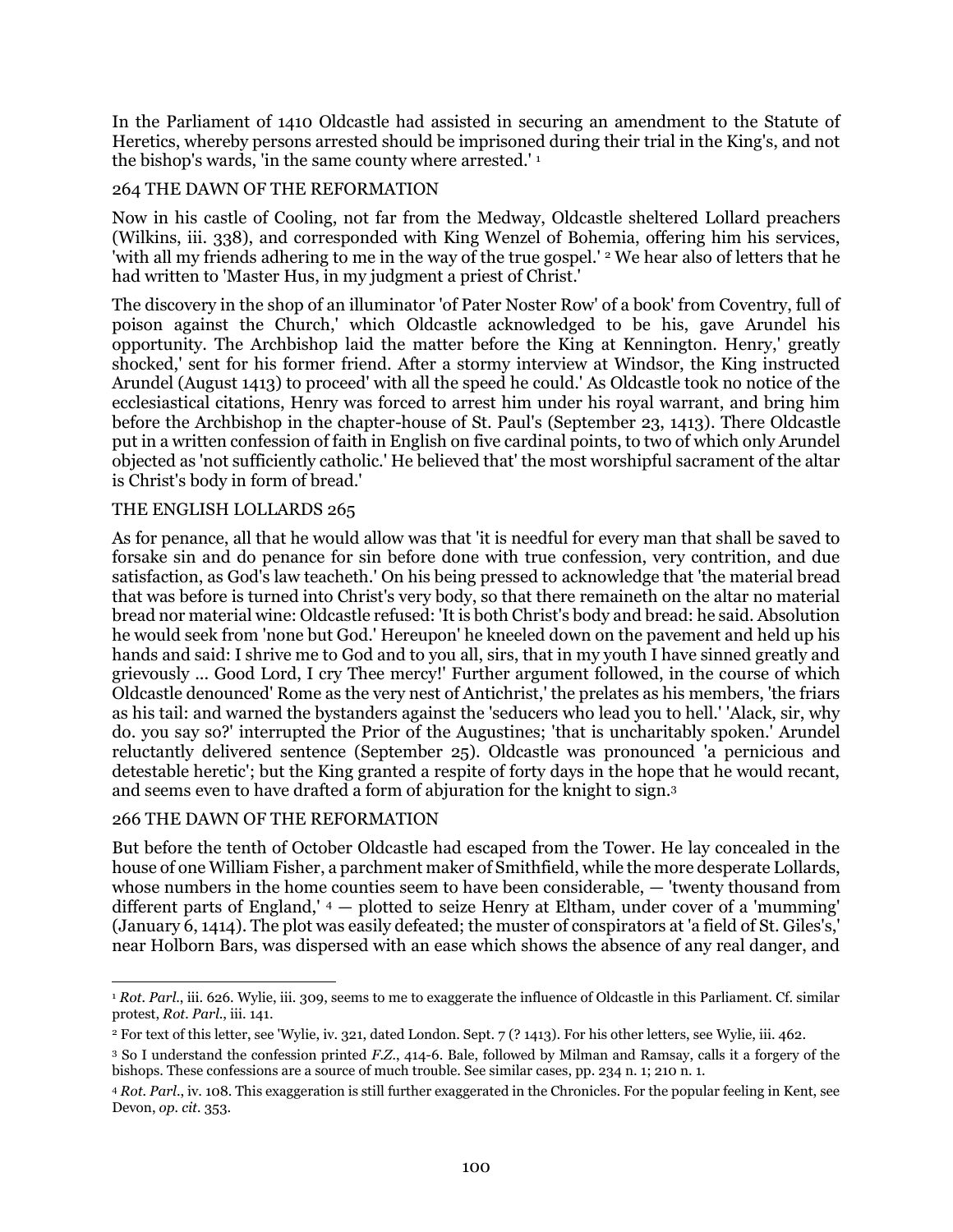justifies to some extent the suspicion of Foxe that the whole plot was exaggerated, if not invented, by the Government. Seven-and-thirty heretics were sent to the gallows, seven being burnt, 'gallows and all,' while a proclamation was issued offering a thousand marks reward, or, in the case of a corporation, perpetual exemption from' all forms of taxes,' for the arrest of Oldcastle.

# THE ENGLISH LOLLARDS 267

But the 'lollardus lollardorum,' despite the vigilance of 'certain constables of Smithfield,' who tried to capture him by night, had already taken refuge in his own country round Malvern and the hills near Vyrnwy. In these fastnesses for a time he was secure, and seems to have engaged in plots with the Scotch and Welsh, even venturing out, so rumour had it, as far as St. Albans.

In the autumn of 1417 Oldcastle was captured by the lord of Powys after he had 'made great defence,' and was carried, 'sore wounded,' in a horse litter to London. On December 14 — he was brought before a special meeting of Parliament. The same day, 'for there was no need of witnesses,' nor did he make any defence, he was dragged on a hurdle to the new Lollard gallows in the same field of St. Giles's, and there 'hanged by a chain of iron and burnt up, gallows and all.' Monkish chroniclers blackened his memory with lies, while playwrights turned his character into sport as "that villainous, abominable misleader of youth, that old white-bearded Satan" (1 *Henry IV*, Act ii. sc. iv), the companion of the Prince of Wales in follies, which, through Shakespeare and others, have taken a hold upon the popular imagination beyond the power of sober historical evidence to destroy.

### 268 THE DAWN OF THE REFORMATION

But in the next century the Lollard chief was saluted by Bale and the Puritans as a 'blessed martyr of Christ, not canonised of the Pope, but in the precious blood of his Lord'; while popular sympathy forced Shakespeare, in the revised draft of his play, to substitute for the name of Oldcastle the name of Falstaff,<sup>1</sup> with the confession in the epilogue: "Oldcastle died a martyr, and this is not the man." Thus, as Fuller justly remarks with a reference to the manner of his death, "His memory hath ever been in a strange suspense between malefactor and martyr."

**V**

The fall of Oldcastle drove Lollardry underground. Their suppression had ceased to be a mere matter for the Church; 'all mayors, bailiffs, and other officers' had been ordered by statute 'to root and destroy all heresies and errors commonly called lollardries.' <sup>2</sup> Henceforth they could reckon few priests among their number, fewer still of the gentry and educated classes.

### THE ENGLISH LOLLARDS 269

Even in the towns the middle classes seem to have repented of their dalliance with heresy and to have returned to the faith; in part they were diverted by the foreign policy of Henry. The victory of Agincourt came to the rescue of the Church; to be a Lollard was to cease to be a patriot. More lasting as "a buttress for the tottering Church against the onslaught of free-thinking innovators" was the rapid rise at the close of the fourteenth century of the new guilds or religious associations.

Though originally started in imitation of the successful. trade guilds of London and Bristol, the new guilds had no connection with trade. Their object was the furtherance of neighbourliness and mutual help. They combined the ad vantages of a social club with the benefits of insurance and assurance against fire, water, poverty, disease, and death. They provided dowers for portionless girls; they furnished school fees for promising lads; above all, they made the "Merry England" of our fathers by reason of their incessant 'mummings,' miracle-plays, mysteries, and the like.

 $\overline{a}$ <sup>1</sup> See  $\Delta$ pp.  $\overline{X}$ , for Oldcastle and Falstaff.

<sup>2</sup> *Rot. Parl*., iv. 24. Wilkins, iii. 358.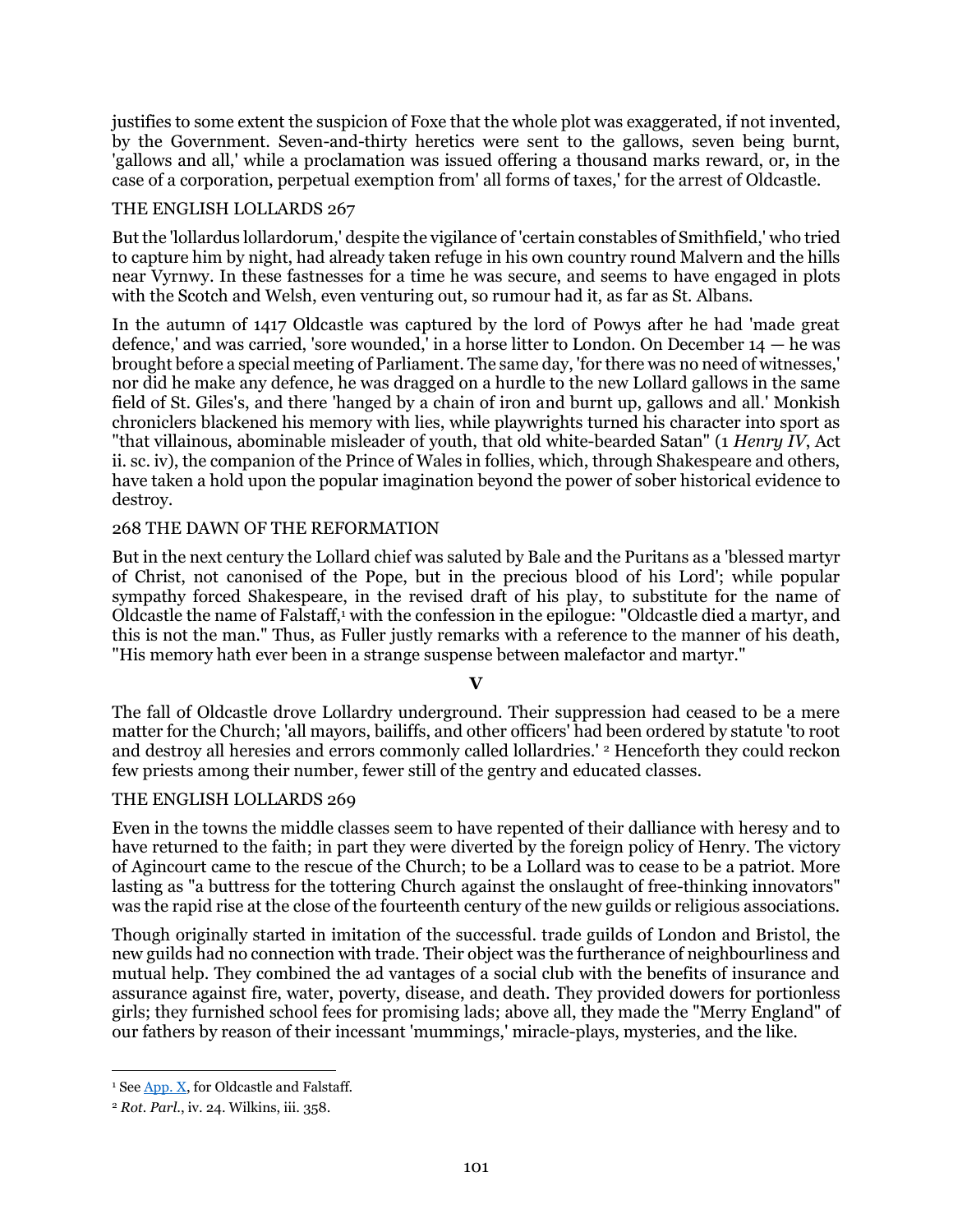#### 270 THE DAWN OF THE REFORMATION

From the first, whether by accident or design, the guilds were strictly associated with the Church. Each guild linked itself on to some special saint or chapel, whose feast-day they kept with processions and banquets, and for whose services they provided candles and funds. The wealthier guilds even maintained chaplains of their own, at the cost of ten marks, to offer masses for the living and the dead. The popularity of these guilds, if we may judge from their number and rapid growth, was extraordinary. "In London there were at least ninety of them connected with parish churches. There were fifty-five at Lynn, where Sawtre had preached." Nor were they confined to the larger towns. There were eight such guilds in the little parish of Oxburgh in West Norfolk, and forty' two at Bodmin in Cornwall. In Coventry, Chesterfield, and Stratford the separate guilds combined to form a united guild, of which the outgoing mayor was the master, and the surrounding gentry were brethren. By the beginning of the fifteenth century there was scarcely a town of any importance without them. Great as is their interest to the student of social England, these clubs were of not less moment in its religious history. The guilds crushed out Lollardry as something alien to their spirit, impossible for their working. By a retribution, not without elements of misfortune, they were in their turn suppressed by the Reformation. But for the time' being they rescued the Church by restoring the towns to the faith.<sup>1</sup>

#### THE ENGLISH LOLLARDS 271

But, deserted by Oxford, despised by the rich and noble, persecuted unceasingly by Church and State, forsaken by the" Merry England" of the guilds and mysteries, Lollardry still survived, especially among the artisans of the towns and the larger villages of the eastern counties.<sup>2</sup> Some writers of repute have considered that the later Lollardry became rather a social revolt than a religious movement; that Lollardry, deprived of all intellectual ballast and social weight, drifted hither and thither, without pilot or rudder, its crew rather restless malcontents than true-hearted reformers — adventurers "who rejected as unworthy of the Christian religion whatever did not appear patent at once to the most ordinary intelligence, for whom human nature had no hidden depths, religion no mysteries." We see few reasons for indorsing this verdict of Shirley (*F.Z.*, lxvii).

#### 272 THE DAWN OF THE REFORMATION

If at times, as they read their jealously hoarded pages of the English Bible, they fell into extravagances of exegesis, if here and there obscure Lollards like John Seygno claimed that the eating of pork was a sin, while others combined the new doctrines with superstitious practices, "charms and adjurations made over willow wands," and the like, as in the case of John Boreham, parish priest of Salehurst, in the diocese of Chichester,<sup>3</sup> the fault must not be laid altogether at their door. They had become sheep without a shepherd, a sect without intellectual guidance. Their schools were broken up,<sup>4</sup> the works of their founder confiscated and burnt, their missionaries without training or culture. The marvel is rather that the fools among them were so few, while of fanaticism, save in certain matters of doctrine or ritual, we find hardly a trace.<sup>5</sup> "Lollardry," says Trevelyan, "had no connection with socialism, or even with social revolt.

<sup>1</sup> Full details of the guilds will be found in Wylie, iii. c. 75, and the great work of Toulmin Smith, *English Guilds*. For the Lollard view, see Thorpe, *Eng. Garner*, vi. 83. *S.E.W.*, iii. 333.

<sup>2</sup> See lists: Rymer, ix. 120, 129, almost all craftsmen and lower clergy. So also a long list from the eastern counties in Foxe, iii. 588. Cf. also iii. 540, 598; vi. 174, 242.

<sup>3</sup> Stephens, *Memorials Chichester*, 140-2.

<sup>4</sup> For the Lollard schools, see [App. Y.](#page-117-0)

<sup>5</sup> The most serious charge against the Lollards is with reference to marriage. For instance, John Skilley, of Flixton (1430), miller, declared "that the sole consent of mutual love between man and woman suffices for matrimony, without any solemnisation in church." So William Coleyn, skinner. See Stevenson, *op. cit.* 151, 165. Foxe omits these articles. The reader should bear in mind that we have only the statements of adversaries, which may be unintentionally coloured.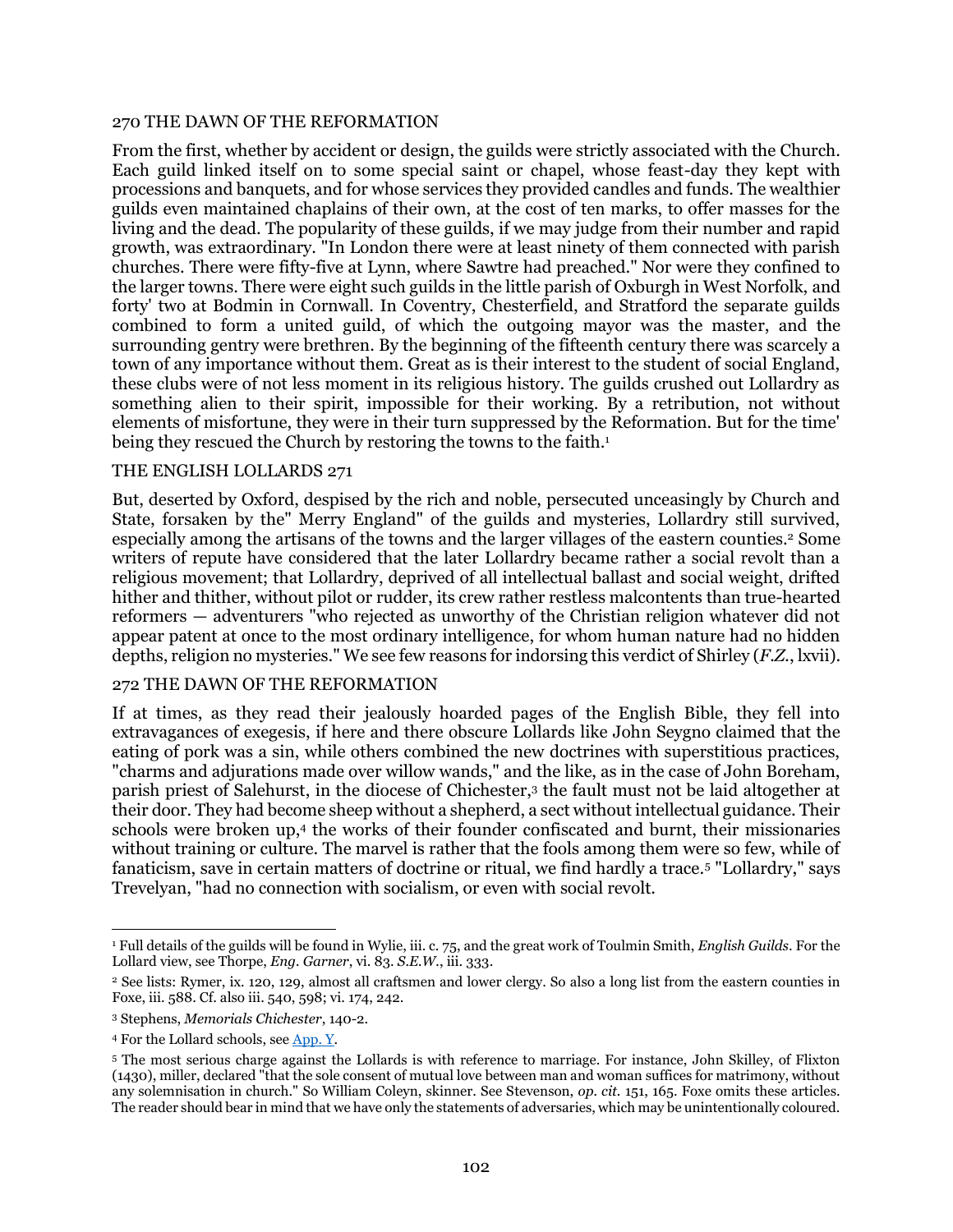#### THE ENGLISH LOLLARDS 273

We possess reports of the proceedings against scores of Lollards, the items of indictment mount up to several hundreds, yet I have been able to find between the year 1382 and 1520 only one case of a Lollard accused of holding communistic theories, and not a single case of a Lollard charged with stirring up the peasantry to right their social wrongs." <sup>1</sup> To the same effect is the judgment of Ramsay: "Of any prior designs of a revolutionist or socialist character no evidence is forthcoming."<sup>2</sup> The idea of Hook and Wakeman that the Lollards were" the levellers of the Middle Ages, half fanatics, half communists," is, in our opinion, an unfortunate historical blunder.

The loss of Oxford and the driving of Lollardism underground speedily led to a considerable change in its doctrines. The rude common sense of the people, untrammelled by the logic of the schools, pushed Wyclif's arguments into conclusions which he himself had not reached, brushed aside his fine-spun distinctions, and spoke with scorn of ideas and rites that even the great iconoclast had treated with reverence.

#### 274 THE DAWN OF THE REFORMATION

Wyclif had allowed the use of images if they tended to devotion; 'Images,' said Purvey,' may be worshipped in a manner, as for signs' of saints, or as books of lewd men, or as a wife keepeth dearly the ring of her wedding' (*Rem*., 24). But later Lollards poured ridicule on the local 'Maries,' 'the Witch of Lincoln,' the Virgin of Walsingham, and the rest 'carpenters' chips,' as they called them (iv. 239), the cult of which was so dear to the Catholic. 'Trees growing in a wood,' said Richard White, 'are of greater value than such dead things, for they have life, and as such bear a nearer resemblance to God.' <sup>3</sup> At Westcheam some Lollards cut down the crucifix, tied it to the tails of horses, and flung it into a sewer. In 1438 John Gardiner, 'when he should have been houseled, wiped his mouth with a foul cloth, and laid the host therein.' According to Walsingham, another ate the consecrated bread with onions and oysters for supper.<sup>4</sup> Foxe also tells us (iv. 229) of two priests who put a mouse into the pyx, along with the host, 'and the mouse did eat it.... One of the priests was burned for the same.' We hear also of one Henry Philip, who said that he must light a candle before his 'block Almighty,' he being at the time the keeper of the rood-loft at Wycombe.

#### THE ENGLISH LOLLARDS 275

Such insults to religion were rare; no Church should be judged by its fanatics, from whom, on the whole, Lollardism was remarkably free. Nevertheless these incidents mark the development of revolt. Again, Wyclif believed in Consubstantiation and the Real Presence. Purvey called the mass a 'human tradition, neither evangelical nor ordained by Christ'; while Walter Brute practically accepts what is known as the Zwinglian position — 'If we believe that He did voluntarily shed His blood for our redemption, then do we drink His blood.' In Coventry, one of the strongholds of Lollardry, in 1404, when the host was being carried through the streets to the dying, 'for there was great pestilence in the town at that time, many of the people in the streets turned their backs and made no sign of reverence.' Wyclif had the usual medieval belief in the value of celibacy; though in this as in other matters he is not always consistent. His followers early maintained 'that it is lawful for priests to have wives' (iii. 590).

#### 276 THE DAWN OF THE REFORMATION

l

<sup>&</sup>lt;sup>1</sup> Trevelyan, 340-1.

<sup>2</sup> Ramsay, i. 178, 181 no;' cf. Trevelyan, 370, and especially Purvey, *Rem*., 104, 105. This against Hook, iv. 499, 511; v. 30 *passim*. Cf. Creighton, i. 352. For their revolt in 1431, see Ramsay, i. 436. The following references in the text are to Foxe. An accessible statement of Lollard doctrine shortly after Wyclif will be found in *S.E.W*., iii. 454-496.

<sup>3</sup> Walden, iii. 940.

<sup>4</sup> Wals., i. 451. Gardiner was taken by the parson of St. Mary Axe and burnt, May 14 (Gregory, *Chron*., 181).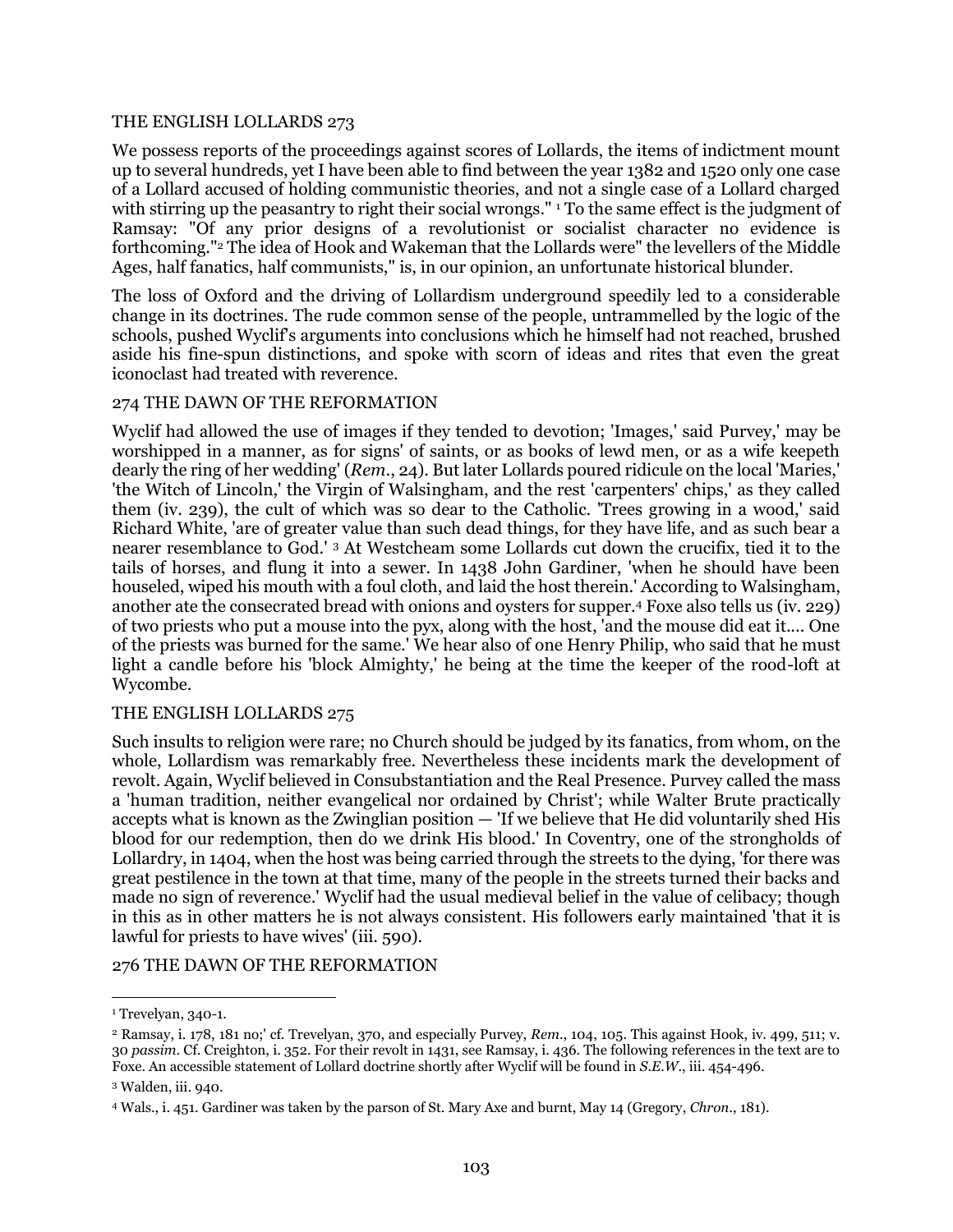How quickly the Lollards were drifting from Wyclif's position of protest within the Church, to the formation of a separate sect is evidenced also in the statement of Walsingham, that in 1392 certain Lollard priests in the diocese of Salisbury <sup>1</sup> began to ordain new priests, 'asserting that they could give as much power of binding and loosing as the Pope.'

If the reader could transport himself to one of the services held 'secretly in the night' in some humble cottage, when the Lollards gathered together in their twos and threes to hear the word of God in the English tongue and exhort each other unto steadfastness, he would, we think, if we read their records aright, almost imagine himself in one of the little village chapels of the Particular Baptists or other strict Dissenters. He would find the same views as to ecclesiastical, architecture — 'the followers of Jesus ought to worship their Lord in mean and simple houses, and not in great buildings'; <sup>2</sup> the same protest against drawing people to church 'by curiosity of gay windows, and colours, and paintings and baboonery'; <sup>3</sup> the same extreme belief in predestination

### THE ENGLISH LOLLARDS 277

— 'I would rather,' said Sawtre, 'worship him whom I know to be predestinate than an angel of God' (iii. 223); the same emphasis 'that no day is to be kept holy, but only the Sunday' (iii. 584); the same protest against chants, — 'for God is not delighted with singing of this sort'; <sup>4</sup> 'God forbid' said Wyclif,' that any Christian man understand that this here synsynge (incensing) and crying (intoning) that men use now be the best service of a priest; for Jesus Christ and His apostles used it not'; the same assertion' that every layman may in every place preach and teach the gospel' (iii. 189, 286), for 'every good man, though he be unlearned, is a priest' (iii. 590). Said Purvey: As it were a great madness when my brother lieth in a deep ditch, and is in point of drenching (drowning), to suffer him to lie still and go to the bishop and ask him licence to draw out my brother, so it is over great folly when our Christian brethren lie in the deep ditch of horrible sin and in point of drenching into hell to suffer them to lie still therein, and run to a worldly bishop to ask him licence to save their souls by God's word.' <sup>5</sup>

### 278 THE DAWN OF THE REFORMATION

Nor would there be lacking the same stern and somewhat careless eschatology — 'there is no purgatory, for every man immediately after death passeth either to heaven or hell' (iv. 134; iii. 597); the same unworkable theory that the value of the sacraments depends on the character of the priest, whether he be 'unfaithful of living, uncunning of God's law'; 6 the same indifference to the human side of the God-Man, — 'Christ is not to be worshipped as regards His manhood.' <sup>7</sup> The observer will note also like tendencies in their preaching, much lingering on the prophecies, much tendency to allegory. Said Brute: 'The corporal wars in the Old Testament are figures of the Christian wars against sin and the devil' (iii. 155); frequent searchings of the Apocalypse and Daniel; constant emphasis of voluntary offerings rather than endowment. He will hear also again and again of 'the great whore,' 'the number of the beast,' and of the 'thousand years' of the rule of Satan.

### THE ENGLISH LOLLARDS 279

 $\overline{a}$ <sup>1</sup> Wals., ii. 188. Cf. Wilkins, iii. 404.

<sup>2</sup> Foxe, iii. 533. From a Lollard work called *The Lanthorn of Light*. Cf. Wilkins, iii. 373-4.

<sup>3</sup> Wyclif, viii. 181. Cf. P. *Plow. Crede*, 123.

<sup>4</sup> Knighton, ii. 262. *S.E.W*., iii. 228, 203, 479-81 (not Wyclif's).

<sup>5</sup> *Rem*., 100.

<sup>6</sup> Purvey, *Rem*., 120-5, makes some very sound remarks on this idea; it 'brings the people into despair of sacraments, since it may not be known certainly what ministry is good.'

<sup>7</sup> Wilkins, iii. 406. Tailor certainly had not learnt this from Wyclif. See p. 218.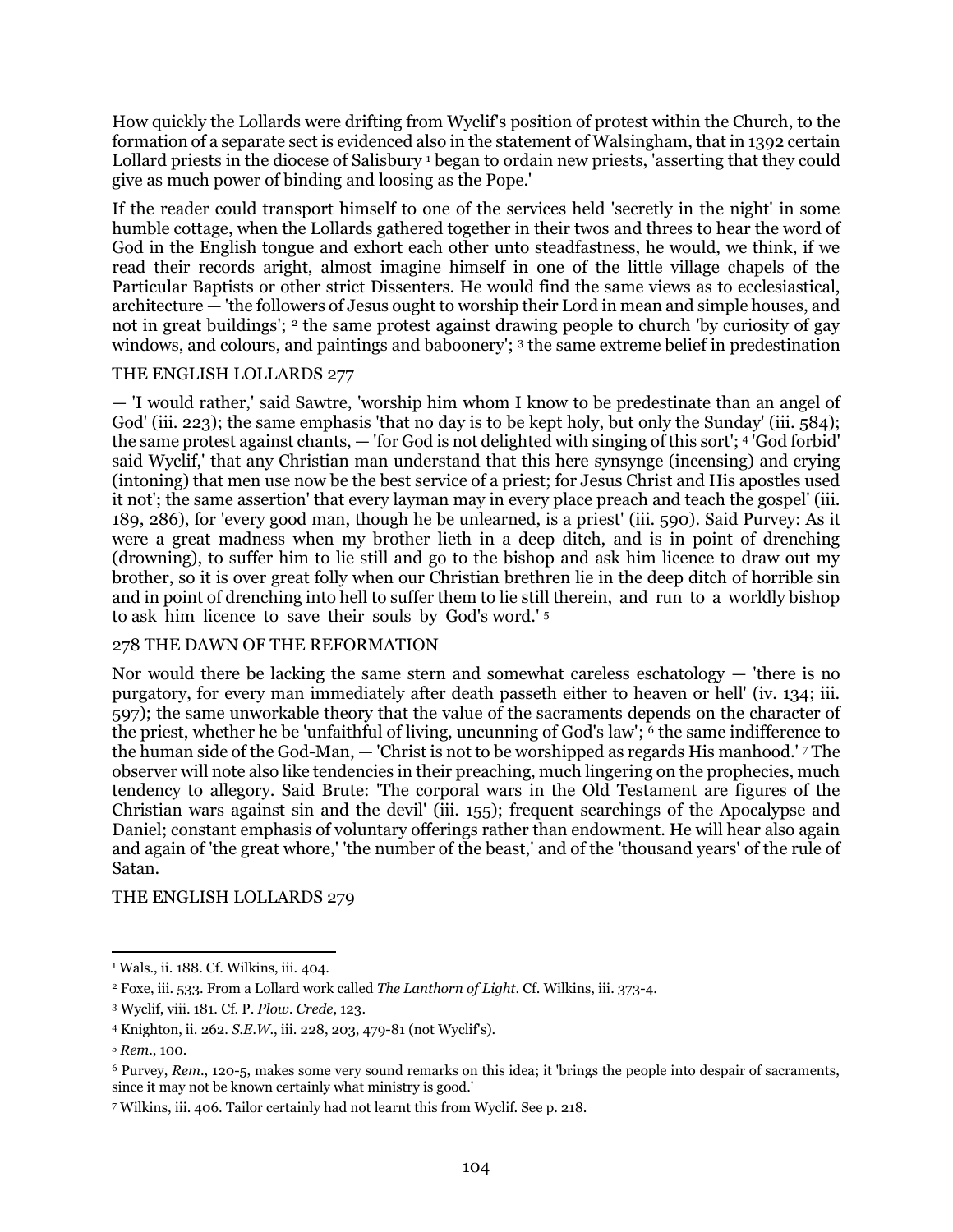Or, again, he might fancy himself listening to one of the early Friends, as he hears the Lollards protest against bells in churches as 'ordained to fill priests' purses' (iii. 590); that 'the often singing in the church is not. founded on Scripture' (iii. 533), or maintain the literal observance of the Sermon on the Mount, including the wrongfulness of all oaths,<sup>1</sup> the non-resistance of evil, the unlawfulness of all war (iii. 155), and the sinfulness of a Christian man imprisoning another for debt (iii. 131.; cf. *S.E.W*., iii. 154).

Or, again, he will wonder whether Luther has come before his time, as he hears Walter Brute dwell on the need of justification by faith; quoting even Luther's favourite text  $-$  "" The just man shall live by his faith," whereby it is manifest that by the faith which we have in Christ we are justified from sin, and so do live by Him who is the true bread and meat of the soul' (iii. 173).

Above all, he will notice how these humble sectaries cling to their precious fragments of Wyclif's or Purvey's English Bible, or pass from hand to hand Wyclif's *Wyckett*. 2

### 280 THE DAWN OF THE REFORMATION

Very pathetic are the official documents in the *Bishops' Registers* in the pictures they give us of these humble Nonconformists saving their pence for years that they might buy a copy of the Gospels or Epistles. 'Ye heard before,' wrote Foxe (iii. 721), 'how Nicholas Belward bought a New Testament in those days for four marks and forty pence, whereas now the same price will serve forty persons with so many books.' Again and again, as in the noted case of Richard Hun (1514), we find the Lollards dragged before the judges for 'having in their keeping diverse works prohibited and damned by the law, as the Apocalypse in English, the Epistles and Gospels in English'; <sup>3</sup> 'Also this deponent saith that the said Marjory [Baxter] desired her that she and Joan, her maid, should come secretly in the night to her chamber, and there she should hear her husband read the law of Christ unto her; also that the said Margery had talked with a woman named Joan West, and that the said woman is in a good way of salvation' (iii. 595). Nor should we forget Thomas Pope, who was accused (1518), 'that he would sit reading in his book to midnight many times' (iv. 226).

#### THE ENGLISH LOLLARDS 281

Strangely modern is the Lollard emphasis of a new humanity. We see this in the protest of Purvey against all crusades: 'Certes, as long as heathen men will live peaceably with us Christians, and not war on us to destroy our Christendom, we have no authority of God to war against them'; and in his plea, rather, for foreign missions: 'A true successor of St. Peter should rather grant indulgences to suffer pains meekly, to convert heathen men' (*Rem*., 64). Pilgrimages, if made at all, should be 'made only unto the poor'; 'it were better to deal money unto poor folk than to offer to the image of Christ.' <sup>4</sup> 'If ye desire,' said Margery Baxter, 'to see the true Cross of Christ, I will show it yon at home in your own house. Then the said Margery, stretching out her arms abroad, said: This is the true Cross of Christ, ... and therefore it is but vain to run to the church to worship dead crosses.' <sup>5</sup> Similar answers were given by Thorpe, Oldcastle, above all by the heroic John Edmunds. For the later Lollards, like John Ruskin, cared more for" preventing the sufferings of

 $\overline{a}$ <sup>1</sup> Foxe, iii. 186, cf. iii. 590; Knighton, ii. 262.

<sup>2</sup> For early references to the *Wyckett*, see Foxe, iv. 207 (1518); also iv. 176, 207, 226, 235, 236, 240, 244. These prove that it is at least a fourteenth century production. See [App. M.](#page-112-0)

<sup>3</sup> Foxe, iv. 184. Hun died in the Lollards' Tower while under accusation. Foul play was suspected. Sec furthe[r App. P.](#page-113-2)

<sup>4</sup> Foxe, iii. 597; iv. 133. Cf. Purvey, *Rem*., 23, 25, 58, 66.

<sup>5</sup> What became of Margery Baxter is not known; the register of Bishop Alnwick, of Norwich, was incomplete even in Foxe's day (ii. 596).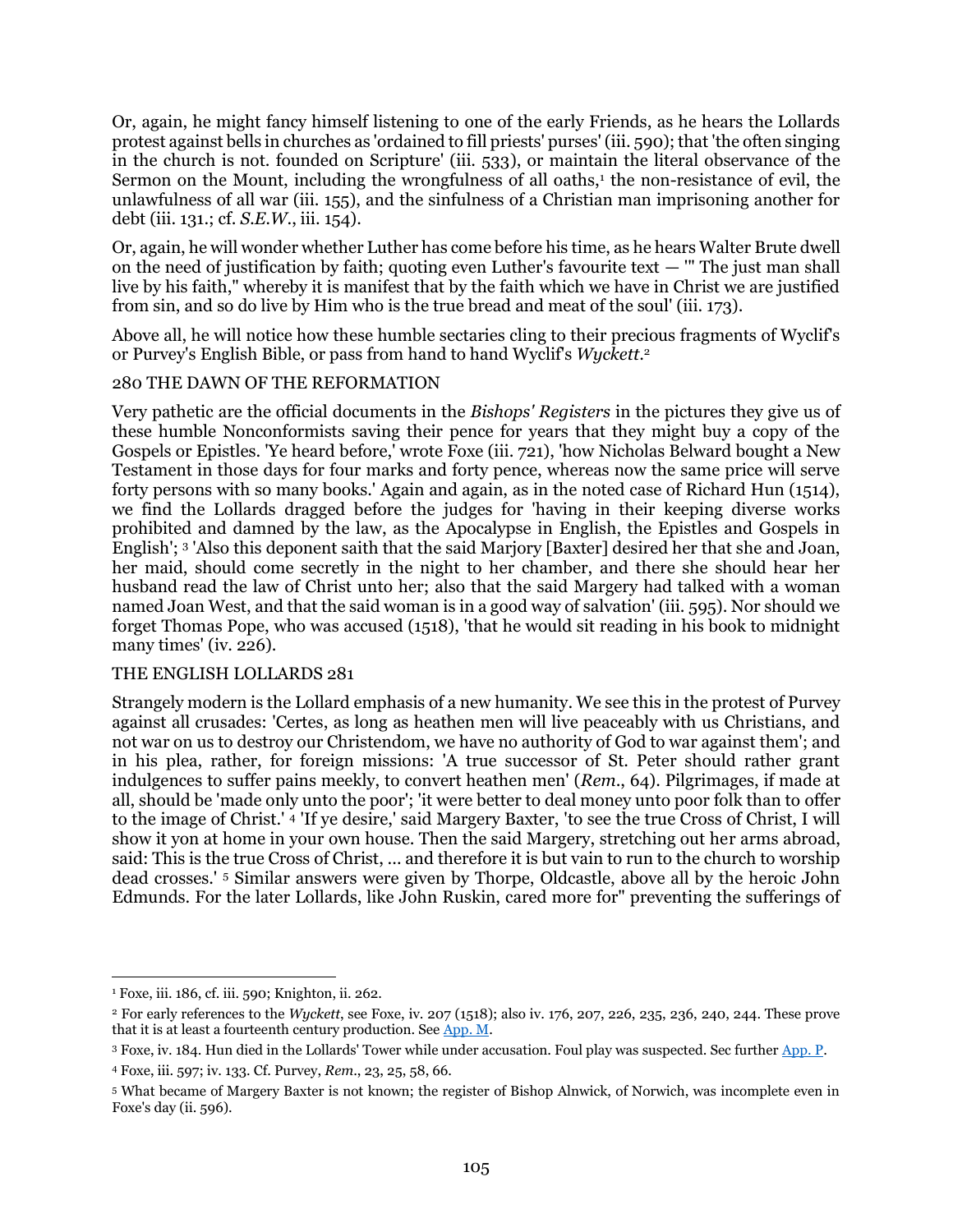Christ's people" than for "picturing to themselves the bodily pain, long since passed, of One Person $\overline{1}$ 

# 282 THE DAWN OF THE REFORMATION

Even their schemes of disendowment were not the bare, selfish, spoliations of Henry VIII. When, in 1430, 'Jack Sharp, of Wigemoresland' revived the scheme of 1410, he not only made provision for the poor, but proposed that a thousand priests be added to the parochial clergy.<sup>2</sup> But the new humanity was thrown away upon an age that could burn as a heretic and witch the loveliest type of womanhood that the world" has ever known, save only the mother of our Lord, — the peerless Joan of Arc.

The Lollards have sometimes been charged with the irreverence that follows iconoclasm. Their protest against superstition was unceasing, and not always wise, but of irreverence we notice few traces. Reverence, we may remark, was not a characteristic of the age. In some respects reverence is almost a modern growth, and, as the traveller will have noticed, is often singularly lacking in superstitious countries.

### THE ENGLISH LOLLARDS 283

Irreverence is the last charge that can be brought against the Lollards by a century which turned the inside of 'Poules' and Westminster Abbey into common markets, a legal exchange, and places of assignation, and which had a regular fair on high festivals in York Minster and Exeter Cathedral.<sup>3</sup>

Even if the Lollards had drifted into the extremes sometimes charged against them, they would yet be entitled to our respect by their courage and faithfulness. They deserve at the hands of the historian the same magnanimous treatment as the beaten general in whom the Roman Senate passed a vote of confidence because he had not despaired of the Republic. When we read of bakers and skinners,<sup>4</sup> who endured 'the burning death' rather than assent to Transubstantiation or other speculations, we realise that life is altogether richer, that bravery, hitherto deemed confined to Agincourt and Crecy, to men of gentle blood, has become moral rather than physical, no longer a product of class conditions. No age can afford to forget the memory of its heroes, the men who died for their convictions.

### 284 THE DAWN OF THE REFORMATION

The number of such martyrs among the later Lollards was by no means few. All through the fifteenth century, and even up to the dawn of the Reformation itself, we read of brave men and women who were faithful unto death, — priests like William Taylor <sup>5</sup> (1423), Richard Wyche <sup>6</sup> 'of the diocese of Worcester' (August 1439), William White 7 (Sept. 11th, 1428), who had even dared to marry a wife; simple countrymen like William Barlow, of Walden, William Bates, tailor, of Sething (Aug. 1430), or John Finch, tiler, of Colchester, whom we see led into court in their chains; woolpackers like Richard Hunden, 'damned as a false heretic' and' burnt on the Tower Hill' (Jan. 20, 1430), whose crime, says the chronicler, was 'that he was of so large conscience that he would

 $\overline{a}$ <sup>1</sup> Let the reader compare the famous passage of Ruskin, *Lectures on Art,* pp. 71-76, with Foxe, iii. 594; iii. 265; iv. 238; Bale, *op. cit.* p. 39; S.E.W., iii. 463, — and he will see a remarkable anticipation by the Lollards.

<sup>2</sup> Amundesham, i. 453-6 (In *Rolls* 28, vols. viii. and ix). Sharp was hanged, drawed, and quartered at Oxford, and his head set on London Bridge (May 19,14.30), Gregory, *Chron*., 171.

<sup>3</sup> See an exhaustive list of references on this matter, Wyllie, ii. 184, 185; iii. 210; cf. the indecencies, etc., of the mysteries, iii. 228. Cf. Jusserand, *Wayfaring Life*, 382.

<sup>4</sup> *E.g.* John Claydon, London, 1415. Richard Turning, 1415. Gregory, *Chron*., 108. Wilkins, iii. 371-5. Foxe, iii. 534.

<sup>5</sup> *F.Z.* 412-3; Foxe, iii. 581; Wilkins, iii. 404-13; Gregory, 149.

<sup>&</sup>lt;sup>6</sup> For the story of Wyche, see [App. Z.](#page-117-1)

<sup>7</sup> *F.Z.*, 417-32. Foxe, iii. 590-1. Burnt at Norwich.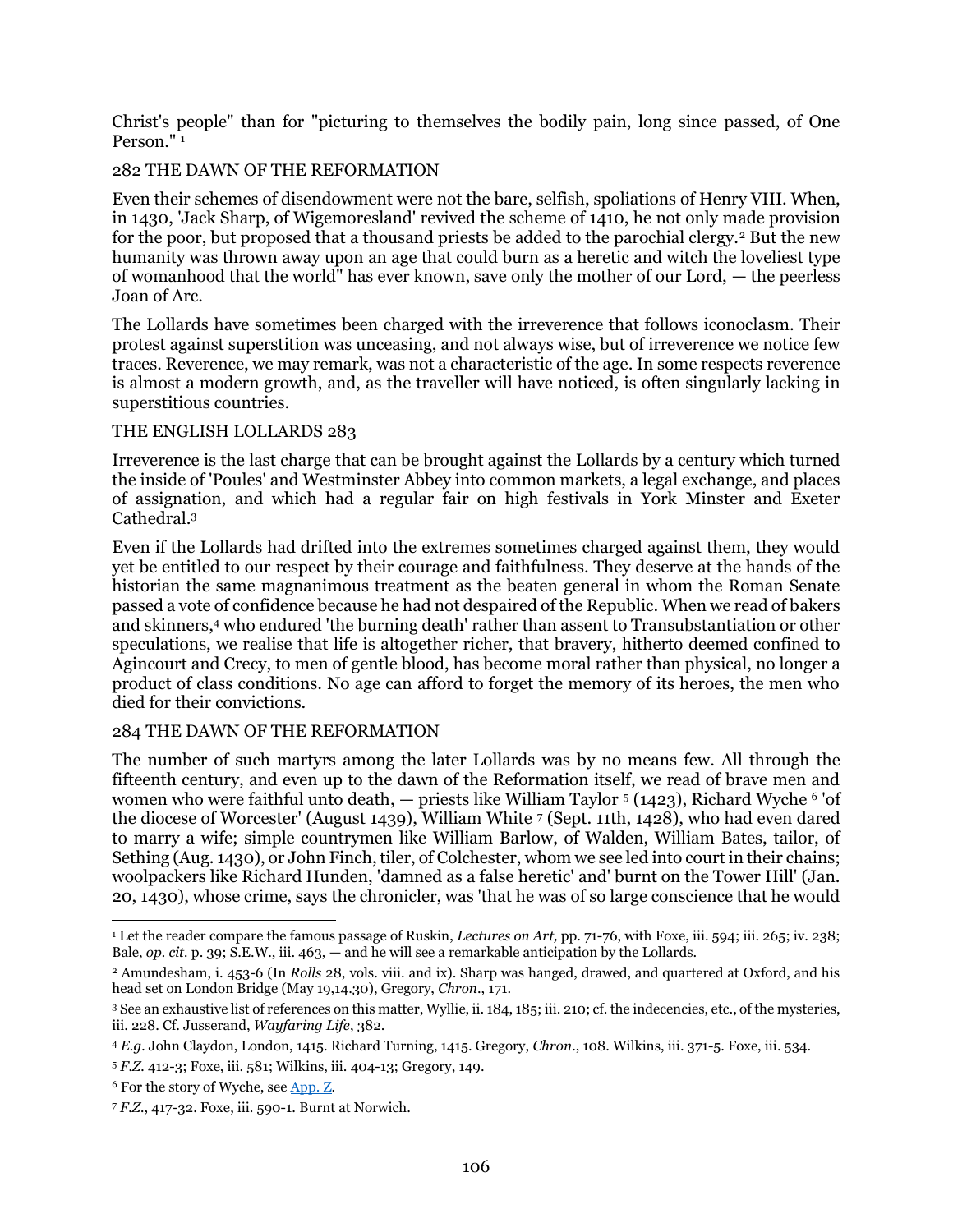eat flesh on Fridays.' <sup>1</sup> Amid all the horrors of the Wars of the Roses, when all that was noble in English life seemed overwhelmed in a deluge of selfishness and blood, a few there were of larger mind, heroes of whom history but rarely makes mention.

### THE ENGLISH LOLLARDS 285

Such a Valiant-for-truth was John Goose (Aug. 1473), 'who, being delivered to be burnt in the afternoon, desired of the sheriff to give him some meat, whereof he took and did eat as if he had been towards no manner of danger, and said to such as stood about him, "I eat now a good and competent dinner, for I shall pass a little sharp shower ere I go to supper." And when he had dined, he gave thanks, and required that he might shortly be led to the place where he should yield up his spirit unto God.' So he passed over, carrying his marks and scars with him, and all the trumpets sounded for him on the other side. Truly, as Ramsay remarks, "the heart of old England was not dead, though it seemed to slumber." <sup>2</sup> Such men as these were the ten righteous for whose sake the Sodom of Richard III and Edward IV was preserved.

When Luther's clarion call rang through Europe, Lollard congregations were still existing all over the home and eastern counties, and their influence was one of the forces which contributed to the triumph of the Reformation in England. We read of societies in Buckinghamshire and Berkshire which had maintained a continuous secret existence for over half a century.

### 286 THE DAWN OF THE REFORMATION

Nor was the growth of the Lollards due to any lack of persecuting zeal. Fitzjames, Bishop of London, imprisoned them by scores, compelled them to recant, and burnt the obstinate. So common were these fires that Ammonius, the Latin secretary of Henry VIII, writing to Erasmus from London a few weeks after the burning of William Sweeting and John Brewster (Oct. 18, 1511), could jestingly say that 'he does not wonder that wood is so scarce and dear; the heretics cause so many holocausts: and yet their numbers grow, — nay; even the brother of Thomas, my servant, dolt as he is, has himself ,founded a sect, and has his disciples.' <sup>3</sup>

So serious was the outlook that in Feb. 1512 a Convocation was specially summoned in St. Paul's 'for the extirpation of the heresies and schisms which in these days increase beyond wont.' The Convocation was memorable for two things. The proceedings were opened with a sermon by Dr. Colet, whom the Lollards, as we learn from Foxe, were accustomed to advise each other to hear, and between whose sermons and the increase of heresy the blindly orthodox, led on by Fitzjames, were wont to trace a connection. The Dean was not accustomed to mince his words even when addressing both Houses of Convocation. 'We are troubled,' he said, in these days also by heretics, men mad with strange folly.

#### THE ENGLISH LOLLARDS 287

But this heresy of theirs is not so pestilential and pernicious to us and the people as the vicious and depraved lives of the clergy!' But to reform their own lives was the last thing that the clergy intended. They preferred to 'extirpate heresy' by measures less inconvenient to themselves. In the course of the debate the advocates of severity were asked to point out, if they could, a passage in the Scriptures commanding the capital punishment of' heretics. Whereupon 'a certain old divine' rose from his seat and thundered out the command of St. Paul to Titus: "A man that is an heretic after the first and second admonition reject." The word for "reject" in the Vulgate is *devita*, a rare but classical word signifying *to go out of the way* (*via*). *'De-vita, de-vita*,' thundered the doctor, 'with much temper,' as he proceeded to explain that *'devita*,' being derived from *'de vita tollere*,'

<sup>1</sup> *Chron. London*, ed. Nicholas, 1827,118; cf. Foxe, iii. 598.

<sup>2</sup> Ramsay, ii. 455. Foxe, iii. 755, taken verbatim from Fabyan's Chronicle (ed. Ellis, 1811), 663.

<sup>3</sup> Erasmus, Ep. cxxvii. (Leyden ed., 1702).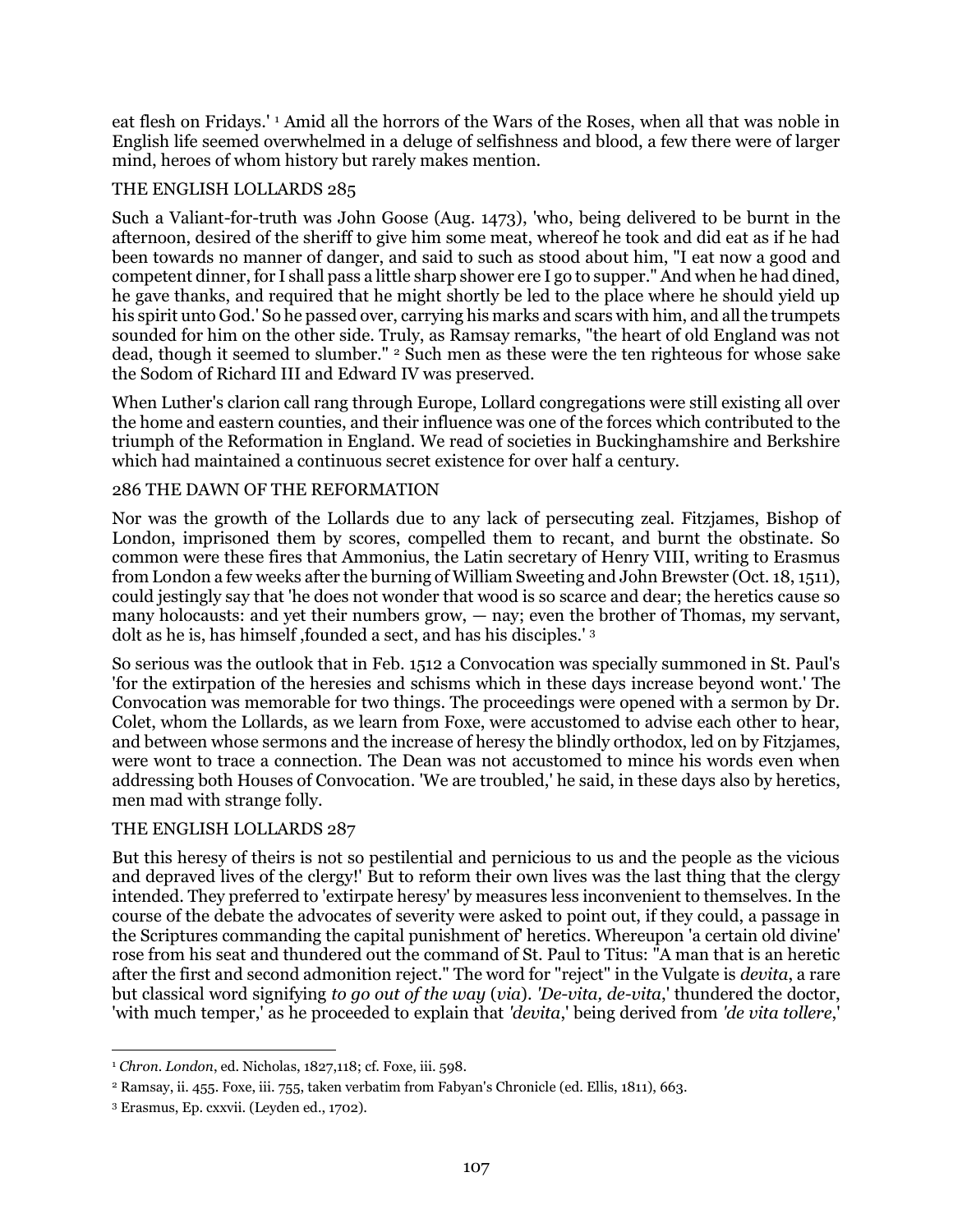was a sufficient Scriptural command for the punishment of heretics by death! The members of Convocation, it is said, were carried away by his learning.<sup>1</sup>

# 288 THE DAWN OF THE REFORMATION

But the special Convocations and renewed persecutions alike proved useless. The Lollards still increased. A preacher of Amersham, called Thomas Man, "before going to the stake in 1518 told his judges that he believed he had converted seven hundred persons in the course of his life." At Newbury in 1520 there was' a secret society of faithful followers, to the number of six or seven score, who had continued together the space of fifteen years.' Wrote Tunstall to Erasmus, speaking of the influence of Luther upon England in the year 1523: 'It is no question of some pernicious novelty; it is only that new arms are being added to the great band of Wycliffite heretics.' To the same effect is the testimony of Erasmus. Writing that same year to Pope Adrian VI to urge on the new Pope the uselessness of persecution, he pleads the instance of the Lollards. 'Wyclif and his followers were put down by the English kings; but they were only crushed, not extinguished.' <sup>2</sup> English kings, in fact, were now glad of his aid. In 1530, according to Wood, Henry VIII sent to Oxford for a copy of Wyclif's "Articles," and, "after due consideration of the said articles, found that the Pope's power was not found, nor founded on God's word."

### THE ENGLISH LOLLARDS 289

The revolution which Wyclif had heralded had come at last, and was carried out, for good or ill, much on the Erastian lines which he had proposed. The Lollards, in fact, had fulfilled the saying 'read in the prophecies among the Lollards,' to which' William [Wright] deposeth; that the sect of the Lollards shall be in a manner destroyed; notwithstanding at length the Lollards shall prevail and have the victory against their enemies' (iii. 597). Wyclif, it is true, was no more the author of the Reformation than the Morning Star is the cause of day. Nevertheless the judgment of Fuller on the Lollards is correct: 'These men were sentinels against an army of enemies till God sent Luther to relieve them.' The "relief" had come. The weary years of waiting were accomplished; the Lollards should now receive at the Lord's hand double for all their sorrow. By their continuity of dissent they had linked on the older protest of Wyclif with the greater movement of the sixteenth century; they had familiarised the conservative English mind with the idea of revolt from medieval dogmas and institutions; they had exalted the idea and value of the laity;

#### 290 THE DAWN OF THE REFORMATION

they had proclaimed the emancipation of religion from the grip of the priest; they had demanded "the liberty of prophesying" and the right of individual judgment; above all, they had taught men how to die for their faith and conscience, and to prize beyond life itself the right of reading, without bishop's let or licence, the English Scriptures.

 $\overline{a}$ <sup>1</sup> For Colet's sermon, which should be read in full, and this incident, see Seebohm, *Oxford Reformers*, c. vii. The story was told Erasmus by Colet himself; see *0p. cit.* 248 n. 2.

<sup>2</sup> Ep. 649. Abridged in Froude's *Erasmus*, 318. Cf. comment Qf Foxe, iii. 589. For the continued influence of 'Wyclif even at Oxford, see the striking instance given by Rashdall, *Univs*., ii. 542 n. 2 (anno 1491). See also the opinion of Stevenson, *op. cit.* 187-8.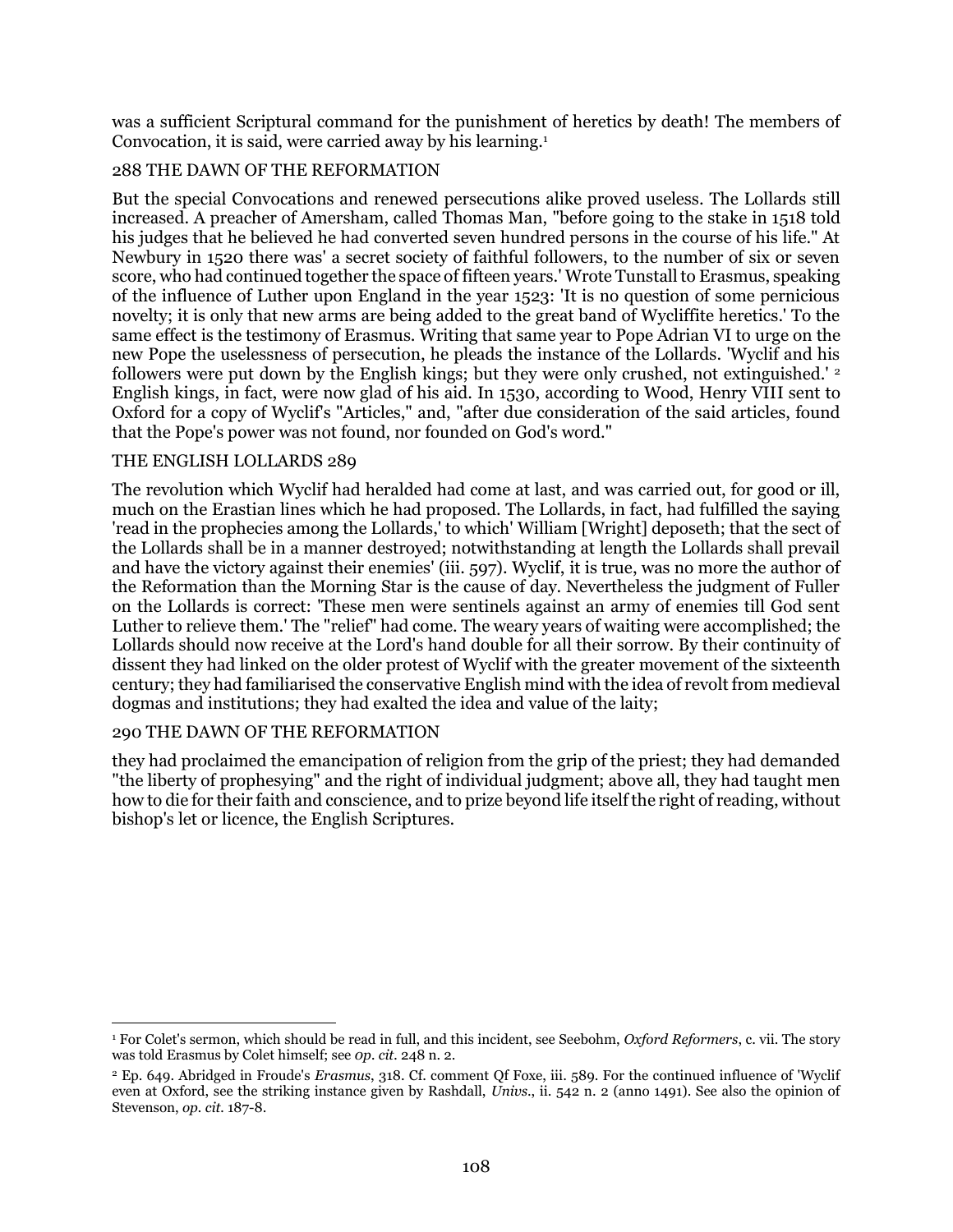# **APPENDICES.**

# **APPENDIX A, p. 24. THE CORRUPTION OF AVIGNON.**

Alvaro Pelayo, *De Planctu Ecclesiae*. I have used the Venice edition, 1560, and noted the following as of chief moment on this matter: ii. cc. vii., viii., xxviii., xlviii., and xlxix. The work is a very difficult one to read.

Students of the degeneracy of the fourteenth century will find Brown's *Fasciculus rerum. Expetendarum et Fugiendarum* a storehouse of such information. This indispensable work was originally published by a reforming catholic, Ortiun Gratius, of Cologne, in 1535, and revised with additions in the interests of Protestantism, by Edward Brown, London, 1690. I transcribe from my notebook the following references on this unsavoury theme: — Matthew of Krokow: *De Squaloribus Rom. Curiae* (*op. cit.* ii. 584-607); *Aureum Speculum Papae* (1404) *ib*. ii. 63, 70, 81, 101; Nicholas de Clemangis *De Ruina Ecclesiae* (1401), Leyden, 1613, cc. xix-xxxvi. (see Neander, ix. 81-101). To these I shall return when dealing with the Schism. More strictly for Avignon is the oft-quoted Petrarch, *Lib. sine titulo Epist*. vii., viii., ix., xii., xvi., ed. Lyons 1601. For England the best description of the period is in *Piers Plowman*, ed. Skeats E.E.T.S. The gayer sides in Chaucer are familiar to all; and Jusserand's *Eng. Wayfaring Life* in the XIV Cent. is both fascinating and valuable.

#### **APPENDIX B, p. 87. WILLIAM OF OCKHAM.**

Little, *Eng. Hist. Rev*., vi. 747, shows that William of Ockham was not the Provincial of England at the famous assembly of Franciscans at Perugia in 1322, but a certain William of Nottingham. But Ockham was there. The dates of his works are somewhat doubtful. The *Octo Quaestiones*, "A.C. 1326, al. 1336, quod virius puto" (Goldast, ii. 313), *Dialogus*, 1343. *Opus 90 Dierum* in 1330. A critical catalogue of his works will be found, Little, *Grey Friars*, 225-34. The *Dialogus* is buried in 560 pages of Goldast's folio.

## **APPENDIX C, p. 108. THE BIRTHPLACE OF WYCLIF.**

For the early life of Wyclif, birthplace, family, manor, etc., see Sergeant, c. 5, who examines at length the claims of Speswell (Stow's transcript of Leland, *ltin*., v. 99. Accepted by Lechler. But see Poole, *Med. Thought*, 285), or Ipreswell (now Hipswell).

For an early date of birth, note Wyclif speaks of himself, perhaps rhetorically, in 1382 as an old man *'in fine vitae*.' For the late date that he did not take his doctor's degree until 1372. Cf. *F.Z.* xi. n. 1.

# **APPENDIX D, p. 109.**

#### **THE THREE WYCLIFS.**

I confess that" the three Wyclifs" is perilously like Wendell Holmes and his "young fellow John." The evidence is as follows: —

(a) *The Fellow of Merton*. — In a catalogue of fellows of Merton made in 1395 by Thomas Robert, his name occurs with the remark added: 'Doctor in Theologia qui cum nimium in proprio ingenio confidebat,' etc.; and the date added: 'aº xxx. Edw. Ter.' (*i.e.* 1356) (Brodrick, *Memorials Merton*, 1885, p.215). But if so, we are left to explain how Wyclif came to leave Merton, where each fellow received '50 shillings a year,' for Balliol, where they were only allowed '8d. a week.' There is further the great difficulty of John Wyclif being a Northern man. Fellows of Merton were by preference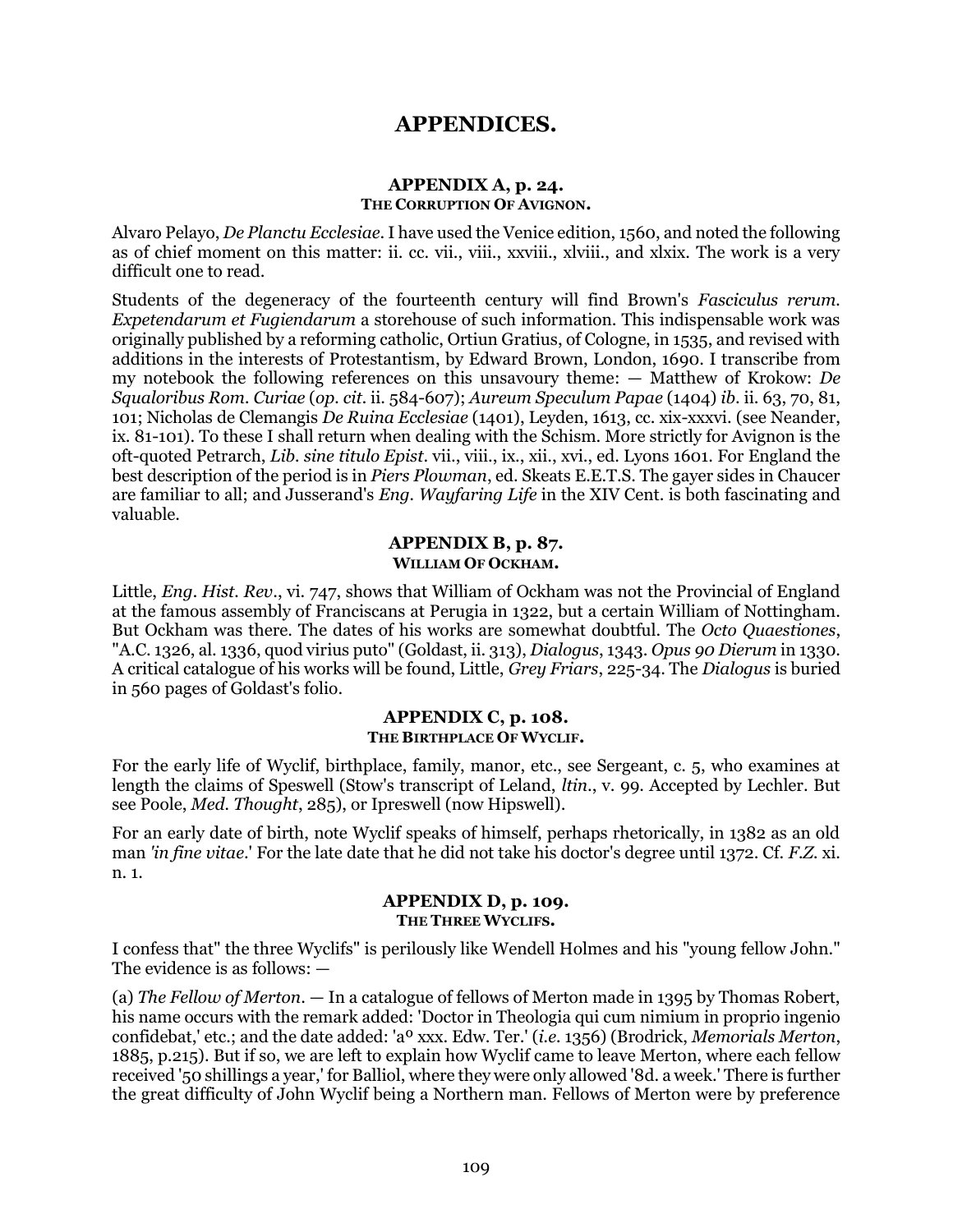from the diocese of Winchester, or from other southern counties. In 1334 Merton refused to elect a Northern scholar, and in 1349 took an active part in a riot against the Northern Nation, driving out the Northern proctor, and forcibly procuring the election of Wylliott to the chancellorship. That a John Wyclif or Whitclif of Mayfield existed is not disputed. He was appointed by Islip vicar of Mayfield in 1361, and died in 1383 rector of Horsted Keynes and prebendary of Chichester (Courthope, *Gent. Mag*., 1844, ii. 146, 147).

In favour of the Reformer being the fellow of Merton, the testimony of A. Wood is often adduced. But Wood speaks of him as a steward of the fellows' table, and tells us that he "was never a master fellow, but left the college, because it was weary of him, being a man of turbulent spirit." Wood therefore contradicts Robert. His account, leaving out the animus, is more probable. For the 'portionists' of Merton, now corrupted into postmasters (*post-magistri*), "though possibly not junior to the younger fellows, were a distinctly inferior and poorer class, who had no share, and had no prospect of rising to a share, in the government of the house" (Rashdall, *Univs*., ii. 488), and who might therefore be glad to go to Balliol. But the objection that John Wyclif was a 'Borealis' still remains.

(b) *The Master of Balliol*. — That the Reformer was the master of Balliol is not disputed. When he obtained this position is not known. But 'on Monday next, after the feast of our Lord's Ascension' (1360), 'John de Wyclif, master of the house of the scholars of the hall called "Le Balliol hall" in Oxford, was attached to make answer to Nicholas Marchaunt in a plea of distresses taken.' Wyclif had seized, as Master, the property of one Nicholas in 'Cat Street' (Cateaton Street, now Gresham Street, E.C.), the property of 'the wife of Isaac of Southwark, a Jewess.' Wyclif gained his suit (Riley, *Historical MSS. Commission*, 1874, p. 448). Wyclif therefore must have been elected before April 1360 in succession to 'William of Kingston. For the documents whereby 'J. de Wyclif, Magister sive Custos Collegii Aulae de Balliolo suburbio Oxoniae super Caudych,' is appointed by the college their proctor in the matter of the appropriation of Alboldesley (now corrupted to Abbotsley), April 7, 1361, also April 9; also for the later attestation, setting forth that he has taken possession of the Church and received oblations and 'young pigeons' from the parishioners, see *ibid*. 447-8.

We note here that Lechler 99 is scarcely correct. Balliol was originally a hall of students of the Paris type, originally 'artists' presided over by a principal elected by themselves. Before 1340 (not 1360 as Lechler) all artists had to leave on taking their degree, Rashdall, ii. 472-6. But in that year Sir Philip Somerville established six fellowships for theological students, and in 1364 the original sixteen fellowships were also made available for those artists proceeding to theology. We note also that the endowments of Balliol largely consisted of the houses of expelled Jews (1291 gift by Edward I, see *Collectanea*, ii. 277-316, Jews in Oxford, espec. p. 312). To add to the unsolved complications of Wyclif's life, we note that Balliol was from the first intimately connected with the Friars. When, in 1282, Devorguila, the widow of John de Balliol, placed his foundation (1261, *Chron. Maj*., v. 523) on a securer footing she acted under 'the advice of Friar Richard de Slikeburne.' One of the permanent visitors of Balliol, who alone could expel, was always a Franciscan. (Little, *Grey Friars*. 9-10).

(c) *The 'almonry boy' of Queens*. — For this John Wyclif and his curious accounts at Queen's from 1363 onwards — in 1371 'for a Latin grammar, 8d.; for making a gown, 8d.'; 'for a knife, 3d.,' etc. — see Riley, *Historical MSS. Commission*, 2nd Report, pp. 141-2. The rents of this John Wyclif got sadly in arrears.

## **APPENDIX E, p. 111. THE WARDEN OF CANTERBURY.**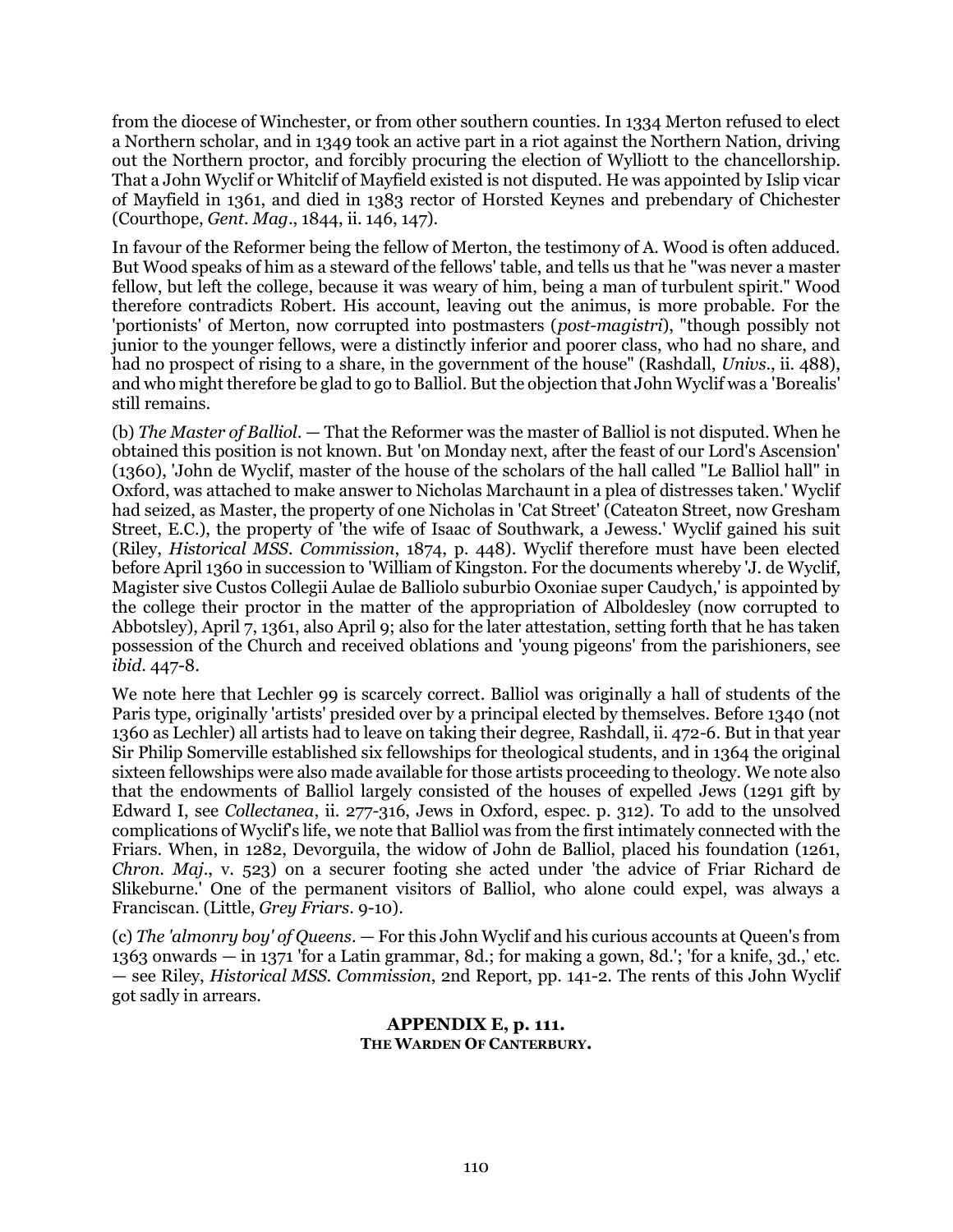The identification of the warden of Canterbury with the Reformer is accepted by Lewis, Vaughan, Milman, Lechler, Poole, Matthew, and Brodrick. See Preb.Wilkinson in *Ch. Quart. Rev*., Oct. 1877, for the best statement of arguments in favour.

The chief arguments in favour are the statements of Woodford, *Seventy-two Questions* (1381) (quoted in *F.Z.*, 517), *Chron. Ang*., 115. (Against these, the fact that both writers impute dishonourable motives, and that Thomas Netter is silent on the matter in both his works.)

Rejected first by Courthope (*Gentleman's Mag*., Aug. 1841; substance in Vaughan, 547), followed by Shirley (*F. Z.,* 513-518), Burrows, Rashdall. (*Univs*., ii. 498 n.)

The chief arguments against are  $-$  (i) the admitted connection of Mayfield with Archb. Islip; (ii) the utter impersonalness, as it seems to me, of the reference to the matter by Wyclif himself. (*De Ecclesia*, 371). (Lechler's inference from this passage (p. 108) is well criticised in Poole, *Med. Thought*, 288 n); (iii) Islip was a Merton man, and founded Canterbury Hall on Merton lines. The books of the library, for instance, were not to be loaned except to Merton men. (Brodrick: *Memorials Merton*, 199) He would, therefore, probably choose the Wyclif or Whitclif of Merton (see App. D), whom I take to be the Whitclif of Mayfield.

The documents connected with this hall, including the papal decision, are conveniently printed in Vaughan, 549-59. See also Wood, Oxford ii. 275-89, who adds that Wyclif "was so much stirred up to anger that afterwards he raised commotion in the church," etc. (p.284).

# **APPENDIX F, p. 113. ON THE CHRONOLOGY OF THE LIFE OF WYCLIF.**

The above chronology differs considerably from that of Lechler and the older historians. The new data are the date of his degree in theology  $(1372)$  — justifying the happy conjecture of Bale — and acceptance of the canonry of Lincoln (1373) (*Cal. Pap. Letters*, iv. 193; *Eng. H. Rev*., July 1900), and Loserth's demonstration (*Eng. H. Rev*., Ap. 1896; cf. *Eulog. Contin*., iii., 337-9) that the 'certain council' (see later), is not, as is invariably assumed, the Parliament of 1365, but that of 1374. The later date makes Wyclif's life a unity, the only difficulty being the extraordinary amount of work he must have compressed into ten years. But none of his theological writings are now dated earlier than 1375. For the later date, see also *Chron. Ang*., 395: Circa istud tempus (1377) surrexit in Univ. Ox. quidam magister John Wyclif. It is scarcely needful to remind the student that *The Last Age of the Church* — a wild echo of Joachim's *Eternal Gospel* (see p. 93) — is no work of Wyclif, though "assigned to him in common with half the English tracts of the fourteenth and fifteenth centuries, in the absence of all external, and in defiance of all internal, evidence" (Shirley, *F.Z.*, xiii). This work misled Bale, Lewis, Vaughan (64, 87, who, however, elsewhere is of two minds), Alzog, and perplexed Milman. It has been printed by Todd (Dublin, 1840).

This curious production (the shortness of which will not compensate the reader) mixes up references to Bede, John of Salisbury, with quotations from Joachim, 'Sibille,' 'Merlyn Ambrose.' The date usually assigned to it (1356) seems to me too early. Note the statement 'that commonly all children born since the first pestilence (*i.e.*, the Black Death) want eight great teeth' (p. xxxii); an absurd hearsay which would seem to indicate a much later date, Cf. Todd's note, p. lxxxi.

# **APPENDIX G, p. 117. THE MORALS OF THE UNIVERSITY.**

If the Inquisitors had inquired into the morals of the University they would have had their work cut out. See Rashdall, *Univs*., ii. 687 if., and especially the awful *locus classicus* from Jacques de Vitry (ii. 690). It may be objected that things had improved since the days of de Vitry (1240) (*Ch. West*., ii. 207), and that he was speaking of Paris. But see Roger Bacon, *Op. Ined*., ed. Brewer, 412. To this add the *Prolegomena* to Purvey's Bible (*F. and M.*, i. 51); also Wyclif, Matt., 156, *et passim*.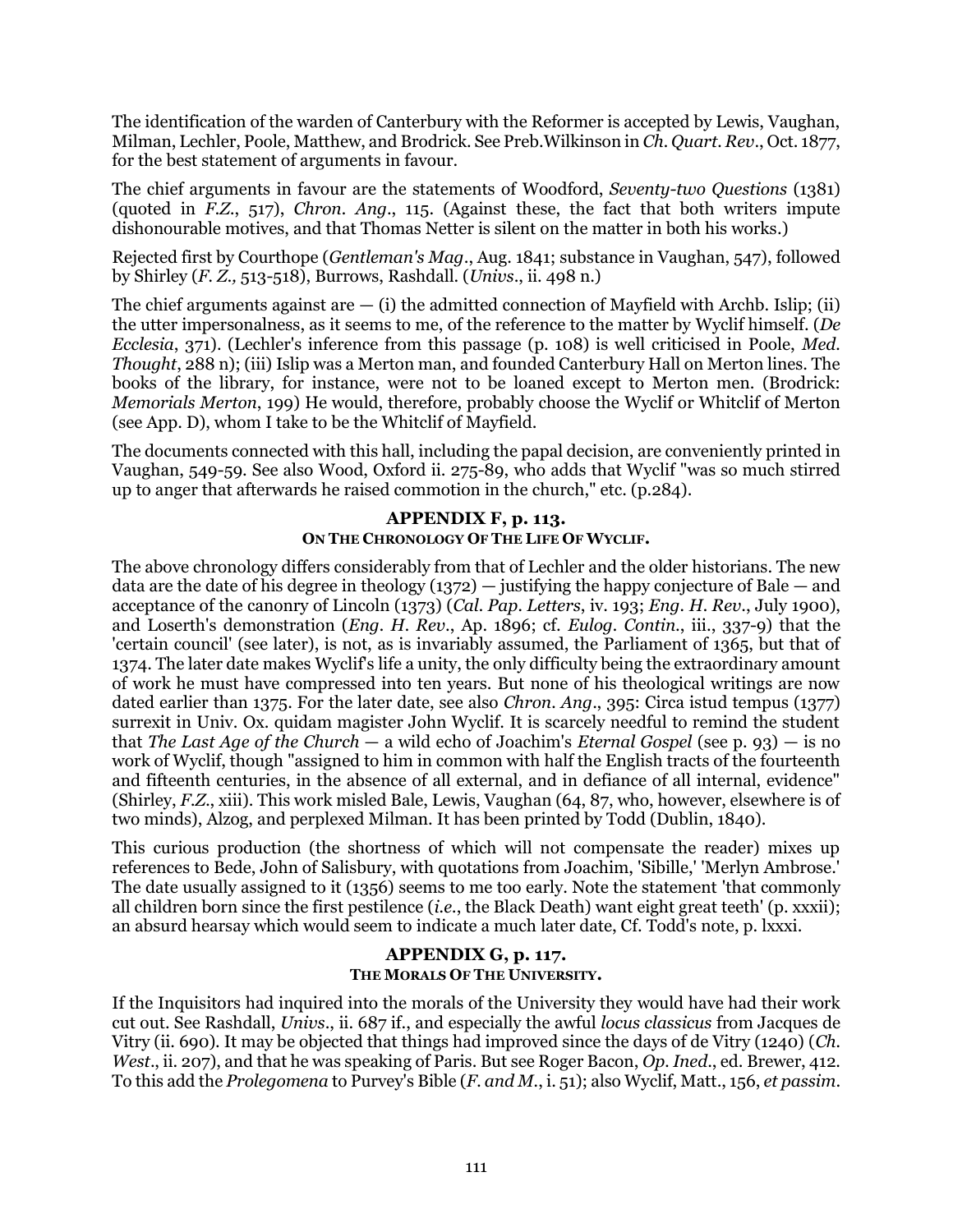# **APPENDIX H, p. 122. THE NUMBERS AT OXFORD.**

For the numbers at Oxford — a matter of much importance in estimating the social history of England — see Rashdall, ii. c. 13; Wyclif, *De Eccl*., 374; Gascoigne, *Loci*, ed. Rogers, 205; Walsingham, *Hypodig*, 514; Rogers, Oxford City Documents, 7; Wylie, iii. 413 fr.; Wood, i. 217, shows that in 1438 they were reduced to one thousand.

As a means of testing, take, *inter similia*, the following: — The male population of Oxford (*i.e.* "town," over fifteen) in 1380 was 2035. The population of London in 1348 was but 45,000. As a specimen of the untrustworthiness of all medieval figures, even by officials who should know, take the estimate presented to the Parliament of 1371, of the number of parishes in England. They were returned as 40,000. Parliament found that the actual number (Chester excluded) was 8600. (Stubbs, ii. 443)

## **APPENDIX J, p. 152. MINOR WORKS ON WYCLIF.**

BUDDENSIEG, *J. Wyclif, Patriot and Reformer* (1884), a slight centenary work "designed for wide circulation and popular use," with short extracts from his sermons, etc.

LOSERTH, *Wiclif and Hus* (trans. Evans, 1884), a work which has settled once for all the relation of the two reformers. Of vital importance for a right estimate of Hus. A similar remark may be made on the great work of

PALACKY, *Documenta Mag. J. Hus vitam, etc., Illustrantia*, Prague, 1869.

SHIRLEY, *Catalogue of Original Works of Wyclif*, 1865, is for use only by experts. Gives the authorities for genuineness. Has been largely superseded by more recent works. For a series of views in literature on Wyclif, see MOULTON, *Library of Literary Criticism* (a new work).

BURROWS, *Wiclif's Place in History*, 1882. Lecture I. is a readable survey of Wyclif literature and history previous to 1882. The rest is of no special value, or rather is superseded for the history of printed Wyclif works up to 1884 by BUDDENSIEG, *Polem. Works*, ii. p. i-vi.

In the bibliography of Wyclif some mention should be made of *The Pretended Reformers*. "By Matthias Earbery, Presbyter of the Church of England, 1717," a scurrilous work (see especially pp. vii., xi., xxxiii., xxxv), translated from the French VARILLAS. Its importance lies in its leading LEWIS to write his great work as an answer (1720), as his preface shows.

As the merely controversial aspects of the subject lie outside my purpose, I have not quoted WOODFORD'S *Tractate against the Errors of Wyclif in the Trialogus*, written at the bidding of Arundel in 1397 (In BROWN'S *Fasciculus rerum Fugiendarum*, etc., 1690, vol. i. pp. 190-265), nor THOMAS WALDEN'S *Doctrinale Antiquitatum Fidei Ecclesiae Catholicae*, about 1427 (ed. Venice, 1571). Both were fair-minded opponents, and historically are sometimes useful.

#### **APPENDIX K, p. 159. PECULIARIS REGIS CLERICUS TALIS QUALIS AND THE PLACE OF THE CLERGY IN PARLIAMENT**

*Peculiaris regis clericus talis qualis* cannot very well mean "a royal chaplain." For the date 1374 and not 1365 this title is part of the evidence. Lechler's idea (130-34) that Wyclif was a M.P. with a seat and a vote must be rejected, as also the notion of Shirley (*F.Z.* xix) that we have here "the earliest instance of the report of a parliamentary debate." Let the student read the seven speeches for himself, and he will marvel at the idea that the House of Lords in the fourteenth century was an assembly of scholastic philosophers. Lechler, 151-55 is pure conjecture, also against all probability. The relations of the clergy to Parliament are somewhat complicated, and their discussion would take us too far afield. From 1283 onwards Convocation had included two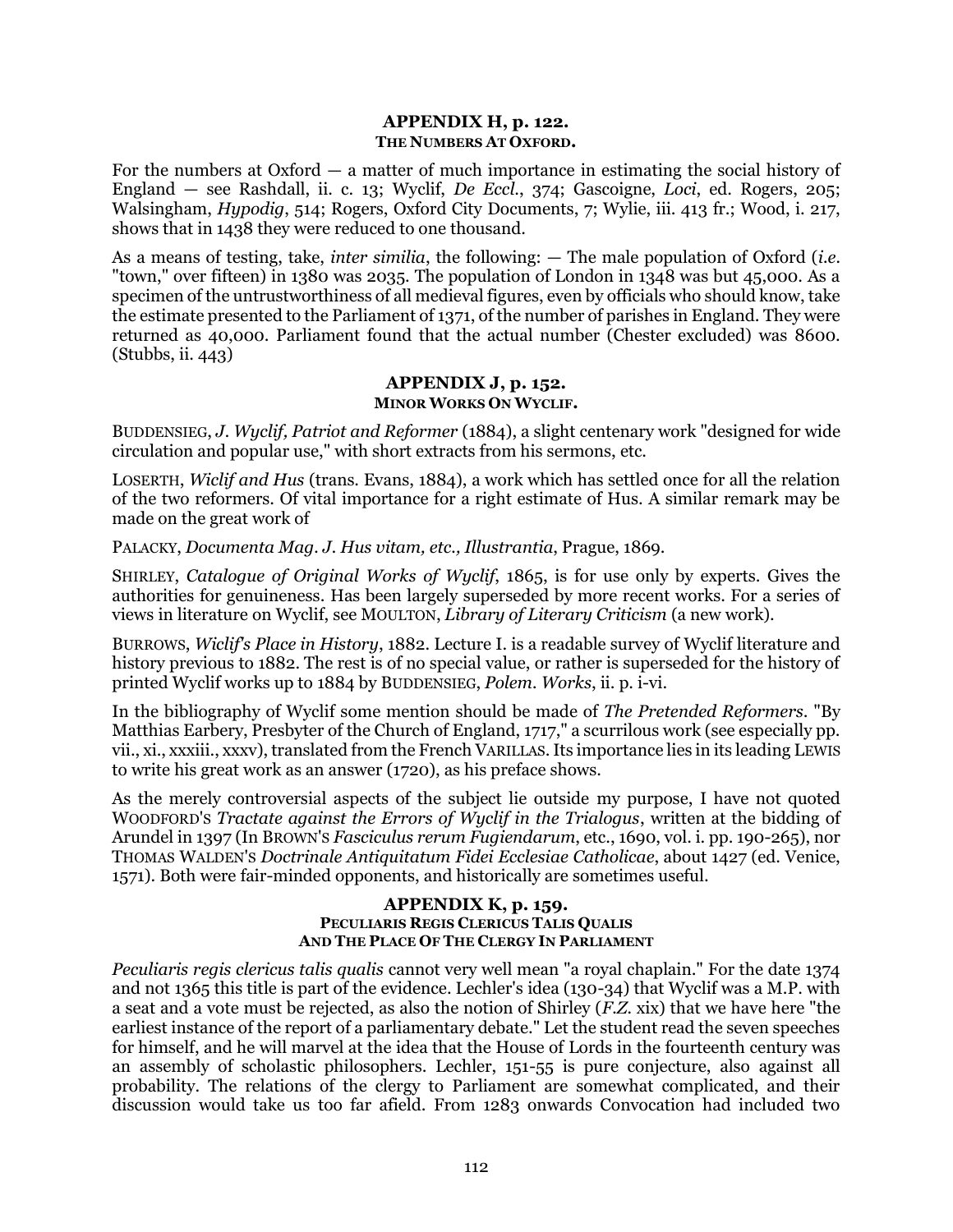proctors from each diocese to represent the inferior clergy. In 1295 Edward I had summoned these clergy-representatives to Parliament, but all his efforts to induce the lower clergy to take a real part in Parliament were met by stubborn and successful resistance, and were not repeated after 1314. See Makower, 203-6, especially n. 23; also Stubbs, ii. 96, 130, 210, 427, 629. Stubbs, however, inclines to the view that Haxey (1397), "a canon of Lincoln, Lichfield, Howden, Southwell, and afterwards of York, Ripon, and Salisbury," was really a member of Parliament. But if so, he was probably proctor for the Earl of Nottingham (Stubbs ii., 516, 624). For writ *praemunientes* summoning clergy to Parliament, see Gee and Hardy, 85.

#### **APPENDIX L, p. 178. WYCLIF'S VIEWS OF THE CHURCH.**

Wyclif's final views on the Church are best found in his short treatise *The Church and her Members* (1384), *S.E.W.*, iii. 338-365. His early views are expounded at great length in the (Latin) *De Ecclesia* (1378), a patchwork treatise that reads like a series of university 'determinations.' This was afterwards supplemented by his exceedingly bitter and extravagant *De Blasphemia* (1381). Other sources might be quoted (especially in *Polem. Works*, i. and ii. *passim*), but add little. Note, however, Matt., 467; S.E.W., iii. 130-1, 184, 447; *Polem. Works*, i. 241-90, and for Wyclif's views on Predestination add *Trial.*, 121-3.

# **APPENDIX M, p. 186. WYCLIF'S VIEWS ON THE EUCHARIST.**

I have not troubled the reader with the references to Wyclif's works on which I have founded the above study of his views. Wyclif's earlier views are best summed up in *F.Z.*, 104-109, 115-132. This last is of special importance, and should be studied by all. His later and larger Latin works add little but expansion and repetition to the above, and may be neglected save by the specialist. But the reader should not neglect Loserth's Introduction to the *De Eucharistia* or Dziewicki's Introduction *De Apostasia*. (Of the body of the *De Apostasia*, cc. xv. and xvi. are the most valuable. Of the *De Euch*., pp. 15, 16, 18, 53, 83, 84,85, 90, 93, 99, 111, 113, 123) Cf. also Dziewicki's Introduction, *De Simonia*, xvi-xxi. His views in English are best summed up in *S.E.W*., iii. 426, 502, 403-410. This last is practically identical with the disputed *Wycket*, a little work, first printed at Nuremberg (1546), which I have not quoted, as the authenticity is doubtful. Cf. also pp. viii. xix., with *Trial.*, 251. See note, p. 279.

The difficulty in the way of extracting a consistent account of Wyclif's views is very great, if not insuperable. His teaching, in fact, was still developing when death overtook him. Cf. his suggestion (*Trialogus* 280) that under certain circumstances the Eucharist might be consecrated by laymen, a view directly contrary to the earlier *De Euch*., 99, *De Eccles*., 458. Cf. his earlier view, *De Eccles*., 448, 'that the foreknown, even when in actual sin, can minister the sacrament with profit to the faithful,' with his later subjective idea, that it depended on the priest being consecrated of God.' (*S.E.W.*, iii. 426, with iii. 227)

For other passages of Wyclif dealing with the Eucharist, see Matt. 465; *S.E.W.*, ii. 358, 386, 404; iii. 484, 500; *De Bias*., 26-30, 287; *Trial.*, iv. 247-255 on the meaning of signs.

For the relation of Wyclif's doctrines of space and time to his doctrine of Transubstantiation, see Dziewicki *De Logica*, iii. Introd. vii-viii. Dziewicki maintains, *De Simonia*, xxv., that Wyclif never made a deep study of St. Thomas, from whom, at any rate until very late in life, he did not profoundly differ.

The withholding of the cup from the laity, which played so important a part in Bohemia, did not trouble Wyclif. Though widely practised it was not an authoritative custom of the Church, but was left to individual decision. See the exhaustive note of Lea, *Inquis*., ii. 472-4, on the history of the custom.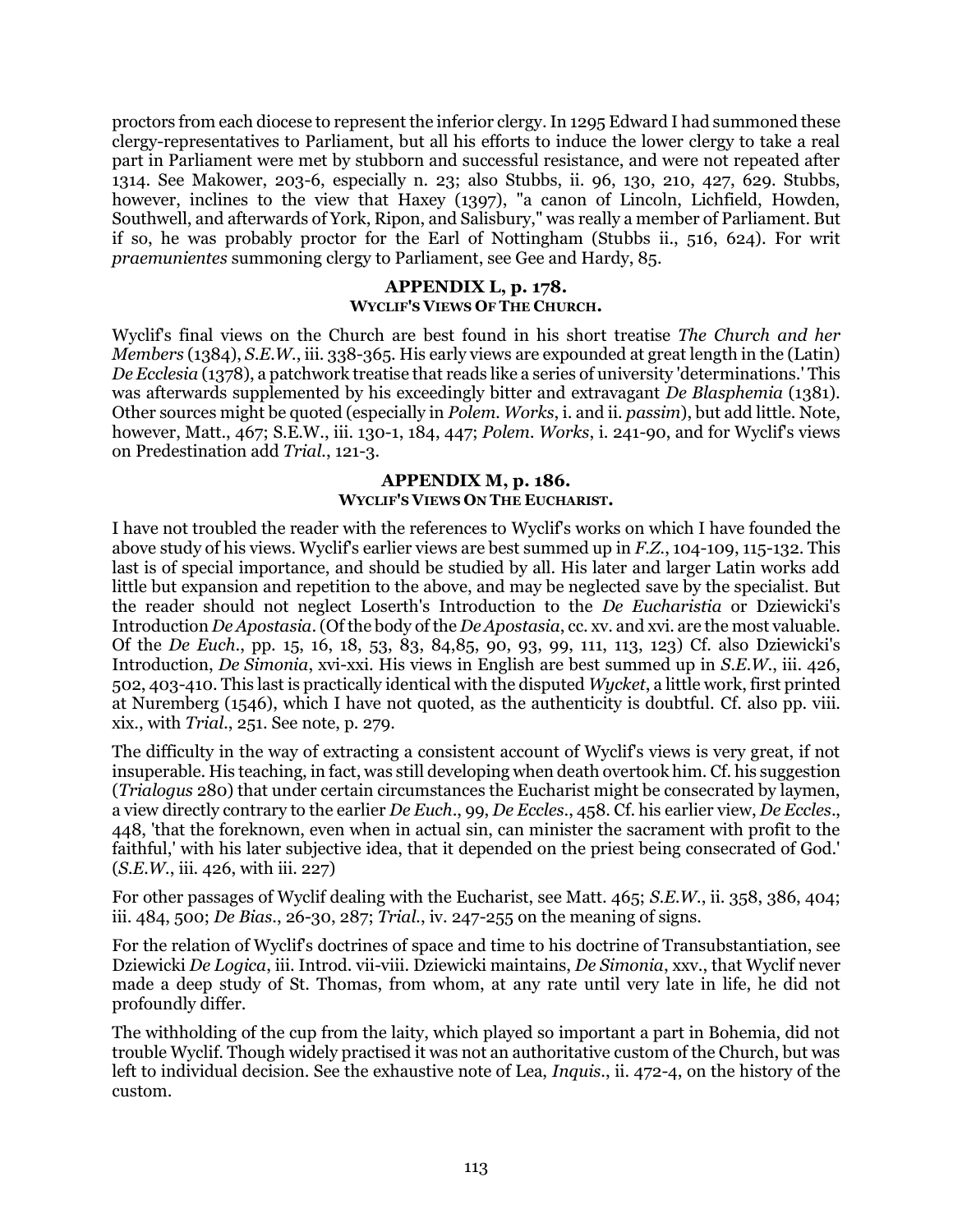## **APPENDIX N, p. 193. WYCLIF ON THE AUTHORITY OF SCRIPTURE.**

For Wyclif's views on the authority of Scripture, see *De Euchar*., 116; *S.E.W.*, i. 225; iii. 362; ii. 343; 240 *Lat. Serm*., i. 83; Matt., 284-5, 255-62; also 2, 33, 70, 266, 89, 94. *Op. Evang. passim*, *e.g.* i. 79, 368. (This treatise, never completed, was the one from which Huss prepared the great oration he intended to deliver at Constance. Its theme is the ample sufficiency of 'God's law.') For the views of Hereford and Purvey, *F.Z.*, 304, 397, and for other Lollard views, *S.E.W.*, iii. 495. Later Lollards probably went further than Wyclif, though *Trial.*, 64, goes far enough. The main argument of Pecock's *Repressor* was directed against certain rather clumsy statements in this matter of the later Lollards.

#### **APPENDIX O, p. 197. CERTAIN GLOSSES OF LYNDWOOD.**

<span id="page-113-0"></span>As Lyndwood's *Provinciale* is a difficult book for the young student to read, even if he be fortunate enough to find a copy in his library  $-$  there is none in Birmingham  $-$  I have abstracted the following most important glosses (*Provinciale*, ed. 1679).

(a) *Libri*. Sc. de novo compilandi. Secus si hoc fiat per modum sermonis publici, exponendo textum in lingua vulgari. Et quod dicit per viam Libri intelligere potes sic, videlicet, ut inde conficiat Librum continentem tota Biblia. Appellatione namque Libri simpliciter sumpti continetur Liber completus et integer, et non secundum numerales partes, prout saepius unum volumen dividitur in plures Libros, ut patet in Bibliis... ut scil. unum Librum particularem textus Bibliorum transferat. Nam talis particularis translatio poterit dici Libellus ut sequitur.

*Aut tractatus*. Sic videlicet, quod de dictis doctorum, vel propriis, aliquem tractatum componat applicando textum sacrae Scripturae, et illius sensum transferendo in Anglicum vel aliud idioma. Et eodem modo potest intelligi, quod dicit de Libro sive Libello, ut scil. textum sacrae Scripturae in tali Libro vel Libello applicet, et textum ipsum transferat in aliud idioma (p. 286).

(b) *Noviter*. Et ex hoo quod dicit *noviter compositus*, apparet, quod Libros, Libellos vel Tractatus in Anglicis, vel alio idiomate prius translatos de textu Scripturae legere non est prohibitum. (*Ibid*. 286)

(c) Debent comburi seu igne cremari, ut patet in quadam constitutione Frederici, quae incipit *ut commissi § item mortis*. Et in alia constitutione ipsius, quae incipit, *inconsutile* § *contra tales*. (*Ibid*. 293)

(d) *Expos. sacrae Scripturce*. Scilicet historice, tropologice, allegorice et anagogice. Allegoria est credendorum, tropologia est amandorum, anagogia sperandorum. Unde sensui allegorico respondet Fides, sensui tropologico Charitas, sensui anagogico Spes. (*lbid*. 284)

## **APPENDIX P, p. 206. ON THE PROHIBITION OF VERNACULAR SCRIPTURES.**

The use of the vernacular Scriptures in the Medieval Church is a difficult subject, and sadly needs impartial investigation. Dr. Gasquet states (*O.E.B.*, 126-7) that "the many examinations, the records of which exist, reveal the fact that the followers of Wyclif could never have made any special point of their determination at all costs to have the sacred Scriptures in English." The absurdity of this statement may be judged from the following references (all official) which I have noticed in Foxe, most of which are instances of persecution for possession or reading. Foxe, iii.' 539, 587-8, 595, 597, 599; iv. 134, 135, 178, 184, 186, 221, 223, 226, 229, 235, 237. Wyclif's statements of the activity of the friars against the Bible are explicit. *S.E.W.*, i. 209, iii. 393, 405 (both not by Wyclif himself). Matt., 10, 89, 255, 429-30. *Op. Evang.*, 158; *F.Z.*, 175. Trevelyan, 361, adds Arber, *Eng. Reprints* (†) (Sep. 1871), p. 172; Hunt, *Bath and Wells* (†), 140-6. See Knighton, ii. 313, for a case in 1392.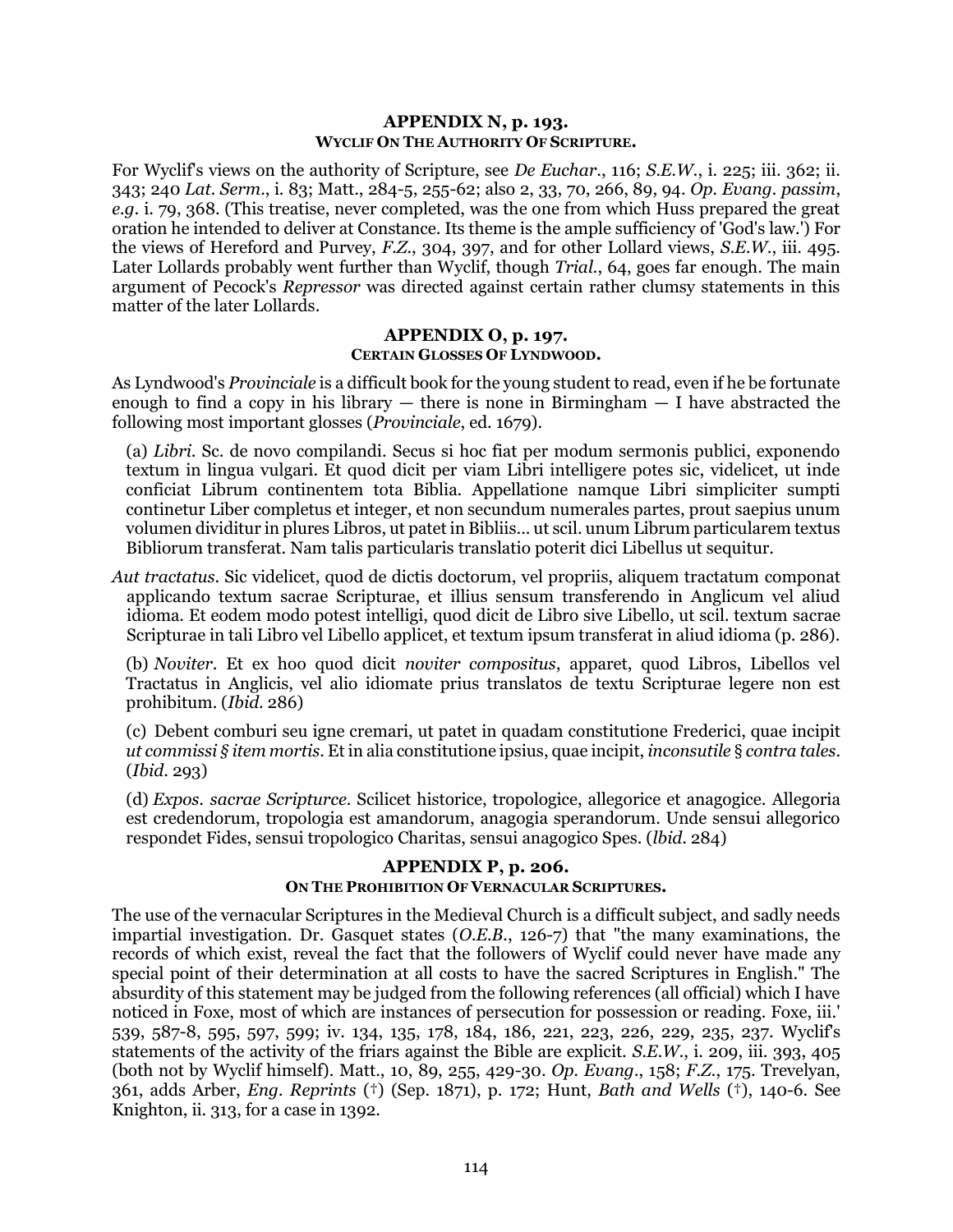## **APPENDIX Q, p. 209. THE DERIVATION OF LOLLARD.**

LoIlard, *i.e.* a wandering 'praise-God,' 'chanter,' or 'canter.' Cf. Ducange (quoting from Hocsemius, 1309): Quidam hypocritre gyrovagi qui Lollardi sui deum-laudentes vocabantur per Hannoniam et Brabantiam quasdam mulieres nobiles deceperent. From O. Du., *lollen* or *lullen*, to sing. Designedly confused with the M. E. *loller*, a loafer or idler, or even derived by a bad pun from the Latin *lolia*, tares. Cf. the title of the great collection of Lollard tracts, *Fasciculus Zizaniorum*, a Bundle of Tares. For other evidences of the continental origin of the name, see Mosheim, i. 676, and cf. Skeat, *Dict. Eng. Etym., s.v.*

# **APPENDIX R, p. 210. WYCLIF'S SERMONS AND WORKS AT LUTTERWORTH.**

Wyclif's Latin sermons in their present form mostly date between 1382-4, though composed in some cases before. (See Lechler, 177 n. 4) Vol. i. consists for the most part of models for the use of his "travelling preachers" (Loserth, *Sermons*, i. xvi), and show that some, at any rate, of his "poor priests" were men of education. Vol. ii. of his sermons is chiefly political. Loserth (*op. cit.* ii. p. xxi. points out the effect of this volume in Bohemia in the destruction of the most renowned churches, and cloisters and the murder of monks after the days of Aug. 1419). Most of his English sermons date also from this period; some were helps for his poor priests, as is evident from the directions at the end for applying the same; others were short expositions of the lessons for his people. An admirable analysis is given of Wyclif's theory of homiletics, and efforts for the reform of preaching, by Lechler, 176-87.

Wyclif's energy at Lutterworth is almost incredible. Several of his works (*e.g.* the *Trialogus*, the favourite hunting-ground for students of his latest views) were still unfinished at death. Nearly all Wyclif's English works must be ascribed to the last four years of his life, the major part after 1381. But how many of the seventy ascribed to him are genuine it is difficult to say. Arnold (*S.E.W.*, iii. p. xvii-xx) says 41; Matthew (*op. cit.*) adds a few more. For the Latin works we have as a good guide the list of books condemned, Wilkins, iii. 339-349. (For the *De Arte Sophistica* there quoted compare Shirley *Catalogue*, p. 53, with Poole *De Dom. Div*., xxi. n)

# **APPENDIX S, p. 211. WYCLIF'S CITATION TO ROME.**

Creighton and Rashdall, following Lechler, doubt this citation, and consider Wyclif's letter to be "a keenly ironical statement of his attitude towards the Papacy, thrown into the literary form of a confession of faith made to the Pope." But see *Polem. Lat. Works*, ii. 556 — "Et sic dicit quidam debilis et claudus citatus ad hanc curiam quod prohibitio regia impedit ipsum ire, quia rex regum necessitat et vult efficitater quod non vadat," which may be a late added reference to this citation. No evidence of the citation yet found in the Vatican. I have quoted Wyclif's reply from the rough and expanded English translation made by his followers from the original in *F.Z.*, 341. See Matt. 504. Lechler 416, note by Lorimer.

# **APPENDIX T, p. 229. The Sources For The Early Lollards.**

For Repyngdon, Aston, and Hereford: see *F.Z.*, 289-333; Wilkins, iii. 157-171, 202, 204, 208-11; *Polem. Poems*, i. 262 (or *Mon. Francis*.; Appendix xi. 601); Wals., ii. 57, 65, 159; Thorpe in *Eng. Garner,* vi. 64.

For Repyngdon, see also *Ch. Quart. Rev.*, xix. 59-82 (the latter part somewhat conjectural), or Folkstone Williams, *Lives of the English Cardinals*, 1868, which adds nothing of value, and is not always correct.

For Hereford: add Knighton, ii. 170-4; Foxe, iii. 24-47, 87-9, 279; *F. and M.*, i., xvii-viii.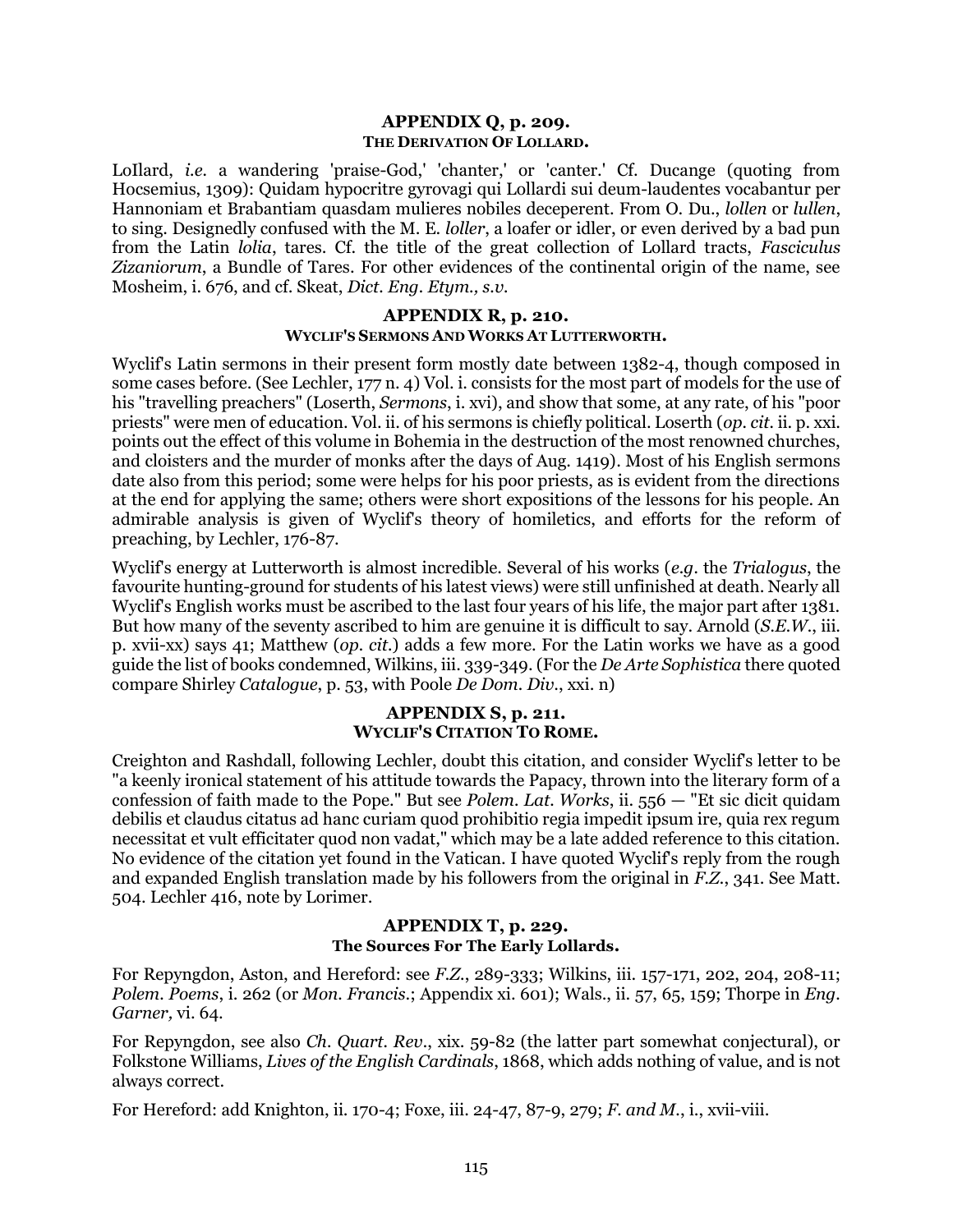For Purvey: *F.Z.*, 383-407; Knighton, ii. 178-9; *Eng. Garner*, vi. 62,106; Wilkins (who calls him Purney throughout), iii. 260-3; *F. and M.*, i.. xxv-viii.; Foxe, iii. 257,285-92.

For Swinderby: Knighton, ii. 189-98, who lived in the district, is our chief authority. Add also *F.Z.*, 334-40. Foxe, iii. 107-131, and Wals., ii. 55.

The sources for Badby will be found in Wilkins, iii. 325-8; Rymer, viii. 627; Foxe, iii. 235-8; Wals., ii. 282 (trans. in Capgrave, *Chron*., 297); *Eulog*., iii. 417; and *Chron. Lond*., 92. See also Wylie, iii. 437-441, who accepts, however, the story that "as he spoke, a spider crossed his face, and he cried out promptly that the bread was worth less than even a spider or a toad, for they at least had life, but the bread was only dead matter." A different and harmless account is given in Wilkins, iii. 327. I see in it the animus of monks (Wals., ii.282). Wylie compares Wyclif's declaration that it would be worth less than rats' bread or asses' bread (*Ch. Quart. Rev*., xix. 63, where no authority is given for this statement). But compare *Sermons*, iii. 286; *De Apos*., 172, 205, 206.

# **APPENDIX U, p. 237. On The Writings Of Purvey.**

Purvey's commentary on the Apocalypse is said to have been published by Luther in 1528 with the title *Ante Centum Annos*, but without Purvey's name. See Wylie, iii. 312 n.

Purvey's *Remonstrance* was published (London, 1851) by Forshall. It contains the best short, and, on the whole, temperate, exposition of Lollard doctrines that I know of, in many ways worthy of the learned translator or reviser of the Bible. Curious to say, I can find no reference in the *Remonstrance* to the translation, nor is there any protest concerning the forbidding of the reading of the Scriptures, etc. But the Oxford constitutions were yet to come. On p. 133 there is a curious, half apologetic reference to Wyclif's "loss of speech"; 'And though in hap he erred long, wittingly, and obstinately, almost all his life, and was very contrite in the end after loss of speech, which sudden repenting no mortal man knoweth.' Purvey adds to this enigmatical sentence: 'Therefore cease the blasphemous deeming of simonient prelates and uncunning in God's law to condemn a sovereign doctor whose books they cannot understand, nor read without great stumbling and default.'

# **APPENDIX V, p. 259.**

# **ON THE BURNING OF SAWTRE AND THE ACT DE HERETICO COMBURENDO.**

For Sawtre; *F.Z.*, 408-11 (Shirley's date, April 30, 1399, cannot be correct); Wilkins, iii. 254-66; Foxe, iii. 221-9. The *Dict. Nat. Biog*. is slight and inaccurate. For the Act, see *Rot. Parl*., iii. 473, translated in Gee and Hardy, 133-7.

The burning of Sawtre raises several difficult questions. The date of the writ (February 26, 1401, see Gee and Hardy, 138-9; but not issued until March 2, Rymer, viii. 178), and of the Act (March 10, 1401) shows that Sawtre cannot have been burned (March 2) under statute law. Nor was he burnt under common law, for (Stubbs, iii. 370) this is the only known case of such a writ before the Act. Previous also to Sawtre, we only know of two cases of burning for heresy (Maitland, *Canon Law in C. of E.*, 79, 80, 158-79; *Chron. Melsa*, ii. 323, should be rejected. See Stubbs, ii. 492. Its acceptance by Arnold*, S.E.W*., i., ix-xii. vitiates his argument), of which the first is doubtful. Maitland has shown (*loc. cit.*) that Sawtre was therefore burnt under the canon law, namely under the successive bulls whereby the popes had decreed that the edict of 1220 of Frederic II should be enforced throughout the world. By this decree Frederic II made the persecution of heresy a part of the public law of Europe, and in 1244 added the death penalty. (Lea: *Hist. Inquisition*, i. 32-5; Frederic's decree in Döberl, *Mon. Germ. Selecta*, v. 41. Cf. Lyndwood, 293, gloss ad v., *poenas in jure expressas*, see [App.](#page-113-0) O (c), p. 302 *supra*). Shirley's idea (*F.Z.*, lxix., endorsed by Green) of a "special Act" for Sawtre, is contradicted by the dates.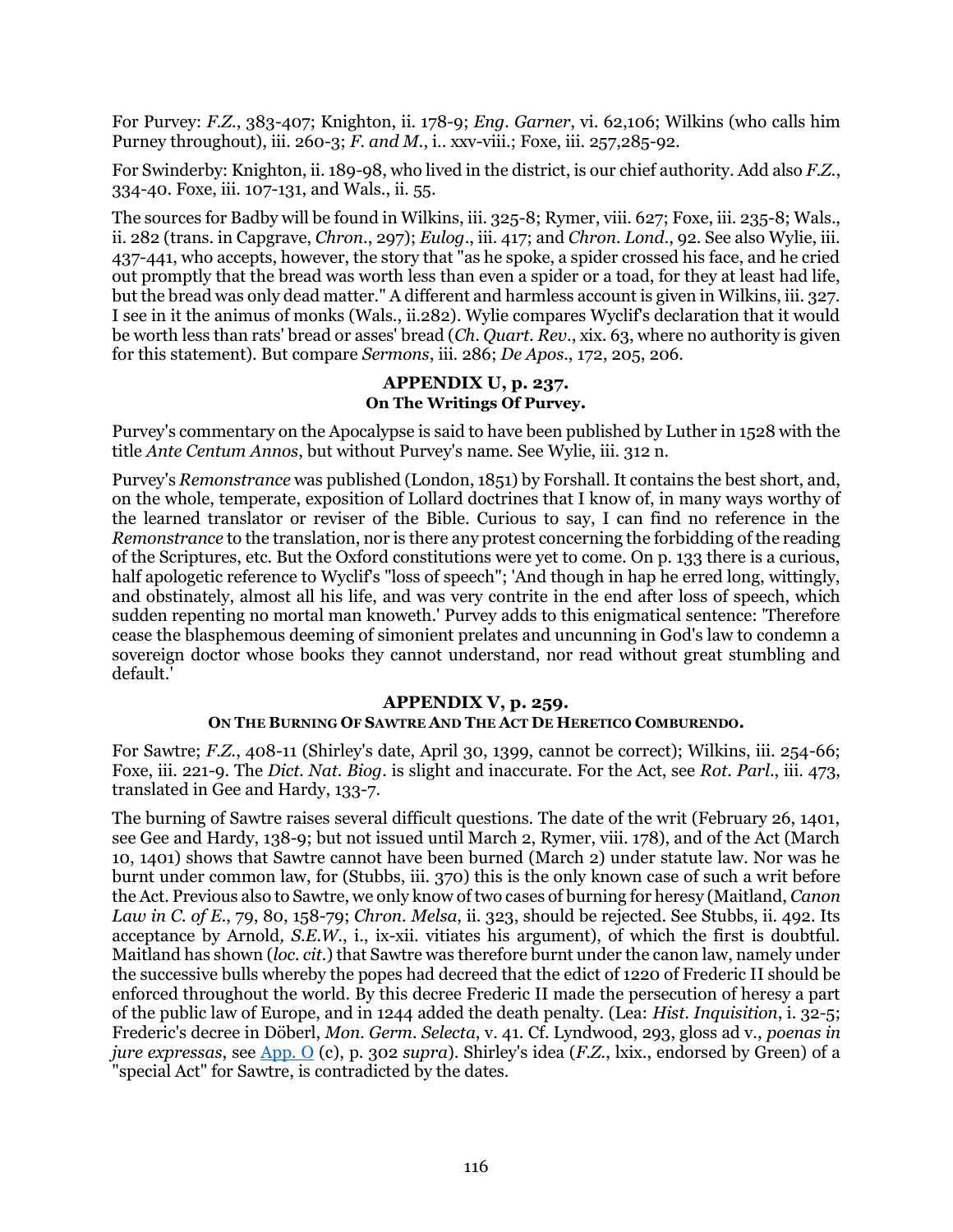Maitland's view is more harmonious with the other facts than that of Stubbs (iii. 33), who seems to speak of an informal Act — a petition of the clergy granted by the King with the assent of the Lords, while a "a petition of the Commons, conceived in shorter terms, but in the same sense, conveyed the assent of the lower house. It was then framed into a clause of the statute of the year," (*Rot. Parl*., iii. 466-7, 473; Wilkins, iii. 252. Unfortunately the petitions are not dated).

The later history of the statute *De Heret. Comb*. is of equal importance for the student. The power to punish heresy by burning — apart altogether from all statute laws, which had long since been repealed — was only expressly abolished in 1677. Nominally the Act was repealed in 1547 (1 Ed. vi. c. 12), and 1559 (1 Eliz. c. 1), but burnings went on at intervals under royal writ, which had obtained the force of common law. (See the exhaustive discussion of the whole subject: Makower, *Constit. Hist. of Ck. Eng*., pp. 185-94. For analysis and sources of all reputed burnings before Sawtre: *ibid*. 183 n. 1. For the procedure of the ecclesiastical courts in cases of heresy from 1401- 1466, with sentences, etc., see *Ecclesiastical Courts Commission*, 1883, p. xxiv., and especially Appendix II., 53-69, by Stubbs. The list there given, however, is probably far from complete. See also Stubbs, iii. 377 n.

# **APPENDIX W, p. 262. THE SOURCES FOR OLDCASTLE.**

The sources for OLDCASTLE are numerous and somewhat contradictory. The most important are — *F.Z.*, 433-50 (the best text of the trial — Netter was himself present); Wilkins, iii. 352-7 (or Rymer, ix. 61-5); *Rot. Parl*., iv.107-110; Wals. (often inaccurate and malignant), ii. 291-9, 306, 326-8 (327 is fiction). For Oldcastle's escape from the Tower and the story of Fisher (afterwards executed), see Riley, *Memorials of London*, 641-2; the reward for his arrest, Rymer, ix. 89; for his trial, especially on the second day, read also Bale, *op. cit.* See also Wilkins iii. 338.

Not much is added by Capgrave, *De Ill. Hen*., 113, or *Chron*., 304-10. Elmham, *Lib. Met. de H*., v. 96-101, 147, 151, 156-9. (For a fair specimen of monkish twist, see line 1266, the famous dying speech: 'Quod vitium reputas, ego virutem reputavi.') Devon, *Issues of the Exchequer*, 324, 330, 331, 352, 371. For Shakespeare and Oldcastle, see Appendix X. Of modern writers, Hook, *Archbs*., is very inaccurate. He confuses him with his father.

One of the most curious works of the Puritan party is Weever's *The Mirror of Martyrs*, or *the Life and Death of that thrice valiant Captain and most godly Martyr, Sir John Oldcastle*, a long poem published in 1601, an autobiography sung at the stake by Oldcastle 'like a dying swan.' [Ed. H. H. Gibbs, Roxburgh Club, 1873.] The chief value of the poem — in itself *nil* — is that of a straw showing the drift of the times.

# **APPENDIX X, p. 268. OLDCASTLE AND FALSTAFF.**

In 1 *Henry IV*, Act i. sc. ii., the Prince calls Falstaff "my old lad of the castle." The epilogue itself is proof of somewhat hurried revision. Falstaff, or Fastolf, was the name of a Norfolk squire, contemporary with Oldcastle, who took part at the Battle of Herrings. See references in Wylie, iii. 168. Also Gairdner *On the Historical element in Shakespeare's Falstaff*, in his *Studies in Eng. Hist.*, 55-77. Also Halliwell, *Character of Falstaff*.

Falstaff does not occur in *Henry V*, except the pathetic relation by Mrs. Quickly of his death, perhaps put in to convince the Puritans that "this is not the man": "'A made a finer end, and went away, an it had been any christom child; 'a parted even just between twelve and one, e'en at the turning 0' the tide; for after I saw him fumble with the sheets, and play with flowers, and smile upon his fingers' ends, I knew that there was but one way: for his nose was . as sharp as a pen, and 'a babbled of green fields."